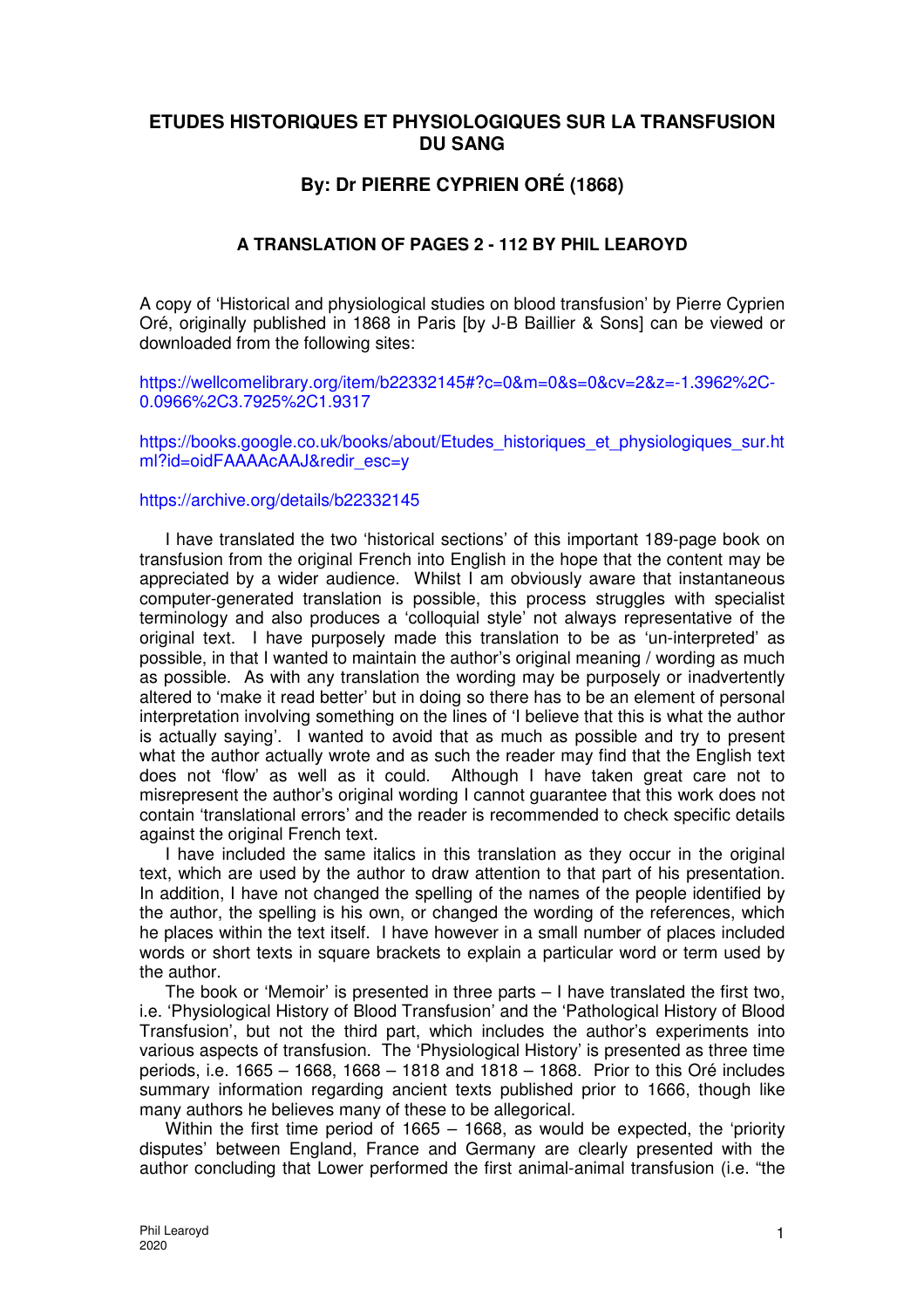first to make known a complete procedure for carrying out the transfusion") and Denys the first animal-human transfusion (he concludes like many since that Major's claims, that he performed transfusion, cannot be substantiated) and also includes details of the experiments performed by Cassini and Griffoni in Italy in 1667. He describes Lower's technique in some detail as well as Denys' reasons for performing transfusions on humans. These include 'feeding' (he compares this with the mother's blood feeding the fetus), and includes the fact that since the patient is bled prior to the transfusion it removes some of the patient's 'corrupted' blood and that transfusion does not diminish the patient's strength, and therefore the technique should appeal to those who approve as well as disapprove of bleeding! He also uses the argument that by using arterial animal blood rather than human blood as the donor, the technique does not diminish the life of one person, the donor, to improve that of another, the patient. He then adds, as is the belief of his time that animal blood is 'less corrupt' anyway. Oré only briefly and rather dismissively includes the arguments presented by Martinière and Lamy, the main opponents of transfusion at the time, as being based only on feelings and not science or medicine, but does provide information regarding the more balanced comments made by their colleague Gadroy. The comments made by all protagonists in the arguments does however illustrate their lack of understanding, at the time, of 'what blood is' and especially 'what blood does'.

The author then describes Denys' first two human transfusions on a 16-year-old boy and a 45-year-old sedan-chair carrier using lamb's blood in some detail, which of course the author explains as being "too important because of their consequences" – he then provides interesting details of the sentence given to Châtelet by the lieutenant of criminal cases (Paris, 17th April 1668) regarding the death of Mouroy. As a result of these findings, which had implications throughout Europe, the second historical time period of 1668 – 1818 identified by Oré is understandable only a paragraph long!

The third period includes a lot of information regarding Blundell but also includes his reasons for believing transfusion to be necessary – an interesting comparison with those of Denys 150 years earlier. The author also summarises Blundell's animal experiments as well as descriptions of his transfusions on humans, the former being normally overlooked by many authors presenting information on the 'history of transfusion'. Oré also however provides analysis of the results and summaries conclusions made by other researchers of the time, especially Dieffenbach and Bischoff, which illustrate the underlying problems associated with the ability to defibrinate blood correctly as well as the practical problems associated with what are termed 'immediate' (indirect using defibrinated blood') and 'mediate' (using untreated donor blood) transfusion methods.

The 'Pathological History of Blood Transfusion' section (Part 2) collects together as many of the published reports of transfusion between 1665 and 1868 as the author can find. He presents details of these cases, which he does not alter, but does occasionally comment on  $-$  the reader is left to agree or disagree. I have included this extensive section within this translation because, although the conditions / reasons for performing the transfusions are no longer valid, it provides, to my knowledge, a unique collection that describes all the published cases, though the descriptions of some cases are far more detailed than others and many lack details of the actual transfusion techniques used. The transfusion cases are broken down into eight categories and as one would suspect, those of metrorrhagia (45 cases), traumatic haemorrhage (10 cases) and anaemia due to various causes (8 cases) predominate. Whilst one would, with modern knowledge, find the use of transfusion in other categories (e.g. madness and dysentery) indefensible, these cases are all of historical interest.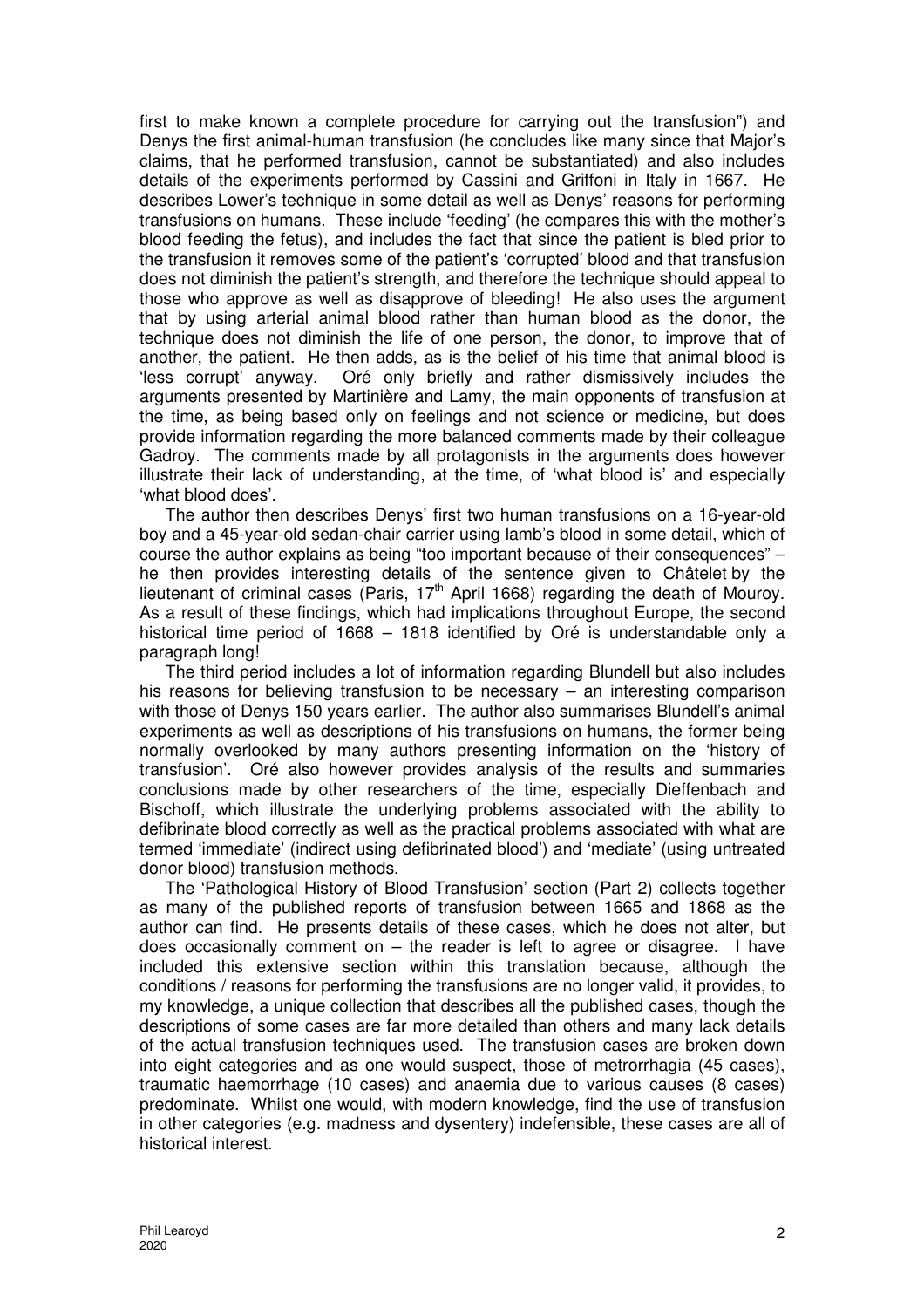Oré states "that many questions still exist that require answers" as a summary to his history section and a means of linking it to his own research work presented in the third part of his book.

## **PIERRE CYPRIEN ORE (1828 – 1889)**

Pierre Cyprien Oré was a French doctor, surgeon and professor of physiology at the Faculty of Medicine in Bordeaux, where he was born on the 15<sup>th</sup> November 1828. In 1850 he became a student at the medical school and then an intern at Bordeaux hospitals. His first thesis submitted in support of his doctorate in natural sciences, was titled 'Experimental research on blood transfusion'. He became a surgeon at Saint-André hospital, later becoming a professor of medicine at the faculty of Bordeaux. From 1860 he became very interested in blood transfusion research, publishing the first edition of his book 'Études historiques et physiologiques sur la transfusion du sang' [Historical and physiological studies on blood transfusion] in 1868, the second, much revised edition, being published in 1876. He later however experienced a number of practical blood transfusion failures and as a result, ceased this line of research, retiring from his teaching post in 1878. He continued to practice for ten years as a simple doctor. He was a corresponding member of the Savoy Academy of Sciences (1884-1889) and the National Academy of Medicine (1885- 1889) as well as a Knight of the Legion of Honour. He published extensively on other medical subjects and was in 1872 the first person to successfully administer intravenous anesthesia (chloral-hydrate) and in 1875 he published the first monograph on intravenous anaesthesia in humans. He is stated to have been an amateur painter and poet as well as a collector, especially of ceramics. He died in Bordeaux on the 5<sup>th</sup> September 1889.



Pierre Cyprien Ore (image credit: docplayer.net)



'Transfusion du Sang' (1868) (image credit: archive.org)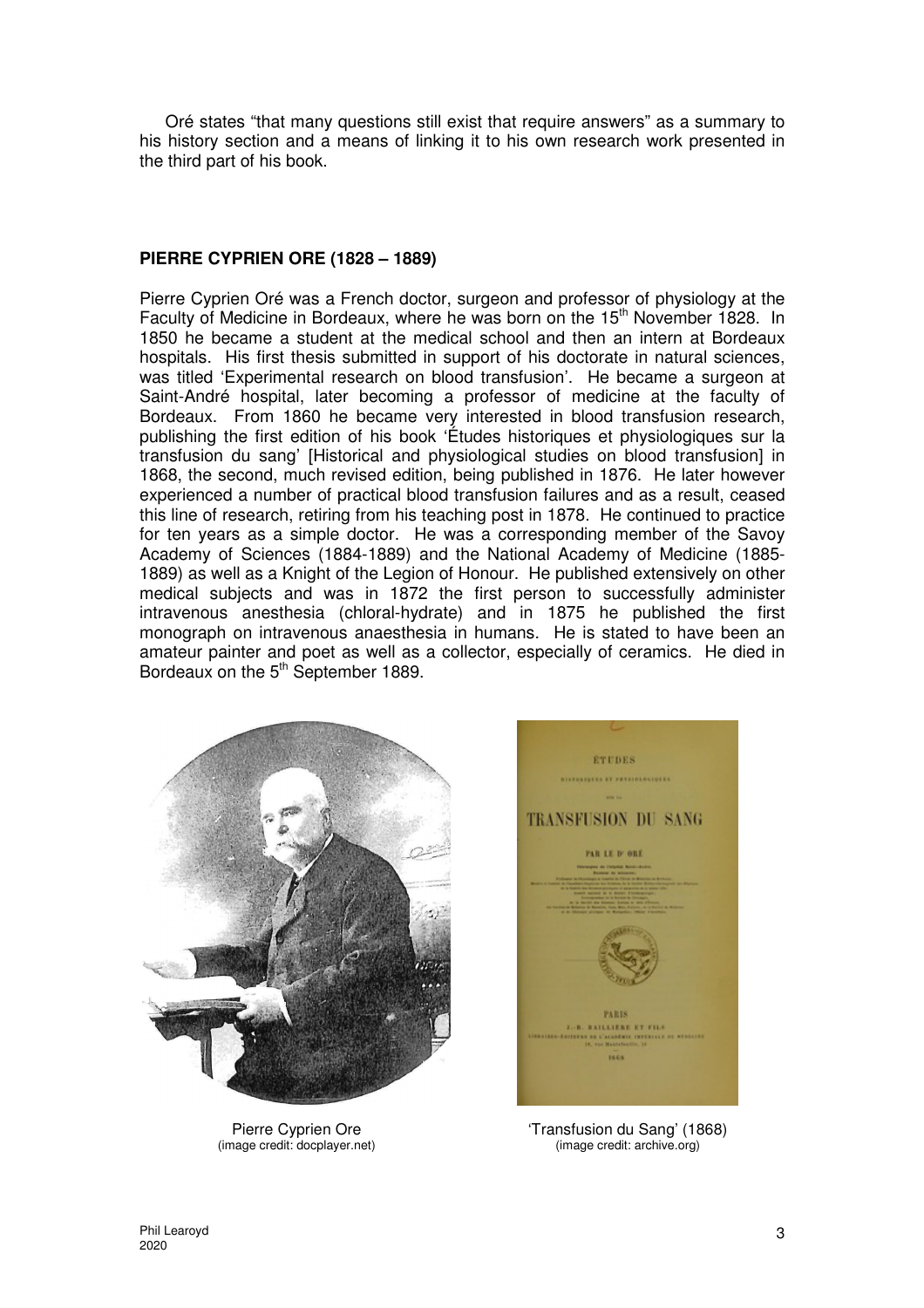#### **INTRODUCTION**

Transfusion is an operation that involves passing blood from the vessels of one animal into those of another. Recommended towards the beginning of the second half of the 17th century, it was greeted by many with genuine enthusiasm. Doctors, poets, philosophers, saw it as an infallible means of easily triumphing over diseases, of giving strength to those who lacked it, of fighting against the ravages of time; in a word, it was to bring about the complete regeneration of humanity. But if transfusion had the privilege of having ardent supporters, it also had, from its appearance, violent antagonists, and thus suffered the fate reserved for all great things; to be convinced of it, it suffices to take a look at the writings of time. We read, in fact, in the Dictionnaire des Sciences de Neufchâtel, Vol. XXVI, p. 517: "We fought at first for with such frivolous reasons on both sides, and if we had left it there, this dispute would not have left the dark confines of the schools; but soon the scene was bloodied; the blood flowed, not, it is true, that of the combatants, but that of the animals and men who were subjected to this operation."

Experiments naturally had to decide this important issue, but no further progress was made after having made them. Each concealed the results, according to his opinion. While, according to some, the patient who had undergone the operation was cured of the madness and appeared in various places, others ensured that this same patient had died at the hands of the operators, and had been secretly buried. Finally, the spirits, embittered by the argument, ended up insulting each other. The verbose La Martinière, an opponent of transfusers, wrote to ministers, doctors, magistrates, priests, ladies, the whole universe, that transfusion was a barbaric operation, coming out of Satan's store; that those who exercised it were executioners who deserved to be sent among the cannibals, Jerusalem artichokes, the parables, etc. that Denys, among others, surpassed in excellence all those he had known: he reproached him for having played the puppets at the fair. On the other hand, Denis, at the head of the transfusers, called those who thought otherwise jealous, envious, wretched, and called La Martinière a miserable tooth-puller and operator on the Pont-Neuf.

The court and the city soon took sides in this quarrel; and this question, which became the news of the day, was stirred up in circles with as much enthusiasm, as little common sense and less knowledge, as in the schools of art and the offices of scholars. The dispute began to fall towards the end of 1668, following a sentence handed down to the Châtelet, which forbade, under penalty of prison, to perform the transfusion on any human body, that the proposal had not been received and approved by the Faculty of Medicine of Paris.

Nearly two centuries have passed since the Châtelet's sentence. In turn abandoned and revived, blood transfusion did not make a fortune, and the severe judgment brought against it in 1668 would still be accepted today; and yet important facts published in scientific and medical collections have multiplied! Carefully studied, but above all with a clear spirit of prevention, subjected to rigorous criticism, these facts should, it seems, have brought this operation back into honour, and thus provided therapy with a powerful weapon in desperate cases; this has not been the case, and nowadays transfusion has little support in the medical world. Without multiplying the quotations, it will suffice, to prove it, to recall the opinions expressed in their writings, by the men who rightly occupy a considerable surgical position.

In their Traités de Médecine Opératoire, Messrs. Velpeau and Sédillot make no mention of blood transfusion.

Mr. Chassaignac, in his book titled: Traité clinique et pratique des opérations chirurgicales, states: "Without blaming in an absolute way the attempts that have failed from the point of view of transfusion, we believe that one should always hesitate to perform an operation that has almost no chance of success." (T. I, p. 408. Paris, 1861)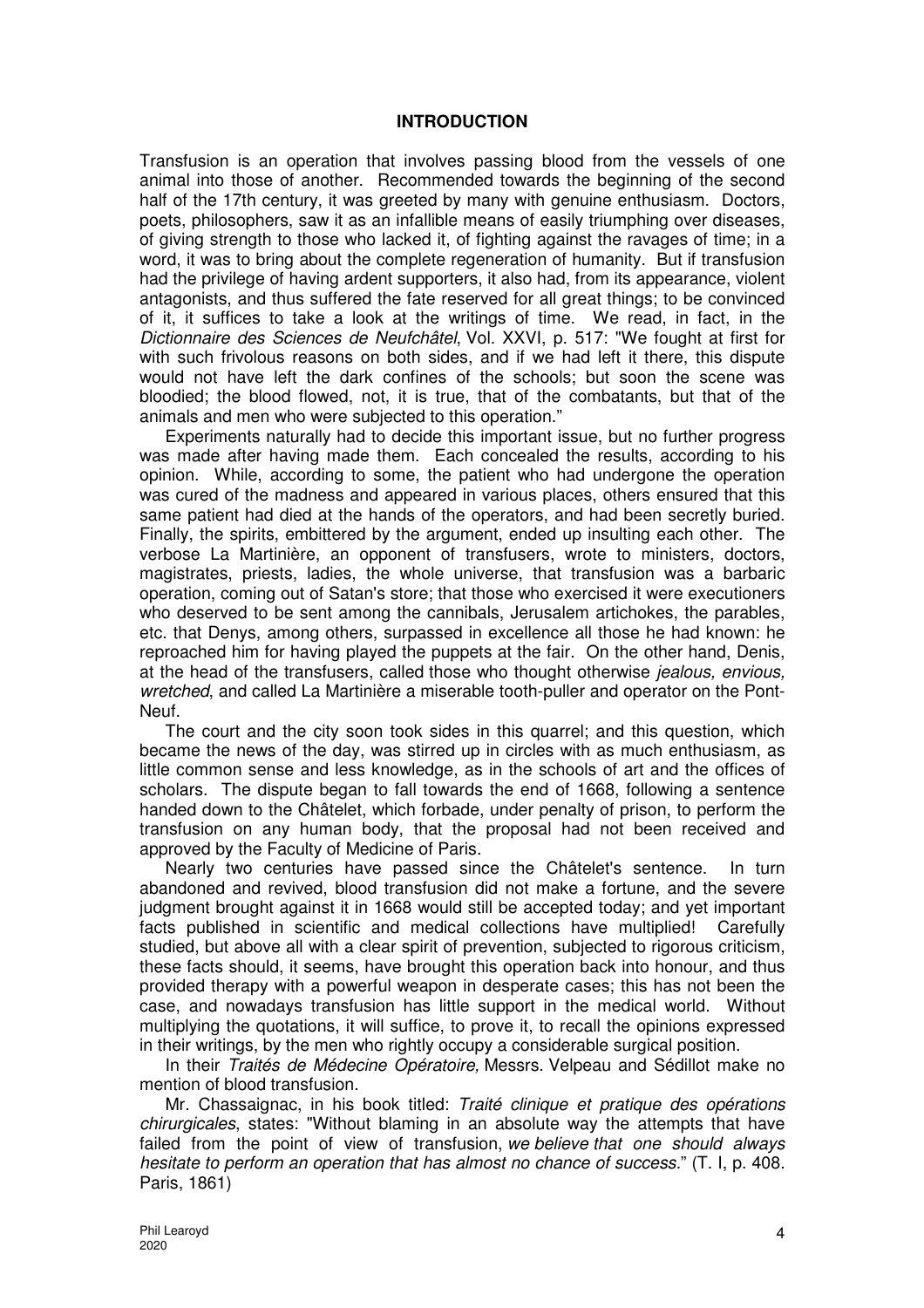Mr. Alphonse Guérin is even more opposed: "Until now," he said, "transfusion must be regarded as an operation much more dangerous than useful." (Éléments de Chir. opératoire, Paris, 1858, p. 83,  $2^{nd}$  edition)

Professor Malgaigne devotes a page of his Traité de Medécine Opératoire to blood transfusion; but he merely indicates, without judging it, the process generally adopted to practice it.

Transfusion has therefore not yet acquired a right of citizenship in science, as the opinion that it offers no chance of success is generally adopted, even by the highest minds. To find out whether this opinion is correct, if it is based on a thorough examination of the known facts, is the task I have imposed on myself in this first Memoir. For this, I have gathered all the scattered elements in the authors; I will report them without altering them, either in substance or in form, in order to enable those who read me to judge the value of the conclusions I must make.

I will divide this first Memoir into three parts:

- In the first, I will give the physiological history of transfusion.
- In the second, you will find all the transfusion operations performed on women and men.
- Finally, in the third, I will share the results of my experiments on the introduction of air into the veins, and thus resolve the first objection which may be made to the transfusion of blood.

#### **PART ONE PHYSIOLOGICAL HISTORY OF BLOOD TRANSFUSION**

The physiological history of blood transfusion can be divided into three periods: the first extends from the year 1665 to 1668; the second, from 1668 to 1818; the third, from 1818 to the present day. A preliminary question arises. Was it in the year 1666 that the idea of blood transfusion appeared for the first time?

## **FIRST PERIOD**

Without going into great detail on this point, it is easy to establish that the possibility of transfusion had been accepted by the ancients. We find the proof:

- 1. In The History of the Ancient Egyptians where we see that these people practiced it for healing their princes.
- 2. In the Book of Wisdom of Tanaquila, wife of Tarquin the Elder, where it is said that she used transfusion.
- 3. The Treatise of Anatomy by Herophilus, where it is spoken of quite clearly.
- 4. A collection of a former Jewish writer, which was shown in La Martinière by Ben-Israel Manasseh, rabbi of the Jews of Amsterdam, in which can be found the following words: "Naam, prince of the army of Ben-Adad, king of Syria, suffering from leprosy, used doctors who, to cure him, removed some blood from his veins and put in more."
- 5. The Sacred Book of the Priests of Apollo, where this operation is mentioned.
- 6. The Research of the Eubages.
- 7. The Works of Pliny and Celsus and several others, who condemn it.
- 8. *Ovid's Metamorphoses*. Medea, pretending to yield to the daughters of Pellias, who asked her to restore their father's youth and vigour, expresses herself thus: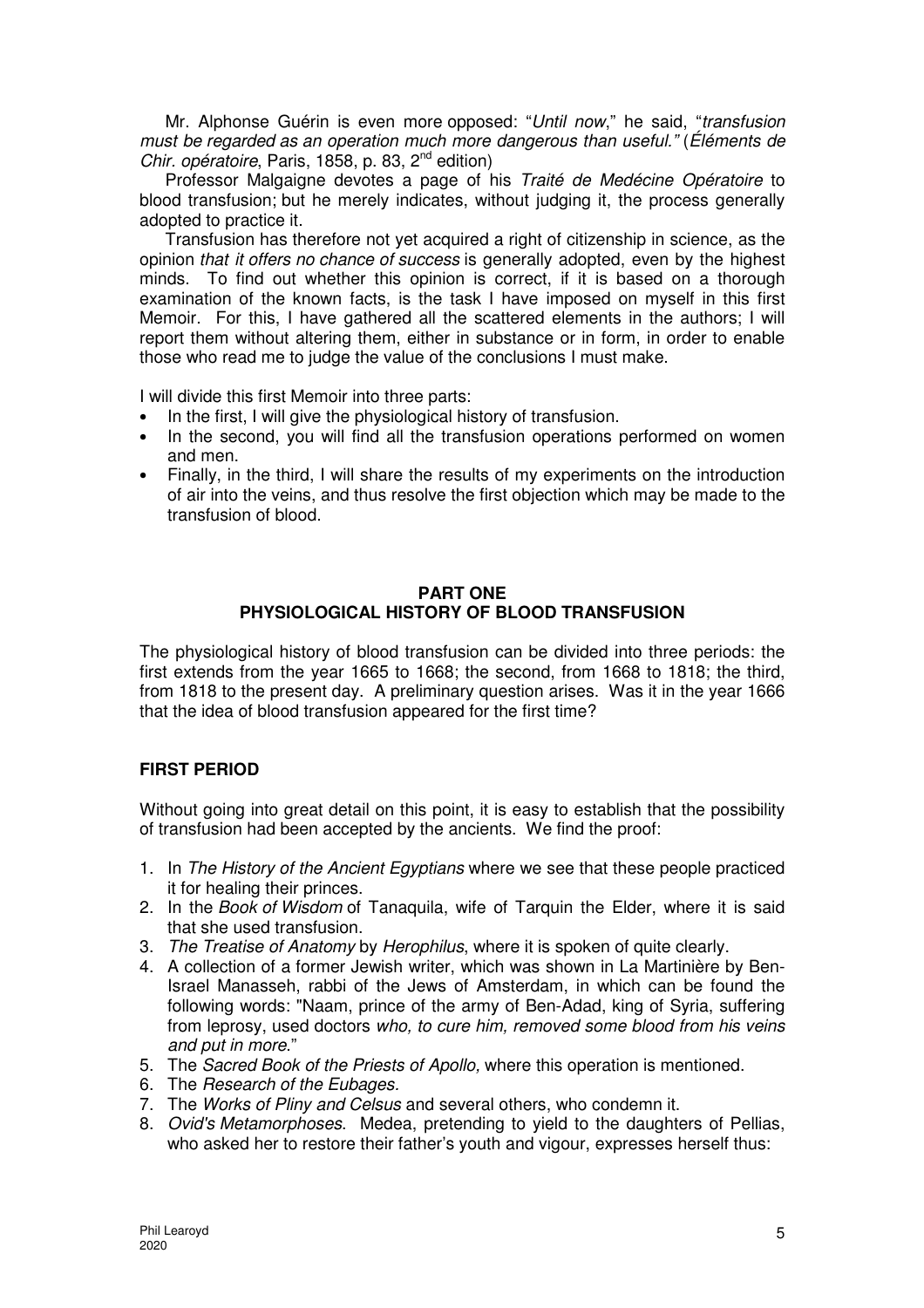Stringite, a gladios; veteremque haurite cruorem, Ut repleam vacuas juvenili sanguine venas!

(Metamorphoses, liv. VII.)

- 9. The Treaty of Sacrifices of Emperor Julien, of Libavius, where the author speaks of transfusion, as having been an eyewitness of an operation of this kind.
- 10. Finally, Marcil Ficin, Father Trithème, Aquapendente, Harvée and Fra Paola, had experienced it themselves.

(All these indications can be found in a letter from La Martinière to M. de Colbert.)

In a book on the origin of transfusion, titled: Relatione de l'experiense fait in Englaterra, Francia, etc., the author quotes a text of Libavius where transfusion is perfectly described from the year 1615. Here is the passage:

"Adsit juvenis robustus, sanus sanguine spirituoso plenus; adstet exhaustus viribus, tenuis, maculentus, vix animam trabens; magister artis habeat tubulos inter se congruentes, aperiat arteriam robusti, et tubulum inserat, muniat; mox et ægroti arteriam findat et tubulum foemineum infigat. Jam duos tubulos sibi mutuo applicet, et ex sano sanguis arterialis, calens et spirituosus salicet in ægrotum, unaque vitæ fontem afferet, omnem que Languorem Pellet." (Libavius, Appendix necessaria syntagmatis ascanorum chymicorum, ch. IV, p. 7. An. 1615)

The author adds that Libavius proposes this operation only to make fun of it; because, on the request of what must be done to prevent the person who supplied the blood from falling into weakness, he says that we must think about what will be done to cover the doctor who advised this operation, and that, for him, he is of the opinion that we give good broth to the one who has supplied the blood for the transfusion, and hellebore to the doctor who will have ordered it. "Sed quommodo," he said, "ille robustus non-languagescet; danda ei sont bona confortantia, et ubique medico vero helleborum." (Journal des Savants, Monday, July 2, 1668, p. 37)

All these quotations prove that the ancients had glimpsed the possibility of transfusion; perhaps even this operation had been performed, but apart from the text of Libavius, which seems to indicate a process for doing it, there are only vague, uncertain, usually null indications in the authors who preceded it. It was only in the year 1666 that we find the first serious description of the method used by surgeons to perform this operation.

The transfusion had therefore been foreseen by the ancients; but it was not until the beginning of the second half of the 17th century that it began to rank among the regular operations of surgery.

What I have already said about the quarrels to which it gave rise will explain the claims of the English, French and Germans to priority.

The French surgeons of that time, while granting the English the honour of having been the first to experiment on animals argue that in France, and before the experiments of Richard Lower which were made in 1666, the first idea of transfusion was born.

Thus, says Denys, in a letter to Mr. de Montmor, it is known, and there are several persons of honour who can testify, that it was more than ten years since Dom Robert des Gabets, a Benedictine cleric, gave a speech on transfusion in the assembly held at Mr. de Montmor's house, and there are still several copies of it; it is true that most of them scoffed for this proposal, and that it was believed to be impossible. The English, seeing that no state of this invention was made in France, sought to seize it as something abandoned, and practiced it on the beasts; but we have finally claimed it, and we have found a way to regain possession of what belongs to us, by practising it first on man. (Journal des Savants, Monday, June 28, 1667, p. 96)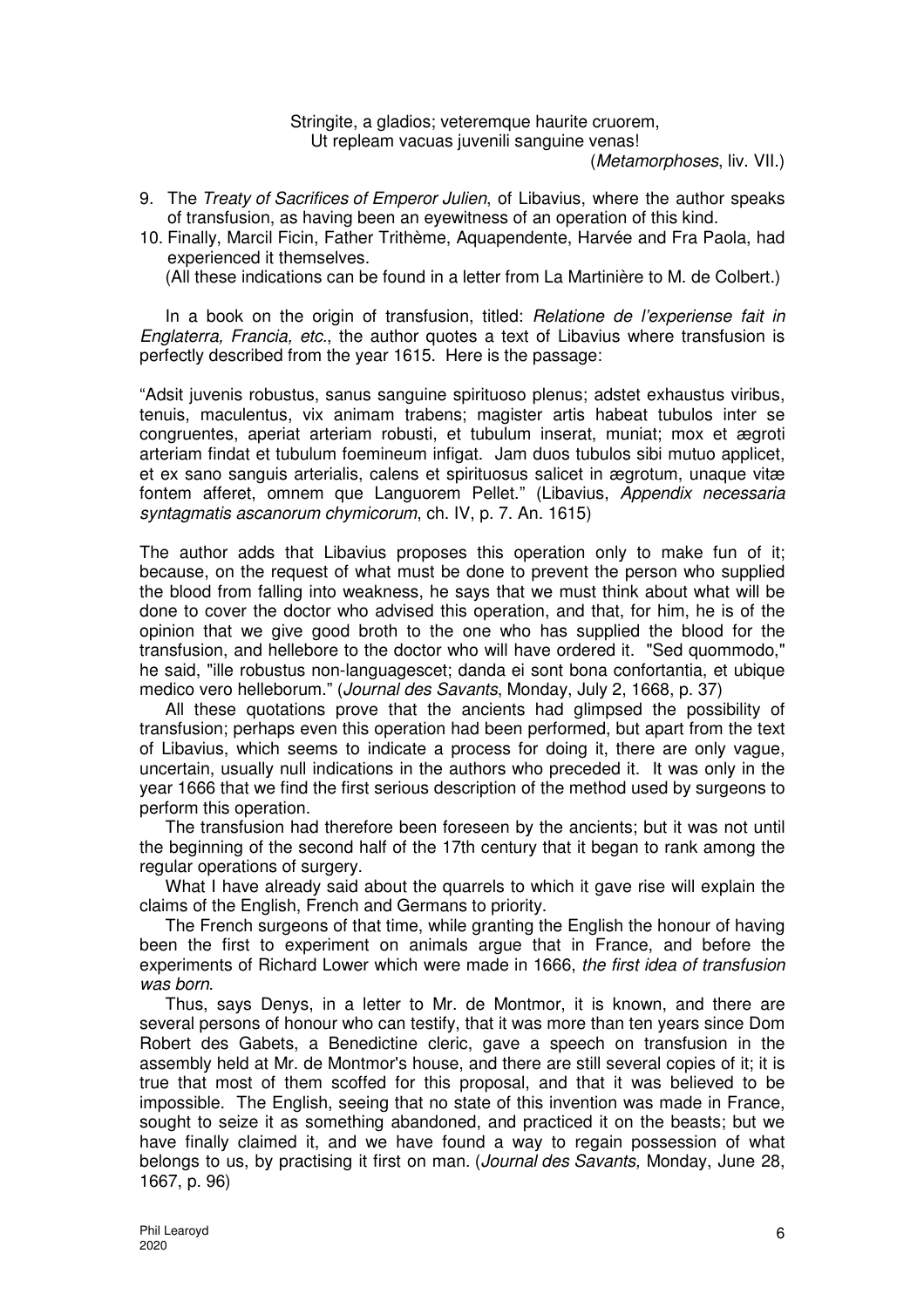An answer to the above can be found in a passage borrowed from the History of the Philosophical Transactions, where it is said:

"We readily agree in England that the French were the first, as far as we know, to make this great step of transfusion, to practice it on man; but they also need to learn the truth, which is that philosophers in England, would have long since made this experiment on men, if they were not so circumspect when it is a question of putting to chance the life of the man, for the preservation and recovery of which they however spare no care or punishment, and if they had not been restrained for fear of a law that is more precise and more rigorous, in similar cases, than the laws of many other nations." (Abstract of the Philosophical Transactions of the Royal Society, Part 6, 1790, p. 369)

The English and French were not the only ones who took part in this struggle over the question of priority. A German, Jean Daniel Major, maintained that he was the inventor of transfusion. Although his writings did not appear until 1667, if they were made by him and if they are true, it is indisputable that he was the first to perform transfusion on man. It reads that he draw three or four ounces of blood through the arm vein of a very weak man; that he then untied the ligature and re-applied it below the wound, so that the blood of a healthy person could penetrate, without mixing, with the blood contained in the lower part of the vessel; then he pricked the vein of the healthy individual, and covered the wound, lest the air should decompose the blood. To this end, he used a vessel similar to a suction cup, from which this fluid could flow; he had taken care beforehand to spread ammonia salt therein, in order to prevent the blood from clotting. (Sprengel, History of Medicine, t. IV, p. 122)

It is difficult, from the above, to assign to which French, English and German surgeons belongs in absolute terms, in this matter, the most indisputable rights to priority; but what is quite certain is that Richard Lower was the first to make known a complete procedure for carrying out the transfusion, in a letter addressed to Robert Boyle, which he was instructed to communicate to the Royal Society of London. Before him, Christophe Wren had already proposed the experiment of infusion of drugs into veins. Shortly after the discovery of infusion, members of the Society added that of transfusion. It was resolved to attempt it at a public session in May 1665; but the operation was not successful, due to the lack of a convenient device and a well-directed process. It was then that Richard Lower made known the following process, which he first put into practice at Oxford. Extract from the Journal of England [presumably meaning the Philosophical Transactions of the Royal Society] containing how to pass blood from one animal to another. Here's how Richard Lower expresses himself when he addresses Robert Boyle:

"First, you have to take the carotid artery of a dog or any animal that you want to get blood from into another's body, and having separated it from the nerve of the eighth conjugation, keep it uncovered by about an inch; then make, in its upper part, a strong ligature that cannot be untied, and an inch below, to go towards the heart, make there yet another ligature that can tightened or released as necessary. These two knots being made, pass two threads under the artery between the two ligatures; then open the artery, and put a small quill pipe in it, and tie the artery tight with the two threads over this pipe, which you will plug with a small cap. After that, uncover the jugular vein of the other animal at the length of an inch and a half, and make a slipknot at each end, and between these two nooses pass over the vein two threads, as in the artery; then make an incision in the vein, and insert two pipes there, one in the lower part to receive the blood of the other animal and carry it to the heart, and the other pipe in the upper part, which comes from the test, through which the blood of the second dog can flow into dishes. These two pipes being put in this way and being well connected, keep them closed with a stopper until it is time to open them."

"With everything thus prepared, tie the dogs to each other on the side, so that other pipes can be passed through the first two; because, as we cannot approach the necks of the dogs close enough to each other, we have to put two or three different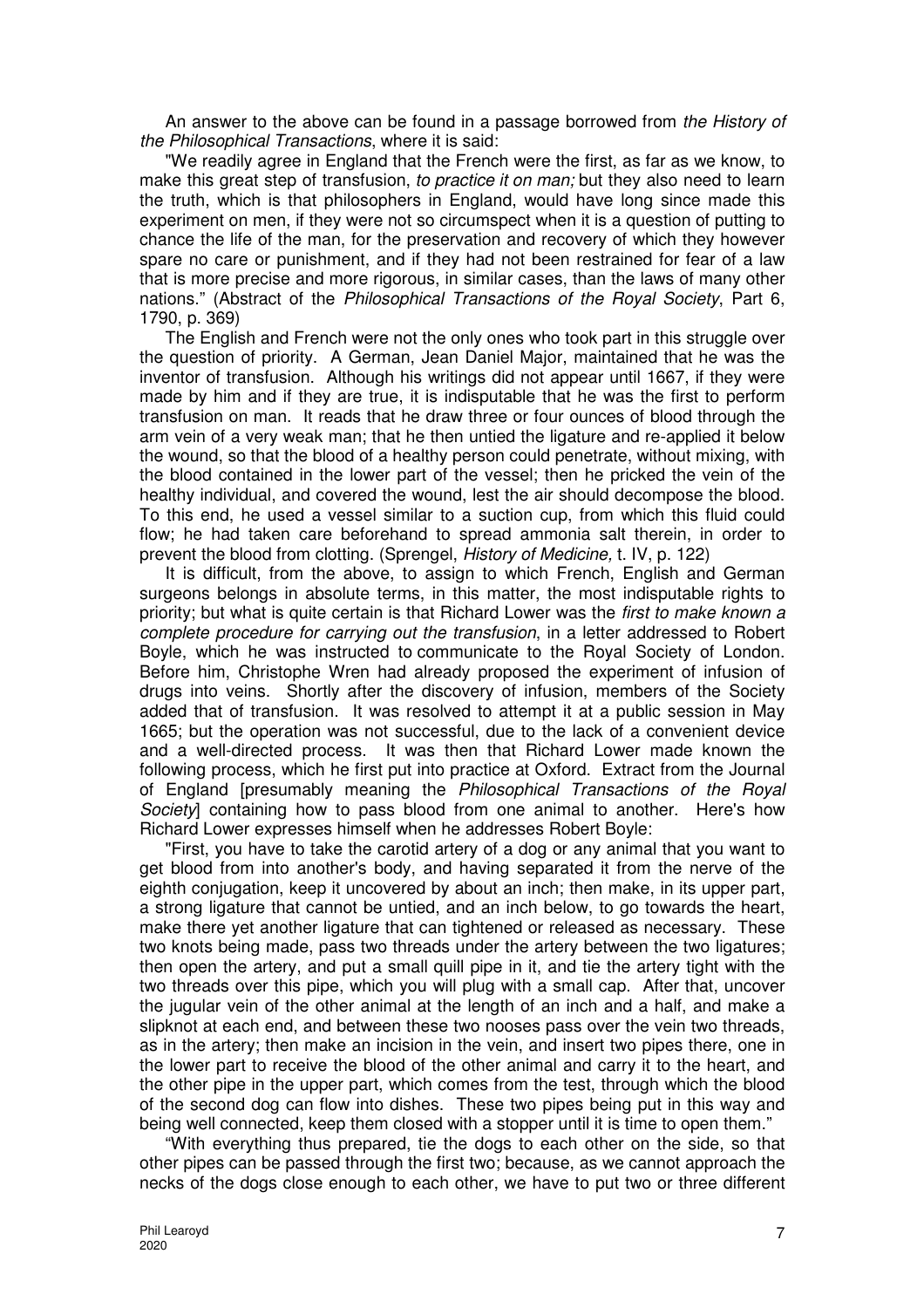pipes in the first two to carry the blood from one to the other. After that, uncork the pipe that goes down into the jugular vein of the first dog, and the other pipe that comes out of the artery of the other dog; and by means of two or three other pipes, as necessary, join them to each other, then let go of the slipknot, and immediately the blood will pass impetuously through the pipes as through an artery, and at the same time while the blood flows into the dog, uncork the other pipe that comes from the upper part of the jugular vein (having previously made another ligature around its neck, or at least pressing the other jugular vein with your fingers), and at the same time let the blood flow into the dishes (not continuously, but depending on whether you judge that his strength will allow it) until the other dog begins to scream, to weaken, to fall into convulsions, and eventually dies on that side."

"Then pull the two pipes from the dog's jugular vein, and having fully tightened the slipknot, cut the vein at the top (which can be done without any harm to the dog, because one of its jugular veins is sufficient to conduct all the blood from the test and the upper parts, because of a large anastomosis through which the two veins unite towards the larynx). That being done, sew-up the skin, and let go of the dog who will jump off the table and shake himself and run away as if nothing had been done to him." (Journal of the Savants, Monday, January 31, 1667, p. 21)

In the same year, Denys, a professor of philosophy and mathematics, wrote a letter to M\*\*\*, in which he recounts some experiments which he made on animals.

"On Thursday, March 3," he said, "they brought to us, Mr. Emmeretz, our surgeon, and me, two small dogs that had never been fed together, and which, in their faces, seemed as different as some animals of different species, one being a spaniel bitch and the other a short-haired dog resembling a fox. The bitch was full and a little bigger and taller than the dog, because she was twelve inches tall and the dog was only ten inches tall."

"We proposed to do, not only what was marked in (Richard) Lower's letter, which is to pass the blood of one animal into another by killing the one who communicates it to keep the other who receives it, but we wanted to keep them both, and, for this, we resolved to open the crural artery of the bitch, persuading ourselves that by drawing the blood through the artery that carries it from the thigh to the extremities, the convulsions would not be so much to be feared for the bitch, as by pulling it by the carotid that carries it by the neck into the brain; besides that the crural artery is not so loose or so depressed as the carotid, we would not be obliged to use such loose pipes, which are prone to clogging up when the blood passes though it, and the bitch does not suffer so much, it would be easier to make her escape."

"Indeed, it happened in the presence of several worthy persons, as we had foreseen, and in a fairly simple and easy manner."

Denys emphasizes how the pipes were placed in the crural artery and jugular vein. The process is similar in this respect to that of Richard Lower; he was thus able to pass the blood from the artery into the vein, which at the same time as it flowed through the vein, using a third pipe, blood was collected in a dish.

"When we had drawn nine ounces of dog's blood from this third pipe into a dish," continues Denys (which is a lot for an animal of this size), "the bitch who had given him as much, and therefore had little remaining, began to weaken; therefore we immediately stopped its artery, squeezing the slipknot; and after having also made two strong ligatures to the dog's jugular vein instead of the two slipknots we had made there, we untied the dogs, and here is what we noticed in particular:"

"The dog, who had communicated her blood, was weak enough and had only the strength to go into a corner of the room, on the side that had not been opened; but for the dog who had received a new blood, he made several efforts to tear off a muzzle which had been put to him to prevent him from screaming, and, after shaking a little, he immediately fled from those who wanted to approach him, because of his naturalness which is quite fierce. The two dogs, which had been used for the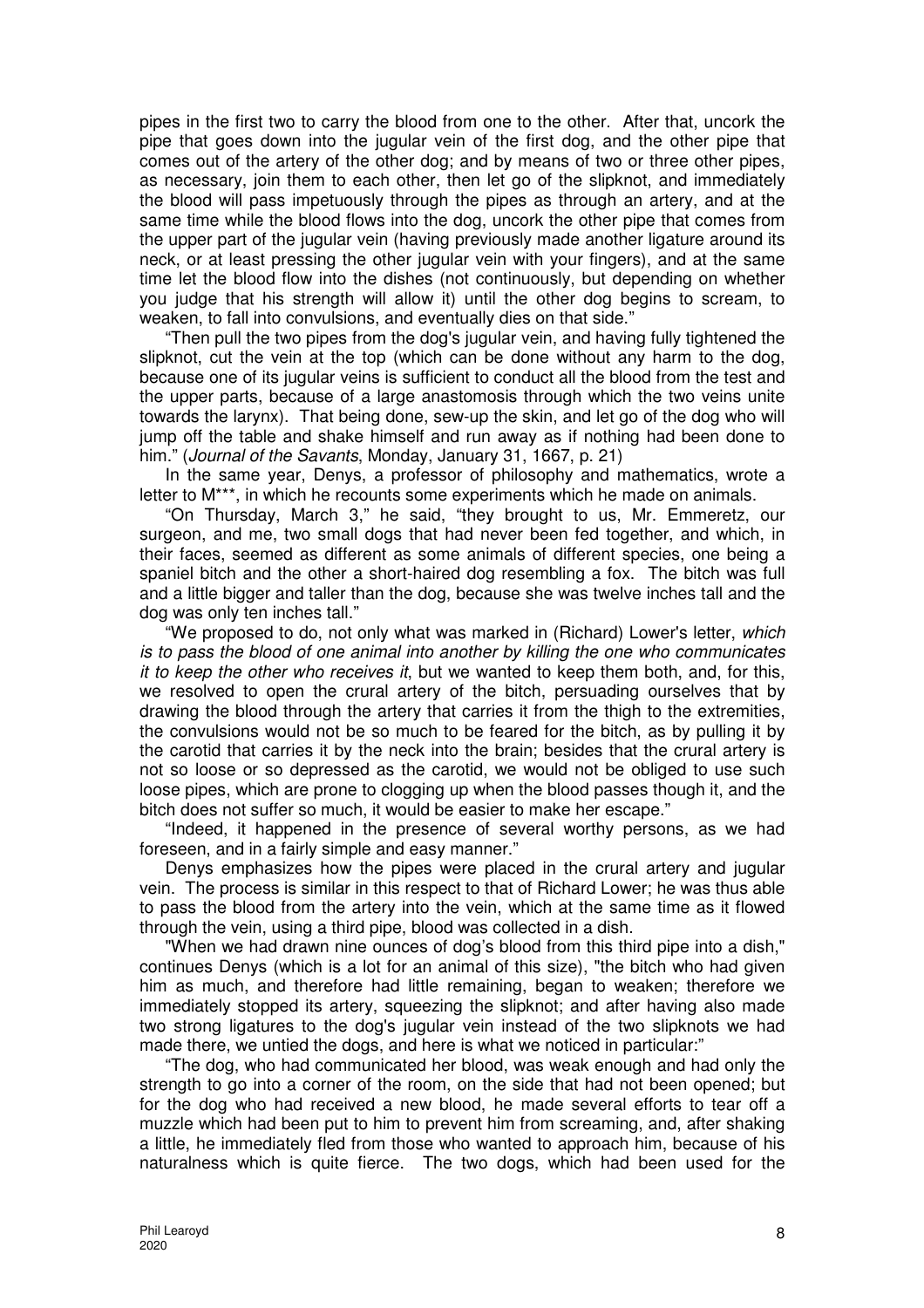transfusion, ate very well two hours later, and ate much more than a third that had been prepared only for this operation."

"I have kept these dogs, and their vigour has maintained and increased day by day, in proportion to their appetite, we did not notice that there was reason to fear any bad success for this blood transfusion. The bitch eats extraordinarily, and she has now given birth to a small dog, which was born dead, and in which only three or four drops of blood have been found."

Denys also recounted a new experience he had on the following  $8<sup>th</sup>$  March; he used the dog that had been transfused in the previous experiment, and passed his blood into the dog that had not been used; it brought the first to a halt, and weakened him so much that he seemed dead, the blood he had lost could be estimated at twelve ounces, for that which, collected in the dish, had been supplied by the second, amounted to this quantity. The two dogs escaped perfectly, and after some considerations on the conditions that must be achieved by performing the transfusion, Denys finishes his letter:

"All this took place with great astonishment of those who honoured us with their presence, and especially of a very skilful doctor of medicine, who ingenuously confessed that he would never have believed it if he had not seen and examined all the circumstances himself." (Journal des Savants, Monday, March 14, 1667, p. 44)

These experiments are not the only ones that Denys has done on animals; in April of the same year, he wrote to M\*\*\*:

"Since the experiments I wrote to you on the 9th of the previous month, we have passed the blood of three calves into three dogs in order to ascertain the effects that the mixture of two different bloods could produce. I will let you know more about the details in a while; now I will just tell you that the animals in which the blood was transfused are eating just as well as before, and that one of those three dogs, to whom so much blood had been drawn the previous day, could hardly move any more, having received the blood of a calf the next day, immediately regained his strength and showed a surprising vigour. We have found so many new ways of making the transfusion with ease, that Mr. Emmeretz makes a strong case for doing it without any ligature, with a puncture similar to that done in bleeding." (Excerpt from a Letter from Mr. Denys to M\*\*\*. April 1667, p. 63)

The success Denys had achieved in experimenting on animals must necessarily lead him to do the transfusion on humans. This is what happened, as we will soon see.

Other animal experiments were undertaken in England by Edmond King and Thomas Coxe. They offer this particularity, which deserves to be reported, to have been made not from artery to vein but from vein to vein.

"Dr. King, having drawn forty-nine ounces of blood from a sheep, and having given back about as much blood from a calf whose jugular vein he had opened, the sheep, after the operation, appeared as strong and as vigorous as before; but, as it was intended to be killed, the vein was opened soon after, and the blood was allowed to flow as long as it could flow. Sixty-five ounces were taken out before it died; and having opened it afterwards, no more was found in the body."

"The same doctor drew forty-five ounces of blood from another sheep that was smaller, and as this evacuation having greatly weakened the animal, he gave it back about as much calf's blood. When the sheep's wound had been closed and it had been untied, he no sooner felt itself at liberty, seeing near him a spaniel which had previously been transfused with sheep's blood, he went and give him three or four big butts, and has been doing very well ever since." (Journal des Savants, June 8, 1668, p. 17)

Thomas Coxe gave a similar *vein-to-vein* transfusion on a strong, healthy young dog, to which he infused fifteen or sixteen ounces of blood from another old scabby dog to see if scabies was transmitted with the blood. The success was that the young dog was none the worse for it, and that the scabby dog was perfectly healed in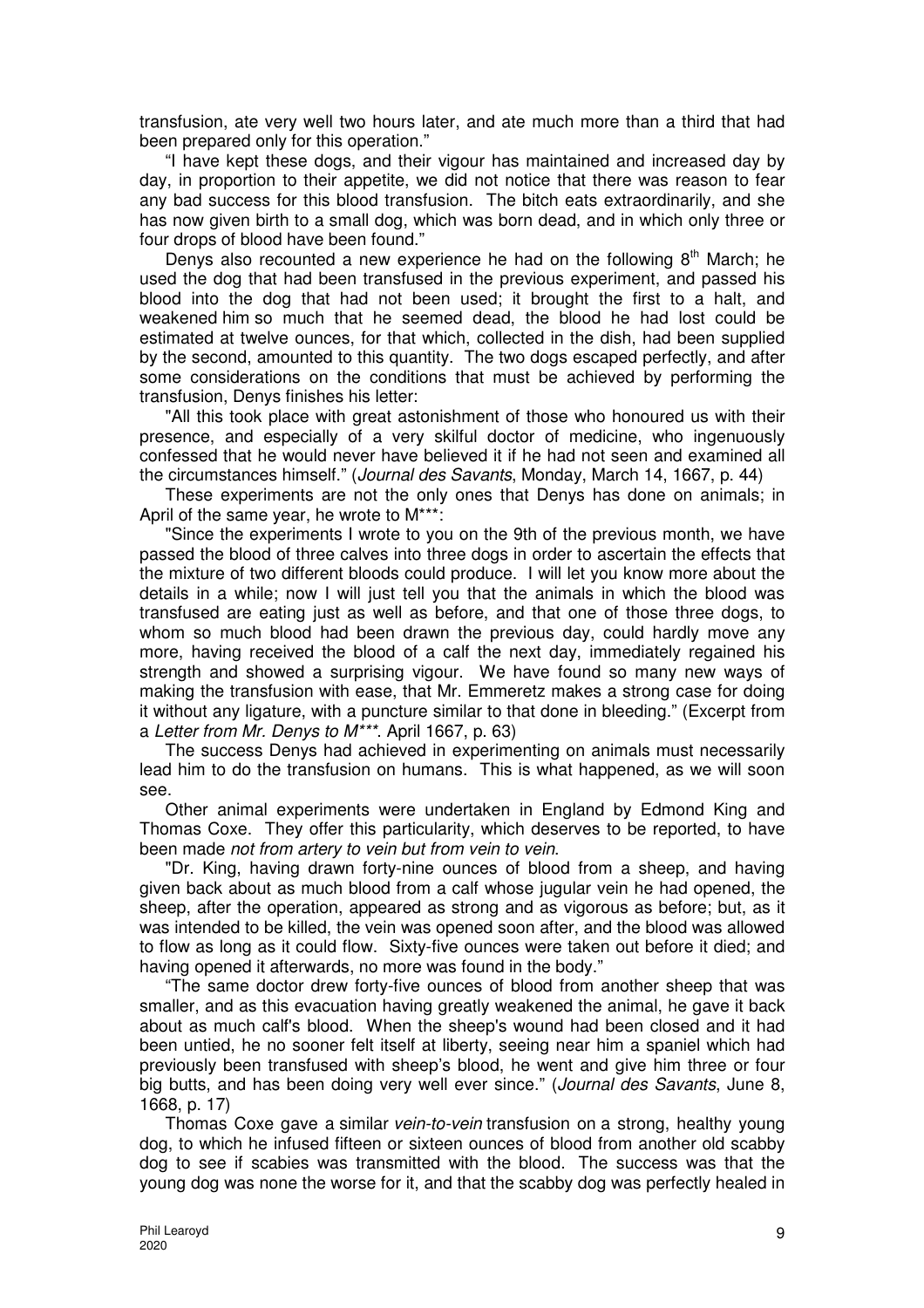ten or twelve days, the evacuation of the blood that had been done to him was probably the cause of his recovery. (Loc. cit., 1668, p. 17)

At the same time as these events were taking place in England and France, in Italy Cassini and Griffoni published experiments undertaken on this subject.

"On the 28th day of March 1667, in Boulogne, at Mr. Cassini's, the experiment of transfusion was made on two lambs. The carotid artery of one was opened, and blood was passed without being able to flow into the right branch of the jugular vein of the other, from which as much blood had previously been drawn as was judged that a lamb of such a size could supply him with, from which blood would be allowed to flow until he died. Then two ligatures were made close enough to each other, to the vein of the lamb that had received the blood, and this vein was cut entirely, between the two ligatures, to see what would happen. After that, the lamb was untied, who, without appearing weaker, began to follow those who had performed this operation to him. He has lived a long time since, and his wound having healed, he grew like the other lambs. But on the 5th day of January of 1668, he died suddenly, and his stomach was found to be full of rotten food. Having dissected the cervix to see what had happened to the vein that had been cut from him, it was found that it had joined to the next muscle by a few fibres, and that the upper part of this vein had communicated with the lower by means of a small branch that could somehow make up for the defect of the whole trunk." (Journal des Savants, Monday, November 19, 1668, p. 85)

"On the 20th day of last May, at Mr. Griffoni's house in Udine, another experiment of the transfusion of blood of a lamb into the veins of a bracque [pointer] dog, which was of mediocre size for its species, aged thirteen years old, and quite deaf for more than three years, so that, whatever noise was made, it gave no sign of hearing it; he walked very little, and he was so weak that unable to lift his feet, he only dragged himself along. After he had been given the transfusion and untied, he remained for an hour on the table where he was; but then when he got down, he went to find his masters who were in other rooms. Two days later he left the house and began to run through the streets with the other dogs, without dragging his feet as he had done before; his appetite returned too, and he began to eat more and more greedily than before. But what is more surprising is that from then on he gave indications that he was beginning to hear, turning back a few times to the voice of his masters. On the 13th day of June, he was almost cured of his deafness, and he seemed, without comparison, more cheerful than he was before the operation; and finally, on the 20th of the same month, he had fully regained his hearing, with this defect nonetheless that when he was called, he would turn back, as if the one who called him had been far away; but this did not always happen, and yet he always heard when he was called." (Loco. cit., p. 88)

Since experience has shown that transfusion is not only possible, but easy, it now remains to be seen whether it is advisable to perform it on humans and whether some considerable advantage can be gained from it for the preservation of health or the cure of diseases.

Tardy, a doctor of medicine from the Faculty of Paris, in a book entitled Traité de l'écoulement du sang d'un homme dans les veines d'un autre et de ses utilités seeks to demonstrate by reasoning that this operation must succeed even better on men than on beasts; but to avoid the inconveniences that would often lead to the opening of the arteries, he believes that instead of transfusion from artery to vein, it would be better to do it from vein to vein (we have seen previously that Ed. King and Thomas Coxe had done so). He indicates how to do this operation and the precautions to be taken to make it successful, by passing blood from one of the veins of one man's arm into the vein of another's arm. However, he assumes that the person who provides the blood gives only that which is superfluous to him, because otherwise this operation would be barbaric.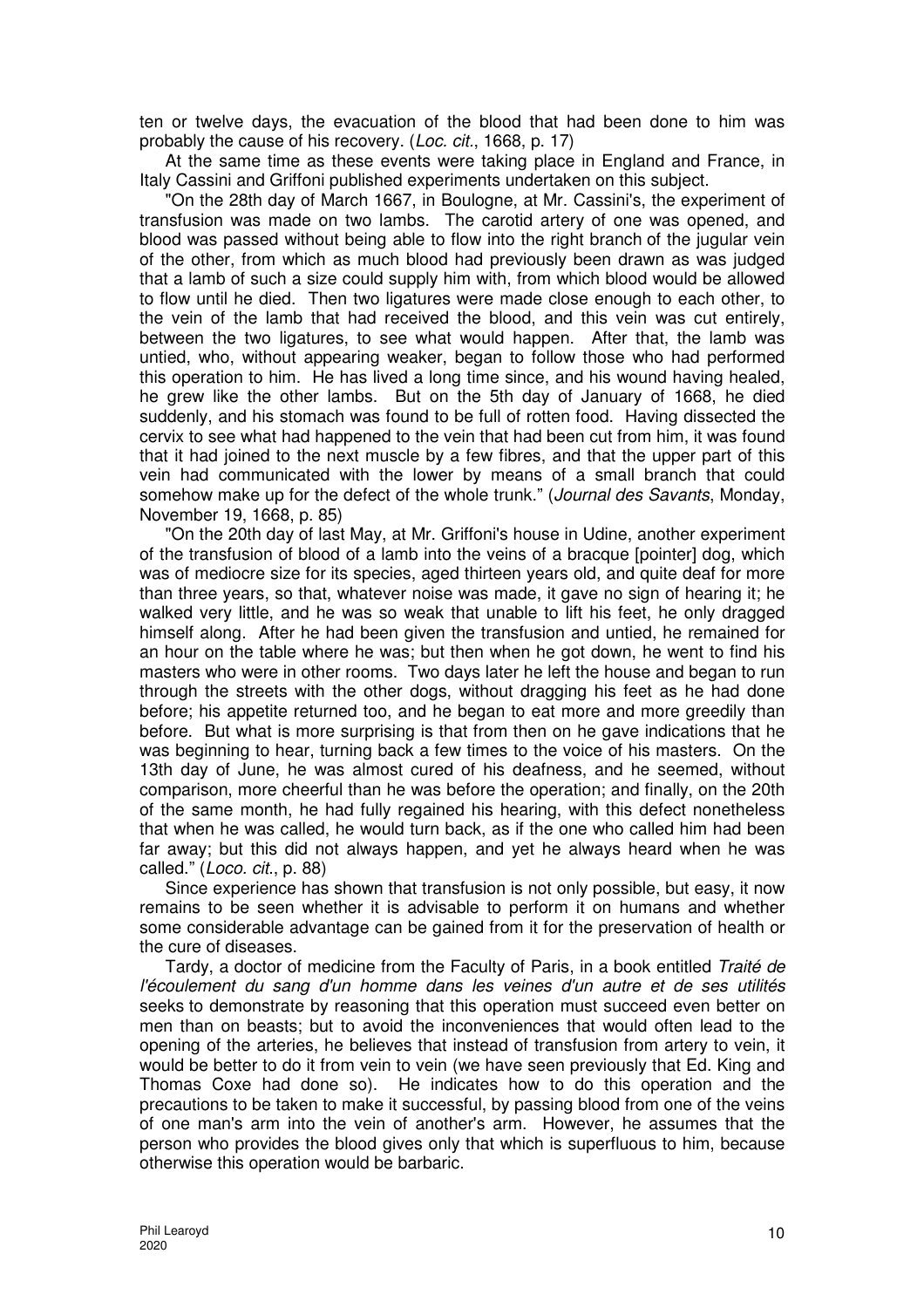For the uses that can be derived from it, he thinks that old people and those whose vessels are full of bad humor and corrupted blood, can, by means of transfusion, protect themselves from the evils of which they are threatened and maintain their natural constitution. He also says that this operation is very useful for the curing of diseases that come from acrimony of the blood, such as ulcers, erysipelas [a form of cellulitis], etc. The medicines that one takes, says Tardy, hardly cure these kinds of diseases, because they often lose their strength before they can come to the seat of the evil; but a new blood, well tempered, going directly into the diseased parts by means of transfusion, should give a much faster and more assured relief. Moreover, this author remarks that the blood of a man is not absolutely necessary for this operation and that of a calf or another animal can produce the same effects.

From all the above, it follows that the transfusion of blood, performed on animals, has been followed in a constant manner by the happiest effects; that, thanks to it, a scabby dog has been cured; that a deaf dog recovered its hearing.

These results were already important; but transfusion would never have played only a secondary role if it had remained locked in the confined circle of animal experimentation. It couldn't stop there. The enthusiasm it had aroused among its supporters was too great for it not to step outside such narrow boundaries. The reasoning, together with the facts, hinted at the possibility, the very urgency, to act directly on man. The step was undoubtedly difficult, perhaps even perilous to take; it was, however, and it is to French surgeons that all the glory goes.

We find in a letter written by Denys to M. de Montmor, master of the requests, the account of two transfusion experiments carried out on man.

Before reporting these two observations, Denys emphasizes the reasons that determined it. It is important to make them known. If they are not always based on exact physiological facts, they have at least a remarkable character of originality.

"By performing transfusion," says Denys, "we are simply imitating the example of nature, which, in order to nourish the fetus in the mother's womb, the mother's blood is continuously transfused into the child's body through the umbilical vein. To be given a transfusion is nothing more than feeding oneself by a shorter path than usual, that is to say to put ready-made blood in one's veins instead of taking food that only turns into blood after several changes. This abbreviated way of feeding is preferable to the other, in that the food taken by mouth, having to pass through several parts that are often ill-disposed, can contract several bad qualities before having arrived in the veins; it is subject to several alterations, which are immediately avoided by putting perfect blood in these veins; in addition, this operation agrees with doctors who approve of bleeding and those who do not approve of it: these, because it removes corrupted blood, and those, because by putting new blood in the place of the one being drawn, the patient's strength is not diminished, and finally reason seems to teach that diseases caused by bad weather and the corruption of blood must be cured by the transfusion of pure and well-tempered blood."

After responding to those who condemn transfusion as useless, Denys responds to those who condemn it as barbaric.

What gives them this opinion is that they imagine that, in order to do well, the animal that provides the blood must be of the same species as the one receiving it, and thus can only prolong the life of one by shortening that of the other. But Denys shows that this is not necessary, and that on the contrary the blood of animals is better for men than that of men themselves. The reason he gives is that men, being agitated with various passions and little regulated in their way of living, must have a blood more unclean than animals, which are less prone to these disturbances, and that indeed there is little corrupt blood in the veins of beasts, instead one always notices some corruption in the blood of men, no matter how healthy they are supposed to be, and even in the blood of small children, because they were fed their mother's blood and milk, they sucked up corruption with food. Moreover, Denys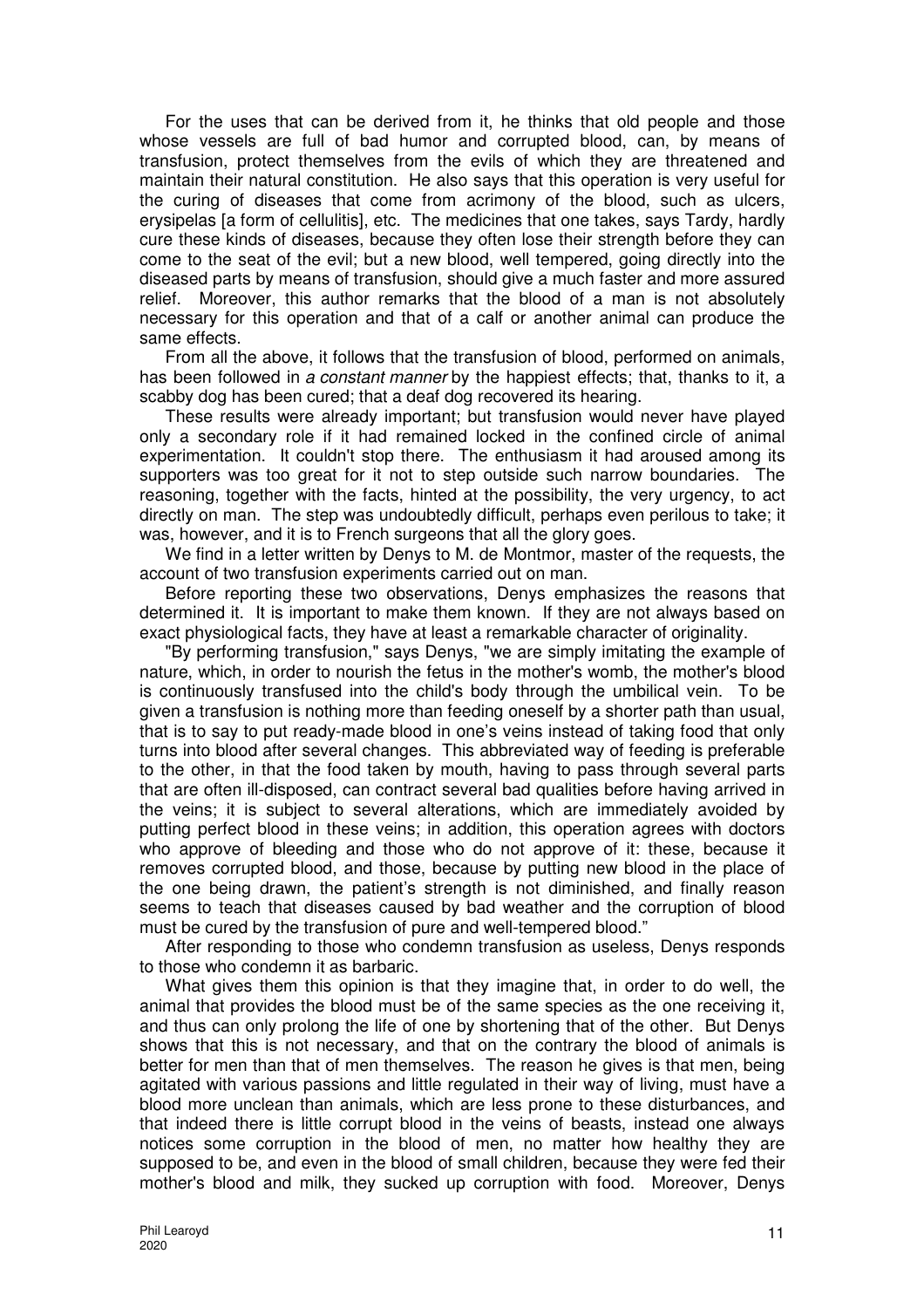adds, why should the blood of animals not be peculiar to men, since it is of the same species as the milk and flesh on which they usually feed? It could be added that if what some authors have noticed is true, that barbarians who feed on human flesh are subject to several unfortunate diseases of which those who feed on the flesh of animals are exempt, it must be concluded that since the flesh of men is more unhealthy than that of animals, their blood is also less suitable for transfusion.

All these reasons serve as a preamble to the two transfusion operations performed on humans.

The first was made on a young man of sixteen, who, following a fever that had lasted two months, and in the course of which he had been bled twenty times, had remained in a stupor and drowsiness. Denys drew three ounces of blood and transfused him with nine ounces of lamb's arterial blood. This young man lost three or four drops of blood through his nose, and then he became calm again; his sleep ceased to be restless; he gained more strength and agility in the limbs, became fat, and kept getting better and better until he was fully recovered.

As this first experiment was fortunately successful, Denys attempted a second; but more out of curiosity than out of necessity, for the individual on whom it was made had no indisposition: he was a strong and robust [sedan] chair-bearer, about forty-five years old, who, for a relatively modest fee, offered to endure this operation. As he was well and had a lot of blood, he was given a much larger transfusion than the first; for about ten ounces of blood was taken from him, and about once as much blood was given to him from a lamb whose crural artery had been opened to diversify the experience. This man, who by his nature was quite cheerful, was in a very good mood throughout the operation, made several reflections, according to his scope, on this new way of caring for which he could not admire the invention enough, and complained of nothing, other than that he felt a great heat from the opening of the vein to the armpit. As soon as the operation was done, he could not be prevented from dressing the lamb from which he had received the blood; then he went to find his friends, with whom he spent some of the money he had been given; and notwithstanding that he had been ordered to rest for the remainder of the day, and that he had promised to do so, at noon, finding an opportunity to earn money, he carried his chair as usual for the rest of the day, assured that he had never done so well; and the next day he begged that they would take no one else other than himself when they wanted to repeat the same operation again. (*Loco. cit.*, p. 95)

The consistently successful results observed in animals, and the two successes obtained in man by transfusion, should have converted the opponents of this operation, or at least temporarily silenced them; this was not the case. No sooner were Denys' experiments known than the anti-transfusionists energetically attack the transfusion, not with facts, but with reasoning.

In a letter written to M. Moreau, doctor of medicine at the Faculty of Paris, E. Lamy speaks out against the transfusion.

He claims that this operation is rather a new way to torment the sick than of curing them, because the diseases which it is said to be useful as a remedy are precisely those that come from excessive heat of blood, or from its corruption.

In those caused by too much heat, transfusion cannot take place; for the blood which is temperate, being warmer than the patient's own blood, will increase the heat of the patient's blood far from diminishing it; it will be no more useful in the diseases that arise from the corruption of the blood, because the little foreign blood that one receives through this operation will much rather be corrupted by all the mass of blood that is in the body of the patient, than the bad weathering of the whole mass of blood will not be corrected by this little foreign blood; because if the corruption of the blood of a rabid or miserable animal is so great that a little scum or small vapour that comes out of its body through perspiration is capable of infecting the whole mass of blood of an animal that is doing well, how will a little foreign blood not be infected by the mixture of all the blood of an animal that is attacked by these diseases.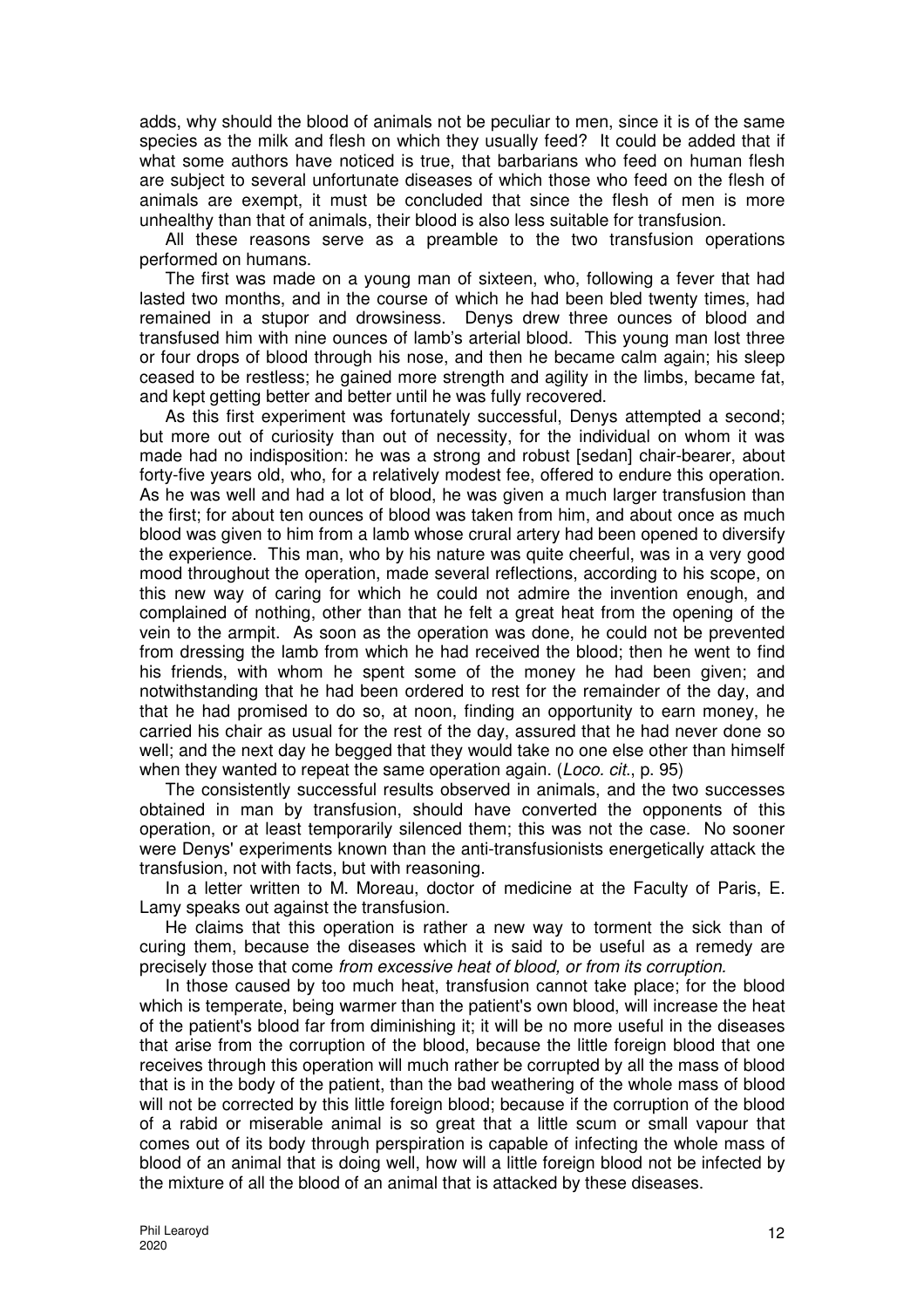Lamy not only thinks that blood transfusion is unnecessary, he also believes it to be pernicious and capable of causing disease; for, as the blood of a calf or animal of any kind is composed of several different particles intended to nourish the different parts of his body, he asks if this blood is passed through the veins of a man, what will become, for example, the various particles of this blood that nature had intended to produce the horn?

Secondly, as the spirit and customs ordinarily follow the temperament of the body, and the temperament of the body depends particularly on that of the blood, it is feared that the blood of a calf, transfused into the veins of a man, also communicates to him the stupidity and brutal inclinations of that animal. (Journal des Savants, 1667, p. 10)

Gadroys replied to the arguments presented by Lamy in a letter to Father Bourdelot:

He first contrasts Lamy's reasoning with experience, to which everything gives way. There is no longer any question in physics and medicine, in fact, of knowing whether an animal can feed on the blood of another animal of different species, since two dogs who had been given calf's blood eight months earlier were still alive when he wrote, and a small spaniel, which was languishing in old age, after receiving the blood of a kid, not only was well, but was, so to speak, rejuvenated. Then, responding to Lamy's objections, he points out:

- 1. That, although the blood that is transfused appears warm to the touch, it can nevertheless refresh; just as veal broth does not fail to refresh, although it feels warm when it is swallowed.
- 2. That, as to the observation that a little good foreign blood put with a large amount of corrupted blood, cannot correct the bad weather, does not prove that the transfusion is useless, because one can do as large a blood evacuation as one will want, before transfusing it again, and that therefore, nothing will prevent us from putting a large amount of good foreign blood with a small amount of corrupted blood that will remain in the veins.
- 3. Let us not be afraid that the horns may come from those who have been transfused with calf's blood, or that the brutality of this animal will be communicated with its blood, since it is not feared that the same accident will happen to those who take cow's milk.

Finally, to confirm the usefulness of transfusion, he reports an experiment on a patient reduced at the last extremity. He had already been three months since he had taking any food, he had lost consciousness and speech, and the doctors who treated him had abandoned him; however, after the first transfusion of about two pallets of blood, his pulse immediately rose, his belly flow stopped, and his speech came back as well as knowledge. They were already beginning to conceive of some hope for his health; but after having been twenty-four hours in this state, he relapsed into the same symptoms as before. A second transfusion gave him new vigour; nevertheless, it was not long, for he died about twelve hours later, and it was recognized, by the opening which was made of his body, that he could not live any longer, his intestines having all been found gangrenous. (Journal des Savants, 1668, p. 11)

Gurge, Sieur de Monipolli, took part in this discussion, and in a letter to Father Bourdelot he said that we must strike a balance between the two contrary opinions we have spoken of so far. According to him, this operation is not as safe or of as great a use as some claim; but that it is not entirely useless either, much less pernicious, as others assert. It is a dubious remedy, which can produce good effects if it is properly administered, and which can have very unfortunate consequences if it is not used with great caution.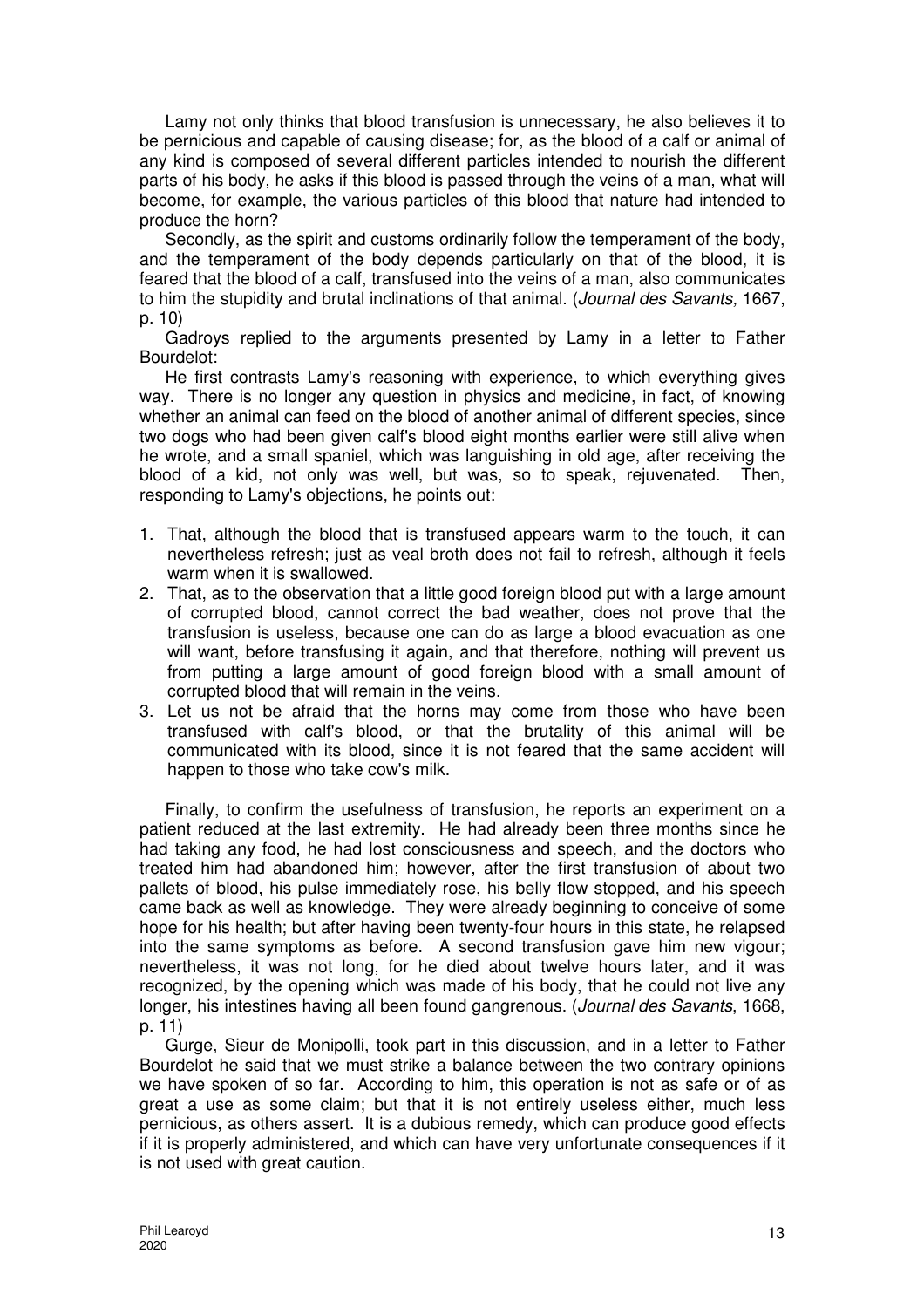For his part, Lamy wrote again to Moreau in response to Gadroys' objections; but his answers are merely a repetition of the arguments set out in his first letter.

At the same time, a book by Eutyphronus, philosopher and physician, was published with the title: De nova curandorum morborum ratione per transfusionem sanguinis dissertatio, in which the author refuses to recognise transfusion; he scoffs that, in order to authorize transfusion, it has been argued that it is an abbreviated way of feeding by putting ready made blood in the veins, instead of having fun doing it in the ventricle; he says that it is indeed the shortest route, but not the safest, and that it is almost as if a person who would be on a third floor, wanting to come down, would not bother to go down the stairs, but to take the shortest path would jump out the window; for nature having shown no other way to drive blood through the veins than to pass it through the ventricle, there is temerity to take other ways.

The author points out, moreover, that it is to overwhelm the sick, not to relieve them, to give them blood through transfusion, since the greatest secret of medicine is to remove it by bloodletting, experience having shown that the abundance of blood is dependent on nature in almost all diseases. It is true that it is said that transfusion is always accompanied by bleeding, and that we do not give blood that has been removed before; but the author replies that it is destroying what the bloodletting has done; that it is not unloading nature, but only changing its burden; and that a sick person would not be more unloaded than a porter would be unloaded from a bag of peas and loaded with a bag of beans.

But assuming that transfusion was of some use, it would be necessary, in order to do it, to use human blood and not animal blood; for women's milk being better for children's food than that of any other animal, it follows that man's blood should be preferable than any other for transfusion. (Journal des Savants, 1668, p. 15)

Tardy, in his letter to Le Breton, doctor of medicine at the Faculty of Paris, admits that the blood of men is better for transfusion than that of animals; but he also admits that if transfusion is not good for all diseases, and especially for pleurisy and all hot diseases, in which it is more useful to remove blood than to give blood, nevertheless it should not be rejected, because it can be useful in many other cases.

In order for transfusion to triumph over all these more or less serious reasons, its supporters had to be able to bring new facts and new successes to their opponents. The example given by Denys could not remain sterile; it was imitated, and the English surgeons whom we have already seen experimenting first on animals, in turn practiced transfusion on humans.

Richard Lower and Ed. King took in fact six or seven ounces of blood from a man named Arthur Coga, and immediately afterwards transfused him with nine or ten ounces from the carotid artery of a lamb; he felt so well from this operation that he begged earnestly, only days later, that it be done again. But Richard Lower and King thought it appropriate to delay for some time. (Journal des Savants, February 6, 1668, p. 17)

Denys, emboldened by the two successes we have previously mentioned, found the opportunity to do the transfusion on a man again, and did not let it escape. This operation is too important, by the consequences which it brought about, not to make it known in some detail.

The patient in question was thirty-four years old. Since the age of twenty-six, he had given unequivocal signs of madness. This madness had presented marked intermittency. The patient had alternative periods of agitation and calm. Soon his agitation became extreme; he fell into a complete state of delirium. Being in the country, four leagues from Paris, despite all the precautions used to prevent him from escaping, he managed to escape and arrived naked in the streets of the capital. Mr. Montmor, overcome with pity, entrusted him to Denys, who, together with surgeon Emmeretz, gave him the transfusion. Emmeretz opened the crural artery of a calf, and having drawn ten ounces of blood from the vein of the right arm of the madman, he was transfused five to six ounces of calf blood; at the same time, the patient felt a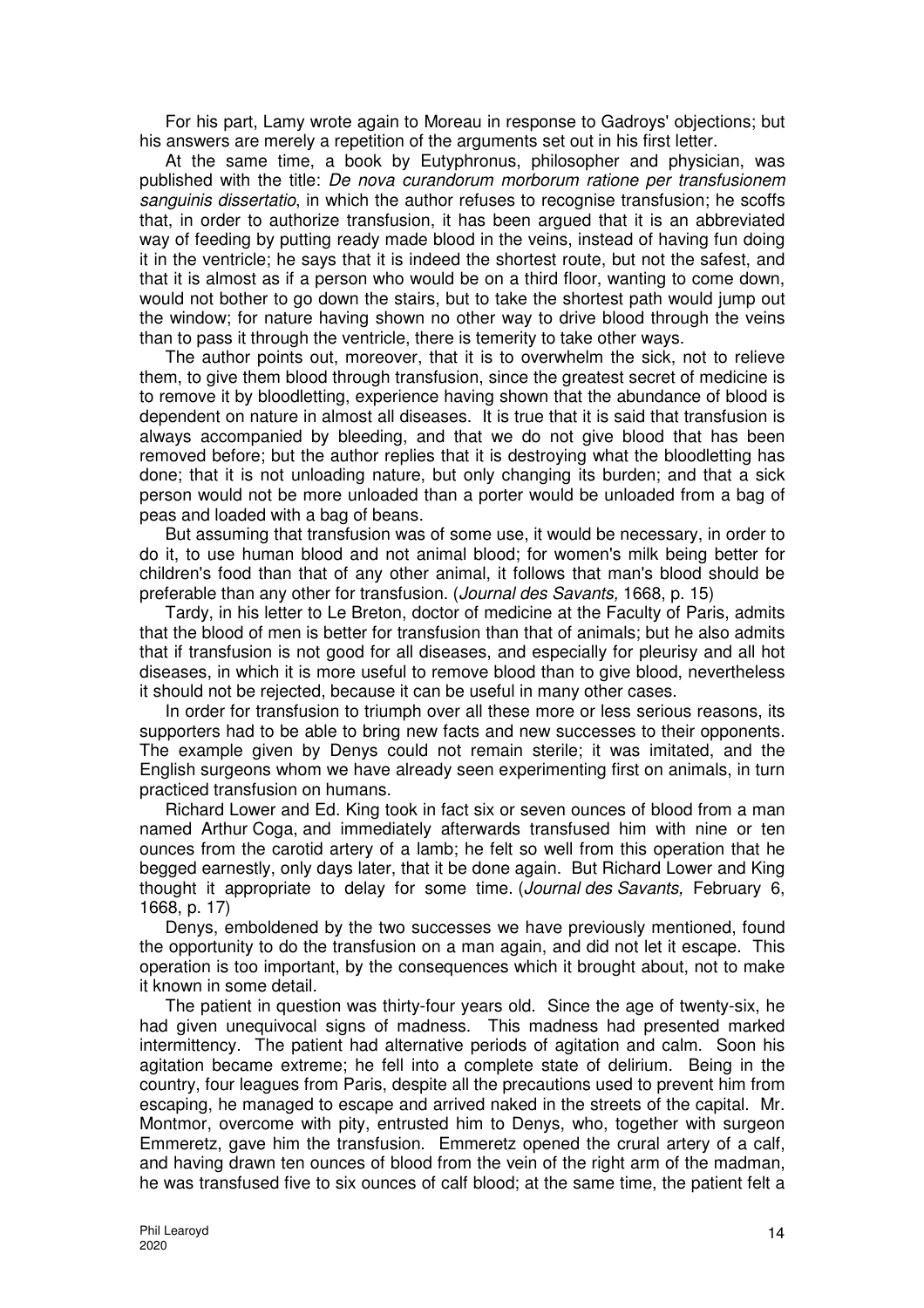pronounced heat in his arm and under his armpit. The delirium having calmed down a little, Denys performed another transfusion on his left arm, which was more abundant than the first. Calm returned completely after several days; for, knowing that it was Christmas, he brought his confessor to prepare himself for communion; he confessed with such precision that his confessor gave a public testimony of his good sense. His wife increasingly confirmed the good effects of the transfusion, telling Denys that, in the present day (it was at the full moon), her husband used to be very upset and very angry with her; instead of being human and gentle with her, as he was now; he had been in the habit of swearing and hitting her.

Since then, this man became quiet, was able to go about his business, and spent his nights in an uninterrupted sleep. (Abstract of the Philosophical Transactions of the Royal Society of London, Part 6, 1790, p. 387 et seq)

This man, who had been operated on towards the end of 1667, remained cured until January 1668; he relapsed at that time.

His wife, having given him remedies that had had no effect, begged Denys to do the transfusion again; he refused at first; then, yielding to the urgent requests that were addressed to him, he began the operation; but soon the patient was seized by a general tremor. The transfusion was not done, and death happened during the night. Suspecting that he had been poisoned by his wife, Denys asked for the corpse to be opened, and could not obtain it. The wife assured him that offers of money had been made to her to maintain that her husband had died as a result of the transfusion; she asked Denys to argue otherwise; he refused, and complained to the criminal lieutenant. A sentence of the Châtelet ended this dispute. (These last details can be found in Volume XXVI of the Dictionnaire des Sciences, Neufchâtel.)

I borrow from the Thesis of Mr. Nicolas, Essai sur la transfusion du sang, No. 79; Paris, 1860), the Châtelet ruling which he translated. This authentic piece offers too much interest not to be included in the physiological history of this issue.

Extract from the sentence given to Châtelet by the lieutenant of criminal cases. Paris, April 17, 1668.

In this case, the following facts have been proven:

- 1. The operation of transfusion was performed twice on Mauroy, who was insane, and a third was tried. It succeeded so well the first two times that we saw this man enjoy all his good sense and perfect health for three months.
- 2. Since the first two operations, his wife has given him eggs and broth for food and slept with him four times. Despite the defence of those who treated him, and without speaking to them, she took her husband home, who went only with great reluctance.
- 3. Since that time he frequented public houses, took tobacco, and having fallen ill, his wife made him drink spirit liqueurs and broth to which she mixed certain powders.

Mauroy complained that she wanted to poison him and that she gave him arsenic in his broths, she prevented the assistants from tasting it, and, feigning madness, she threw the contents of the mixture and spoon on the ground.

- 4. Mauroy had frequent quarrels with his wife; she beat him even though he was ill; the latter having once thrown a box at her head, she said that he would repent, though she had to die.
- 5. When the transfusion was tried for the third time, it was after very strong representations from his wife. Those who were to practice it consented to do so only with the permission of the Solicitor General. On the very day that the operation was started, barely a little blood had come out of the patient's foot or arm, a tube was placed in the vein; then the madman began to shout, although, it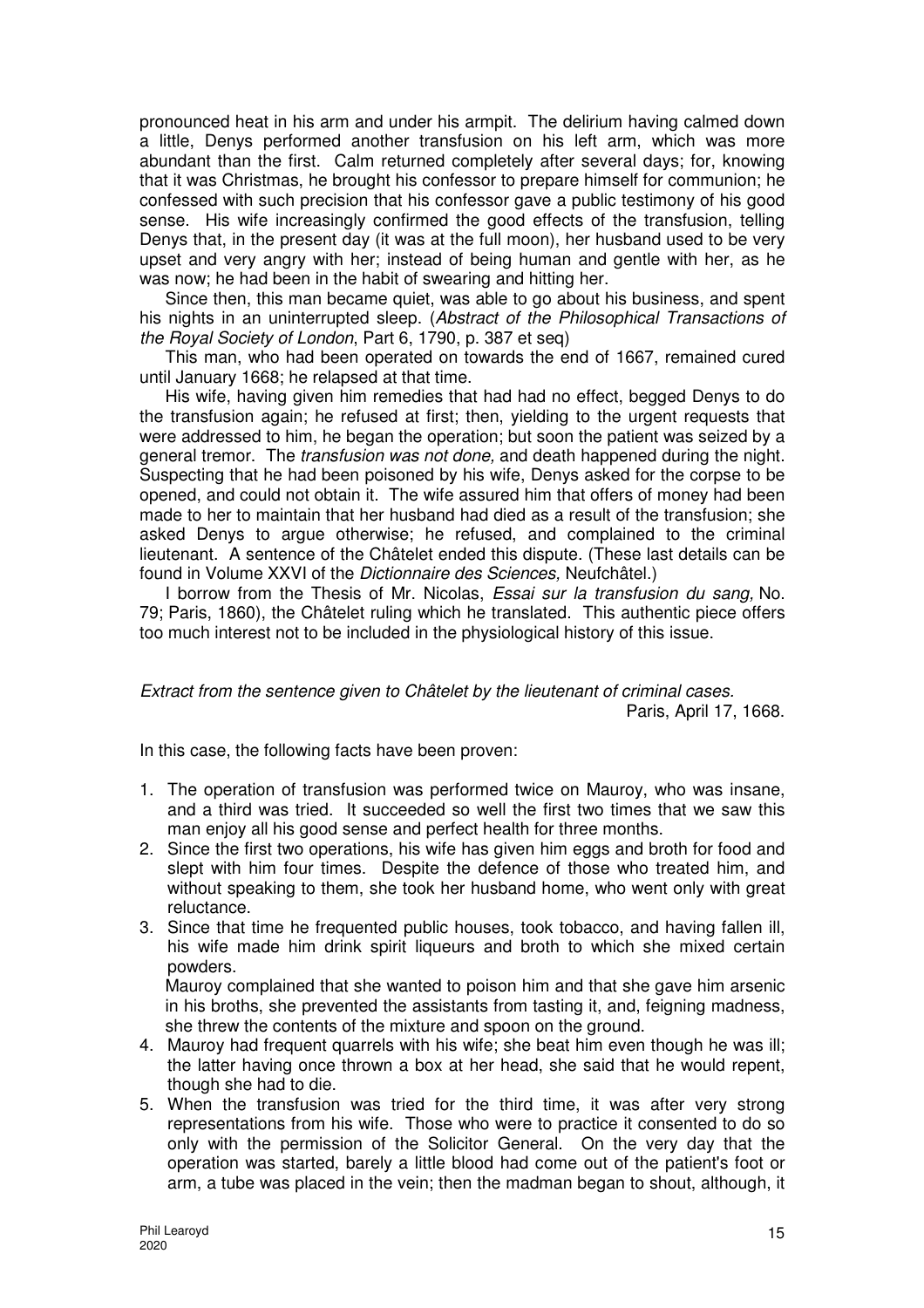seems, the calf's blood had not yet passed through his veins, and the operation was not continued. The patient died in the night.

- 6. This woman would not allow anyone to open her husband's body, giving the reason that he was already in the coffin, although he was not there.
- 7. Long after the death of said Mauroy, three doctors offered money to this woman to file a complaint, accusing the transfusion of killing her husband; she said, when these people had left her home, that she had agreed with them, and that if those who had done the operation refused to give her what was necessary for her to return to her country, she would do what she had concluded with the others.

A witness testified that she came to ask him to inform the operators that if they did not want to provide for all her needs throughout her life, she would accept the offer of the aforementioned doctors.

Another witness testified that a doctor offered him 12 louis d'or to state that Mauroy had died during the actual transfusion operation.

There is ample need to inform this case in a comprehensive manner and to examine this woman; to inform, in order to know what these powders were; why she gave them to her husband; who had ordered them; why she prevented the opening of the body by her lies. New information will have to be taken, and in the meantime we will ensure the aforementioned woman.

As for the three doctors who had offered her money to persecute those who had performed the operation, and who had been seen with her, they would be assigned one day to appear in person.

Finally, considering that the first two transfusion operations were successful, and that a third was undertaken at the urgent request of the woman, who, moreover, had very poorly observed the orders of the operators, and who is suspected of having caused the death of her husband, it is requested that a day be assigned for her to appear in person in order to complete the case.

Thereupon, it was decreed that the widow Mauroy would be summoned to appear in person, and would be examined on the above information, and that more information would be taken on the contents of Mr. Denys' complaint, and that in the future transfusion could not be done in humans without the approval of a doctor from the Faculty of Paris. (Thesis, p. 15 et seq)

It is with this edict of the Châtelet that the first period of the physiological history of blood transfusion ends.

## **SECOND PERIOD**

During this second period, which extends from 1668 until 1818, the transfusion of blood fell completely into oblivion. Just as it had been outlawed from French surgery by the edict of the Châtelet, an unfortunate case had it condemned by the court of Rome. Thus, during this period of one hundred and fifty years, find only a few mentions of them which have no importance. It is necessary to arrive at the beginning of the 19th century to witness in some way the resurrection of blood transfusion.

#### **THIRD PERIOD**

The third period of blood transfusion begins with the year 1818. Fallen into oblivion for a century and a half, an unfortunate circumstance was to bring it out. It was to have witnessed it that Blundell undertook experimental research on animals, which he soon applied to humans.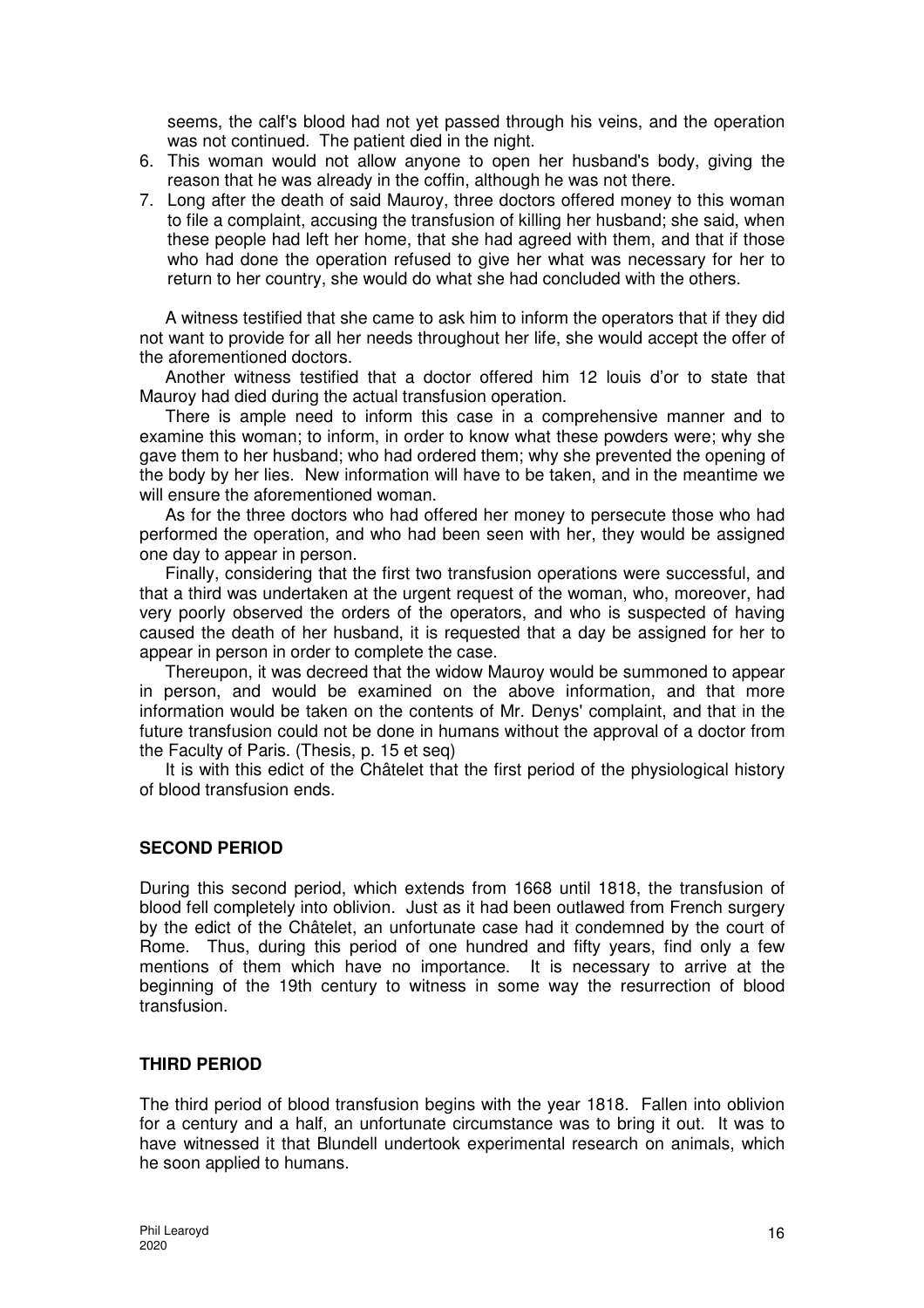I have translated Blundell's memoir, and I would leave an unfortunate gap in the physiological history of this matter if I did not mention the experiences of this skilled surgeon in sufficient detail.

"A few months ago," said Blundell, "I was called to a woman who was wasting away as a result of uterine haemorrhage; the losses had happened before I arrived, but the fate of this patient was decided. Despite the best efforts of the doctors, she died after two hours. Later, reflecting on this sad scene, for there were circumstances that gave it a special interest, I could not help but think that the patient could probably have been saved by transfusion, and although there was little opportunity for operate in the usual manner, the vessels could have been filled with ease and promptness by means of the syringe." (Medico Surgical Transactions, Vol. IX, 1818, p. 56)

However, fearing that the blood would no longer be fit for animal functions after passing through the syringe, Blundell sought to verify this experimentally.

#### FIRST EXPERIMENT

After the femoral vein was exposed in a dog, the surgeon inserted a tube into the artery, with the help of which he drew eight ounces of blood from the animal in two minutes.

The most alarming symptoms soon appeared: difficulty in breathing, convulsions, profound fainting marked by the cessation of circulation, the loss of sensitivity, by a complete relaxation of the abdominal muscles.

After a few seconds, six ounces of blood were taken from the femoral artery of another dog and injected into the vein. The animal revived, breathing became regular again, and sensitivity was restored.

This resurrection was so complete that the animal seemed to wake up, rather than emerge from an apparent state of death (pp. 57 and 58).

Blundell concludes from this experiment that the passage of blood through the syringe does not make it unsuitable for animal functions.

#### SECOND EXPERIMENT

The femoral vein of a dog was exposed; a tube was inserted there as well as into the artery. As the blood escaping from the artery fell into a vessel, it was immediately introduced into the vein.

This operation was continued for twenty-four minutes, and the dog did not appear to be inconvenienced (p. 59). However, for this experiment to be prolonged for twenty-four minutes, the same blood must have passed through the instruments several times.

This proves, even more obviously than the preceding experiment, that blood can be transmitted by syringe, and on several occasions, without becoming unfit for vital functions.

Blundell concludes from these experiments that transfusion of blood into the veins of a human, by means of the syringe, can produce the most beneficial results.

The experiments which I have just mentioned are not the only ones that have been done by the English surgeon; indeed, he relates others in which he sought to establish what would happen if the blood was allowed to remain for a period of time in the vessel intended to receive it, before injecting it into the veins of an animal, and moreover by borrowing blood from an animal of another species.

Thus, human blood, which had been in a vessel for thirty to sixty seconds, was inserted into the veins of several dogs; they all died, either immediately after the operation, some time later or after several days.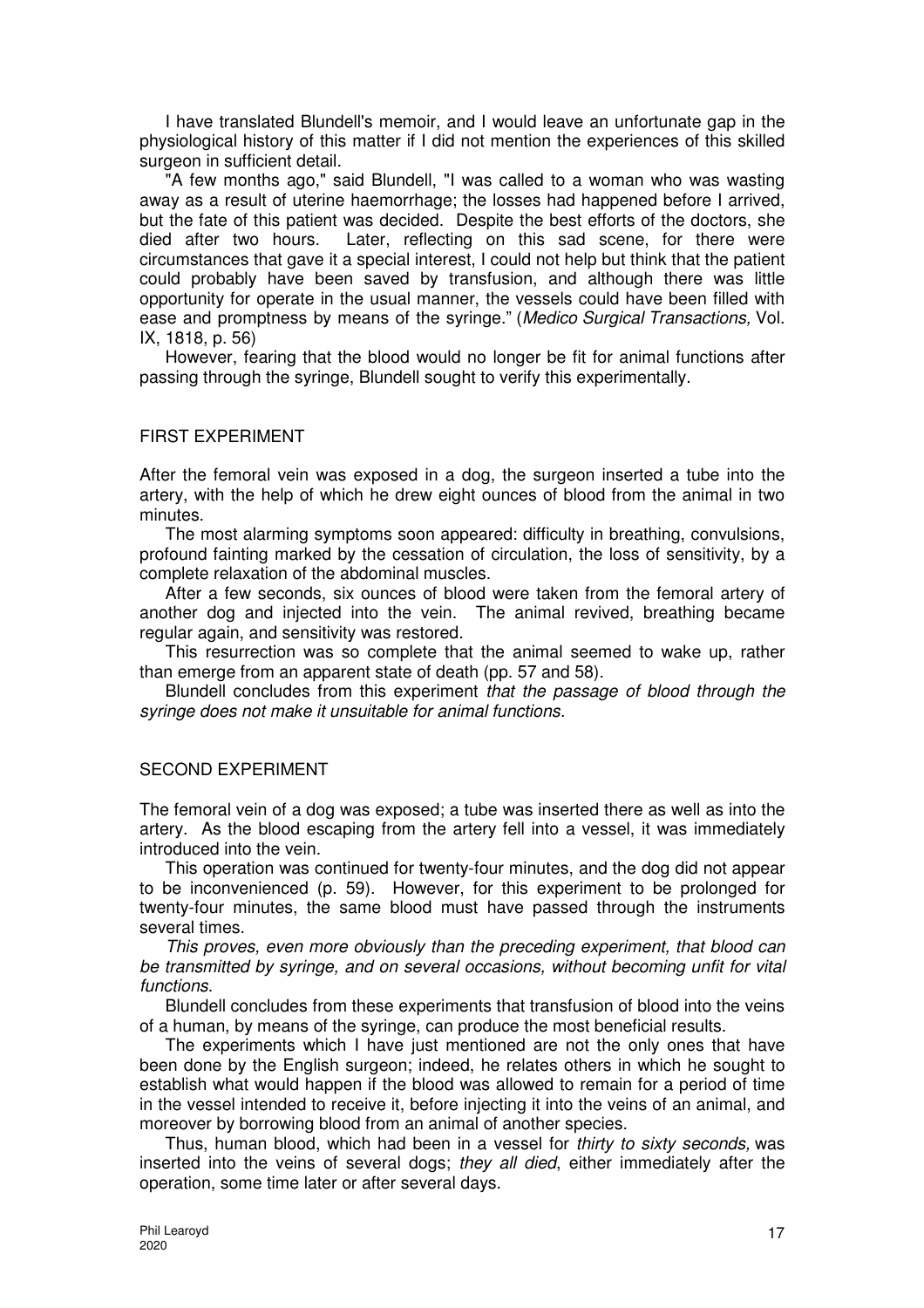These experiments, already attempted by Mr. Goodrige of Barbados and Dr. Leacock, had given them the same results.

Blundell, fearing that the introduction of blood using the syringe would allow air to enter the vessels, and fearing the presence of this gas, investigated whether it could not be tolerated at a low dose without compromising life. For this, he tried some experiments, from which he concluded that the air, if not in too large a quantity in the veins, can be endured without disturbing the functions of the animal in a sensitive way. We will have an opportunity to talk about these results and add to these facts those that our own experiments have allowed us to see.

All the experiments reported up to this time were done with arterial blood; it was important to see if venous blood would produce the same results. Blundell's research taught him that human venous blood, introduced into animals, did not bring life back better than arterial blood.

After recounting these experiences, Blundell describes the device he invented to practice transfusion. It will be discussed in another part of these studies.

The English Surgeon's Memoir ends with an account of experiments that can be divided into three series:

FIRST SERIES – Arterial blood was transfused into dogs that had suffered severe haemorrhage and appeared to be in a state close to death. The movements of the heart soon recovered, and the animal came back to life. Blundell points out that to achieve this result, it always took much less blood than the animal had lost.

SECOND SERIES – Transfusion of arterial blood from an animal into the veins of the same animal – The result was almost instantaneous: the animal came back to life.

THIRD SERIES – Transfusion of human blood into the vein of a dog – After causing three dogs to loose a fair amount of blood, Blundell transfused them with human blood. Immediately after the operation, the animals appeared to revive, but soon succumbed.

Blundell's experiments, in somehow resurrecting the transfusion of blood, were not to be without influence. Just as we saw during the first period from 1665 to 1668 the surgeons from all countries taking this issue seriously, so the example given by the English surgeon had to be followed; it was indeed, and numerous works appeared then.

In France, we see Mr. Milnes Edwards, the learned dean of the Faculty of Science in Paris, in his inaugural thesis for the doctorate in medicine in 1823, supported this proposition: in severe haemorrhages, one can have recourse to the transfusion of some blood.

Two years later, Mr. Prévost and Mr. Dumas concluded their research on blood cells with a few experiments on transfusion: this unfortunately too famous operation, which has been so abused in an ignorant and barbaric century (p. 226).

"If you take the blood that you inject into an animal of a different species, but the blood cells are of the same shape, albeit of a different size," say Mr. Prévost and Mr. Dumas, "the animal is only imperfectly raised, and it can rarely be kept for more than six days."

The animals subjected to these tests have some phenomena that we must not omit: the pulse becomes faster, the breathing keeps its normal state, but the heat drops with remarkable speed when it is not artificially maintained from the start of the operation; faeces become mucous and bloody, and retain this character until death; instinctive faculties are not impaired. These observations apply to the injection of fresh blood, as well as that of blood extracted for twelve and even twenty-four hours; it is enough to prevent clotting by ordinary agitation, and to separate the fibrin isolated from it by means of a cloth.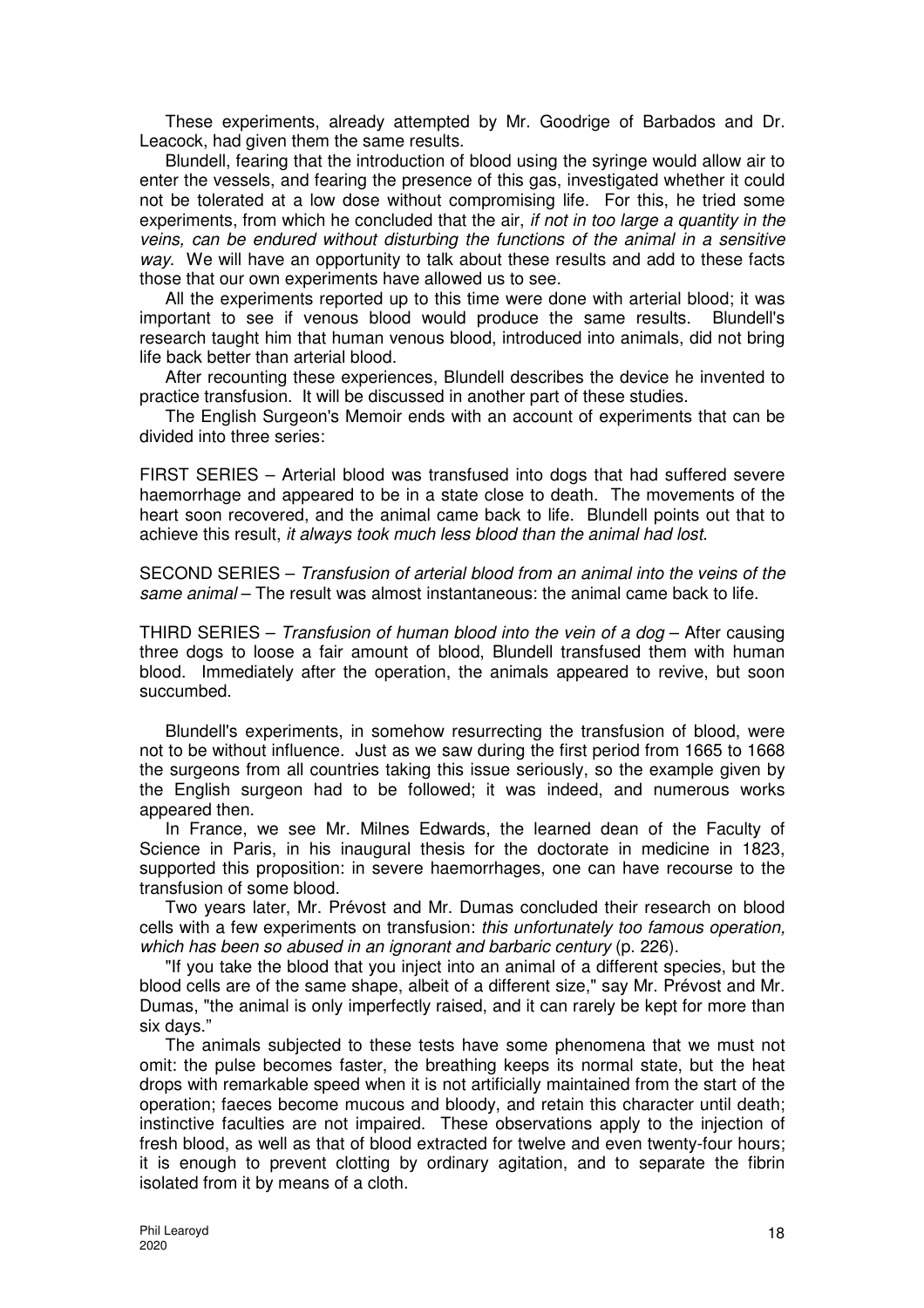If a bird is injected with circular red cell blood, the animal *usually dies* in the midst of very violent nervous accidents, comparable in their speed to those obtained by the most intense poisons. They still manifest themselves, when the subject on which one operates has not been weakened by a notable loss of this liquid.

Cow and sheep blood was transfused into cats and rabbits. Either the operation was performed immediately after the blood was extracted, or the blood was left in a cool place for twelve hours and even twenty-four hours, the animal recovered for a few days in a large number of cases.

Sheep's blood transfused into ducks causes rapid and very strong convulsions, followed by death. Often we have seen the animal die before the have finished pushing the first syringe, although it had only experienced a very weak bloodletting before and was very well.

"We will confine ourselves," say Mr. Prévost and Mr. Dumas, "to a few words on the issue that Mr. Blundell has recently attempted with success, but from a different point of view from ours; and if it has been mentioned here, it is in order to prove that transfusion on man must be abandoned as absurd and dangerous, until we are further advanced on the whole knowledge of the active ingredient of blood." (Bibliothèque universelle de Genève, p. 226 et seq., t. XVII, 6th year, 1821)

The previous quotation sufficiently proves that Mr. Prévost and Mr. Dumas were not, in 1821, supporters of blood transfusion. Is it the same today?

One of the most important memoirs on transfusion is the one that Dieffenbach published in the Muller Archives, an excerpt of which can be found in the Archives de Médecine. (1st series, t. XXII, p. 99. 1810)

The author points out that transfusion can be done in two ways:

- 1. Immediate transfusion using an intermediate tube going from the artery of one animal to the vein of another.
- 2. Mediate transfusion, which is carried out by pushing blood into a vein, by means of a syringe or any other similar device, blood drawn from the vessels of an animal, more or less long after its exit.

## **1. Effects of immediate transfusion on animals exhausted by a severe haemorrhage.**

Dieffenbach made numerous experiments with immediate transfusion; he reports eleven of them in his memoir. I will borrow only one from him, all the others being similar for the procedure followed and the results obtained.

He opened the carotid artery of a small dog and let the blood flow until the animal gave no more signs of life. This apparent state of death was preceded by violent convulsions. During nervous accidents, the pupil dilated and contracted alternately, until it remained completely still and widely dilated. The jugular vein was then opened.

Dieffenbach exposed the carotid artery of another dog, inserted the tube into both the artery of one and the jugular of the other; he let the blood flow into the vessels of the second. The dog who received the blood appeared to breathe better at first, but he still did not survive.

This experiment was carried out on six dogs, two cats, an old sheep, a calf and a kid; it was followed by the same results in three dogs, the young cat and the kid. All these animals perished more or less quickly. The other three dogs, the old cat, the sheep and the calf, gradually recovered and regained their health after a variable time, from a few hours to three days.

Immediate transfusion can therefore sometimes save life. Dieffenbach adds, however, that even in happy cases, it is not without danger.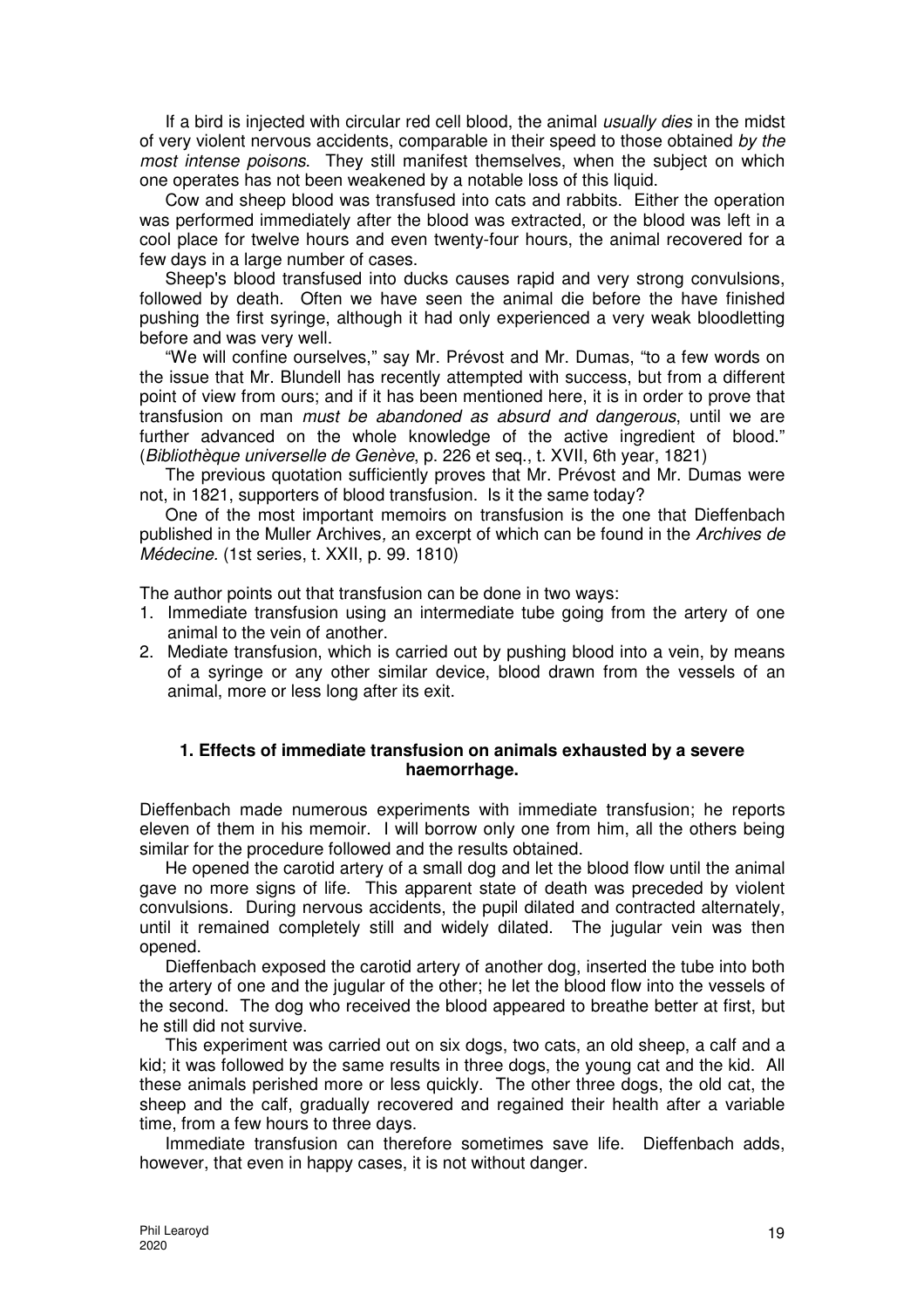#### **2. Effects of mediate transfusion with a syringe on animals exhausted by a severe haemorrhage.**

All these mediate transfusion experiments were made with blood freshly drawn from the vessels, and which still retained its heat.

Two-thirds of the animals have been brought back to life.

Dieffenbach, continuing his research, verified for how long the blood drawn from the vessels retained its property of reviving an animal.

He concludes from his experiences that after three hours it loses its effect.

This result is at odds with those of Blundell, who claims to have revived dogs with blood that had been out of the vessels for twenty-four hours.

The clotted and re-dissolved blood has only rarely brought back any signs of life, but there has never been a complete revival.

#### **3. Effects of transfusion of an animal's blood on other animals of different species.**

"I have never been perfectly successful," Dieffenbach says, "in reviving an animal with the blood of animals of a different species. Dogs were sometimes roused from their apparent state of death by the mediate transfusion of sheep or human blood, but most of them perished quickly, in the midst of violent convulsions, especially when I used human blood. None of these animals survived the sixth day. Other experimenters, however, seem to have been more successful than me. Mr. Blundell, among others, assures us that he brought a dog back to life by transfusing it with blood taken from a man, and that the animal survived the experiment perfectly. As for me, despite all the precautions imaginable, I have consistently failed."

In support of this assertion, Dieffenbach cites experiments in which human blood was injected into a cat, ox blood into a sheep and a dog; the cat and sheep died. Rabbit blood was injected into a cat; the animal died the same day. Calf's blood was injected into a cat after 24 hours in the air; the animal died.

After bleeding a dog in such a way as to render it bloodless, Dieffenbach injected it with an ounce and a half of beef blood, which had been in contact with the air for forty hours; breathing and circulation were accelerated at first, but gradually they returned to their normal character; the animal moaned a few times, the pupils dilated enormously, and after a quarter of an hour, when the experiment was over, the condition of the animal was such that one should expect a near death. However, after three hours, he was noticeably better, and after a few days he was fully recovered.

On the same animal, the experiment was repeated with beef blood drawn for twenty-four hours; only an ounce and a half of blood was drawn from the jugular; the same symptoms showed themselves at first; eight hours later the animal was dead.

From previous experiments, Dieffenbach concludes:

- 1. Blood retained for some time and kept liquid by agitation, then passed through a cloth and injected into the veins of an animal of a different species is promptly fatal.
- 2. A strong bleeding, carried to the point of syncope, can diminish the influence of foreign blood stripped of its vitality by prolonged contact with the atmosphere.
- 3. The injection of a certain amount of foreign blood that has remained exposed to air for a long time, and which, without prior bleeding, would be sufficient to kill the animal, does not produce this result when one begins to withdraw from the animal a considerable amount of its own blood.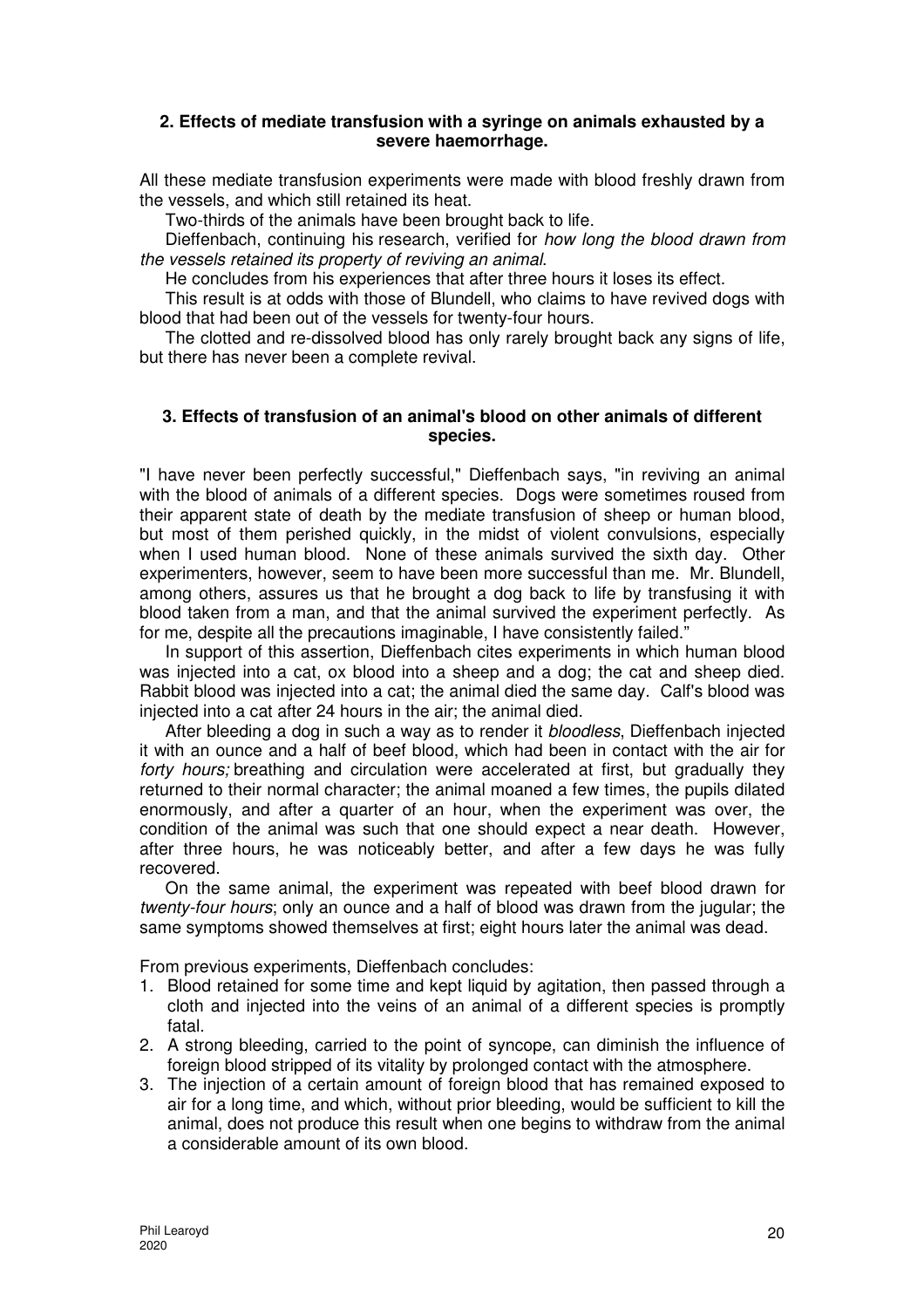The results obtained by Dieffenbach were soon to find a striking confirmation in the curious researches and interesting experiments of Bischoff.

Bischoff, by varying the experiments and not limiting them to the same class of animals, was to take a big step forward in the transfusion of blood.

After recalling, at the beginning of his memoir, the research of Muller, Prévost and Dumas and Dieffenbach on blood, he dwells, with a great deal of emphasis on the facts that seem to result from the experiments of these physiologists:

- 1. The essential need to defibrinate the blood to successfully carry out a transfusion; because one of the difficulties of this operation, along with one of the most serious dangers, is found in the speed with which fresh fibrin coagulates.
- 2. Diluted serum and fibrin cannot restore life in an animal that has lost a great deal of blood as a result of haemorrhage; hence the conclusion, that blood cells are the real *active ingredient* of this liquid (Dieffenbach).
- 3. The threshing of blood, used to remove its fibrin, as proved by Muller, does not affect the blood cells in any way.

Bischoff was surprised, however, that mammalian blood injected into birds can lead to devastating effects, because the blood cells of the former being smaller than those of others, should not stop circulation in the heart and brain (p. 349).

He therefore felt it necessary to make new experiments. They can be divided into three series:

- 1. Experiments in which mammalian blood was introduced into the veins of birds (hen, rooster, goose, duck) after having been defibrinated.
- 2. In the second series are those where the same operation was performed with non-defibrinated blood.
- 3. In a third set of experiments, Bischoff asks himself the following question: "Can defibrinated blood, borrowed from animals belonging to one species, bring back life if it is injected into the veins of an animal of a different species, when the latter has been severely depleted by considerable haemorrhage?"

TRANSFUSION OF MAMMALS TO BIRDS: The instrument used by the German physiologist is a small tin syringe containing two ounces of water. He mainly practiced mediated transfusion.

## **FIRST SERIES: Defibrinated mammalian blood injected into birds.**

On 21 June 1835 he laid bare the right jugular vein of a young rooster, and injected it with a small amount of whipped [defibrinated] calf's blood, which had been drawn a few hours earlier from the carotid artery. The animal did not appear to be affected by this operation, and began to run into the room. No accidents having occurred, he did the same experiment on another rooster. The vagus nerve was tied during the operation without any accident. The two roosters survived, as did a third, to which he injected mixed arterial and venous blood, and which had previously been defibrinated (p. 351).

On 2 July, he injected into the right jugular vein of an adult hen a fairly large amount of *defibrinated arterial blood*, taken from a dog and heated to 36° Réaumur. The hen lost a fairly large quantity, but less than was injected into her. She appeared weak after the operation; her breathing was quiet; she soon recovered, healed perfectly, and lived until August 6, when Bischoff used her for another experiment.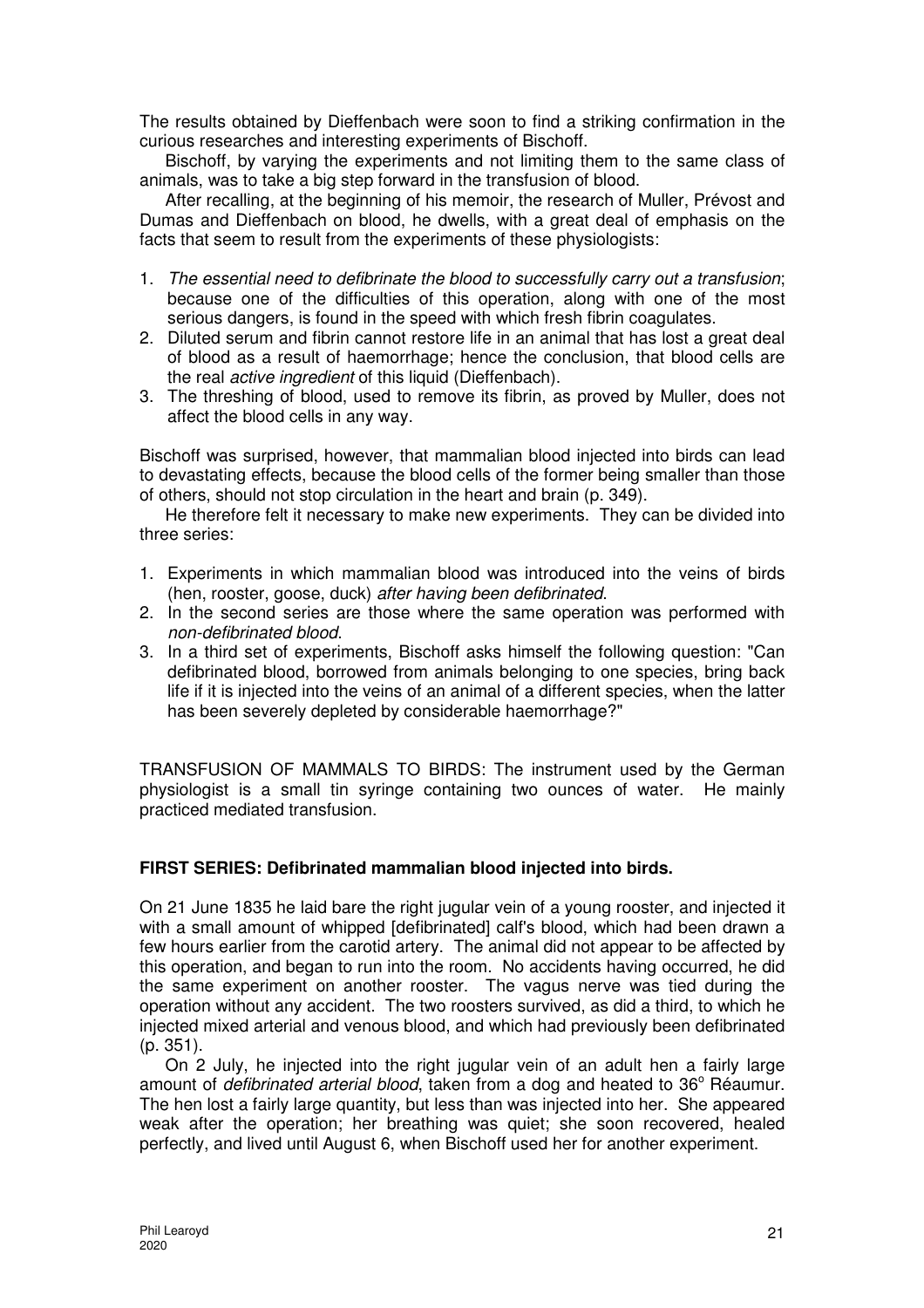A curious circumstance arose: the hen became wicked; she jumped in the face of all those who approached her, and even killed a few little chickens. This wickedness later diminished, but was not completely lost.

The same results were observed: firstly on a duck, which was injected with freshly defibrinated blood (p. 532); secondly on a dog, which received through the carotid an ounce of defibrinated and heated hen's blood (p. 352).

Conclusions: The defibrinated blood of mammals when injected into birds does not exert any deleterious influence on them.

#### **SECOND SERIES: Experiments with non-defibrinated blood.**

On July 26, he transfused a young rooster which had lost some blood with a certain quantity of fresh, non-defibrinated liquid which had been taken from a cat. After a few seconds the animal had violent convulsions and died, showing all the symptoms of severe narcotic poisoning.

The same result was observed in another rooster, which had been transfused with rabbit blood. He died immediately, although he had not had a haemorrhage, and the amount of rabbit blood introduced into his venous system was small (p. 353).

Bischoff removed most of the blood from a duck, and promptly injected it after defibrinating it. The animal came back to life; he removed it again and transfused it to him after having deprived it of fibrin again; the duck came back to life again (p. 354).

After finding, like Prevost and Dumas and Dieffenbach, that non-defibrinated mammalian blood quickly leads to the death of birds, Bischoff wondered whether defibrinated blood borrowed from a species, not producing death when injected into the veins of an animal of another species, could not have stimulating properties capable of bringing back to life an animal exhausted by haemorrhage.

On 28 July, to verify this, he laid bare the jugular vein of a duck and a dog; he inserted tubes into the vessels of these two animals, after having removed enough blood from them to be in a state close to death. After that, he injected the duck with defibrinated dog blood, and the dog with defibrinated duck blood. Neither animal returned to life.

On August 6 he took a hen and a rabbit: of the first, which he had exhausted by a previous haemorrhage, he injected defibrinated blood from two rats; the hen did not revive. The rabbit also received defibrinated blood from two roosters, to no avail.

Fearing that he had not taken all the necessary precautions in these experiments, which had not yielded any negative results, Bischoff made another report on December 8. After having stripped the right jugular vein of a goose with the utmost care, he placed a tube in it. The cephalic end of the vessel having been previously tied, he removed blood from the carotid artery of two rabbits, defibrinated it by beating, and raised it to a temperature of  $34^\circ$  Réaumur. He then removed the ligature placed on the vein, and soon the haemorrhage put the goose in a state of apparent death. At that moment he pushed through the tube four small syringes of defibrinated rabbit blood: no beneficial effect ensued, and the goose remained dead.

From these three series of experiments and those of Prevost and Dumas and Dieffenbach, Bischoff draws the following conclusions:

- 1. Fresh blood from a non-defibrinated mammal, injected into the veins of a bird, produces death in a matter of seconds, causing violent phenomena similar to those observed in poisoning.
- 2. Defibrinated mammalian blood, injected into a bird, produces no phenomena similar to the previous ones, and the animal remains alive without a functional disorder.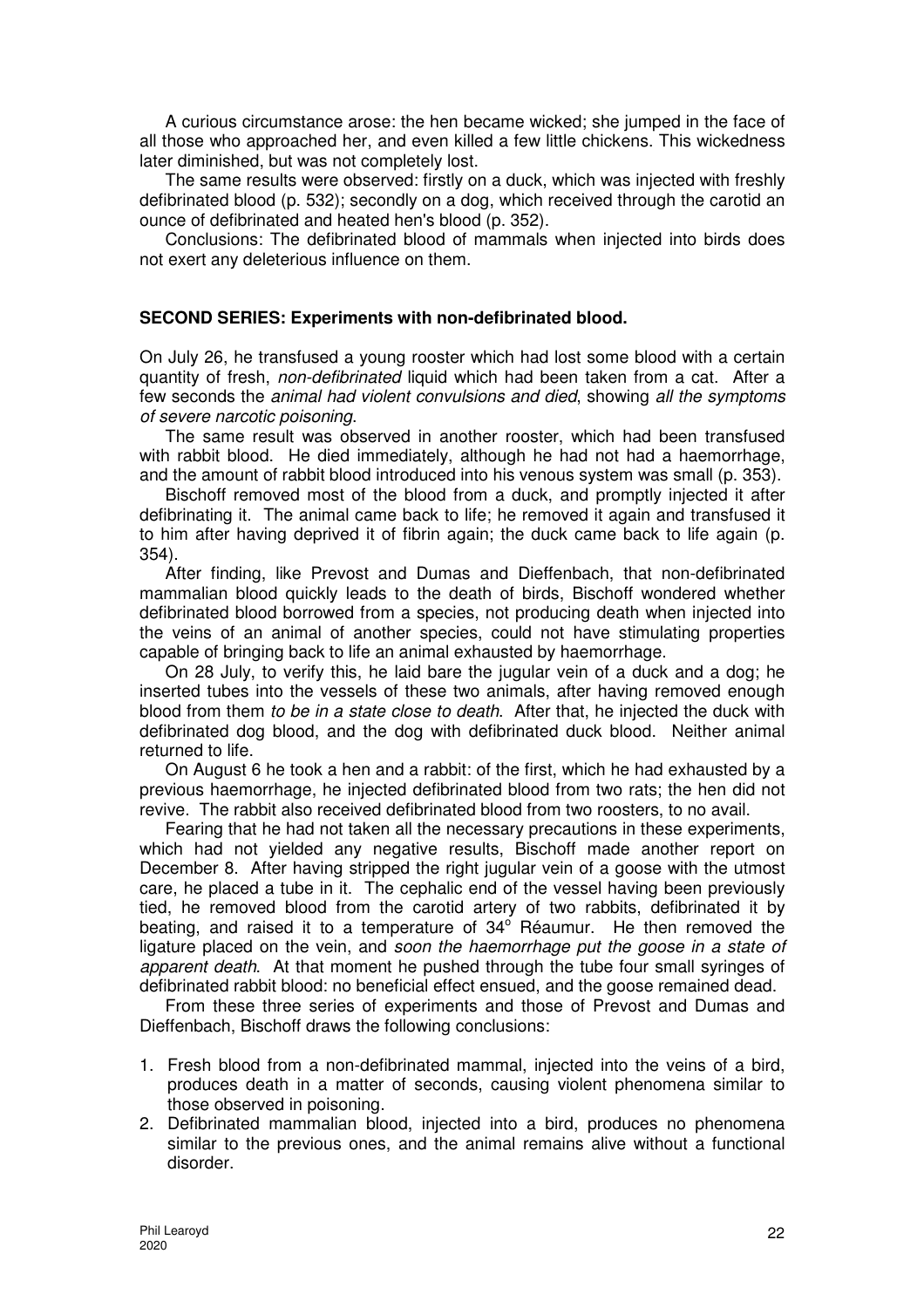- 3. Defibrinated blood has the property of recalling to life animals in a state of apparent death, only when injected with animals of the same species. However, as in the defibrinated blood the blood cells have descended into the serum, and as the numerous experiments cited up to this moment prove that the serum does not have the property of reviving animals when it is injected alone into the vessels, it follows that it is the blood cells that possess the invigorating principle.
- 4. The property which the blood of mammals has of producing death in birds, cannot come from a mechanical obstacle to circulation, since the blood cells of the former are smaller than those of the latter, and, on the other hand, blood cells being the invigorating principle of the blood, it follows that it is the fibrin which, as a result of its exit from the vessels, passes from the state of dissolution in which it is during life, to the state of coagulum, contains this deleterious principle. Consequently, this principle not having, in animals of the same class, a direct action on the re-establishment of life, and producing fatal effects from one class to another class, it will be useful and advantageous to defibrinate blood when one wants to perform a transfusion.

If the experiments which I have just reported are correct, if it is true that phenomena similar to those of poisoning occur when the blood of an animal is injected into the veins of another that does not belong to the same species, and that these phenomena do not show themselves when the blood has been defibrinated by beating, the conclusion formulated by Bischoff is of the utmost importance and must be taken into serious consideration.

But does this proposal not raise a question that comes naturally to mind: Is it correct to say that fibrin is a toxic element, and is it not rather the speed with which blood coagulates in mammals and birds that one should attribute the accidents observed? In short, if coagulation can be prevented by mixing an alkaline solution, or by any other means, would the fibrin remaining in the state of dissolution produce death, as Bischoff's experiments seem to establish? This rapid ending, so fatal, is it not the result of the introduction into the vessels of blood which is half-liquid, halfcoagulated, and is there not in the phenomena which precede death some similarities with those determined by embolisms? This is a delicate point, and on which I will have to explain myself later, by carefully repeating Bischoff's experiments, and by varying the conditions of the experimentation.

I will not follow this experimenter in the applications he has made of transfusion to frogs and fish: it would unnecessarily lengthen this history.

The Memoir whose conclusions I have just quoted, is not the only one Bischoff has published on the transfusion; new research is found in the Muller Archives (1838, p. 351), which is also of great interest.

After drawing a certain amount of blood through a dog's crural vein, he injected it into the jugular of a very strong rooster. The animal went into convulsions and immediately succumbed. Taking arterial blood from the same dog, he transfused it into a hen, which was severely dejected, but eventually recovered. The latter, on the contrary, succumbed, in the midst of convulsions as a result of the introduction of venous blood into her vessels.

Some time later he repeated this experience on another rooster; the result was the same. Bischoff concludes: That the arterial blood of a mammal does not cause death when it is introduced into the veins of a bird, and that venous blood alone brings this ending.

After Bischoff's experiments come, in order of date, those of Giovanni Polli, published in the Archives de Médecine (p. 205, No. October, 1852). Here is the summary.

All we have to do is report the conclusions of this Memoir: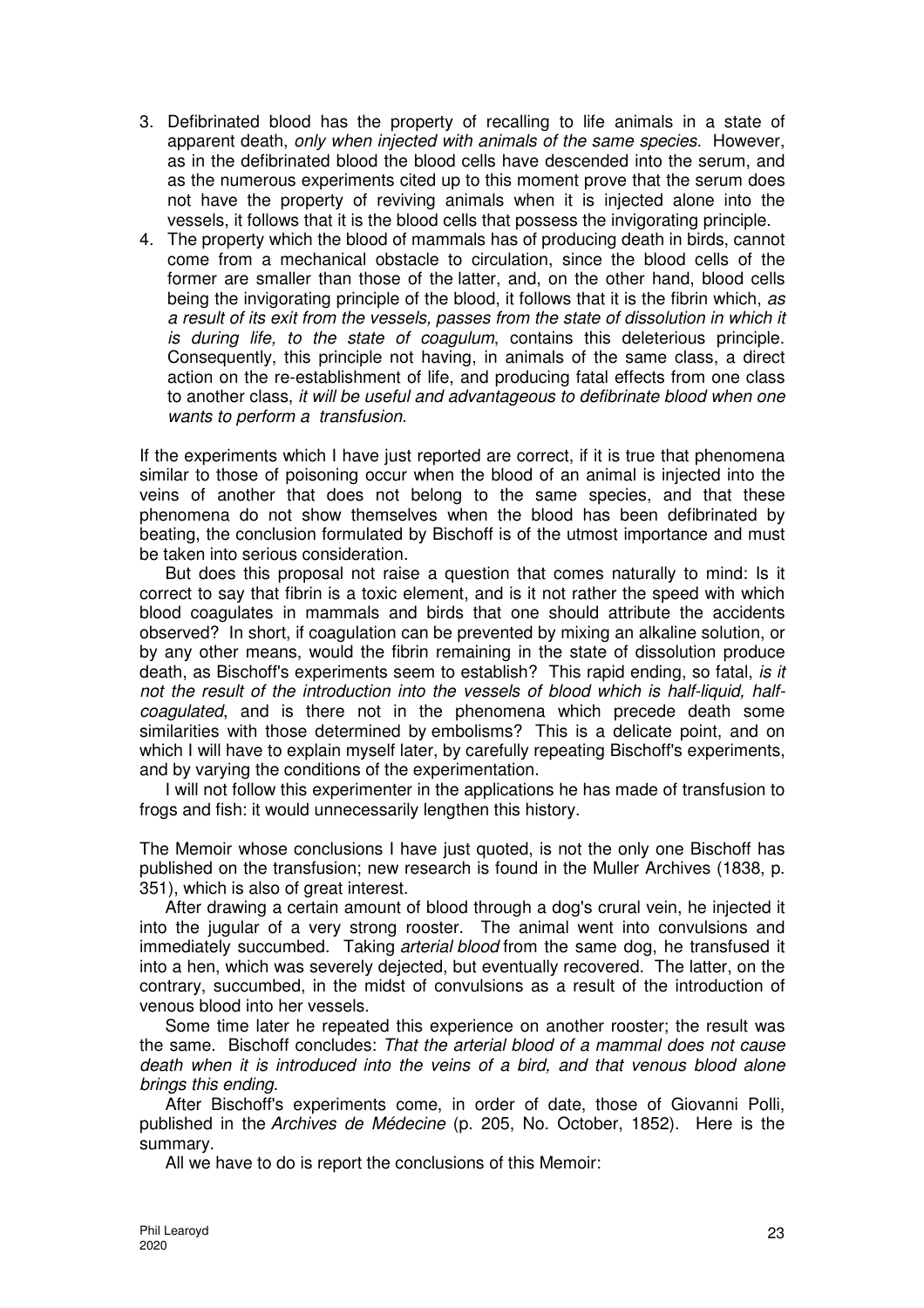- 1. An animal, which has been reduced to the extremity by the loss of arterial blood caused by a wound to a large artery, is soon brought back to life and restored to its functions by injecting into its veins the same defibrinated arterial blood  $(1<sup>st</sup>$  and  $2^{nd}$  Exp.)
- 2. If the arterial haemorrhage was produced by the opening of several arteries, and caused the complete death of the animal, it is not revived by the injection of its defibrinated arterial blood, by the reason that the heart, which has become immobile, does not allow the blood stream to pass  $(3<sup>rd</sup> Exp.)$
- 3. If an animal has been deprived of a large amount of venous blood to the point of falling bloodless to the ground, and that it is injected with a good part of this defibrinated blood, it is revived to the point of getting on its feet  $(4<sup>th</sup> Exp.)$
- 4. An animal may receive the previously defibrinated blood into its veins, without danger or only with a few temporary accidents, albeit of lower density  $(5<sup>th</sup> Exp.)$
- 5. In an animal, a significant amount of its own blood can be injected with impunity, although it has been extracted from its body for twenty-four hours; that it was beaten, defibrinated, passed through a sock; left in the open air in a tinned copper vessel, at a temperature of  $9^{\circ}$  centigrade. Stirred again at the time of being used, and heated in a water bath up to  $35^\circ$ , it could be introduced with advantage into the veins of a young horse.

Giovanni Polli's experiments, always carried out with defibrinated blood, support the conclusions formulated by Bischoff, but do not present anything new, except for this rather curious fact than of great utility, that the fibrin-deprived blood still retains lifegiving properties twenty-four hours after leaving the vessels.

The study of blood transfusion has made little to tempt young doctors, because I have searched in vain in the inaugural dissertations of the Faculties of Medicine of Montpellier or Strasbourg for a single Thesis on this issue.

Among the Theses of the Faculty of Paris, I found five that deal with this subject: those of Mr. Carré (1844, No. 214), Mr. Achille Perrier (1851, No. 195), Mr. Passement (1852, No. 172), Mr. Lepine (1856, No. 211); and finally the more recent one of Mr. Nicolas (1860, No. 795). The first four are good monographs on blood transfusion, but which, in no way, do they contain new facts unique to their authors.

The Thesis of Mr. Nicolas, a more complete report from an historical point of view, recounts the experiences made by this young doctor. It is fair to mention them. Mr. Nicolas' first experiment was to test whether an animal, in which breathing has stopped occurring, can be revived by transfusion.

Blundell had already done this experiment, and we have seen previously that out of seven experiments, six had been unsuccessful, only one had been successful.

Mr. Nicolas, repeating this question, combined the use of transfusion with electricity. Here's how he did it:

From a small rabbit, Mr. Nicolas removed twenty-seven cubic centimetres of blood. At the end of the haemorrhage, which lasted for twelve minutes, the animal cried out, yawned a few times, and had convulsive movements. Three minutes after the end of the haemorrhage, the heartbeat and respiratory movements had completely ceased, the pupils were dilated, the animal remained motionless. Twelve minutes after the haemorrhage, he began to electrify it with an induction device, one pole being applied to the epigastric region, the other to the anterior region of the neck. Every five minutes, the power was interrupted for two or three minutes.

Thirty minutes had passed since the end of the haemorrhage when the transfusion was performed. Twelve cubic centimetres of arterial blood taken from another rabbit, and brought to the temperature of  $7^\circ$  centigrade, were injected through the jugular; the injection lasted six minutes. The electrification was continued for five minutes; the animal remained motionless; death became obvious. Autopsy – All the organs are discoloured, the vessels and the heart are almost empty.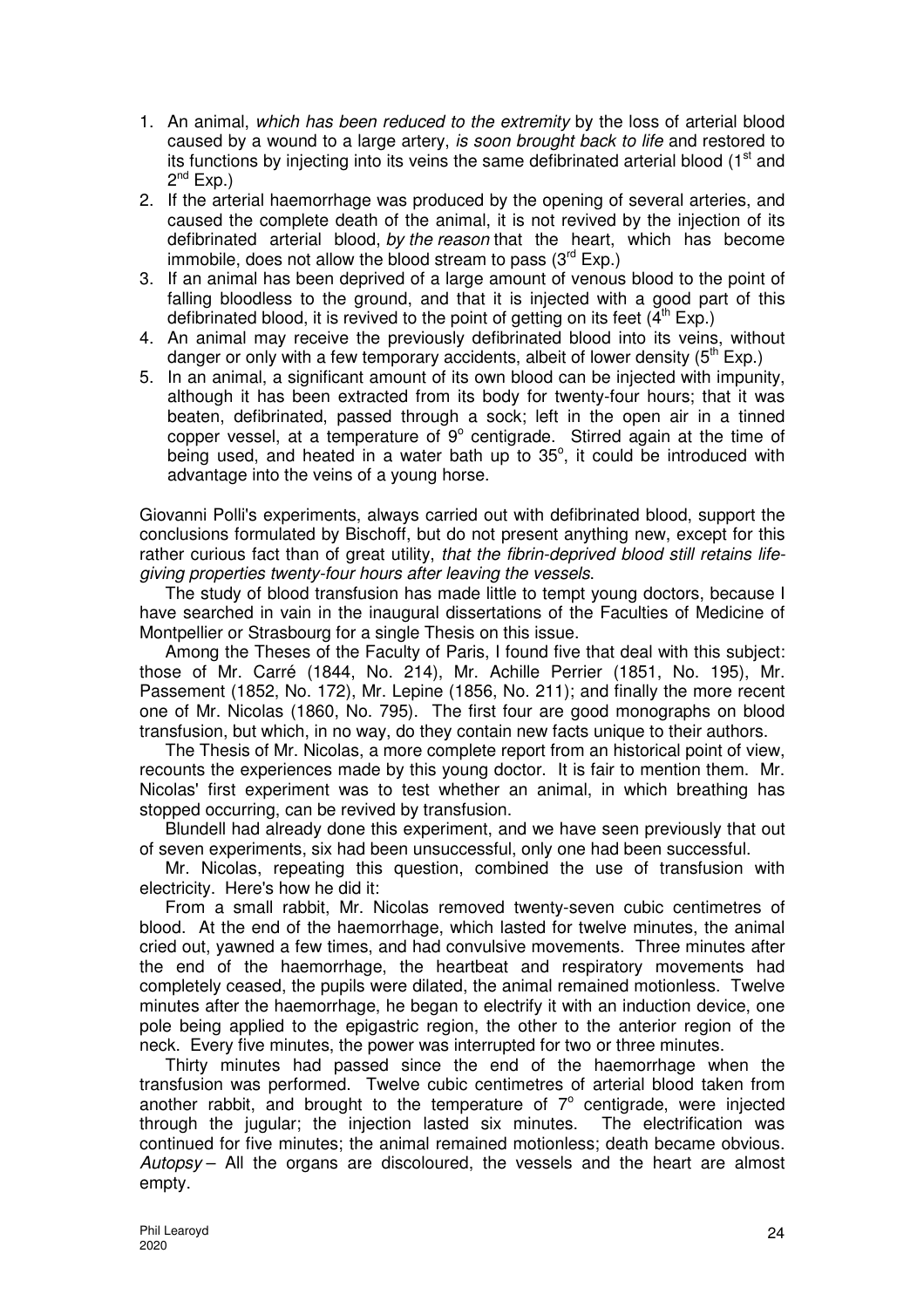In a second experiment carried out in the same way, the same results were obtained. Are we not entitled to think, by reading the peculiarities of these two experiments and the details provided by the cadaveric examination, that these two rabbits had long since died when the application of the currents and the transfusion began?

What happy result could the experimenter therefore expect, under these conditions, from the use of this double means? Mr. Nicolas then dwindles on a point that I will study myself later, and whose importance cannot be concealed: I am talking about the temperature that the blood that is used for the transfusion must have.

After reporting the experiences of Hunter, Scudamore, Blundell and Davy, he recounts his own experiences, the conclusion of which can be formulated as follows: The cold, far from producing the coagulation of blood, seems on the contrary to prevent it and when we want to attempt the transfusion we will now know that to keep it liquid, it is best to cool the vessel and the syringe (p. 39).

This opinion had already been expressed by Professor Malgaigne in his Traité d'anatomie chirurgicale (1<sup>st</sup> Vol. p. 480,  $2^{nd}$  Edit.).

Here, moreover, are the experiments on which Mr. Nicolas bases this opinion: In a large rabbit, the carotid artery was opened, and blood was allowed to flow until the heartbeat and breathing movements stopped. The temperature was considerably decreased, the pupils were dilated; the animal had lost sixty cubic centimetres of blood. Six minutes after the end of the haemorrhage, he injected into the jugular vein ten cubic centimetres of arterial blood taken from another rabbit, and brought it to a temperature of eight degrees centigrade.

The injection lasted five minutes. Two minutes after the operation, some slow and weak breathing movements, and a slight twitching to the pre-cordial region, manifested themselves. After six minutes, the animal is untied and walks with difficulty. The temperature remains low, the heart beats weakly. Twelve minutes later, the heartbeat is still weak, but it is rushed. After thirty minutes, these beats are very sensitive, less precipitated, but closer to the normal type; finally, an hour and a half after the operation, the animal walks and takes food; respiratory movements, circulation, temperature, are in the normal state.

In a second experiment on a rabbit, the animal lost fifty-five cubic centimetres of blood. Mr. Nicolas injected it with ten cubic centimetres at eight degrees centigrade. The phenomena indicated in the previous experiment manifested themselves again, and two hours after the operation the functions of life slightly fulfilled. The animal was quite lively; he took food and fled when approached.

In a third experiment, after removing fifty cubic centimetres of blood from a rabbit, Mr. Nicolas injected it with ten cubic centimetres of arterial blood at nine degrees centigrade. Twenty minutes after the operation, the heartbeats which had stopped, as well as the breathing movements, were in the normal state.

These three experiences are of great interest; they show that it is unnecessary for the blood to have the same temperature as that of the body, for coagulation to be delayed. Secondly, they show that in three animals from which *fifty cubic* centimetres of blood has been removed only ten cubic centimetres were needed to restore life, after an hour and a half or two hours, or twenty minutes, when experimenting with arterial blood.

Finally, Mr. Nicolas studied the influence of defibrinated blood. He reports only one experiment, although he has achieved happy results on several rabbits.

Sixty cubic centimetres of blood having been removed from the animal, the following phenomena manifested themselves: Cessation of the heartbeat and respiratory movements, complete resolution of the muscles, dilated pupils. Eight minutes later, twelve cubic centimetres of blood defibrinated by threshing and borrowed from another rabbit, were injected. The injection lasted three minutes. The transfused liquid was at a temperature of  $25^{\circ}$  centigrade. The operation had been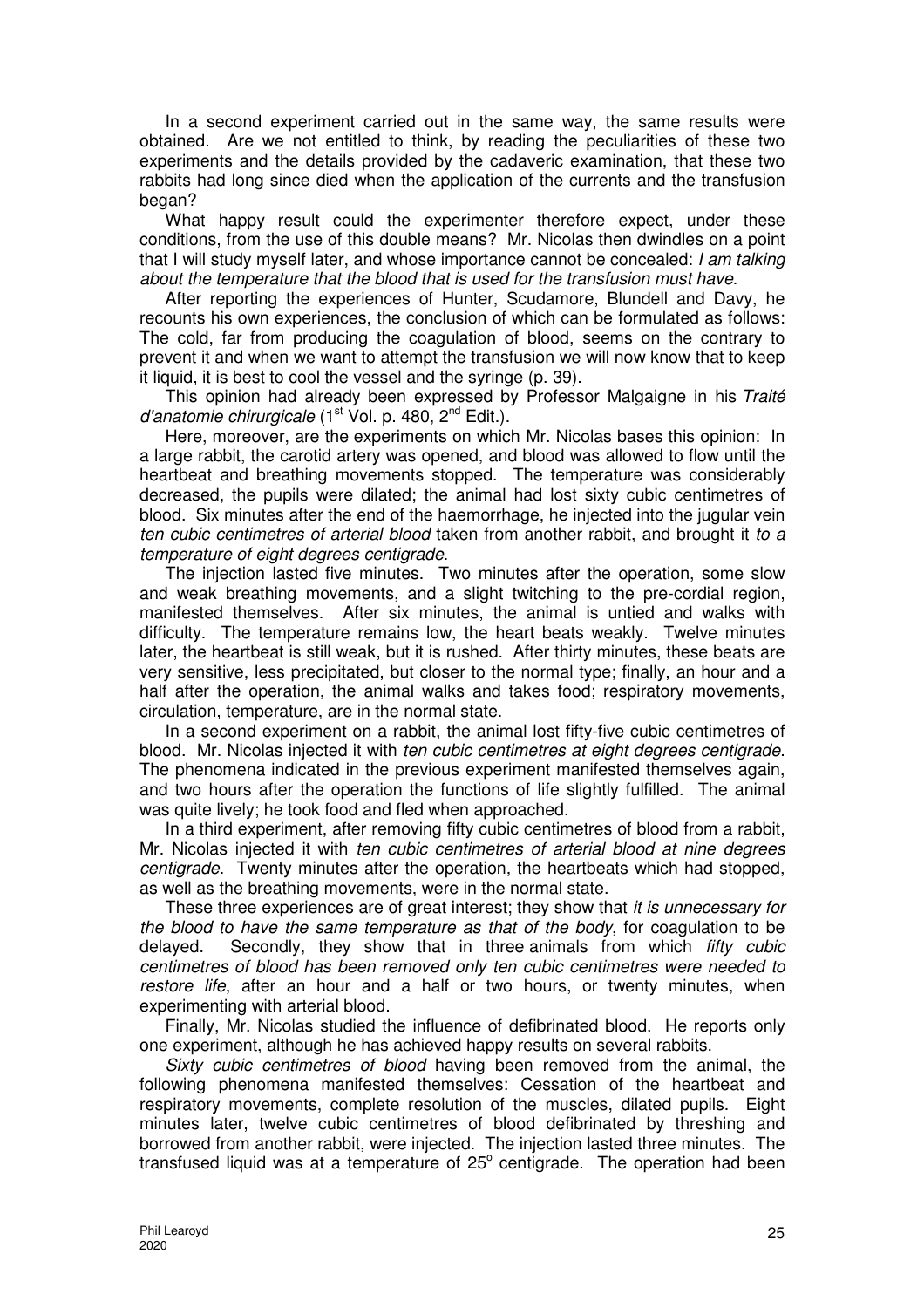over for three minutes, when heart movements and breathing began to become sensitive.

After six minutes, the temperature was still low and the heartbeat was weak. For two hours, the heartbeat remained weak, the temperature rose only slowly, but the animal eventually recovered.

On October 19, 1857, Mr. Brown Séquart reported experiments on venous and arterial blood to the Academy of Sciences. As a result of these experiments that red blood increases the vital properties, but is unable to bring them into play by stimulating them; while black blood is an energetic stimulant of the nervous system and also to a lesser degree of nerves and contractile tissues, but what it does have, or at least has only to a very small degree, the power to maintain, and even less to regenerate vital properties.

In a second note issued on November 30, 1857, Mr. Brown Séquart concluded:

- 1. That the blood of a vertebrate animal of one species is not a poison for vertebrates, even of a very distant species.
- 2. The toxic action of the blood of an animal injected into the vessels of an individual of another species depends principally, when it exists, on carbonic acid in sufficient quantities. (Reviews-Accounts of the Academy of Sciences, p. 562 and p. 924. 1857)

I will have to explain myself later on these facts.

# **CONCLUSIONS**

From all the above, we are entitled to conclude**:** 

- 1. That when an animal has been reduced to a state bordering on death as a result of considerable loss of blood, it can be immediately brought back to life by transfusion (Richard Lower, Denys, Blundell, Bischoff, etc.).
- 2. That the quantity of blood necessary to produce this result is always much less than that which the animal has lost.
- 3. That arterial blood and venous blood both possess the ability to revive the animal, but their action is different: the first, the red blood, gives the tissues the ability to act, the power; the second increases the action and uses this power (Brown Séquart).
- 4. The transfusion, in order to be successful, must be made with blood belonging to animals of the same class, but above all of the same species; for while Blundell has demonstrated, like all experimenters, that dog blood revives the dog, he has also proved that human blood does not possess this property; for all the animals, except man, who received it in their veins, quickly succumbed.
- 5. If an animal of one class is injected with blood taken from an animal of another class (mammals and birds), it succumbs almost immediately, presenting phenomena that offer a great deal of analogy with those of poisoning (Bischoff).
- 6. The experiments of Prévost and Dumas, Dieffenbach and Bischoff, show: (1) that the serum of blood injected alone into the vessels cannot revive an animal about to die by haemorrhage; (2) that if the blood of a bird is defibrinated and injected into a dog, it does not cause accidents. It was therefore rational to conclude that fibrin acted in some way as a toxic agent.

The consequence of this last fact is the need to *defibrinate the blood to perform* transfusion (Bischoff, Giovanni Polli, Nicolas).

Without deciding the issue definitively, the experiments of Mr. Nicolas seem to show that low temperatures delay coagulation of blood. New experiments will be necessary to fix this point with certainty.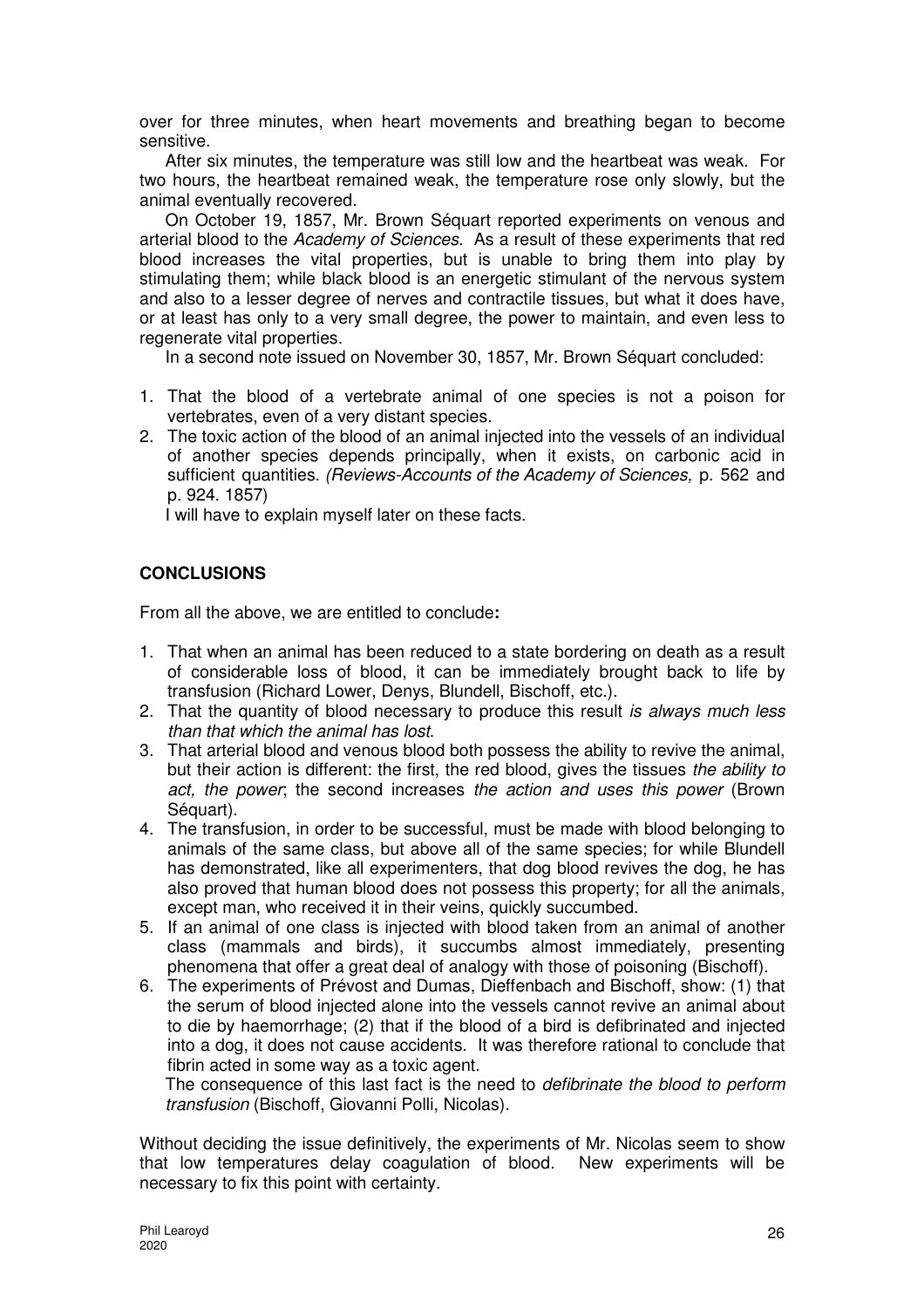## **PART TWO PATHOLOGICAL HISTORY OF BLOOD TRANSFUSION**

The physiological history of transfusion has led me to demonstrate that, performed on animals, this operation had almost always been followed by a successful result; it has also proved that it was not only on these, but on humans, that Denys, Emmeretz, Richard Lower, used it with success. All these facts were to encourage doctors to take the path that had been opened to them, and to fertilize this bold thought, by imitating the example given by the surgeons of the 17th century.

Was this example followed? Has the transfusion of blood been carried out on man, has it acquired a right of domicile in science, and do the results which it has provided deserve the harshness that many, even today, still bear against it? These are serious, serious, difficult questions that I will consider in this second part of my Memoir.

To arrive at a precise solution, I have researched all the Scientific and Medical Collections, and I have tried to collect all the facts that have been published; these facts are numerous.

I will report them without altering them, as I have already said, neither in substance nor in form; it is the best way to put those who will read this work in a position to establish their conviction on an irrefutable basis, and it will be for me the surest way to legitimize the conclusions to which my research has led me. If I do not have any personal comments to add to all the ones I am going to report, it is because the opportunity to practice transfusion has not yet been offered to me: if it does present itself, I will seize it eagerly.

In order to bring order and clarity to my work, I will classify all known facts into eight groups:

1<sup>st</sup> GROUP: Blood transfusion performed in cases of metrorrhagia

- 2<sup>nd</sup> GROUP: Blood transfusion performed in traumatic haemorrhages
- 3<sup>rd</sup> GROUP: Blood transfusion performed in anaemia by various causes
- 4<sup>th</sup> GROUP: Blood transfusion performed in madness
- 5<sup>th</sup> GROUP: Blood transfusion performed in cancer
- 6<sup>th</sup> GROUP: Blood transfusion performed in diarrhoea, vomiting, severe dysentery
- 7<sup>th</sup> GROUP: Blood transfusion performed in cases of pulmonary phthisis
- 8<sup>th</sup> GROUP: Contains observations where transfusion has been affixed by poorly defined morbid states

## **FIRST GROUP**

## **Blood transfusion performed in cases of metrorrhagia**

1<sup>st</sup> OBSERVATION

Blood transfusion performed in a case of metrorrhagia by Mr. Waller and Mr. **Doubleday** 

The woman who is the subject of this observation was of a delicate constitution and lymphatic temperament. By the time Mr. Waller went to her home, the waters of the amnion had flowed. The delivery was rapid, and even took place in Mr. Waller's absence. When he returned to the patient, he found her lying on her back; her face was extremely pale; the whole body was discoloured, showing the apparent signs of death; there was not the slightest trace of redness on the lips; the extremities were cold, swallowing impossible and breathing movements imperceptible; the pulse exhibited long intermittences.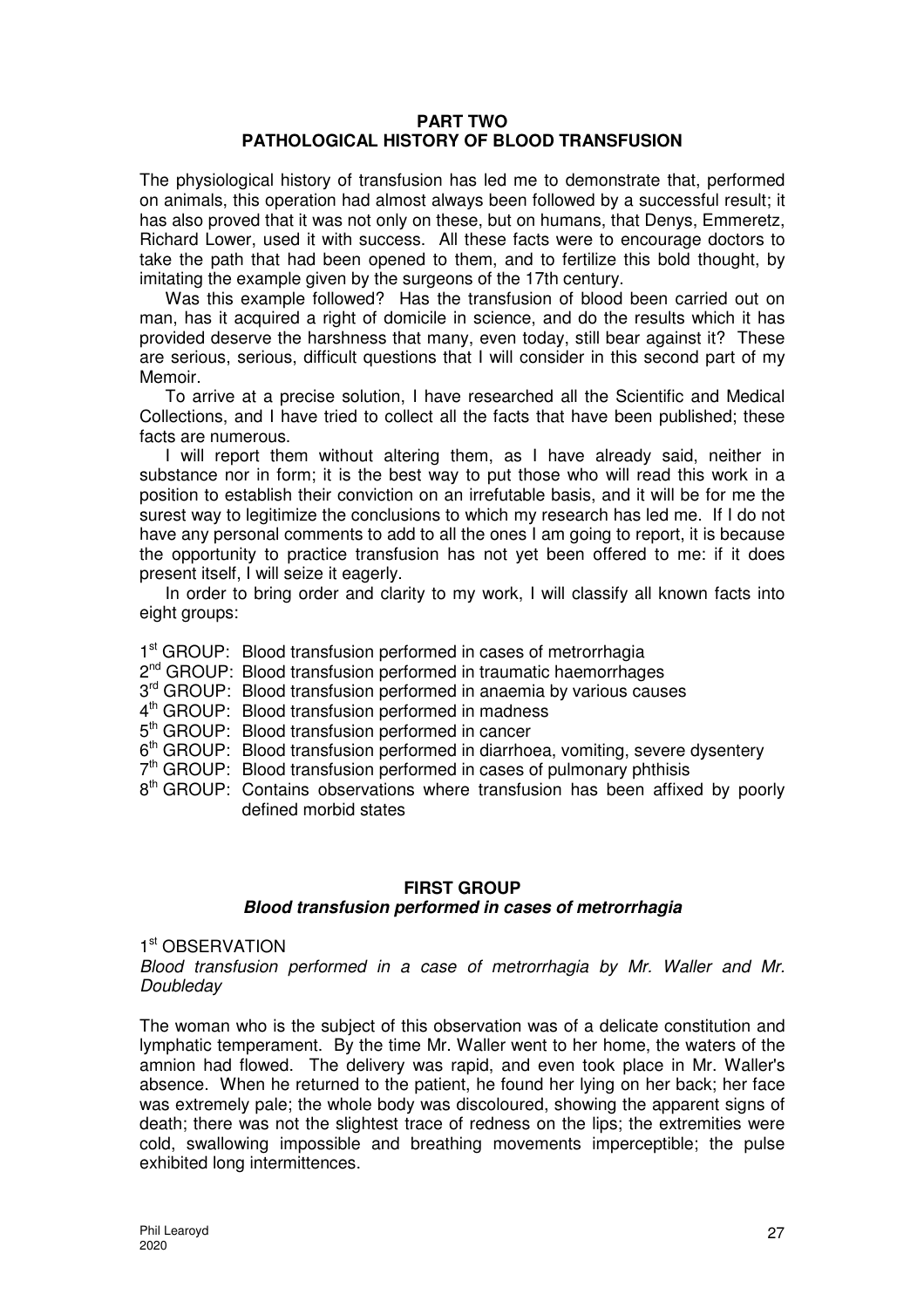This condition had been caused by a very abundant haemorrhage that had followed the expulsion of the placenta. The application of cold on the belly and heat to the extremities was done; brandy and ammonia were administered to the exterior. Under the influence of these stimulants, the pulse appeared to raise a little, the blood stopped; the patient was wrapped in woollen blankets. Despite the use of this treatment, the cold became general. Mr. Waller then consulted Dr. Blundell as to whether it would be appropriate to perform the transfusion. For the two hours that followed this determination, the pulse, which had risen a little, fell again, and it became apparent that the blood loss had continued. The patient was in a very alarming state of syncope when the operation was performed.

Blood was drawn from the arm of the patient's husband and received in a large glass. Dr. Blundell filled the syringe with it as it flowed, and having inserted the tip of the instrument into the opening of the patient's vein, he pushed the liquid into it with great care. This first injection of two-ounces appeared to produce no effect; but towards the end of the second the symptoms that herald syncope manifested themselves, the pulse fell a little, the patient sighed deeply and made efforts to vomit, without rejecting anything. These accidents, quite similar to those that often follow a slightly heavy bloodletting, stopped spontaneously after one or two minutes. The pulse, which before the operation was 120, had dropped to 100; but it still retained its weakness.

Six hours later, Waller and Blundell saw with great satisfaction that the patient had recovered considerably. Her pulse then offered 100 beats; it was much firmer. She complained of being hungry; she was were then allowed some nourishing but not exciting foods; she did not experience any untoward symptoms; she slept well, and a restful sleep; she never complained about this particular state of the head, so common after a violent haemorrhage; there was no need, moreover, to administer any medicine, except a teaspoon of castor oil, which provided abundant evacuations. This state of irritability of the digestive tract is, as we know, very ordinary in cases of this nature: the wound on the arm does not unite by first intention, and was not completely healed until several days after, while the patient was in a very satisfactory state of health.

## 2<sup>nd</sup> OBSERVATION

#### Metrorrhagia following childbirth; transfusion; healing (November 1825) by Mr. Doubleday

Mrs. Cochlin, twenty-nine years old, of a strong constitution, gave birth to a daughter on 28 November 1825. The birth was not accompanied by any accidents; only the placenta adhered strongly to the walls of the uterus, and Mr. Franks, in whose care the patient was entrusted, employed all ordinary means to procure deliverance. After two hours, the haemorrhage increased alarmingly, and the hand was inserted into the womb to detach the placenta, which was still strongly adhered to the bottom of this organ. Mr. Franks called for me, and when I arrived I found the contracted womb on the placenta, which was beginning to be expelled; but before and after her discharge, the patient lost such a large quantity of blood that she fell into syncope; and when I entered the room, her appearance made me believe that death was imminent; we no longer felt a pulse on your wrist; the face was bloodless, lips discoloured, nostrils pinched, eyesight obscure, extreme agitation, breathing accelerated and interspersed with frequent sighs; the whole body was covered with a cold, sticky sweat.

I immediately ordered the patient to take six ounces of brandy. This method raised the strength a little and made the pulse perceptible; it was continued to be used at short intervals, adding carbonate of ammonia and laudanum. They persisted in the use of this method for half an hour, with almost no advantage: the pulse was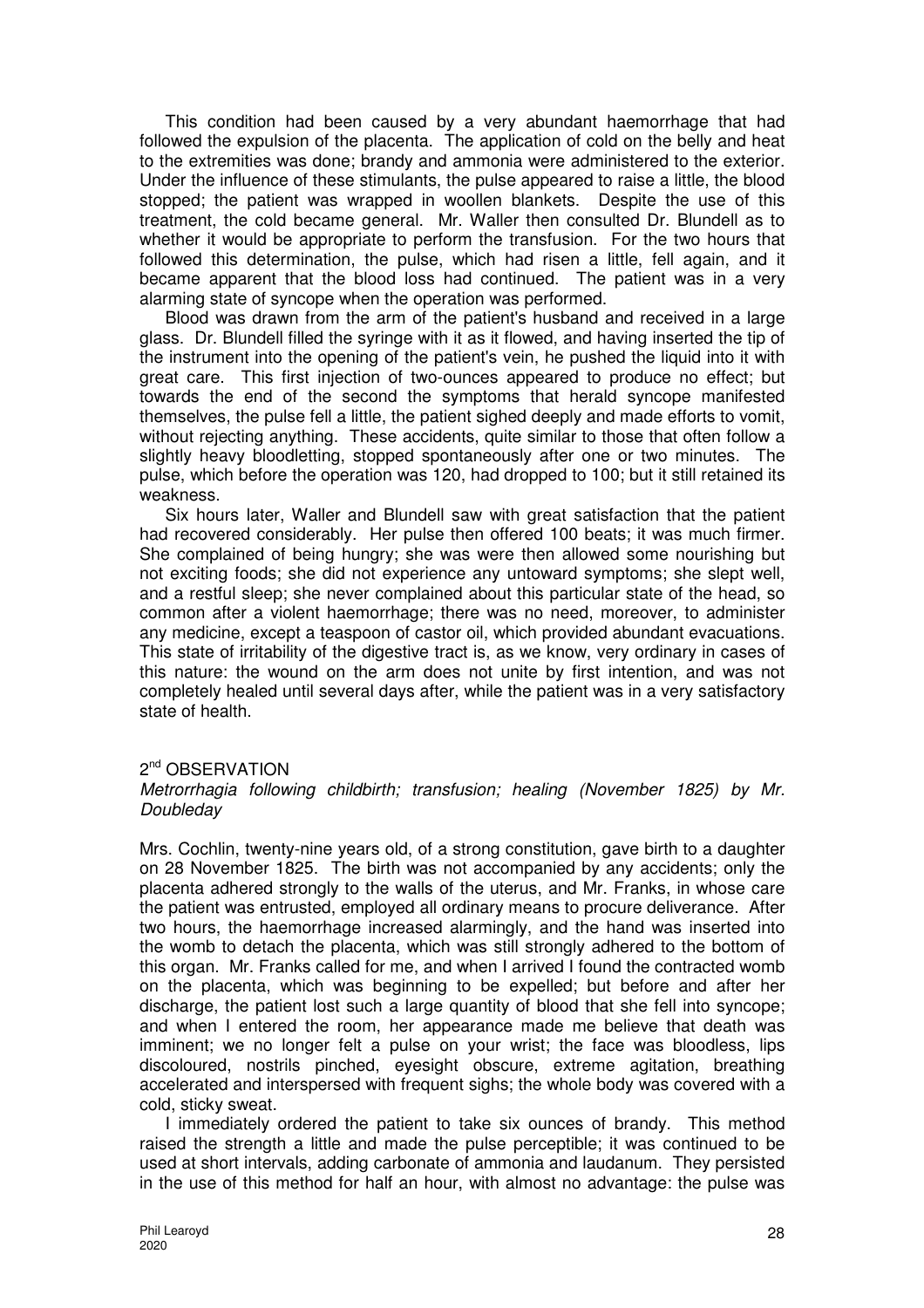sometimes sensitive and accelerated, sometimes quite imperceptible. Seeing that we gained nothing under the influence of these means, I saw no more chance of salvation for the patient other than in transfusion.

Mr. Blundell came with me to this woman; he was perfectly of my opinion. However, she was no worse then; but a careful examination of the pulse, the appearance of the countenance and the large amount of blood she had lost, made this doctor think that death was imminent and that the operation should be attempted. The husband was then proposed, who not only accepted it, but offered to provide the blood that would be needed.

Mr. Blundell then proceeded to perform this operation, isolating the median cephalic vein; but the patient refused so stubbornly, that he was obliged to give it up, without having any hope of preserving the woman's life by any other means. However, I begged Mr. Blundell to leave me the syringe, determined to renew the attempted operation as soon as the patient was on the verge of death. I placed the patient in the care of Mr. Franks, recommending that he continue the use of stimulants. At two o'clock in the afternoon, that is to say more than six hours after the end of the haemorrhage, this doctor told me that the patient was rapidly losing her strength and that I would probably no longer find her alive. I hastened to return, and I found her in the worst possible way; she had already been given twenty-five drachmas of brandy, one hundred and sixty drops of laudanum, a large quantity of ammonia carbonate and three egg yolks mixed with brandy, broth and oatmeal.

Since we had no time to waste, and the woman's friends wanted me to try the transfusion, I immediately passed a blunt needle under the vein that Mr. Blundell had exposed, and I made an opening large enough to insert the cannula of the syringe; meanwhile, Mr. Franks compressed it slightly on the needle so as not to lose blood. The vein of the patient's husband was immediately opened wide, and the blood was received in a conical glass; I filled the syringe immediately, and after taking all the usual precautions so that there was no air, we adapted the cannula to the opening of the vein, and we gently passed the blood with caution. As soon as it was injected, the pulse rose noticeably, became wider and the appearance of the lips and face greatly improved. After a second injection, which was followed by a third, which made a total of six ounces of blood, the patient's condition was much better, and she was feeling so well, that she cried out that she 'was as strong as an ox'.

During a fourth injection of two ounces of blood, she said she could feel the blood flowing through her veins; the pulse was much raised; it was even quite strong, and the patient was perfectly well; two more injections of two-ounces were made, bringing the amount of injected liquid to fourteen ounces; the pulse continued to gain strength; but after the seventh injection the patient complained of mild pain above the left eye. I stopped then, and closed the opening of the vein in the ordinary way. The pulse, which before the operation gave 140 barely noticeable beats per minute, offered only 104, a quarter of an hour after 98, at the end of a quarter of an hour 90; it was generally very full, a little soft and irregular. At the end of the first hour after the operation, the patient sat on her seat, and with the help of the guard, cleaned herself and even dressed herself as if after an ordinary delivery.

The day after the operation, towards evening, we noticed that there had been a slight inflammation in the course of the vein. Eighteen leeches were applied in two batches, and the inflammatory symptoms disappeared. The secretion of milk was very abundant, the breasts painful, which necessitated frequent breastfeeding. Seven days later, the patient was cured. (Archives de Médecine, 1st series, t. IX, p. 566. These two observations are taken from the London Medical and Physical Journal, May 1825).

These two observations, by demonstrating the successful effects of transfusion, reveal three circumstances that we will see reproduced in almost all cases: (1) the harmlessness of the medium, (2) the speed with which it operates, (3) the difference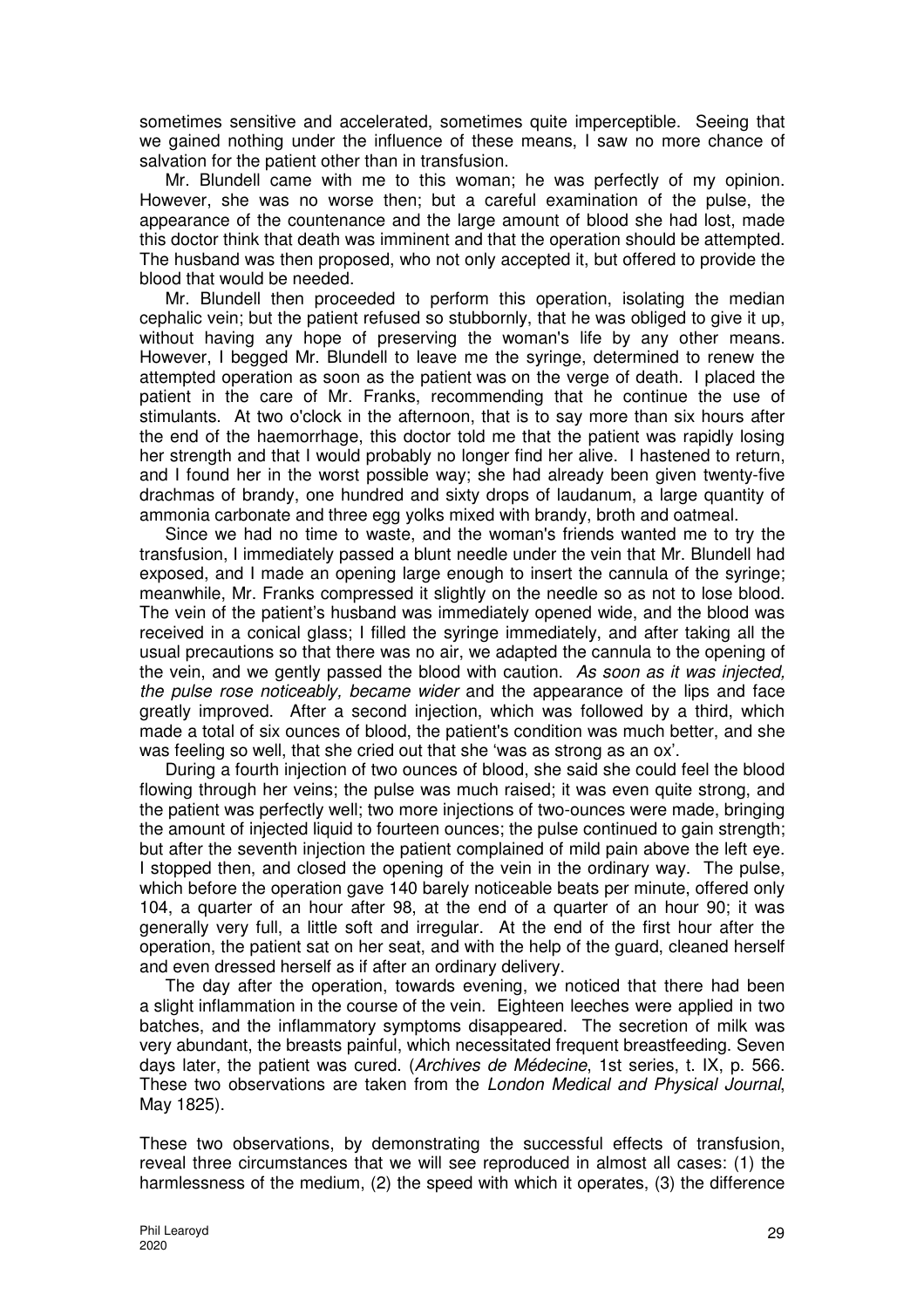between the amount of blood lost as a result of haemorrhage and the amount that is necessary to awaken the action of the ready-to-extinguish heart. I content myself with pointing out this last fact, for it will lead me later to formulate an important practical conclusion.

## 3 rd OBSERVATION Uterine haemorrhage; blood transfusion; healing, by Mr. Waller

The woman who is the subject of this observation had been in bed for three weeks, and she was so exhausted by vomiting and continuous nausea that she no longer had the strength to roll over on her own in bed; she was seized with the labour pains at about three o'clock in the morning. Mr. Waller went there at about ten o'clock. For five hours she had experienced a violent haemorrhage, which only increased; the pulse was barely responsive at the wrist, and the overall weakness was extreme; the child presented the shoulder. Mr. Waller hastily made up the version and finished the delivery. The weakness increased so rapidly that Mr. Waller said, "I hardly believed the attempt I was about to make." Assisted by Mr. Doubleday, Mr. Waller opened the vein in her arm and injected thirteen grams of blood taken from a robust man. The patient, as we knew from her, was so weak that she could no longer see or hear, that she could not speak and that she did not feel the instrument that opened the vein; and that she had no idea what was being done to her. This first attempt did not seem to produce any effect; perhaps, however, the pulse was more sensitive; but from that moment on, the extreme agitation that had previously existed ceased completely. Five minutes later, thirteen grams of blood were injected; the pulse became sensitive, but it was very weak. After five minutes, a quarter ounce of blood was inserted into the vein; the result was a great improvement in the pulse, which offered 140 beats per minute. The patient, from that moment on, was able to answer all the questions. Half an hour later fifteen grams of blood, taken from Mr. Waller's nephew, a young man of fourteen and in good health, were injected; the results of this latest injection were even more apparent. The overall condition of the patient was considerably improved; the pulse, quite strong, gave 130 beats per minute. The overall appearance was satisfactory, the heat good.

That same evening, at eight o'clock, Mr. Waller found the patient better. On the seventh day after the operation, she was able to stay up for thirty minutes; on the twelfth, she was in full recovery. (Archives, 1st series, t. XII, 290, 1826)

## 4<sup>th</sup> OBSERVATION

Transfusion performed in a case of metrorrhagia; death as a result of the entry of air into the veins, by Drs. Georges Jewel and Bayle (1826)

A woman was reduced in extremity as a result of a metrorrhagia, which occurred after childbirth; the pulse was insensitive, the extremities cold, and the whole body bathed in a sticky sweat. Large doses of opium, ammonia salt, etc. had been used unnecessarily when it was decided to perform the transfusion; which was done through the jugular vein, the veins of the limbs being in no way apparent; the syringe contained about three drachmas. Her husband allowed the necessary blood that was needed to be taken from him and which was received in the basin, which itself was plunged itself into a vessel filled with hot water. In twenty minutes, the contents of the syringe were injected sixteen times; and because little blood was released each time the syringe was inserted, we can estimate that only four ounces of the amount was inserted into the jugular.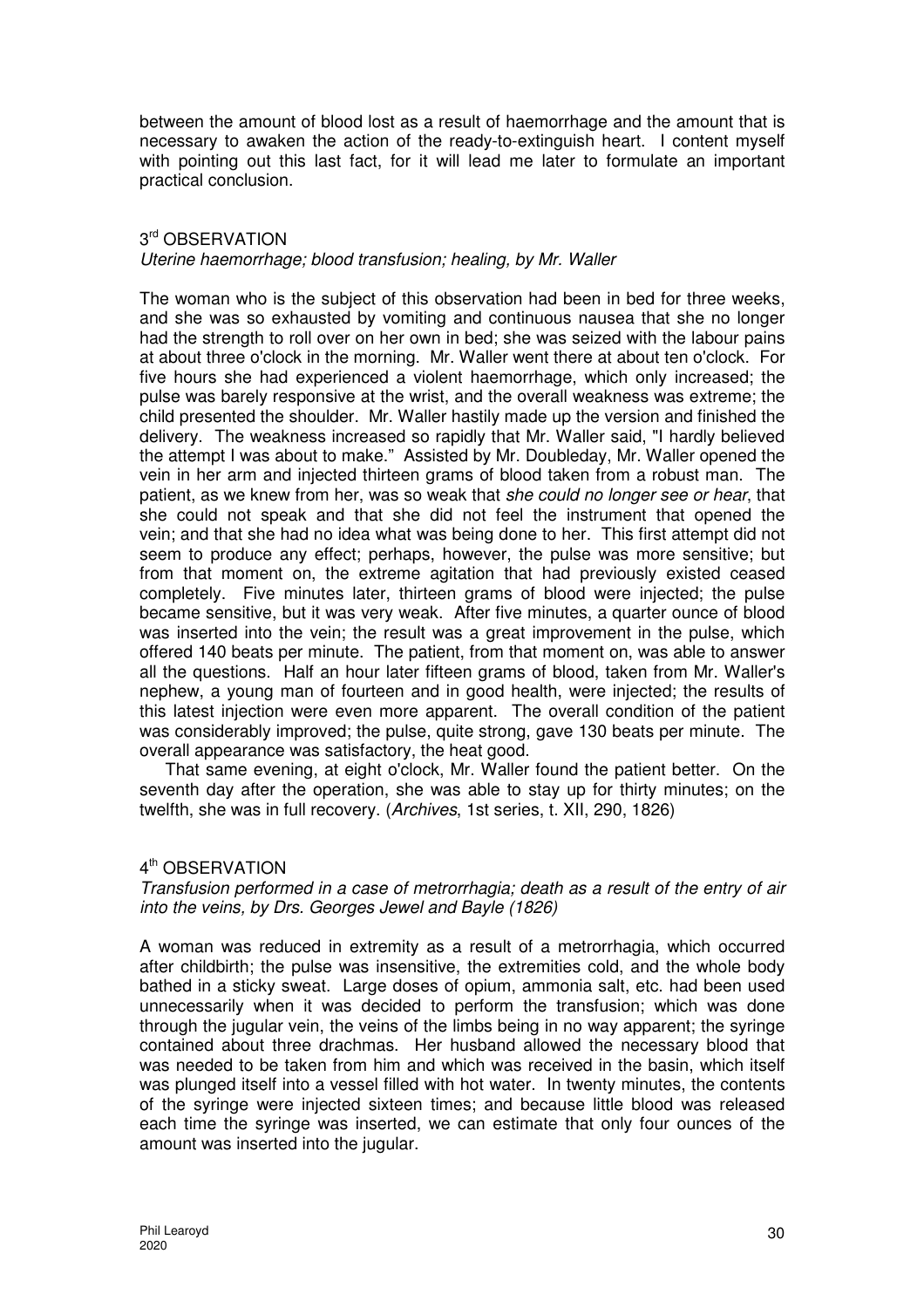During the operation, the patient had nausea, and towards the end she suddenly turned her neck, and became agitated each time the injection was repeated; but a few moments later she sighed a few times and died.

Thinking that this accident was the result of the introduction of air into the vein, Dr. Jewel and Dr. Boyle started the autopsy; and after tying the superior and inferior vena cava, as well as the pulmonary artery, they removed these vessels with the heart, and placed them all in a vase full of water and above a bell filled with the same liquid. A puncture was then made in the heart, and immediately two large bubbles of air went into the bell, which, together, might have displaced about a drachma of liquid. The heart also contained very little clotted blood; the uterus was empty. (Archives, p. 590, t. 1827, XIV, 1st series)

The importance of this observation cannot go unnoticed, as it demonstrates that one of the most formidable complications of certain surgical operations can occur while transfusion is performed; I mean the introduction of air into the veins. Since the autopsy was carried out with care, and the presence of this gas found in the right ventricle, it is impossible to doubt that this was the cause that determined the death. So this is a serious objection against transfusion. We will see how we responded to it in the Part III of this Memoir; let us say, however, that this fatal result was easy to predict, since the jugular had been opened at a point where the venous pulse was manifested, and where the suction of the chest could be widely exercised. We are right to accuse the transfusion of this failure, and, is it not fair to attribute it rather to the manner in which the operation was performed? In any event, it follows from this observation a practical conclusion, which is that blood should never be introduced through the *jugular*, and that, in the event that it is impossible to do otherwise, the surgeon should only open the vessel at the point where the venous pulse no longer appears.

# 5<sup>th</sup> OBSERVATION

#### Metrorrhagia; transfusion; healing, by Dr. Klett (1828)

A delicate woman who had had several children and whose periods had disappeared several times suddenly suffered on 17 January 1828, from a metrorrhagia which, moderate at first, soon became very abundant. The haemorrhage had lasted eighteen hours when Dr. Klett was called, who found the patient exhausted, pale, with sagging features, weak and barely sensitive pulse.

The loss of blood had been profuse; fomentations with brandy on the lower abdomen were prescribed; their hands and arms were washed with mulled wine; a potion was administered with ratanhia, cinnamon water, cinnamon tincture and acetic ether; at the same time, astringent injections were made into the uterus. The patient's condition became more and more alarming, the weakness and haemorrhage increased, everything seemed to herald an imminent death.

In this desperate state, Mr. Klett decided to perform the transfusion, which was performed with great skill by Mr. Schraegle. Two ounces of blood taken from the patient's husband were injected; the effect was surprising, the patient opened her eyes almost instantly; the pulse became sensitive again, and raised again, the hiccups diminished and ceased completely, the face regained its natural appearance and the heat suddenly appeared to succeed the icy cold of the body.

Soon the patient regained her strength. On the request: what had been the sensation she had experienced at the time of the transfusion, she replied that she had felt a strong and distinct stream of warmth towards her heart, which had given her a new life. (Medical Gazette, 1834, p. 744)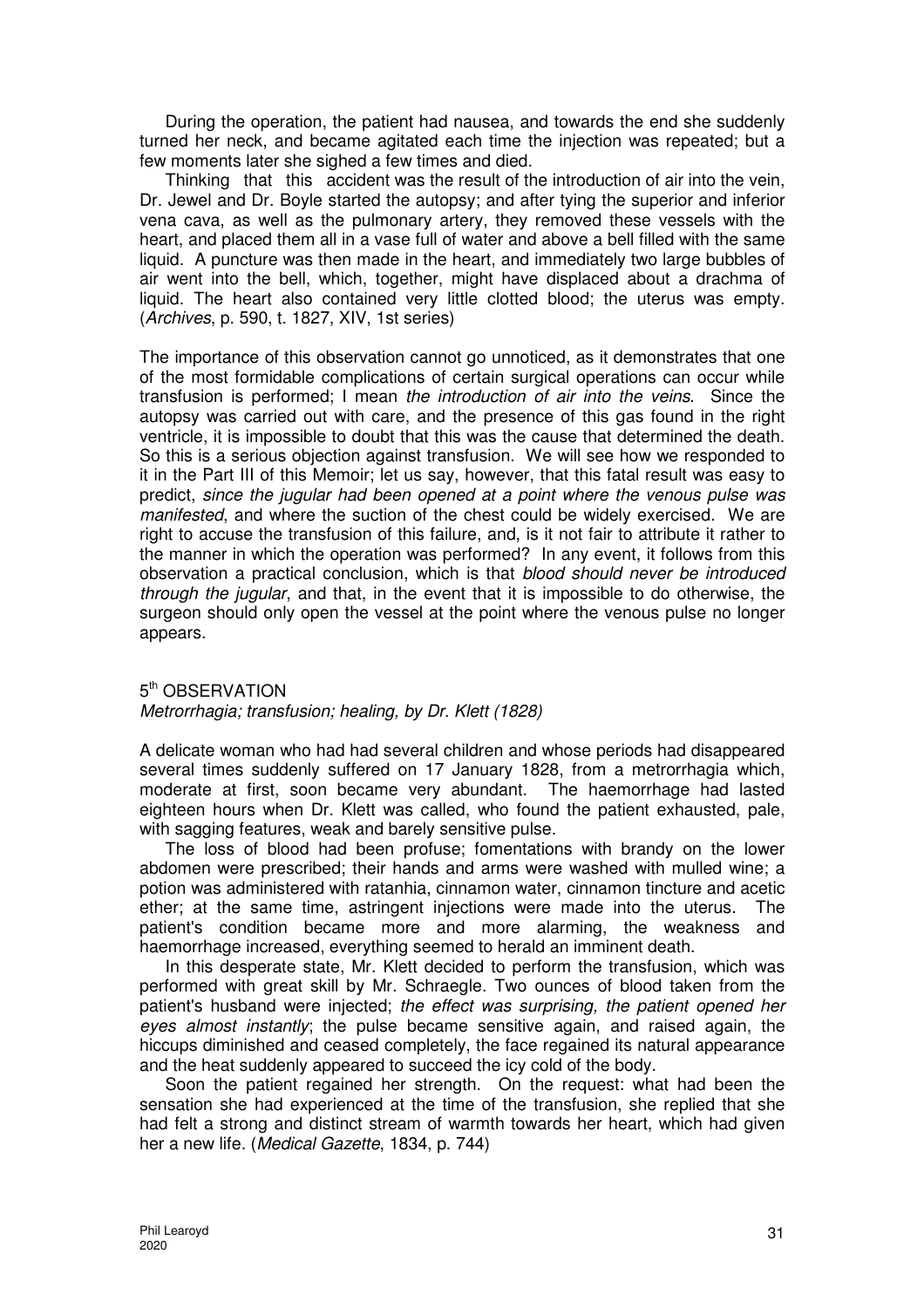#### 6<sup>th</sup> OBSERVATION Another case of transfusion followed by success, by Dr. Klett (1828)

On 17 February 1828, a month after the previous case, Dr. Klett was called to the wife of a winemaker, who for ten hours had suffered an abundant loss. The alarming signs mentioned in the previous observation were already showing, and when Dr. Klett arrived, the patient was saying her last farewell in a weak and broken voice; she looked like a dead woman. Encouraged by his first success, Klett had a surgeon inject two and a half ounces of blood provided by the husband.

The result of this operation surprised me as much as the assistants, who until that moment had been incredulous about the effectiveness of this means. Life seemed to be revived as if by an electric shock. The loss was stopped by haemostasis, and health soon restored. (Archives gen. De Médicine, 2nd series, t. VI, p. 117)

The two preceding observations are remarkable, first of all by the double success that confirms the usefulness of transfusion, but above all by the surprising speed with which life was restored.

## 7<sup>th</sup> OBSERVATION

#### Transfusion performed successfully on in a case of uterine haemorrhage, by Dr. Brown

Following her tenth childbirth, a lady, who had already experienced profuse discharge several times, suffered from a violent external haemorrhage, which in a short time reduced her to a desperate state.

Indeed, the extremities were cold, the breathing slow and stertorous, the eyelids closed, the pupil dilated and insensitive to light, the lips trembling, and the pulse imperceptible to the wrist and even to the carotid artery. The most energetic stimulants were used without any success, and a few convulsive movements that followed their use aggravated this painful state. Finally, Mr. Brown, in desperation, resolved to attempt the transfusion. He therefore injected thirteen grams of blood into the middle vein. Five minutes later, no change having occurred, he repeated the injection with the same amount of blood; the pulse then began to be felt in the radial artery; breathing appeared to become easier, and pupils less dilated. After ten minutes, a third injection of the same amount, and then obvious improvement; regular pulse, 120 beats per minute, and a return of swallowing movements. Finally, the injection was repeated for the fourth time; the patient regained consciousness, and appeared to be returned to life. A violent reaction manifested itself, but did not have any unfortunate consequences, and the person recovered perfectly. A total of six and a half ounces of blood was injected into the middle vein. (Edinb. Med. & Surg. Journ., April 1828)

## 8<sup>th</sup> OBSERVATION

## Uterine haemorrhage during pregnancy; transfusion; healing, by Dr. Savy (1829)

Ms. Goudin, thirty-six years old, of a sanguine temperament, was in the third month of her fifth pregnancy when, with no known cause, on 19 August 1829, she experienced various bouts of colic followed by a metrorrhagia, which became increasingly disturbing. Dr. Savy employed all means he thought fit to prevent imminent danger; but everything was useless, and the warning symptoms of death began to show themselves: pulse extinguished in almost every part of the body, except in the pre-cordial region where a dull tremor is still felt; almost unresponsive breathing, universal freezing cold, dull eyes, pale lips, limbs falling under their own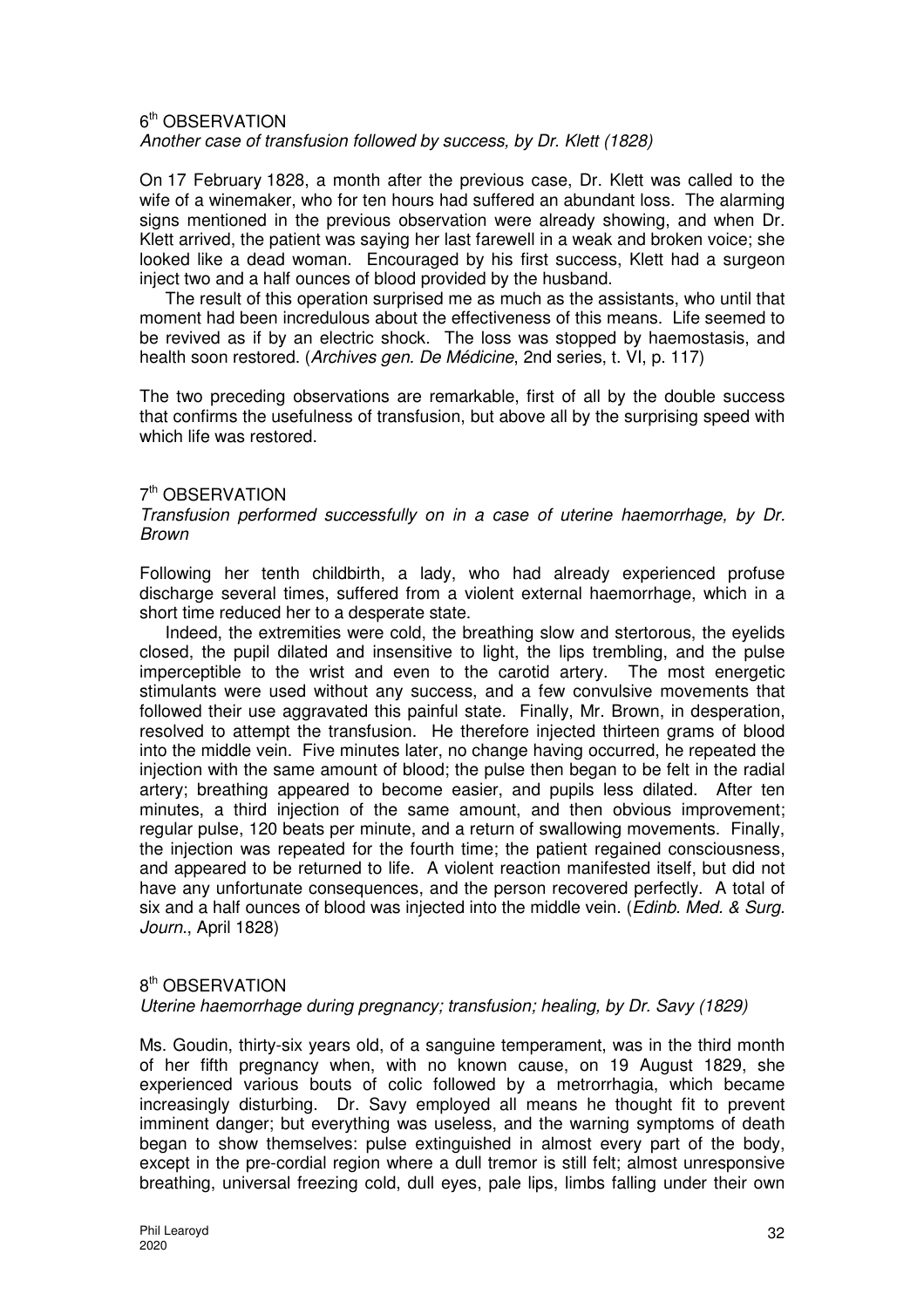weight. Dr. Savy sees no other resource than transfusion. Pressed by the emergency and in the middle of the night, he takes a small ordinary tin syringe which he plunges into lukewarm water. A robust girl offers herself to provide blood. As soon as the dying woman receives about four ounces of fluid, she regains her senses; failures cease, the best is pronounced little by little, and health is restored. (Journal universel des Sciences médicales, t. LVII, p. 153)

There is a peculiarity in Savy's observation that we will soon see represented in the work of Mr. Marmonnier, and which is well worthy of attention: this is the way the operation was carried out. Instead of using a well calibrated injection syringe, like the one used by surgeons, which allows only very rare air bubbles to mix with the liquids it contains, this doctor took a tin syringe that was at hand, and he did the transfusion with it without worrying about everything that was defective in its mechanism, and yet the operation was successful, and the patient was saved.

How can we explain and justify, in the presence of facts of this kind, this opinion so universally accredited, that transfusion is an unnecessary operation when it is not dangerous, and which has almost always given nothing but failure?

# 9<sup>th</sup> OBSERVATION

# Uterine haemorrhage; transfusion; healing, by Dr. Goudin (1829)

Mrs. G., 36, was in her third month of pregnancy. With no known cause, on 19 August 1829, at noon, she suffered from a rather severe colic, which was followed by a discharge from the vulva. This haemorrhage, at first infrequent, became more and more disturbing towards evening, to the point of giving rise to syncope. (Ice compresses on the lower abdomen, thighs and genitals.) Little suspension of the blood flow. (tamponade) The loss was stopped; but after an hour, the tampon is expelled during the colic. (New tamponade) After each colic, some blood escapes from the lower part of the vulva. Therefore, complete failure; the pulse fades, a general cold spreads all over the body; the eyes darken, and life seems ready to be extinguished. The tampon is carefully removed. (Dry cups on the breasts, warm linen on the chest and extremities, injection of vinegar water) The patient only temporarily recovers her senses. The pulse goes out; there is still a dull tremor in the pre-cordial region. Nothing changes for three hours. Mr. Goudin imagines resorting to transfusion. He uses an ordinary eight-ounce syringe; he heats it to the degree of body heat; he cuts the median cephalic, which is felt by the patient. A few drops of black blood flow through the incision; he then receives heated blood in the syringe, which he draws from a robust girl, and fills two-thirds of it. The cannula is suitable. We make sure that there is no air by making a jet of blood come out. About four ounces are slowly transfused. The patient regains her senses, and says that she felt the heat along her arm. From that moment on the patient recovered. Healing was supported by appropriate treatment for haemorrhage and quinine sulphate for feverish paroxysms. (Journal des Progrès, 2nd series, t. II, p. 236)

# 10<sup>th</sup> OBSERVATION

Uterine haemorrhage; transfusion; death, by the Interns of the Hôtel-Dieu (1831)

In 1831, the interns of the Hôtel-Dieu practiced the transfusion in a woman who had a vicious insertion of the placenta; the version was practiced immediately; but the patient was already so exhausted by the losses she had suffered before entering the hospital, that the transfusion could only prolong her agony for a few hours. (Bulletin de Thérapeutique, t. I, p. 164)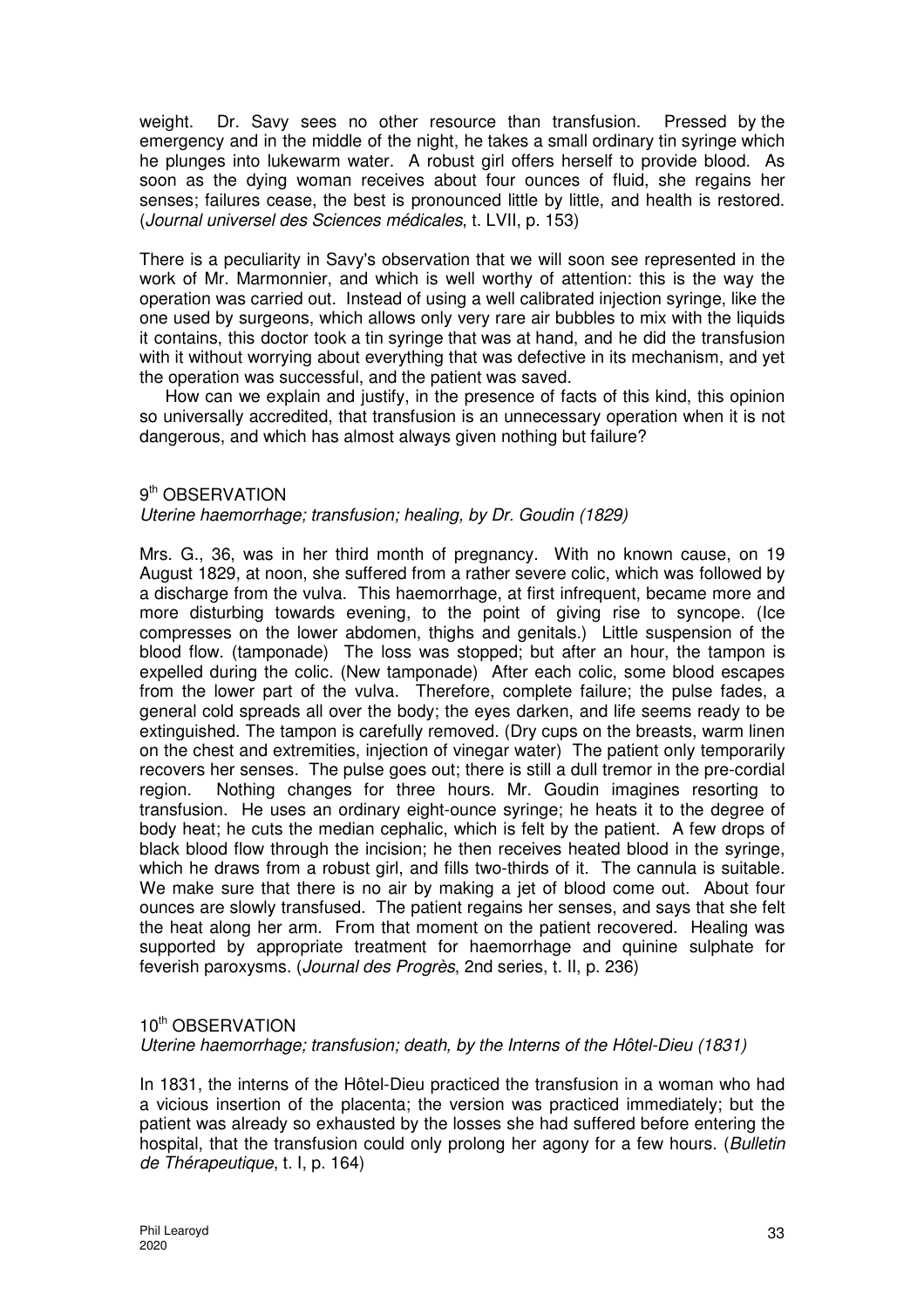#### 11<sup>th</sup> OBSERVATION Uterine haemorrhage; transfusion successfully performed by Dr. Schnecmann of Hanover; healing (1833)

A thirty-year-old woman, in good health, had already had two children, and with each childbirth profuse haemorrhage before the delivery of the placenta. At her third delivery, the child had been born for two hours, and the placenta had not yet been extracted, and a violent haemorrhage occurred. Dr. Schnecmann, called in, found the patient fainting; breathing and circulation were barely noticeable. The haemorrhage had ceased momentarily; he prescribed wine mixed with tincture of cinnamon; knowledge returned, and he busied himself with extracting the placenta and the clots in the uterus. This organ immediately contracted, and the haemorrhage did not return; she again took wine, several grams of ergot rye, a little laudanum, and she found herself so well that the doctor left her. A short time later, as the woman turned over in bed, the haemorrhage returned violently; everything indicated an imminent end. Dr. Schnecmann saw no cure except in transfusion: he operated with an ordinary syringe with a rather long cannula; the husband provides blood; seven to eight ounces of blood were injected. Thirty minutes later, the woman came to; and after three hours, with the help of wine and other tonics, she was wonderfully recovered; the haemorrhage did not return; a phlebitis took place, but nevertheless strength and health reappeared; the patient retained only pallor. (Medical Gazette, 1833, p. 465)

#### 12<sup>th</sup> OBSERVATION

Uterine losses defies all means; transfusion; healing, by Dr. Banner, of Liverpool (1833)

Mrs. HI..., twenty-eight years old, delicate, married at the age of nineteen, had four children and twenty-two abortions. Her last delivery took place in September 1832. On 26 April 1833, she was seized with a loss of blood from her vagina, which, after the evacuation of several clots, stopped for some time; the haemorrhage reappeared in intervals until the 30th, when Dr. Banner was sent for.

The patient claims to have returned a clot with a membrane bag on the 27th, but the doctor was not able to verify this assertion; the pulse was regular, the tongue clear, the skin warm, the thirst light, the stools normal without colic; the haemorrhage provided a scarlet blood, which was scanty; the patient had continued to care for her house, and had not changed her way of life; the following mixture was prescribed from four in four hours: sulphate magnesia; infused with roses; diluted sulphuric acid, five drops. By 1 May, haemorrhage had almost completely ceased; there had been several bowel movements. On the 2nd, the patient found herself so well that she thought she could look after her household. This premature exercise caused the haemorrhage to reappear; he pulled out a clot that weighed six ounces. Through rest and cold lotions, the haemorrhage was suspended; the pulse was weak. When the patient raised her head, she felt dizzy; the mouth was dry, thirst was intense; she complained of pain in her armpits that went down the thighs. On the 4th, after a little improvement, the haemorrhage resumed; sleep was stirred by dreams; considerable excitement, frequent and small pulse, very intense carotid and temporal beats; cold applications further suspended the flow of blood; thirty-five drops of laudanum were prescribed. On the 5th, opium produced some sleep, the metrorrhagia is permanent, but to a small degree; the language is lightly charged, the pulse (80) is weak. Towards evening, it was at 76; the above mixture was continued, replacing the sulphate of magnesia with nitrate of potash; a small amount was prescribed. Until the 8th, the haemorrhage presented alternatives to augmentation and suspension; opium, cold enemas, and ice poultices were used. On the 8th, the weakening was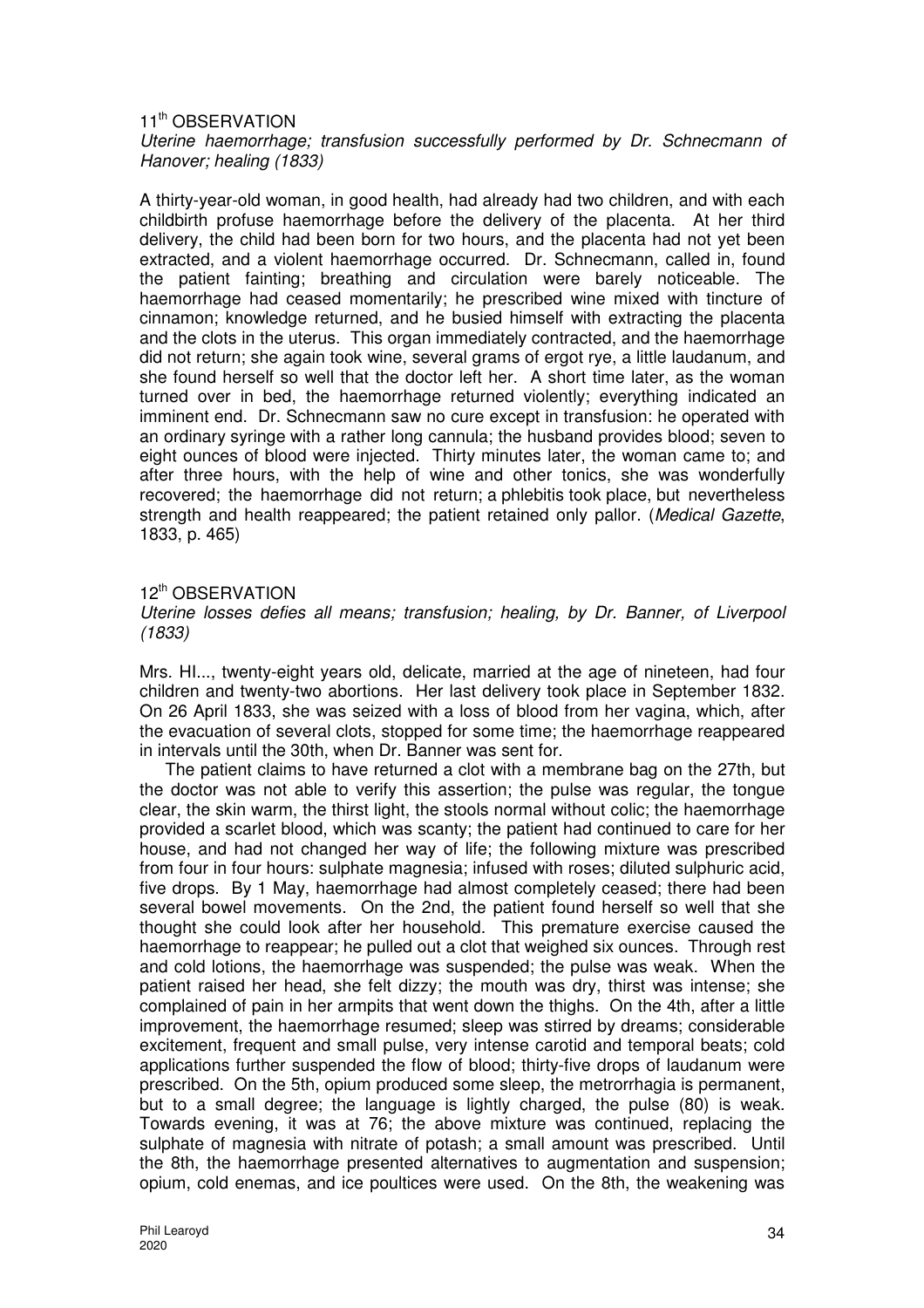considerable and the loss had increased; a scruple of ergot rye and a cold enema with the alum were prescribed. The third dose was followed by vomiting; five doses were taken in succession with no apparent effect on the uterus. At eleven o'clock in the morning, the pulse was barely perceptible; depression, stupor, hiccups, vomiting; the loss is scanty, the blood is ruddy; ice-water was injected with some benefit into the vagina. This dose was repeated every ten or fifteen minutes; a little brandy was taken. At one o'clock in the afternoon, the patient seemed to die off rapidly; the loss was still flowing, though scanty; you could feel the pulse from time to time, breathing was slow and weak, the eyes half closed and glazed, the urine flowed involuntarily; hiccups from time to time; the finger was inserted into the vagina, which contained a large clot, the cervix open enough to admit the finger; a thin membrane protruded from the inside of the cervix; it was removed with the clot; the uterus contracted slightly on the finger; ice cold water was injected, and a tampon was introduced. Throughout this whole operation, the patient seemed deprived of feelings.

In desperation, blood transfusion was used.

Blundell's apparatus was used; an incision was made in the fold of the arm, and the vein was exposed in an area of about three-quarters of an inch. The apparatus was immersed in hot water and placed in a suitable position; a ligature was tightened around the arm of the patient's husband; the vein of the latter being opened, an untied pipe was inserted, which was held there by an assistant; then the husband's vein was opened wide and the blood of flowed continuously into the machine. After expelling all the air from the jet of the pump body, the elastic tube was connected to the small pipe placed in the patient's vein. When the quantity of blood in the pump body had been pushed out five times, the breathing was so hampered that we were obliged to stop. After a rest of a few minutes, the pump was again filled twice; breathing became even more difficult; the pulse became perceptible and as if in disarray. Dr. Banner had some difficulty pushing the piston as he introduced the last portions of the blood; which he attributes to the need for the thickening of the blood while the patient's lungs were allowed to rest. She gave no sign of feeling; the wound was simply bandaged. After the transfusion, the pulse remained disordered, sometimes imperceptible; breathing was barely perceptive; the body became cold and covered with viscous sweat; the patient appeared to be dying; she remained in this state until three o'clock in the afternoon. Then the pulse could be felt on the wrist, the breathing became more regular; she was able to swallow small amounts of weakened brandy. If she swallowed more than a teaspoonful at a time, she was taken with a hiccup that caused a lot of anxiety; the symptoms became more favourable aspect until eleven o'clock; the patient became agitated, often changing places; the pulse was faster and stronger; she became thirsty, a painful heat to her head; the tongue was covered with a brownish colour, although wet; the phenomena varied from hour to hour; sometimes sagging, insensitivity; sometimes agitation. Stimulants were given: soda-water, cold drinks. From seven o'clock in the morning until eleven o'clock in the evening, the patient took half a pint of brandy in small doses and a considerable amount of port wine without her pulse being influenced. On the 9th, the patient was better in all respects; the pulse was weak, but more regular; breathing more normal, less thirst and restlessness. Brandy, soda-water, veal jelly made liquid by heat, were administered in small quantities every ten or fifteen minutes; there was urine retention, probably because the tampon compressed the neck of the bladder; the catheter caused a good-natured urine to flow. On the 10th, a fetid discharge comes out of the vagina, urine retention continued; no bowel movement since the operation; dirty tongue; pulse of the operated arm 110, while the pulse of the other arm is 90; mild pain and numbness of the first; the wound progresses towards healing. The catheter was reinserted and the tampon was removed, which was covered with foul matter, his ablation produced great relief; a small dose of castor oil was given and repeated in the evening, and produced an evacuation. Then the pulse went down, the appearance was better. This woman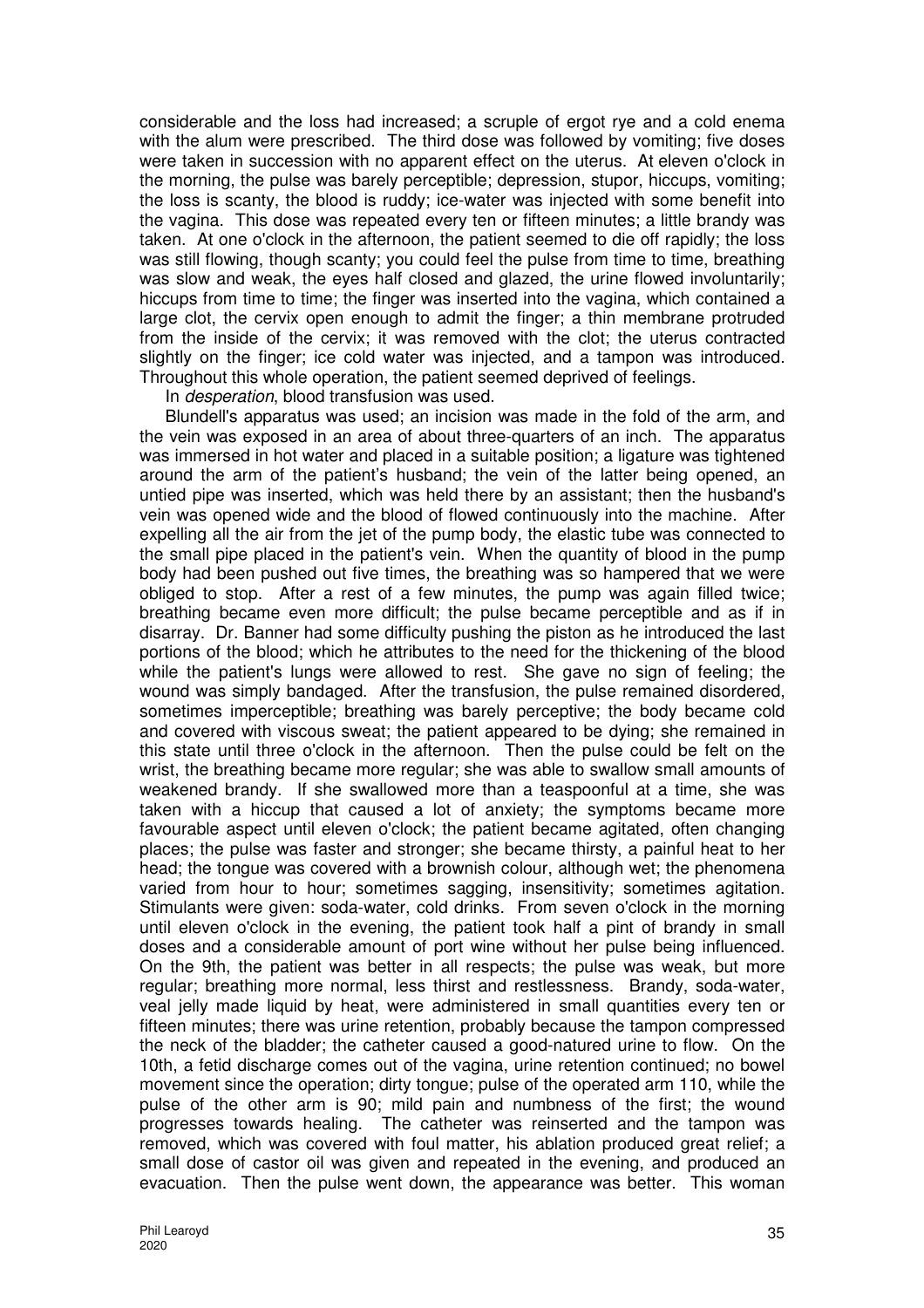gradually recovered little by little by the use of mild tonics and a suitable diet. It was not until the seventh day of the operation that the pulses were similar in both arms, the patient having previously offered an accelerated pulse. On the fourteenth day, she was able to change her bed. On the twenty-first, she left for the country. (The London Medical and Surg. Journ. June 8, 1833. Archives, 2nd, t. III, p, 128)

#### 13<sup>th</sup> OBSERVATION

## Metrorrhagia; transfusion; healing, by Dr. Ingleby (1834)

Mrs. Hill, of a delicate constitution and of a very small but well-built stature, was a mother of three children. I have, says Mr. Ingleby, assisted in all her deliveries. The first one happened fortunately. In the second, half an hour after the expulsion of the placenta, there was a haemorrhage that I could not stop by compression, and which demanded the introduction of the hand into the womb. The third delivery began on Thursday, at ten o'clock in the evening, accompanied by vomiting and pain that gave the patient no rest. At two o'clock in the morning, the next day, I was summoned to her because of a haemorrhage that had just appeared. I found the cervix dilated with a crown; the membranes were flaccid, but the water pocket extended into the vagina; the blood was flowing profusely. At this time of labour, as the head had descended into the pelvis, I immediately ruptured the membranes, and the haemorrhage ceased completely for half an hour; it was soon renewed, but the child was soon expelled, and after two pains the delivery took place spontaneously. I placed my hand above the pubis, and discovered the uterus reduced to its smallest dimensions; it was in as good a state of contraction as possible; the pulse was perfectly natural, and the bandage was firmly applied. Recalling what had happened after the last delivery, I stayed in the apartment, and I did not allow the patient any movement. After ten or fifteen minutes, she warned me that she was fainting; the pulse could hardly be distinguished, and the uterus, soft and distended by the blood, occupied a large part of the abdomen. I resorted to friction and pressure; I emptied the womb of the blood that it contained and used cold affusions on the lower abdomen, according to the method recommended by Goach and Chapman. The uterus was often drained of the blood it contained, but it dilated, and this condition was accompanied by great weakness; the pulse was barely felt, the sweat was cold. I inserted the left hand into the uterine cavity and carried it to its bottom, and with my right hand I put pressure on that part. A servant during that time was making cold affusions. I should note here that these means were not without success; the patient was constantly shouting for water, water. This water, falling, hit the lower abdomen and seemed to relieve it. I gave her a small amount of brandy, but the action of the heart was not restored. My friend, Dr. Knids, came to help me and brought some ergot rye.

Prior to his arrival, the patient had lost the ability to swallow and had fallen into a complete state of insensitivity. Having stopped the haemorrhage, and having managed to bring the uterus back to its ordinary size, despite the softness of its walls, I withdrew my hand after keeping it there for more than a quarter of an hour without having taken it out once. During this time, I had the opportunity to appreciate the alternative effects of contraction and dilation. Every time I thought my hand could be removed, the dilation and flaccidity of the walls came back. This state happened several times; the weakening always increased, the pulse became more and more imperceptible; hot bricks were applied to the feet, a bladder full of hot water was held over the heart region, and the bandage was tightly secured at eight hours. Four hours after the delivery, a teaspoon of laudanum was carried with difficulty into the throat. The patient had been in a full state of jactitation and profuse perspiration for half an hour; her features were drawn, breathing was difficult and noisy by the passage of air through the mucus contained in the bronchi; the laudanum managed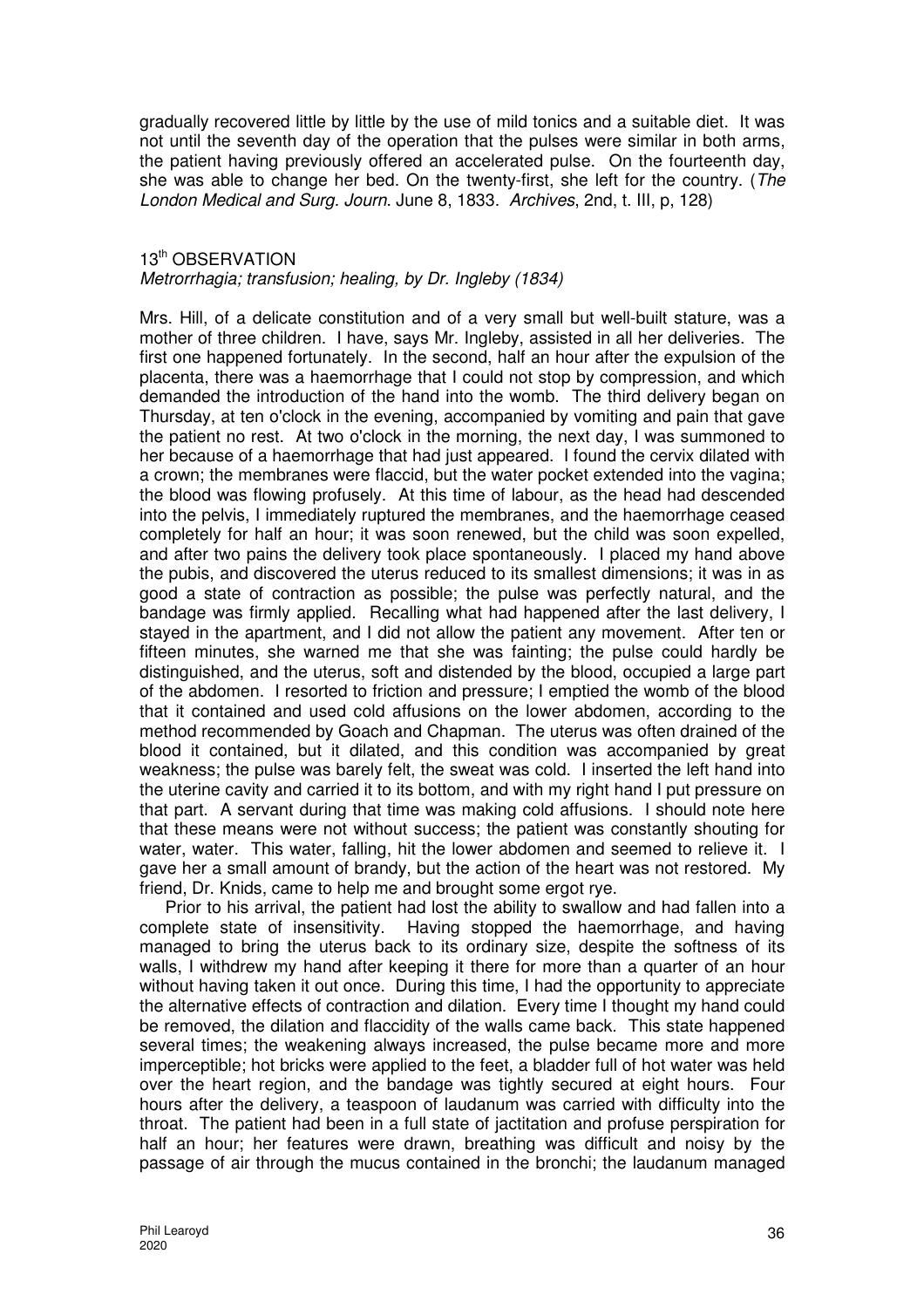to calm the agitation, but it had no other favourable result; the pulse was faster and more imperceptible than before.

This case seemed to me to offer the indication of transfusion. Six hours had passed since the delivery with no sign of reaction. The patient was cold, the pulse was unresponsive, and her position appeared perilous. Dr. Wood was consulted: he approved the operation, which I proceeded with immediately. The syringe, which could hold four ounces of fluid, was filled with venous blood drawn from the husband's arm, and after chasing two drachms with the water in the tube, I injected the rest into the middle vein of the right arm that had previously been opened. This injection was done slowly and in a regular manner; the patient felt nothing of this operation, but Dr. Wood noticed that in less than five minutes the pulse on the opposite side was more instinctive than before the operation.

After thirty minutes, the patient regained the feeling; after an hour, there was a general improvement; the pulse of the right arm was always imperceptible; broth was taken in small quantities. Nine o'clock on Friday evening, the pulse had not yet been felt in his right arm, but on his left arm it was beating 140 times; the arm was outstretched and swollen, and thirst was strong; during the day on Saturday, the pulse was weakly distinguished in the right arm; in his left arm, it had gained strength and was beating 130 times. Nine o'clock in the evening, there was no difference between the two arms; beating on both sides 130 times. The abdomen was large, gas-filled and painful; fomentations were made, and a purgative enema of chamomile and soap was administered. Eight hours before noon on Sunday, the pulse was 120 beats; the breasts were flaccid; since then, the improvement has been gradual and unabated. (Arch. de medicine, 2nd series, t. IV, p. 339, 1834)

#### 14<sup>th</sup> OBSERVATION

## Metrorrhagia; transfusion; healing, by Dr. Berg (1835)

S..., thirty-nine years old, tall and lean, of a sanguine temperament, had, during her first delivery (10 October 1833), a strong haemorrhage as a result of the adhesion of the placenta. On 25 April 1835 she gave birth to her ninth child; although this time the placenta came out spontaneously, the delivery was accompanied by a strong haemorrhage which soon yielded to the properly employed means. On the 29th, the patient, against the will of the doctors, got up a little every day; but as she had a slight haemorrhage each time, she remained, from the 2 to 11 May completely in bed. On 11 May she had a severe haemorrhage at around noon; above the pubis, you could still feel the womb; the belly was soft, not swollen, quite insensible; the woman was cheerful, her pulse sub-frequent, soft, but not weak. She was prescribed: decoction of tormentille roots, infusion of sabine grass diluted in phosphorus acid, cinnamon syrup, to be taken by spoonfuls every two hours, then five packets of ergot rye every hour. Although the haemorrhage had diminished, but not ceased, we had recourse, moreover, to injections of a decoction of sabine grass with alum at two o'clock; at five o'clock the haemorrhage had continued, the weakness was great; the patient spoke only slowly and with effort; she was quite pale, face seized, breathing laboured; some vomiting; pupils dilated, pulse frequent and small, no failure yet. In addition to the medicines that were continued, acetic ether was occasionally given with tincture of cinnamon. They continued in this way until eight o'clock in the evening; then the haemorrhage ceased almost completely for half an hour, but the patient's condition became more and more disturbing; fainting and continuous hiccups occurred, the extremities were cold, the breathing very difficult, jerky, the pulse barely sensitive. Death seemed imminent at every moment. The transfusion was undertaken: slowly and very carefully, to prevent the entry of air, two and a half ounces of blood taken from a healthy man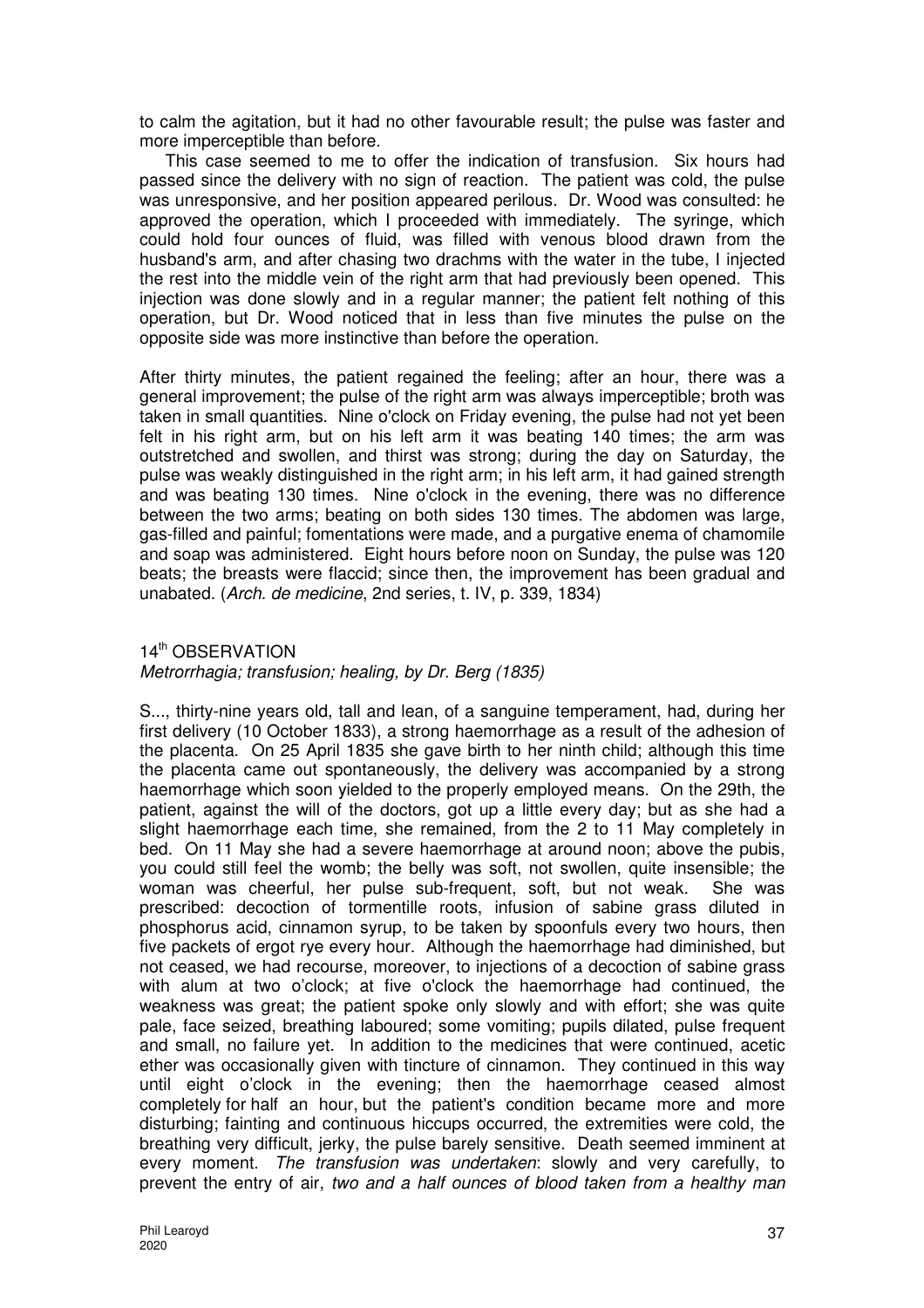were injected. The effect was not as surprising as on the two patients of Dr. Klett: the patient remained for a few more moments without movement, but soon it was noticed that the breathing became freer and less jerky; the pulse became sensitive and the hiccups ceased.

After eight minutes, the patient opened her eyes and spoke; she had not felt anything about the operation. The haemorrhage did not return, and after four weeks, during which the patient was given adequate fortifying medications, she was fully recovered. (Gazette médicale, p. 381, 1838)

#### 15<sup>th</sup> OBSERVATION

Childbirth accompanied by remarkable circumstances; presentation of the placenta; metrorrhagia; death, by Dr. Jackson (1836)

A delicate thirty-year-old woman, born to phthisic parents, entered Guy's hospital on 3 December 1836 to give birth to her ninth child. She states that this pregnancy is unlike any other; she complains of discomfort to the womb and usually coughs.

On the 18th of the same month, rising from her bed, she was seized with a very sharp cough which was followed by a uterine loss of half a pint of blood; her face and body immediately become bloodless; pulse, 100, irritable; dyspnea, anxiety, constipation; the following potion is prescribed: diluted sulphuric acid, sulphate of magnesia, infusion of roses, cold drinks, few blankets on the bed, horizontal position, raised pelvis, rest.

In the evening, improvement; pulse, 82; cessation of haemorrhage. The patient complains of pain in the limbs (opium pills); the same treatment is continued for several days; the weakness disappears.

On 14 January, the patient sent for Mr. Jackson; profuse haemorrhage from the vulva, caused, according to her, by a moral emotion (same treatment, to which is added the application of vinegar compresses to the hypogastrium). The bleeding is suppressed; uterine pain occurs and brings back haemorrhage; small pulse; general abatement; the pain returns for twenty minutes in twenty minutes, and is accompanied by the issue of large blood clots; flow of amniotic fluid; touching shows that a small portion of the placenta has come out through the opening of the cervix. Dilatable tanche muzzle; the child's head is felt through the placenta; twenty-five grams of tincture of opium and rest are prescribed. Two days later, dyspnea, general depression, weak pulse (brandy in water, by spoonfuls). Mr. Lever is called and immediately practices the version, and delivers the woman in the presence of Mr. Arswhell. Consecutive haemorrhage: tight abdominal bandage; pallor, syncope. At three o'clock in the afternoon, Mr. Twedie performed a transfusion on the patient using Mr. Lever's blood; he injects seven ounces into the middle basilica vein; the pulse rises instantly and the woman seems to come back to life as if by miracle; she opens her eyes and speaks; an hour later, however, she fell back into the same state of annihilation. Mr. Arswhell performs a second transfusion, using the blood of the woman's husband; life recovers for an instant, then the patient collapses and expires an hour later. (Gazette médicale, 1837, p. 460)

The author takes this opportunity to question the usefulness of transfusion in cases where it appeared to be successful; he thinks these patients could have lived without this operation. "When", the brain is really collapsed, as in the previous case, "the transfusion has no lasting effect on it".

The account of the last three experiments is the best answer to Dr. Jackson's reflection: "If the transfusion had been practiced at the beginning of the haemorrhage, and before any other means one would be entitled to think that stimulants, haemostats, compression, would have been enough to overcome the accidents." But in the two patients of Banner, Liverpool and Ingleby, haemorrhage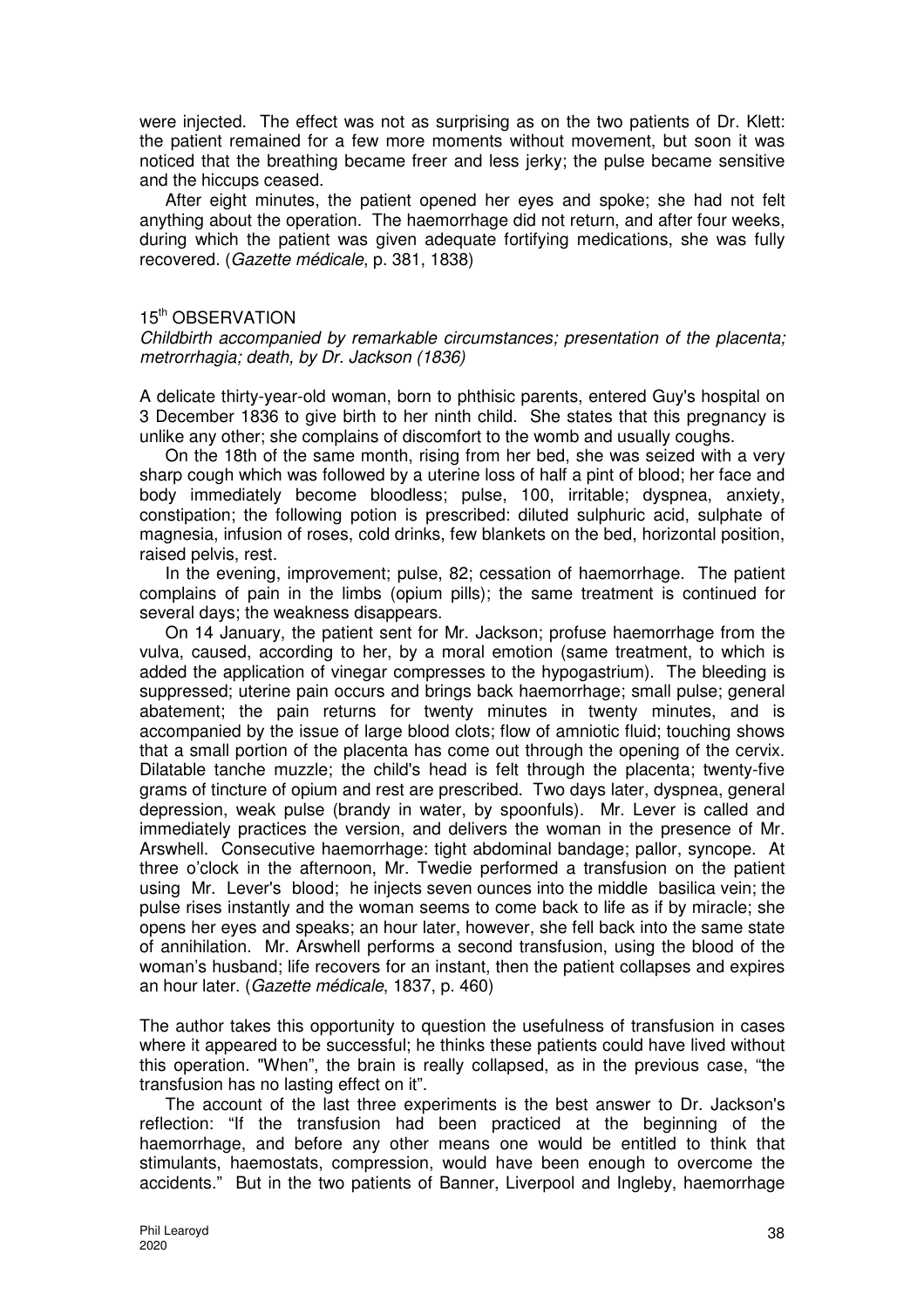had manifested itself several times, and by more or less abundant losses, which had determined a progressive weakening. Dr. Ingleby's patient seemed predisposed to this accident, for in her previous childbirths she had been prone to metrorrhagia. However, all means had been put into use, both inside and outside, and it was only when their ineffectiveness was sufficiently demonstrated and death was imminent that transfusion was thought of as an extreme resource. Therefore, this assessment does not seem better founded than that expressed by the same observer, when he says: "If the brain is really collapsed, as in the previous case, the transfusion has no lasting effect on it."

Is it, of course, that it is the collapse of the brain that determines death as a result of haemorrhage, and is it not more rational to think, from careful examination of the facts, that it is mainly due to the lack of action of the heart and the tonicity of this organ?

#### 16<sup>th</sup> OBSERVATION

#### Uterine haemorrhage following natural childbirth; transfusion; healing, by Dr. Richard Olivier (1841)

A forty-three-year-old woman had uterine haemorrhage following a natural childbirth, accompanied by syncope and followed by a coma. After administering high doses of rum, ammonia and opium, transfusion was performed: twelve ounces of blood were introduced without making any appreciable changes; eight ounces were injected again; the improvement was gradually being shown; at the end of the injection, recovery was complete. (Revue médicale, 1841)

## 17<sup>th</sup> OBSERVATION

## Metrorrhagia; transfusion; died seven days after transfusion, by Professor May (1841)

Dr. May, an English physician, reports a case of transfusion performed to remedy a haemorrhage that occurred after childbirth, and maintained by the stay in the uterus of part of the placenta. He transfused twenty-four and a half ounces of blood; the patient's condition improved, the rest of the placenta was expelled, and the haemorrhage did not reappear. But symptoms of uterine phlebitis developed, and the patient died seven days after transfusion. The autopsy could not be done. (Revue médicale, 1841, t. I, p. 294)

It is regrettable that this observation is not more detailed, and above all that the autopsy could not be done; but it seems impossible to attribute death to transfusion. Indeed, the haemorrhage was arrested, death prevented, and the condition of the patient improved by the introduction of foreign blood into the veins. If this woman died, it was as a result of uterine phlebitis; however, this fatal ending too often complicates the layers, so that we are authorised to be able to find here a cause-andeffect relationship between it and the transfusion.

## 18th OBSERVATION

Post-puerperal uterine haemorrhage; blood transfusion; primitive success, died the twenty-first day from metroperitonitis, by Professor Nélaton (1850)

In the 18 December 1850 session of the Society of Surgery, Professor Nélaton communicated the following observation: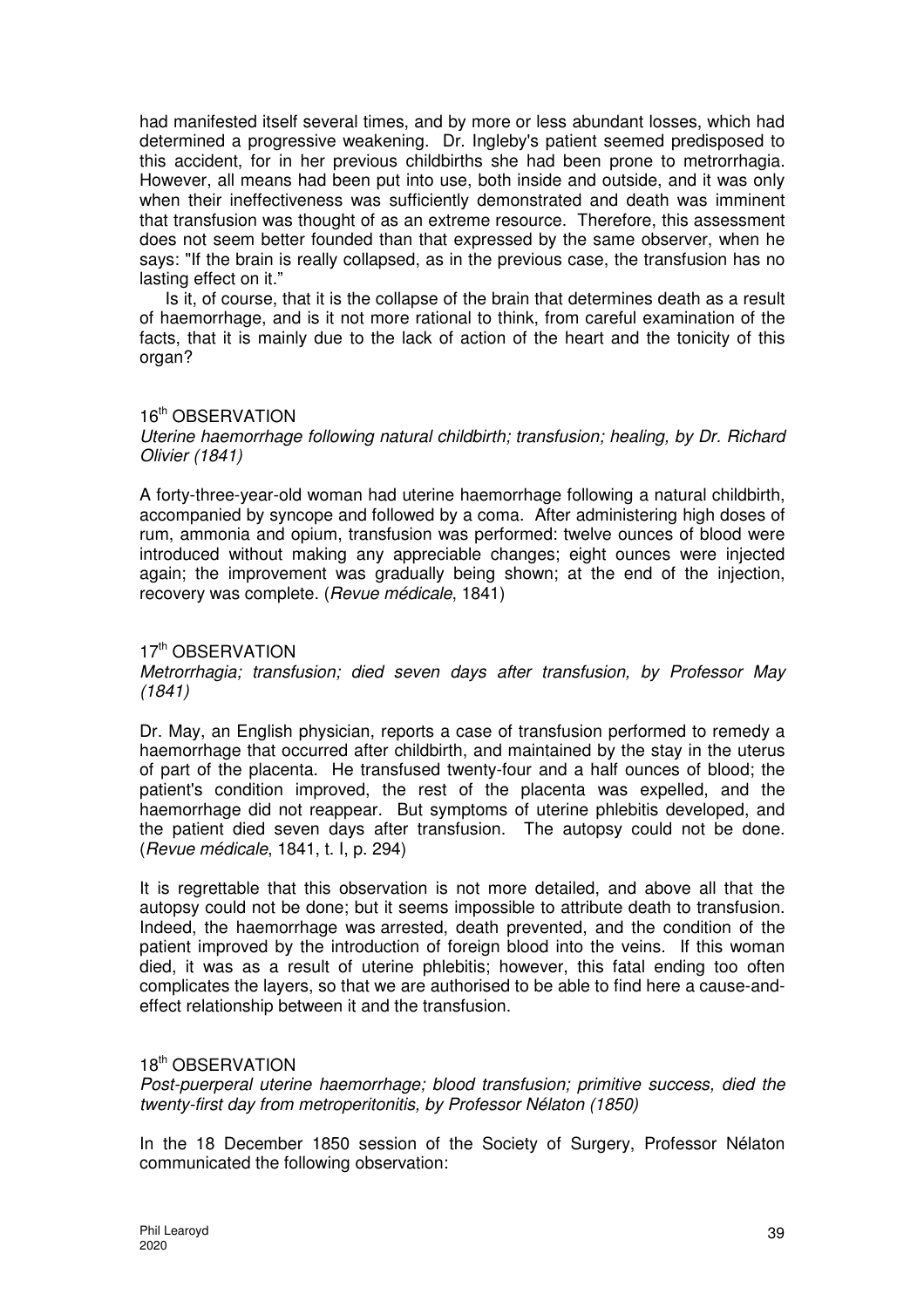A young woman of twenty, having arrived at the end of childbirth, goes to St. Louis Hospital; she had been tired from haemorrhages due to the insertion of the placenta on the cervix. The interns, under whose direction she had been placed for part of the day, had done all that needed to be done. The ergot rye had been given, and Mr. Lescun had attempted to make the version. Haemorrhage had been especially profuse from three o'clock in the afternoon to nine o'clock in the evening. At that time, the patient was considered dead by the sister and the nurses. The director was then notified, and Mr. Nélaton was asked; he arrived at eleven o'clock in the evening, and found the patient in the following condition: she is inanimate, the skin is cold; the pulse, barely perceptible, offered intermittent vibrations. The version is immediately practiced by Mr. Nélaton; he goes in search of the feet, completes delivery, detaches the placenta, and stimulates the uterine contractions with the help of the hand placed in the cavity of the womb. Haemorrhage stops, but the heat does not return; the pulse persists in the same state, as well as the pallor, despite the Bordeaux wine, Bagnols wine, the broths and all the external means that had been used to restore the strength of the patient. After an hour and a half of unnecessary use of these means, Mr. Nélaton performed the transfusion as follows:

The median cephalic was laid bare, a thread passed under it with the help of a stylus. This vein was incised obliquely, so as to have a small flap that could be easily picked up. The end of a hydrocele syringe was received into the inside of the vein; the body of this instrument, as well as the paddle that was to receive the blood, were kept at 35° centigrade. Mr. Dufour, an intern at the hospitals, provided the blood that needed to be transfused. In a first injection, made slowly, about two-thirds of the blood in the syringe was made to penetrate; in a second injection done in the same way, about half of it was made to penetrate. The heart, after this transfusion, showed no breathing sound; the pulse was a little raised; the precordial anguish had ceased, as well as suffocation; the thirst was then great. The wine and the broth were continued with abundant drinks.

The next morning, the patient complains of fatigue; the heat has returned, the pulse is developed, the breathing is good.

On the second day of the operation, there was a reaction and tension of the breasts occurred. On the fifth day, the pulse is 104; the patient is well enough, but during the day a shiver occurs that makes her fear for her life; the vein is not inflamed.

The improvement persisted for several days, and everything promised a happy ending; for the flow of the lochia, notwithstanding the anaemia of the patient, had manifested itself, and milk fever had established itself in a normal manner; some abdominal pains appeared on the seventh day. The patient eventually succumbed on the twenty-first to puerperal metroperitonitis.

The reflections I have made in connection with the facts published by Dr. May are applicable in that of Professor Nélaton. In the first case, the patient succumbed on the seventh day to a *uterine phlebitis*; in the second, the twenty-first day, to metroperitonitis. These disease states show themselves too often after childbirth, when transfusion has not been performed, for one to be able to accuse him of having determined them. We cannot therefore consider this last observation as a success, compromised by one of these complications which tend to become more and more frequent nowadays. The importance of the name of the surgeon given in this observation who performed it cannot be concealed.

#### 19<sup>th</sup> OBSERVATION

Metrorrhagia; transfusion the simplicity of the device used to operate it; healing, by the Dr. Marmonnier (1851)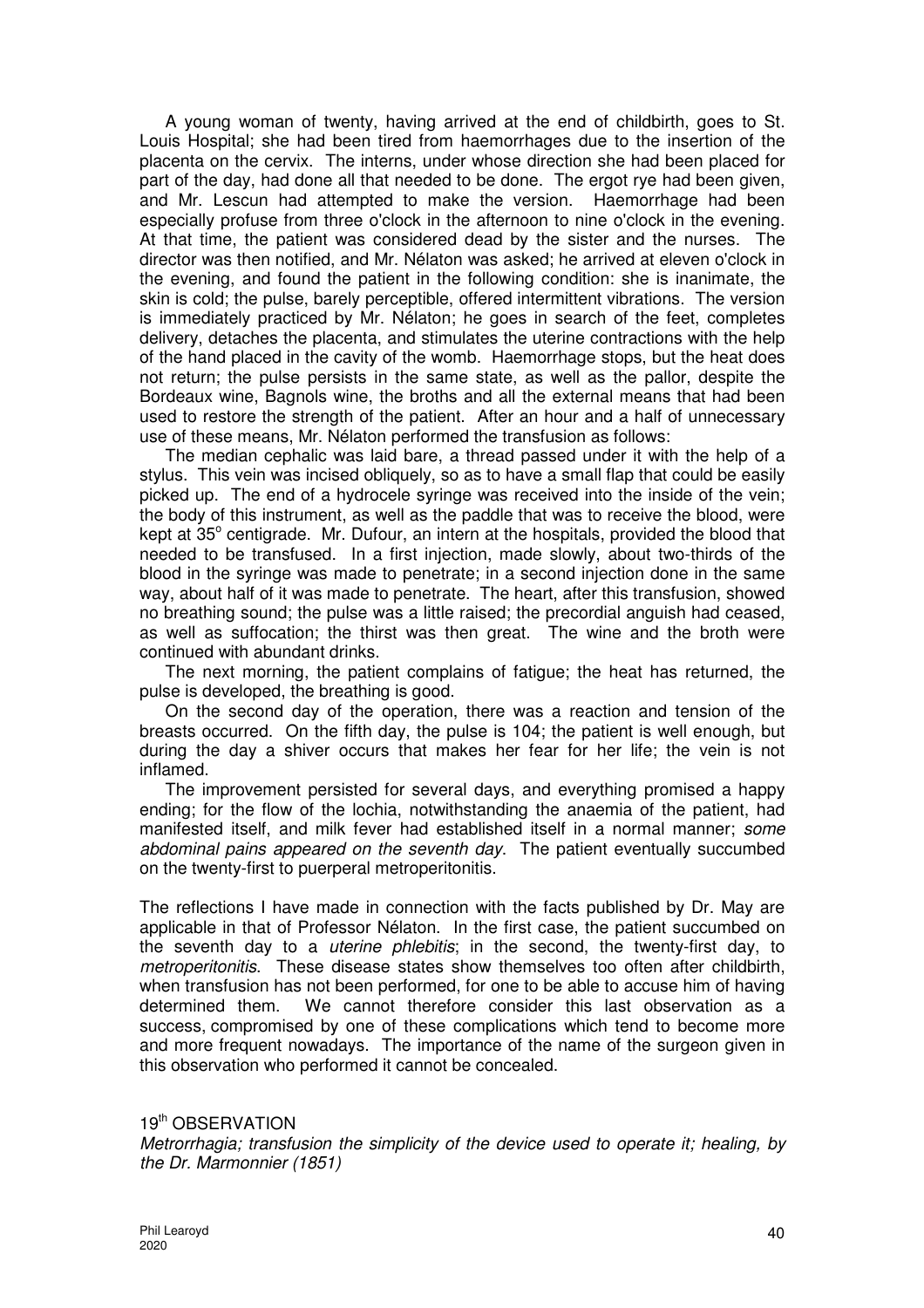On 3 January 1851, Mr. Marmonnier was called to see a thirty-year-old woman, lymphatic and weakened by successive pregnancies. The expulsion of the fetus could not take place because of a very pronounced inversion of the womb, Mr. Marmonnier made the version by the feet; a greater loss than usual occurred, and forced the surgeon to quickly extract the placenta and excite the contractions of the inert womb. This manoeuvre was successful, and the loss stopped; three quarters of an hour later, the loss reappeared very strongly and was terminated by fainting; she reappeared a second time, and the fainting continued.

Mr. Marmonnier, called again, made astringent and refrigerating applications, gave a concentrated infusion of ergot rye, a cordial potion, dry lotions on the skin, etc., etc. Nothing improved the patient's condition; everything seemed hopeless when Mr. Marmonnier, remembering Mr. Nélaton's observation, thought of giving the transfusion. He used a child's syringe, which could hold seventy grams of blood, and uncovered the basilica vein, made a three-centimetre incision, passed a thread under the vein, with which he was able to lift it, and received the blood of a girl in a vessel containing hot water. To keep blood warm, he placed the cannula of the syringe in the opening of the vein and slowly pushed the blood out; soon the syringe plunger stopped and the surgeon immediately stopped; he began the operation again, being careful to wrap the syringe in a cloth soaked in hot water, and this time all the blood contained in the instrument entered the vein. Ninety grams were thus introduced; no incidents, no pains occurred.

Immediately after the transfusion, breathing became more regular, the pulse stronger; syncope ceased, the treatment already indicated was continued; two hours after the operation, improvement occurred, the patient fell asleep, and from that moment the recovery was rapid. After twenty days, the patient was cured; after thirty, she resumed her occupations.

This is simply achieved and simply told, say Mr. Dechambre and Mr. Diday, a beautiful and legitimate success; but there is more than praise to be given to the author for the firm and prudent decision he has shown on this occasion. Above all, his conduct will have the great advantage of instilling in practitioners a confidence they lacked. In public opinion, the transfusion of blood, in order to be successful, not to be dangerous, requires a very special dexterity, a complicated instrumental apparatus, and educated aids. Well, seeing it carried out happily in the countryside, by a doctor whose first title is illustrated, without any instrument other than those in his kit, without any auxiliary other than inexperienced villagers, the practitioners, I have no doubt, will regain courage, and Mr. Marmonnier will have deserved better from the science than he himself perhaps hoped, by the example of both boldness and circumspection that he was given to provide. (Gazette médicale, p. 427, 1851)

I will add nothing to these remarkable words, which seem to me to be a fair reward given to the eminent practitioner, except that his example has been little followed to this day, as it is difficult to uproot a prejudice or a preconceived idea.

#### 20th OBSERVATION

Metrorrhagia; following abortion; extreme anaemia; imminent death; blood transfusion; cure by Mr. Devay and Mr. Desgranges, of Lyon (1851)

On 25 October 1851, Mr Devay was brought to Marie Guene, aged 27 and working in Lyon as false jewellery worker.

This girl, of a fairly strong build, is laying on her bed, motionless, her eyelids still, her eyes dull, her features downcast and her face extremely pale. "This is a serious haemorrhage;" was Mr. Devay's first word when he saw the patient. It was soon learned that this woman, following a premature birth, had had such a profuse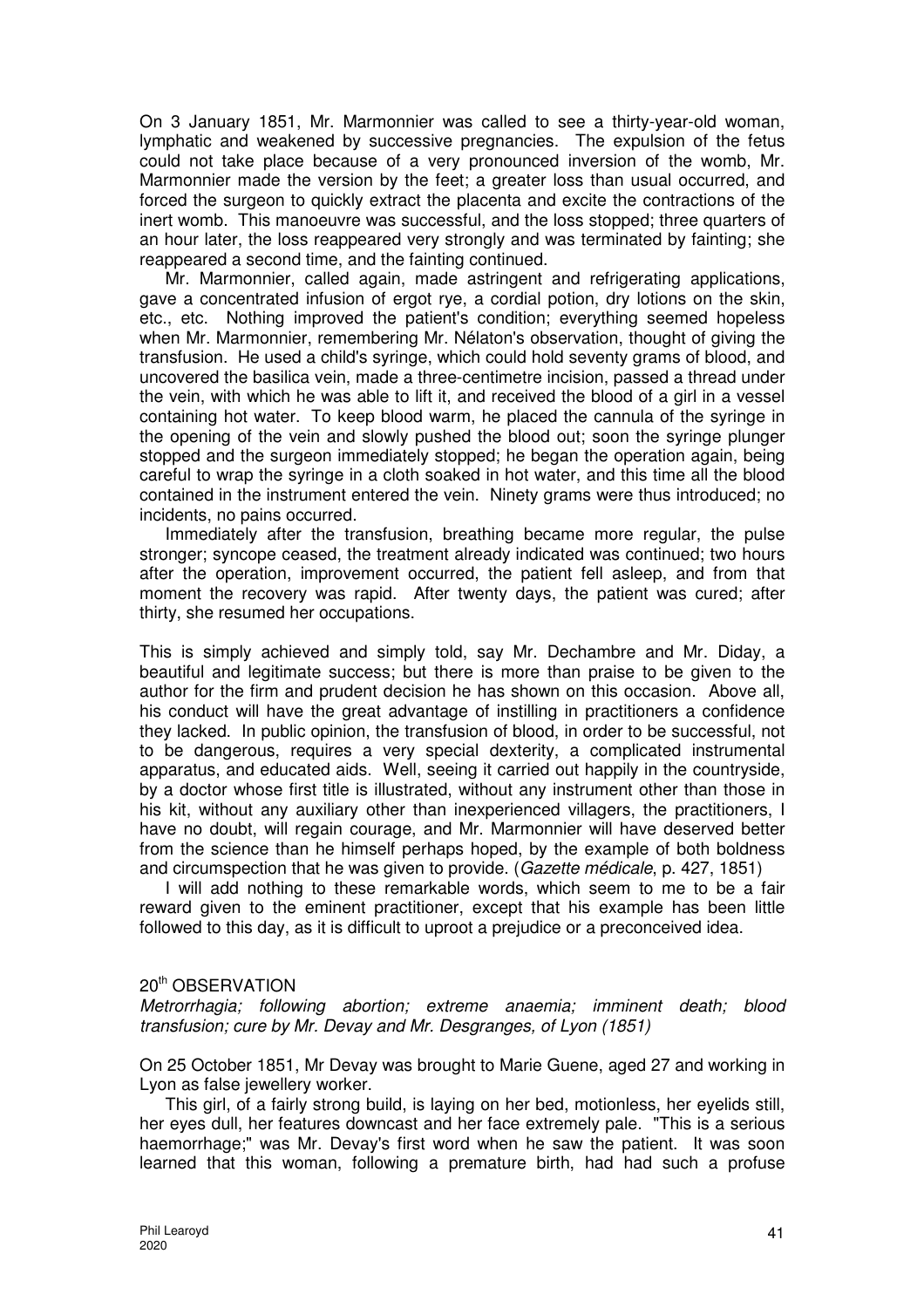haemorrhage in the days before that, according to those who accompanied her, she had lost all her blood.

At that time, this patient presented symptoms that could not leave any doubt about the existence of haemorrhage. Mr. Devay then prescribed a potion with Boniean's ergotine, one gram, and ratanhia syrup, thirty grams.

The next day, there was no improvement. Mr. Devay thought that transfusion was necessary; it was performed by Mr. Desgranges, chief surgeon, in the presence of Messrs. Darne, Caudy, Bourlet, physicians of the hospice, and Messrs. Morel and Berne, interns. Mr. Desgranges used the hydrocele syringe.

The median basilic vein, having been isolated, was opened, and the blood supplied by Mr. Lardet, the service's intern, was injected at the dose of one hundred and eighty grams; the syringe, previously heated, had been surrounded by compresses soaked in boiling water.

The pulse, which before the injection was 130 beats, rose to 138 towards the end of the experiment. Soon the artery began to beat-resistant; ventricles offer regular contractions, their power had doubled; the devilish sound that existed to the carotids disappeared; the sick woman's eyes opened, and she seemed to pay attention to those around her; in a nutshell, all the new phenomena indicated that a profound change had suddenly been imprinted on the entire situation.

The general excitement that had manifested itself after the transfusion increased. During the rest of the day, and on the night of the 26th to the 27th, there was even a little delirium.

After a series of better and worse alternatives, the patient regained her strength, and on 29 November she left the hospital completely cured.

Tonic, ferruginous and astringent preparations were administered since the time of transfusion. (Gazette médicale, 1852, p. 4 & 34)

The observation is followed by reflections to which I have nothing to add, and which can be summed up as follows:

- 1. Transfusion, as a heroic agent, must have a place in practical medicine
- 2. It must be reserved for extreme cases, for the sole purpose of sustaining life
- 3. The amount of blood transfused should always be very small
- 4. Pure blood alone should be used
- 5. The operating manual does not require any special instruments
- 6. Under these conditions, it is physiological

#### 21<sup>st</sup> OBSERVATION

Profound anaemia caused by repeated uterine haemorrhages; transfusion; healing, by Dr Bellasies-Malfen (1851)

Called to a woman of thirty-eight, pregnant with her second child, and reached the fourth month of her pregnancy, who had since the previous day suffered from a disturbing uterine haemorrhage, Dr. Bellasies-Malfen first practiced tamponade. Unsuccessful, he administered ergot rye, which caused severe pain and led to the expulsion of a two-month-old fetus. However, a quite abundant haemorrhage continued. The patient was extremely weak, without a pulse, almost imperceptible, vomiting everything she was taking, and in a state close to syncope. Nearly seven days had passed since the abortion. Mr. Malfen did not hesitate: a four-ounce bloodletting was performed on a robust servant, the blood received in a tin syringe heated to the temperature of 44° centigrade, and injected with great care into the veins of the left arm. As the injection continued, awareness returned a little and the pulse appeared slightly perceptible in the other arm; but half an hour later, the pulse had disappeared again, and consciousness was again lost. Another injection of three ounces of blood into the veins of the right arm. Same effect as the first time.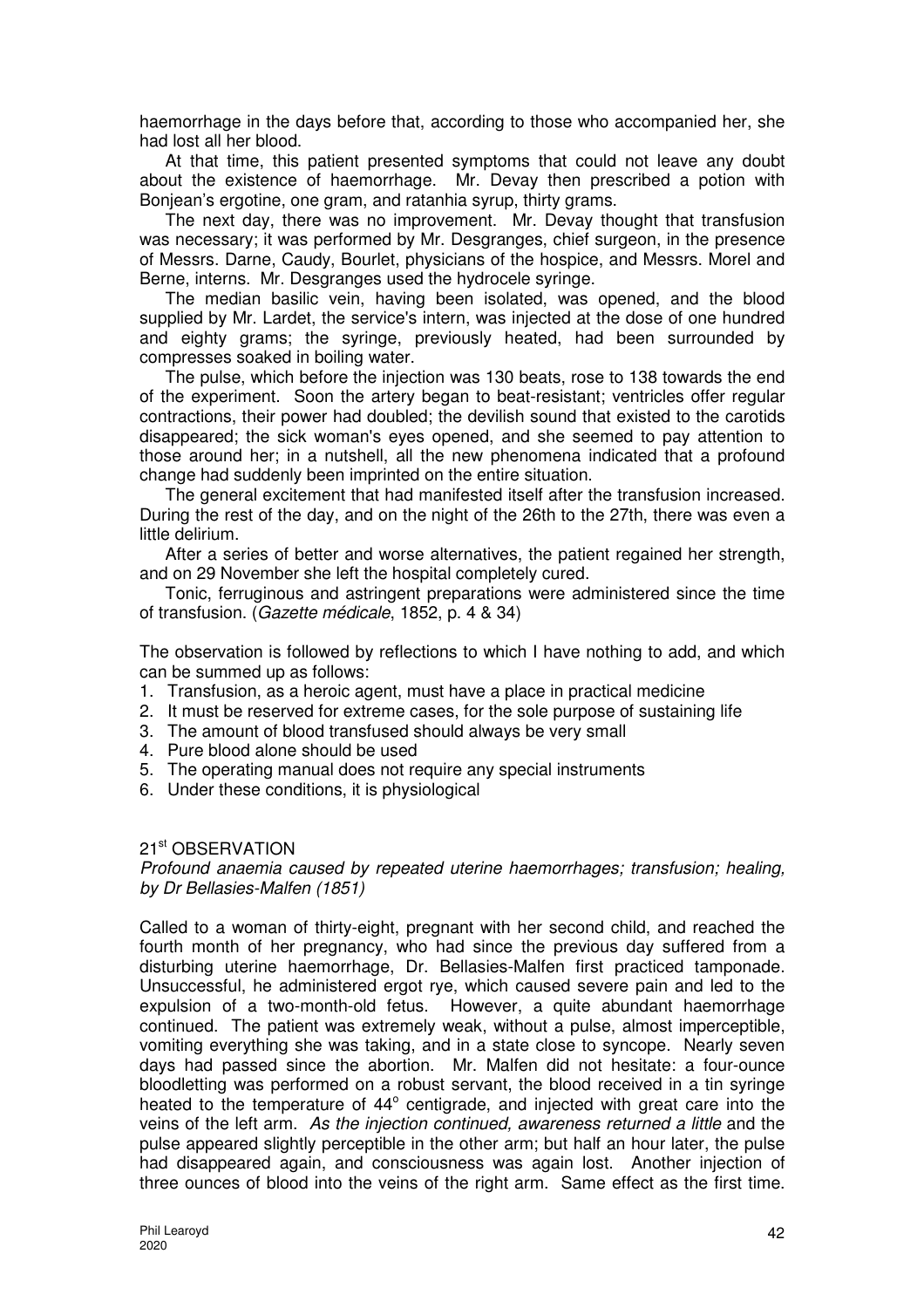Third injection of three ounces of blood an hour later. This time, the good effects were more lasting: the pulse gradually rose as the blood entered the veins; the face coloured, and the patient asked if she was being bled. In the evening, there was thirst, insomnia, with frequent vomiting. But the pulse, though excessively frequent, was sensitive to the wrist; the pulse, which was still at 150, fell on the fourth and fifth day as the patient was taking food. Bruises had formed around the wounds of the veins of the arm; applications of lukewarm water were made; nevertheless, on the right arm there was a beginning of phlegmon which did not reach suppuration. On the fifth and sixth day, she was considered to be out of danger, and recovery suffered no difficulty. (Bulletin de thérapeutique, t. XL, p. 428, 1851)

## 22<sup>nd</sup> OBSERVATION

## Successful blood transfusion for haemorrhage occurring during childbirth as a result of a uterine inversion, by Professor Soden (1852)

A lady, in labour with her third child, gave birth quickly. The last pains were so violent that the uterus suddenly expelled its contents and overturned. A stream of blood escaped, and the patient fell into weakness; the placenta was detached, then the reversal was remediated, and no further bleeding occurred. But after a quarter of an hour, the childbirth remained weak, pale, unconscious, bloodless in appearance, with a stertorous, jerky breathing, and returning only at long intervals. She could only barely swallow some stimulants. All other means were used to get her out of this state. An hour having passed, everything seemed to go from bad to worse; swallowing was impossible, and breathing became increasingly scarce. It was then decided that transfusion was necessary.

The cephalic vein was opened, and blood taken from the patient's husband by means of an ordinary nickel syringe, previously well heated, was injected. First, the liquid did not pass and returned through the opening of the vein; but gradually the resistance of its walls gave way, and the blood, though pushed with care and gentleness, was able to enter the vessel.

The effect was instantaneous; a convulsion invaded the whole body, and the muscles of the face were violently twisted. No more than one ounce of blood was injected; the convulsion quickly dissipated, the patient gradually recovered, but it was an hour before her pulse was felt on her wrist; she did not regain consciousness until the morning of the next day. During this time, she was continually given stimulants; she remained even weaker for some time; but since then she has had another child, and is now doing very well. (Gazette médicale, 1852, p. 674. Extract from the Dublin Medical Press, during April, May and June)

In addition to the success achieved in this circumstance, Dr. Soden's observation offers a remarkable peculiarity: it is the small amount of blood that was necessary to produce the cure. The patient received only an ounce of foreign blood.

#### 23rd OBSERVATION

#### Metrorrhagia; transfusion; healing, by Dr. Brigham (1852)

A 20-year-old woman was extremely exhausted by a profuse uterine loss following childbirth; she had not spoken for six hours, when Dr. Brigham injected two ounces of blood into her arm vein. Then again, after every ten minutes, ten or twelve ounces in all. After the second dose, the pulse rose, and the face brightened. This patient came back to life, as if by miracle, as a result of the injection; her speech returned, and a few hours after the operation she fell into a deep sleep for several hours, after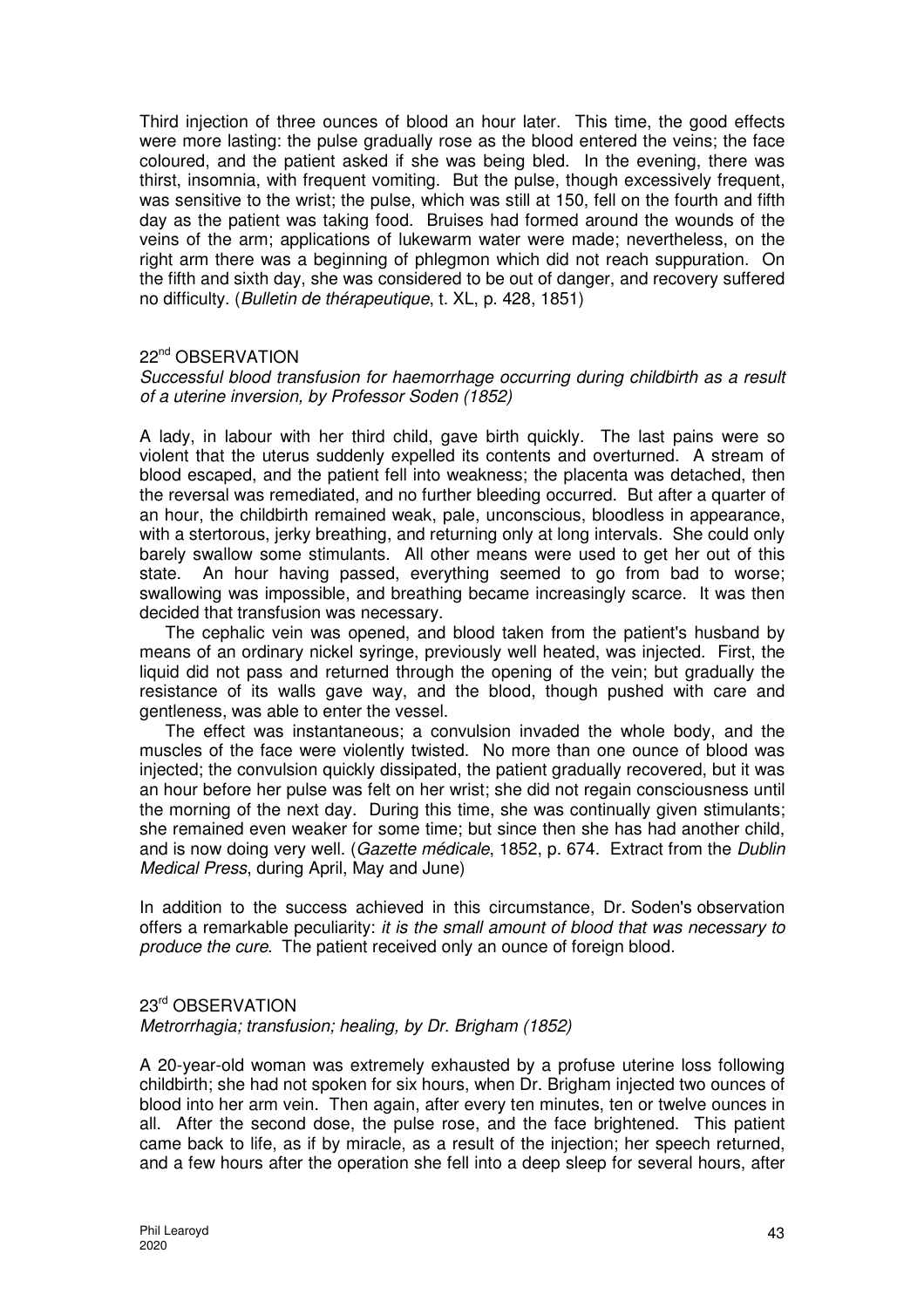which she awoke in good condition, and has since moving quickly towards a full recovery. (Archives, 1852, p. 336)

## 24th OBSERVATION

## Uterine haemorrhage successfully treated by blood transfusion, by Dr. Wheateroft (1857)

Mrs. W..., forty years old, mother of several children, had had serious haemorrhages at several of her deliveries. When I saw her for the first time before her last childbirth, she had discoloured skin, small limbs, soft flesh; there was a great general weakness in her. Work began on 16 September 1857; I found the membranes ruptured, the pains repeated and moderately severe; the presentation was natural. An hour after my arrival, the birth took place, soon followed by delivery. The uterus contracted well, it only drained a few drops of blood. I applied a bandage around the stomach. I left the patient's bedroom; and after being away for about ten minutes, I came back to her, when I heard from the stairs a noise similar to that made by flowing water, and I rushed into the room of the birth. My foot slipped in a pool of blood that extended at least four feet from the bed, the sheets were completely soaked by blood, and the patient was in a truly alarming state. The face was as pale as that of a corpse, the eyes dull and glassy, the arms hanging out of the bed, the pulse extremely small and almost imperceptible; the abdominal bandage had fallen off; the round solid uterine globe, which could be easily distinguished through the walls of the belly immediately after delivery, was then replaced by a considerable distension of the womb.

I immediately understood that a blood transfusion was urgent. The patient, considerably exhausted by the haemorrhage, called in a weak voice to her husband whom she bade farewell, recommending her children to him; immediately after her mouth closed, then slowly reopened, revealing the pale and discoloured gums; the eyes became dull and leaden, the nose pinched, large drops of sweat came out on the forehead; the breath was cold and the radial pulse imperceptible; heartbeats were very weak and intermittent; from time to time, a stronger, more convulsive beat.

By the time I could get my transfusion set, though I had been as eager as I could, the heart had completely stopped beating. Finally, I promptly bled the husband; and opening the woman's middle basilica vein, I transfused her with sufficient force six ounces of blood. Immediately she took a deep breath, and the heart began to beat again. I injected another six ounces of blood, the eyes then opened the lips coloured a little, the radial pulse became sensitive, and the heartbeat regained some strength. The patient took a few deep breaths; then, moving her eyes around the room, she said: I am better, where have I been? Wasn't I dead? Where is my husband, my children? Finally, I injected another six ounces of blood. The patient's condition improved more and more; the heart beats, still agitated, had an almost normal intensity; the radial pulse was fuller, the beats of the carotid artery were well marked, the eye was good. Raising her hands to heaven, she thanked God that I had saved her from certain death.

The healing was complete and rapid.

## 25th OBSERVATION Uterine haemorrhage; transfusion; healing, by Dr. Wheateroft (1857)

Mrs. B... called me at the end of last October; I had known her for a long time, having assisted in several of her childbirths. All but one of her children had died in seizures before reaching their first year.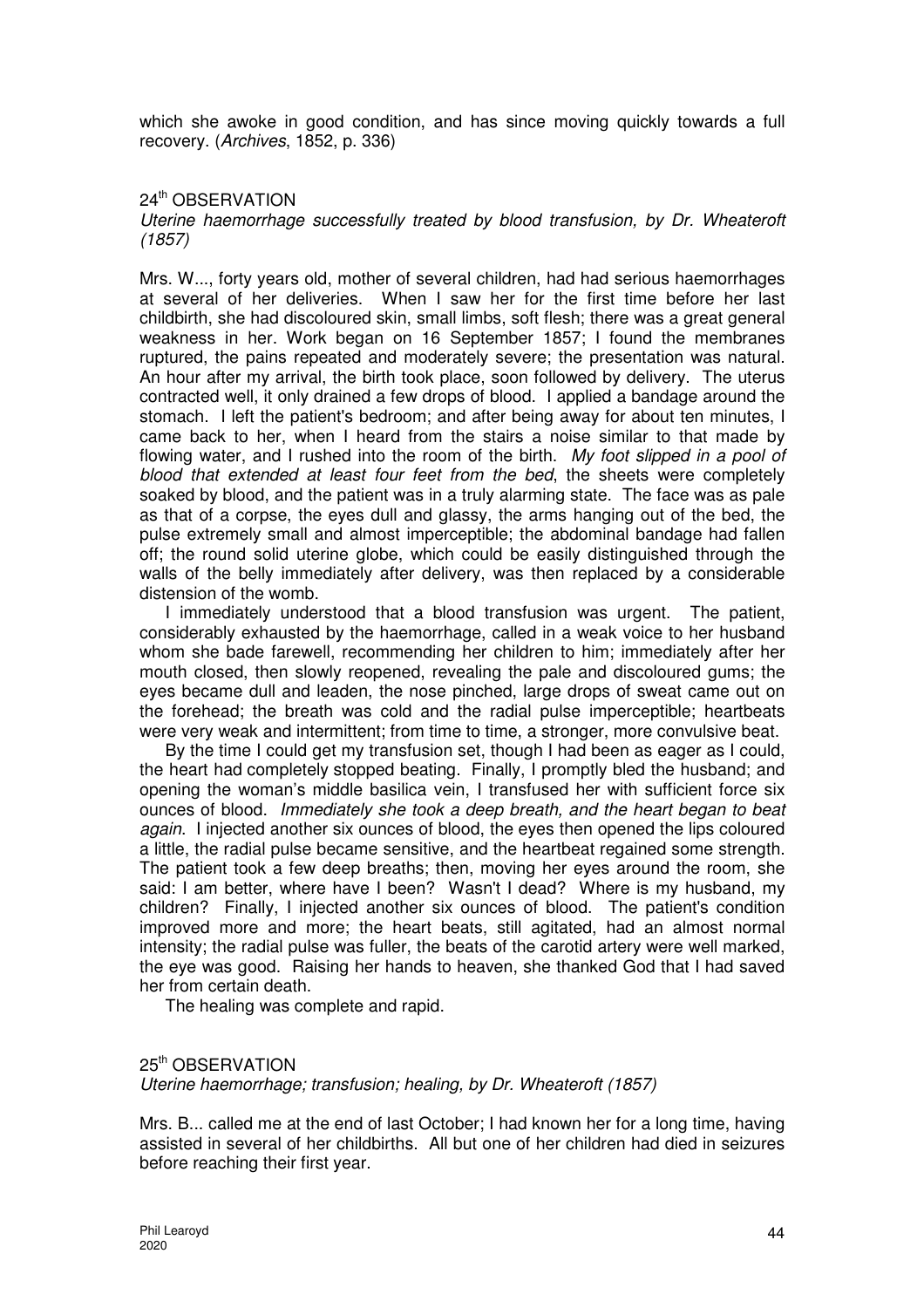She is a thin, pale, exceedingly weak little woman; she was three months pregnant when I saw her in October; she sent for me because she had been suddenly seized, in the midst of her housework, with a profuse haemorrhage from the vagina. I found her at the bottom of the stairs unable to move. On the floor a large clot and a large pool of blood was enough indication of what it was. I carried her to her bed, and immediately she had the most terrible haemorrhage I have ever seen. It is easy to guess the symptoms that immediately arose: the skin was viscous and cold, the radial pulse imperceptible, the breath cold; considerable agitation, delirium; sunken and leaded eyes, weak and irregular heartbeat, retracted upper lip showing gums, open mouth, discoloured tongue and lips. I dabbed the vagina and administered stimulants. After half an hour, after taking a little brandy, the patient's condition was markedly improved, and after twelve hours all alarming symptoms had ceased; there had been no recurrence of blood flow.

I had just left the patient, whom I had left in a satisfactory state, when a person who looked after her, had lifted her so that she could urinate; the tampon was immediately pushed out of the vagina, and there was another haemorrhage. They came to fetch me in all haste, and when I arrived, I thought for a moment that the patient had died. Certainly never was syncope more marked. Ether, ammonia, and brandy, had no effect. I therefore proposed the transfusion, which was accepted; I injected ten ounces of blood, but I still obtained no marked change in the patient's condition. However, she took a deep breath. I injected another six ounces of blood; the lips coloured slightly, the eyes made some movements, and there was a few faint beats in the carotid artery. Encouraged by these favourable symptoms, I gave a third injection of six ounces of blood. The resurrection was complete: the skin became warm, the radial pulse became distinct again, the action of the heart easy, and the breathing almost normal. The healing was complete.

It should be noted that this woman, so skinny and so pale for several years before this haemorrhage, is now, since the transfusion of blood, fatter, colourful, and much better than before. (Union médicale, 20 October 1858, p. 467. Extract from British Medical Journal, April 1858. Reflexions.)

#### 26th OBSERVATION

Haemorrhage after an abortion with the expulsion of the placenta; transfusion; healing, by Dr. Higginson (1857)

Complete prostration as a result of rapid blood loss; the mother's sister provides the blood, and ten or twelve ounces were easily injected; the success was immediate and striking, no untoward symptoms hindered the restoration of health.

#### 27<sup>th</sup> OBSERVATION

Haemorrhage from placental detachment, the foetus not being expelled; transfusion; death, by Dr. Higginson

Rapidly exhausting haemorrhage; the placenta had been detached, the child's head occupied the opening of the uterus, and the haemorrhage was occurring. The skin had a livid tint, as in the period of cholera asphyxiation. A maid provides the blood; there were already six or eight ounces injected, when a jolt of the patient brought made the instrument come out of the arm; the blood clotted, and prevented the operation. The patient died within half an hour.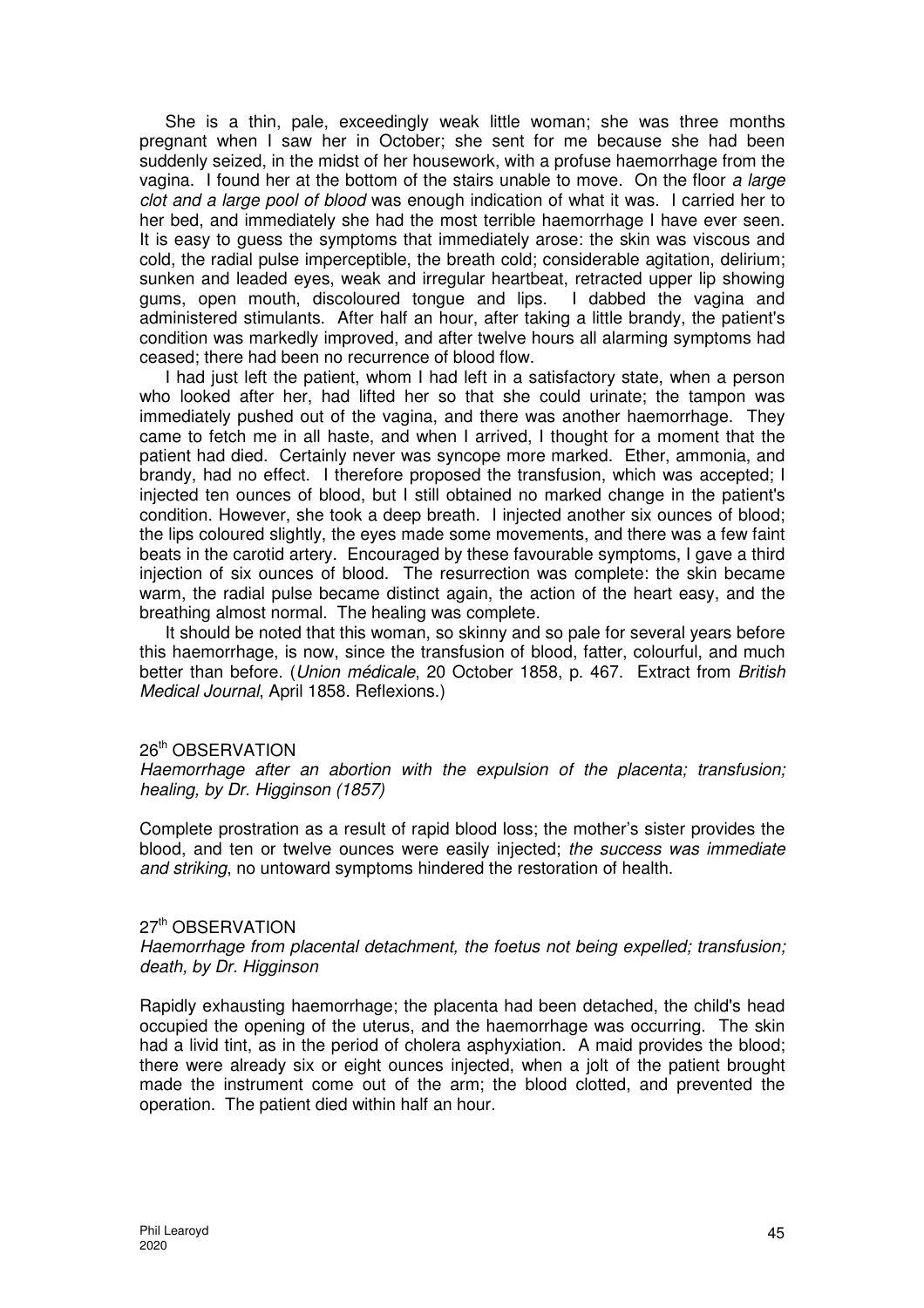#### 28th OBSERVATION

Haemorrhage from adherence of the placenta, the uterus emptied, cessation of haemorrhage; transfusion; died on the seventh day, by Dr. Higginson

Twelve ounces of blood were injected; the patient *lived seven days*, and then she died. The uterus was filled with pus; there was no sign of disease in the veins, even in the uterine region, or in the arm where the incision had been made for the injection.

#### 29th OBSERVATION

Partial detachment of the placenta; haemorrhage before delivery; transfusion; death, by the Dr. Higginson

Partial detachment, profuse haemorrhage; the woman weakened, neither the foetus nor the placenta were expelled. However, haemorrhage ceased; the blood injected was dark and thick; it hardly produced any effect; no more than five to six ounces had gone in; a little hot water and common salt were then injected, which activated the circulation; deliverance came quickly, but life was extinguished before it was complete.

## 30th OBSERVATION

Placenta detached by efforts, deliverance and consecutive haemorrhage; transfusion; improvement in the patient's condition; return of haemorrhage; death, by Dr. Higginson

(Liverpool Med. Chirurg. Journal, January 1857. – Dr. Higginson's observations can be found in the Archives de Médicine, 50 series, t. X, p. 346. 1857)

I will discuss Dr. Higginson's observations later, and hope to demonstrate that transfusion is unrelated to death.

#### 31<sup>st</sup> OBSERVATION

Uterine haemorrhage; transfusion; healing, by Professor Martin (1857)

The Press borrows the following facts from a newspaper from across the Rhine: The Augsburg Gazette cites an example of one of the most curious operations in medical art: the transfusion of blood, which consists, as we know, of passing blood from the veins of one individual into those of another, to replace blood lost in a haemorrhage or by any other cause. Such an operation, performed in Jena on 20 May 1857, by Professor Martin, saved a young woman in great danger following a haemorrhage. It is a young man, a pupil of Professor Martin, who spontaneously offered the blood of his veins for this wonderful experience, and his act of dedication had all the desirable success: the young lady is out of danger. (Moniteur des Hôpitaux, p. 544. 1858)

#### 32nd OBSERVATION

Uterine haemorrhage; transfusion; death, by Drs. Lever and Bryant; 1857 (Guy's Hospital, London)

Jeanne S..., 45, living in Deptford, was admitted to Dr. Lever's ward on 20 May 1857. She first felt severe pain in her back and kidneys for the first time ten years ago.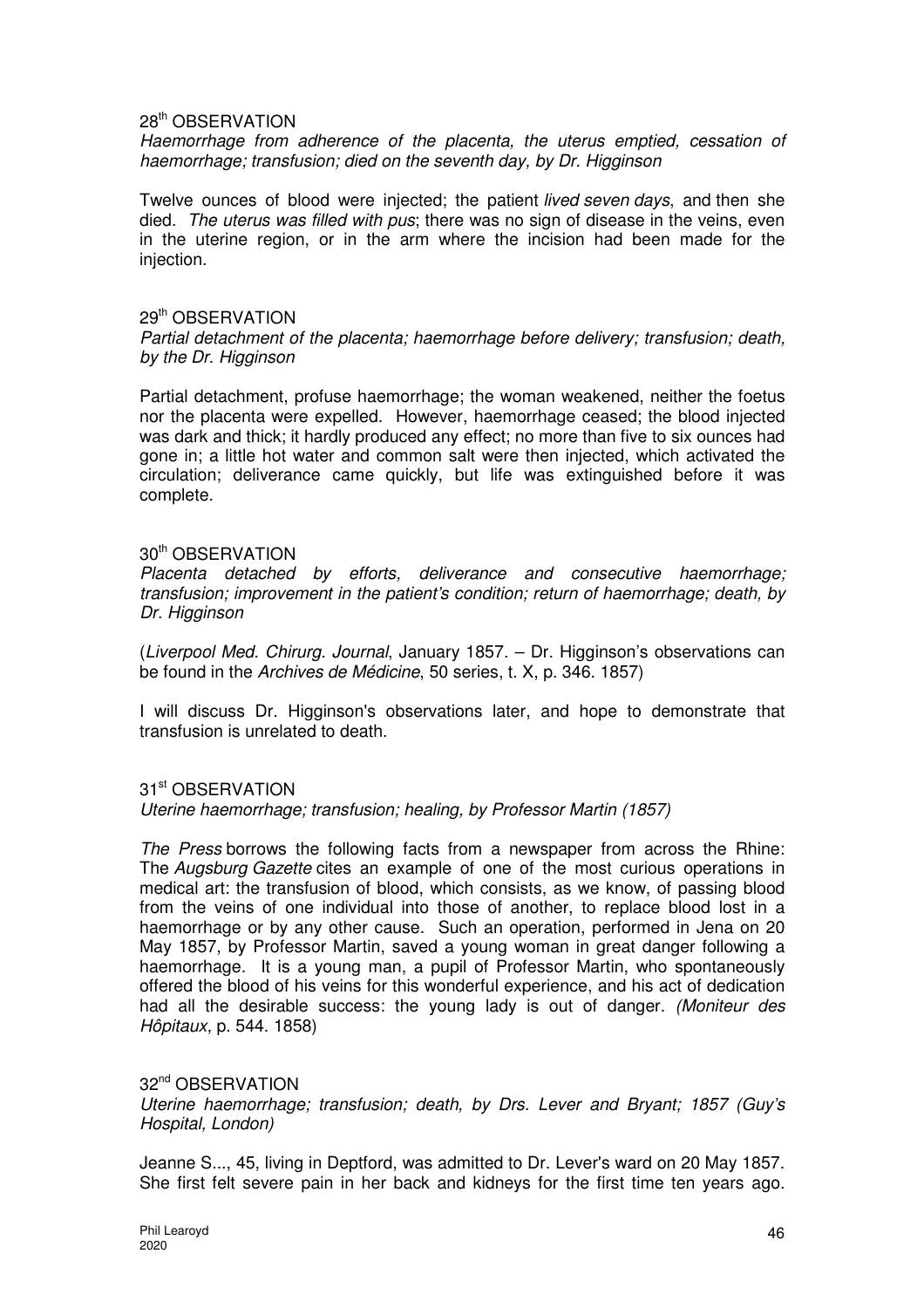Seven years previously she suffered from a first and profuse haemorrhage that frequently recurred. She did not believe she had any tumour, except for the last twelve months, when she presented for the consultation at Guy's Hospital. In the last few months, she had profuse and numerous haemorrhages, accompanied by very intense pain. For the past three weeks, she had been experiencing pains similar to expelling pains, which became more serious on the night of Saturday, 17 May, and a large tumour protruded through the vagina. It was about the size of a calf's heart, fibrous in texture, quite vascular, and attached to the uterus by a long, thick pedicle. At this time, the patient lost three pounds of blood. Dr. Guardian was called, and sent for Dr. Lever. Upon arrival, he applied a ligature to the part of the tumour outside the vulva, and recommended that the patient be brought to Guy's hospital as soon as she was fit.

Upon her admission, she was very pale, in an extreme state of prostration, with a weak and frequent pulse, a thick tongue and barely any appetite. A Goork canal was applied to the vagina; the tumour was ligated higher than the first time. On the 21st, she vomited continuously and appeared weak and depressed; the losses from the tumour were excessive. As a result, it was incised at the site of the first ligature. leaving the cannula attached. From that day until the 30th, she seemed to lose consciousness, vomited a lot, and hardly took any food by mouth; twice a day he was injected with tea, beef and veal broth, and Oporto wine; the pulse was very weak, oscillating, between 80 and 110.

On the 30th, the ligature fell; the patient spent a very bad night. Dr. Lever called Mr. Bryant for a consultation. The transfusion was decided upon and carried out by the ordinary apparatus; the blood was provided by one of the students. About six ounces were injected, and several times during the operation, the patient was given small amounts of wine. Her pulse, which before the operation was between 120 and 135, fell to 90, and became much stronger. This woman fell asleep after the operation and had a very good night. Since then, her health has gradually improved. For the next four days she felt no pain and even took some light food in small quantities. On the evening of the fourth day, her strength weakened, and she died the next day at two o'clock in the afternoon.

Autopsy: All tissues and organs were found to be completely anaemic and loaded with fat. The peritoneum, on the surface of the intestines, in the vicinity of the pelvis, was inflamed; the pelvic tissues, as well as the bladder and uterus, were in superation; the liver had increased in size and was loaded with fat; the kidneys were swollen and there were lumps of pus in the external iliac vein. (Moniteur des hôpitaux, p. 653, 1857)

Reflections: By carefully reading of this observation and thinking about the death that followed the transfusion, is it possible to see a cause and effect relationship between the outcome of the disease and the operation performed? Those who are opposed to transfusion would not fail to reason in this way, if the cadaveric examination had not been done. But peritonitis, suppuration of the bladder, uterus, kidneys and the presence of pus in the outer iliac vein, are more than sufficient to explain the death. The transfusion appeared, on the contrary, to have altered the patient's condition in an advantageous manner, for during the four days that followed she was able to take food and the pulse was raised. This change was only to be temporary, because the transfusion of blood could not prevent the serious inflammatory accidents that the autopsy revealed existed.

33<sup>rd</sup> OBSERVATION Uterine haemorrhage; transfusion; healing, by Dr. Douglas Fox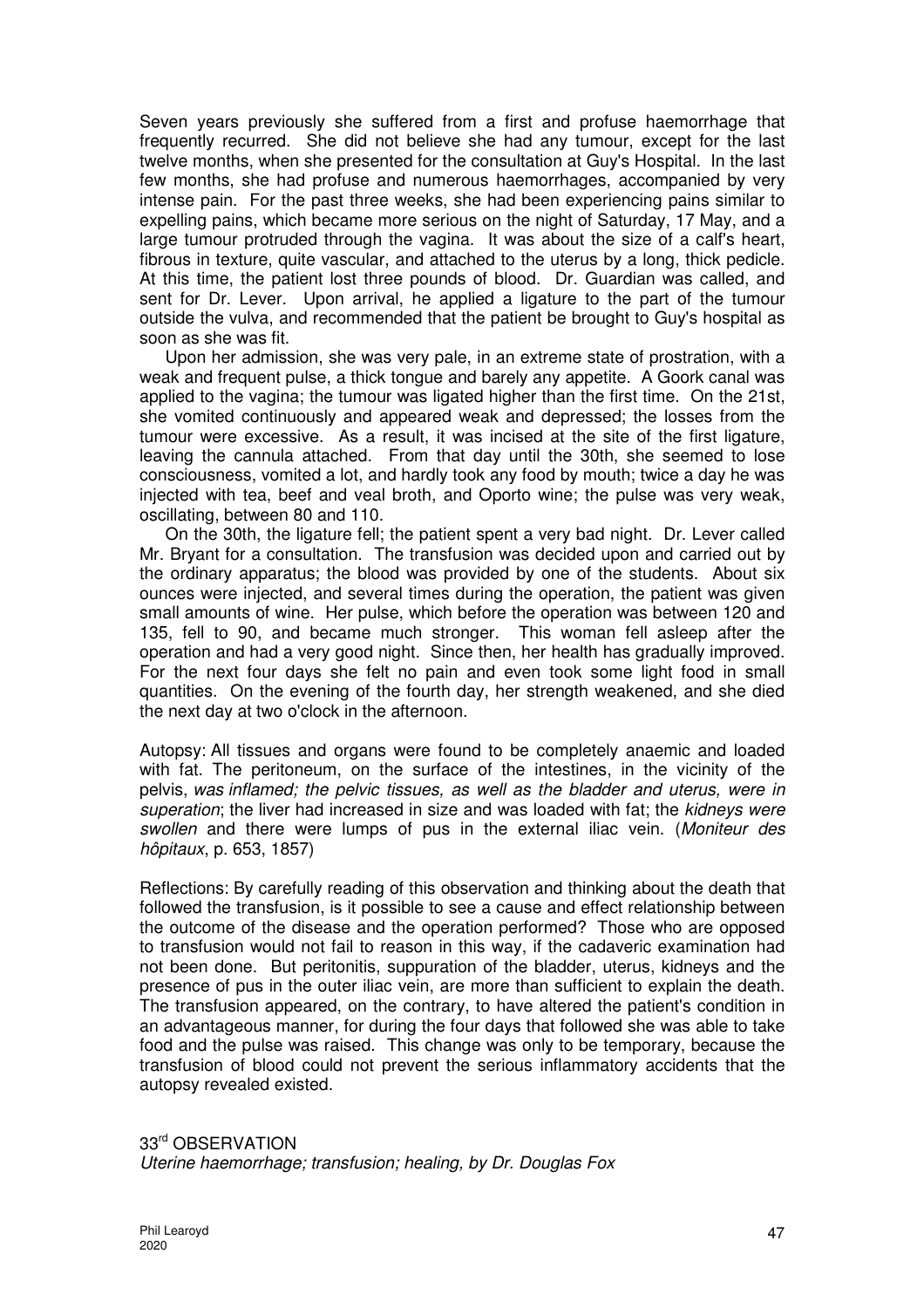A thirty-year-old woman gave birth around the sixth month of her pregnancy. The expulsion of the fetus was followed by a violent haemorrhage. When Mr. Douglas Fox saw the patient, she was in a state of extreme exhaustion, almost unconscious and without a pulse, to the point that there were no other ways to save her than by transfusion. He passed about a glass of blood from the veins of one of the assistants into those of this lady, and soon made sure that the pulse began to be felt. After a few minutes, the patient managed to move without much difficulty, spoke distinctly and easily swallowed the medicines presented to her. The improvement was obvious; in short, ten minutes had barely elapsed when the circulation had recovered to such an extent that healing seemed assured. It did not wait long. (New Medical Library, t. III, p. 426, 1827)

## 34<sup>th</sup> OBSERVATION

## Postpartum uterine haemorrhage; transfusion; healing, by Dr. Blundell

A woman was reduced to any extremity by postpartum uterine haemorrhage. For six hours the haemorrhage had been stopped, and despite the most violent stimulants, the patient did not revive. Blundell injected, in ten minutes, fourteen ounces of blood provided by the assistants. The pulse, eye, heat and colour of the skin immediately revived, and the patient said she was already feeling strong. (The Lancet, t. IX, p. 345. – Archives, 1852, p. 335)

## 35th OBSERVATION

## Metrorrhagia; transfusion; healing, by Dr. Blundell

A middle-aged lady was seized, following childbirth, with such a haemorrhage that she was pale, cold, without strength; pulse at 130 was small, concentrated; in short, the patient was in the greatest danger. Blundell injected her with six ounces of blood, provided by his pupil Wright. The face immediately became calm, and strength reappeared a little. After a relapse two hours later, he injected six ounces of blood, provided by his other student Urvin. The pulse fell to 110, the strength returned, and soon the recovery was complete, despite an inflammation of the injured vein, which required the application of a few leeches. (The Lancet, t. X, p. 205. – Archives, 1852, p. 335)

# 36<sup>th</sup> and 37<sup>th</sup> OBSERVATIONS Metrorrhagia; transfusion; healing, by Dr. Schraegle

Dr. Schraegle performed transfusion twice in two cases of metrorrhagia. The patients recovered. (Carre, Thèses de Paris, 1844, Nº 214, p. 19)

# 38th OBSERVATION

Uterine haemorrhage; transfusion; healing, by Dr. Béry

Béry performed a transfusion for a uterine haemorrhage which was becoming very disturbing. Two and a half ounces of blood were injected very carefully. The effect was very happy for the patient, who was perfectly cured a month later. (Carre, Thèses de Paris, 1844,  $N^{\circ}$  214)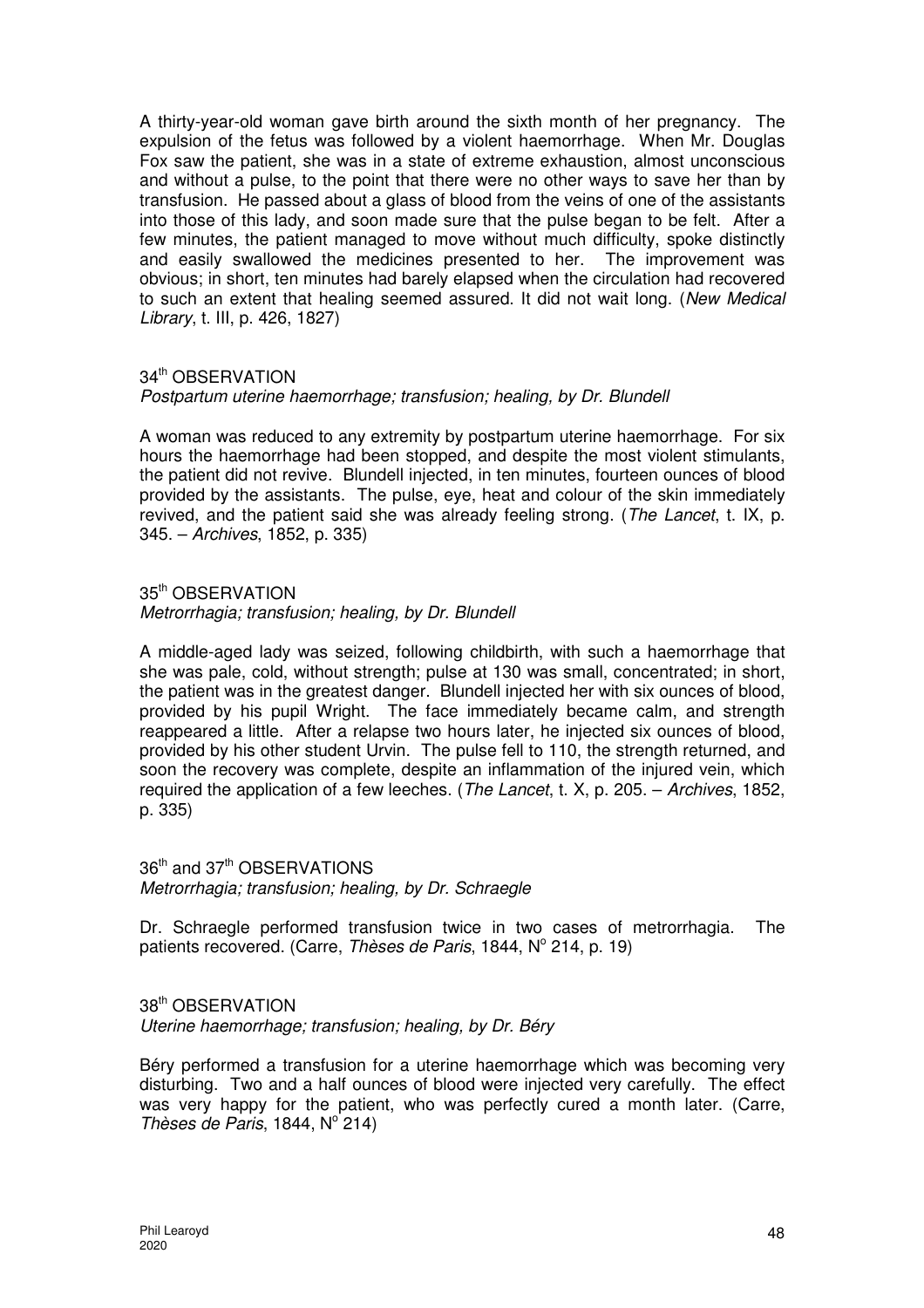#### 39th OBSERVATION Metrorrhagia; transfusion; healing, by Professor Martin (1862)

A young primiparous woman experiences moderate uterine loss at the beginning of labour as a result of a sleigh ride. Professor Martin, called in, finds her cold, pale, the pulse was almost 108; the waters had gone; the bottom of the uterus greatly distended; the blood the flowed was serous and lump-free. Excessive anaemia and prostration, out of proportion to the blood lost to the outside, suggest an internal haemorrhage, by detachment of the placenta. The narrowness and rigidity of the cervix does not allow the extraction of fetus, the tampon is applied and the patient is revived by ordinary means. But the uterus grows disproportionately; exhaustion increases; fainting is increasing; the pulse stops from time to time; everything indicates that the haemorrhage continues and necessitates more effective relief. The version seems perilous, and Professor Martin decides to resort to blood transfusion. He performs it immediately, four different times and at short intervals. He injects a total of one hundred and eighty to two hundred grams of blood, supplied at the same time by a robust man. Soon the heat reappears, the cheeks colour a little, the pains are awakened, and the patient can support them. The tampon is removed; the uterine orifice is dilated enough to allow the fetus to be extracted with forceps. Immediately, clumps of blood weighing about two pounds escape; but soon a new haemorrhage occurs, which is stopped with injections of acidic water and a solution of iron percloride; nevertheless, the patient, exhausted, seemed on the point of expiring. Stronger stimulants had no effect. It was then that Professor Martin performed a second transfusion of about ninety grams of blood. The effect was wonderful. The patient was gradually coming to life, complaining only of a very ardent thirst. The childbirth was normal. After a fortnight the patient leaves the bed, still pale and weak, but on the way to a perfect recovery.

## 40<sup>th</sup> OBSERVATION

## Metrorrhagia; transfusion; healing, by Dr. Weickert, of Freiberg, Saxony (1862)

A forty-three-year-old woman was in her eleventh delivery, when she suffered a haemorrhage that soon exhausted her. All the usual necessary means in such cases had been used; she experienced syncope that followed one another at increasingly short intervals. Already, the extremities were cold, the heartbeat and pulse barely perceptible; the eyes had lost their lustre. Everything, in a word, revealed the imminence of death. In this state, Mr. Weickert seeing no chance of salvation except a transfusion, decided to perform this operation.

Mr. Weickert used Martin's apparatus; he strictly observed all the precautions recommended by the latter. Nevertheless, he encountered unforeseen difficulties.

It is one of the children of the patient, a robust boy of seventeen, who provides the blood needed for transfusion.

Eager, above all, to prevent the clotting of the liquid, Mr. Weickert had the idea of letting out, each time from the vein, only the amount of blood strictly necessary to fill the syringe; but after two or three of these little bloodlettings, the young man was seized with syncope, and it was necessary to have recourse to complete the operation, to the dedication of a woman of vigorous appearance, who consented to be bled. The patient thus received blood from two different individuals in her veins, an unusual circumstance that extended the duration of the operation well beyond the usual time.

The most serious obstacle the operator had to contend with was rapid blood clotting of the blood. Not only did the liquid partially solidify in the syringe before the piston stroke was completed, but it was already beginning to coagulate in the vessel where it was received as it left the vein.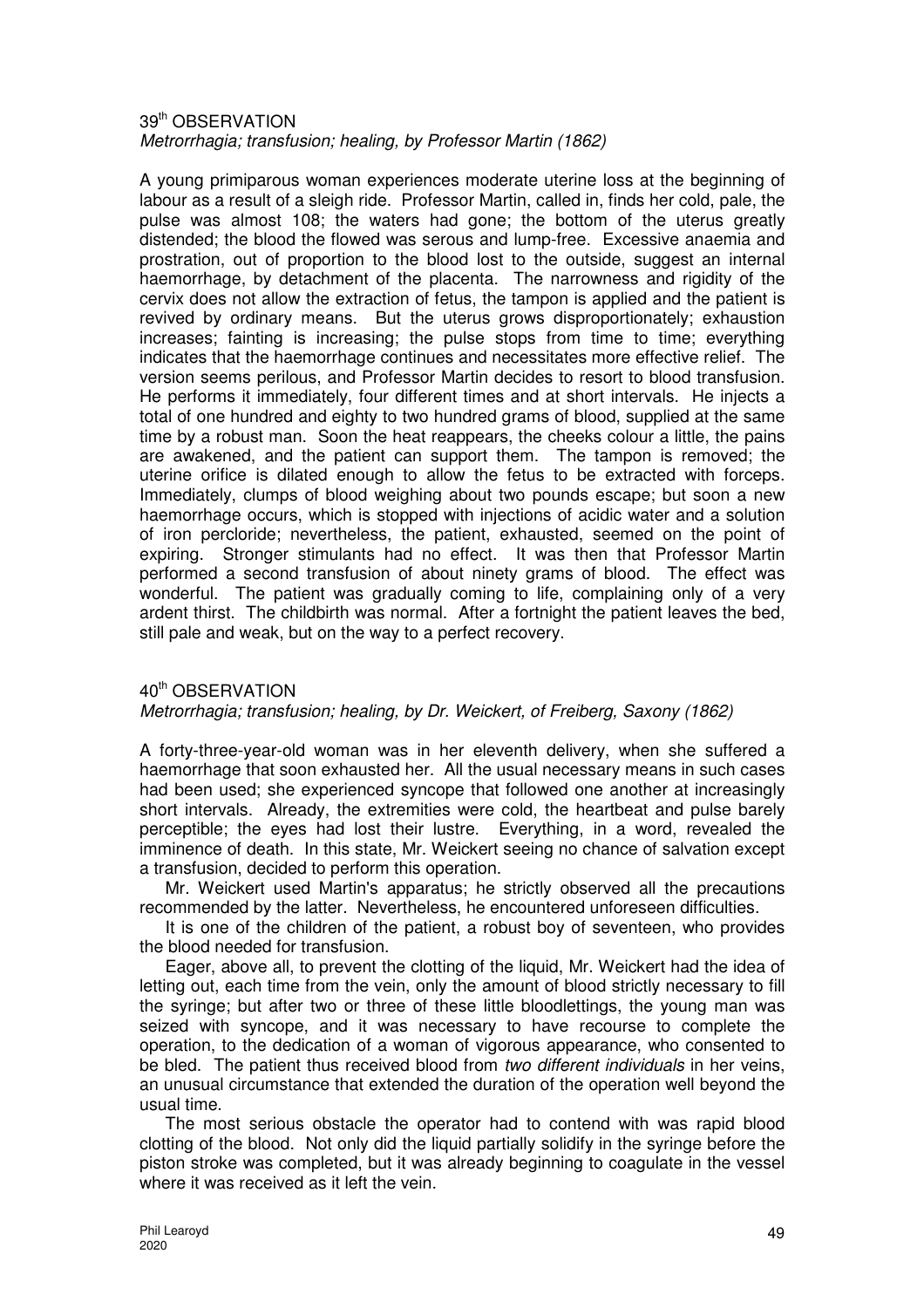Finally, Mr. Weickert points out one last peculiarity which further contributed to prolonging and complicating the operation. The left median vein which had been used for the injection of blood had been exposed in the extent of half an inch, and throughout this extent it had been stripped of the sheath of connective tissue. A trocar, an opening had been made through which the cannula conducting the liquid had been introduced. Things were thus arranged, the operator was about to start the operation again, when the patient made a sudden movement that moved the cannula. To avoid the recurrence of this accident, he discovered and distinguished the vein to a larger extent; he lifted it with a thread; and each time the blood injection was interrupted, an aid tightened the thread loop so as to apply the vessel walls to the cannula; there was, however, no trace of phlebitis. Finally, despite these difficulties and complications, the success of the operation was nonetheless complete. (Extract of the Gazette hebdomadaire, Gazette des hôpitaux, August 9, 1862)

# 41st OBSERVATION

# Metrorrhagia; transfusion; healing, by Dr. Thorne (1863)

On 11 January, Mr. Thorne, an obstetric clinic assistant at St. Bartholomew's Hospital in London, was called to see a woman who had just given birth to a seven-month-old fetus, which had died a long time ago. Within minutes, a severe haemorrhage appeared. Mr. Thorne moved the still-adherent placenta with his hand, made the tamponade, and the haemorrhage ceased; but the patient had remained almost without a pulse and extremely pale, symptoms evidently resulting from excessive blood loss. A mixture of cold water and brandy was administered, which stopped the vomiting; the position was going to get worse; twice even the breathing stopped, and it had to be artificially restored. The administration of an enema of half a pint of hot water with the addition of brandy had no effect, and it was clear that the patient would succumb. The transfusion was then made by Mr. Vernou, a surgeon at the hospital. However, both because a certain amount of blood was lost and as a result of the fainting of the young woman who supplied it, scarcely more than two ounces were injected into the median cephalic vein. This, however, seemed sufficient to stimulate the action of the heart ready to die out; for shortly afterwards, the pulsations of this organ and of arteries, which had become excessively weak, were sensibly raised. Enemas consisting of tea, beef and brandy were then given; the recovery was complete. (Therapeutic Bulletin, March 1853)

## 42<sup>nd</sup> OBSERVATION Metrorrhagia; transfusion; healing, by Dr. Dutems

Séverine Culpin, the wife of Vatin, who lives in the village of Fayet, near Saint Quentin, is forty years old and a mother of seven children. Gifted with a good constitution, although of a lymphatic temperament, she had, from the time of her first menstruation at the age of sixteen, until recently, not experienced any disturbance with the functions of her uterus.

Married at the age of twenty, she became pregnant immediately, and since then she has only lost blood during childbirth. Her children were not born, however, at a shorter interval of two years from each other, but the prolonged breastfeeding to which she was submitted, and as a mother and as a nurse, made her become pregnant before the period returned.

In the course of 1857, her last infant delivered, menstruation reappeared and was accomplished regularly every three weeks, until the end of March 1858.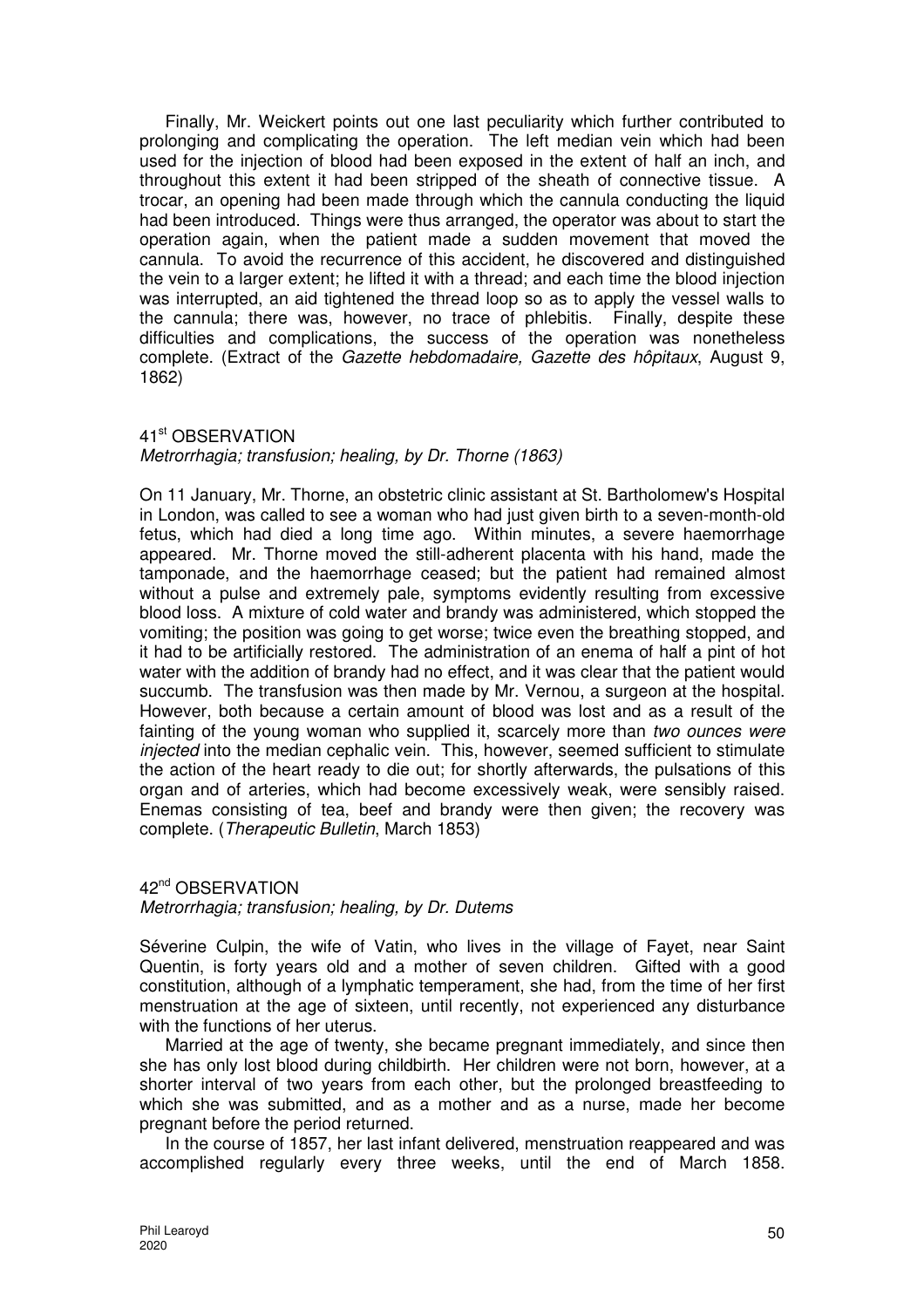Menstruation had been lacking for four months, when on 18 August, a sudden and profuse flow of blood appeared without a known cause.

This loss frightened the patient, who condemned herself to rest for a day; but soon, resuming the care of her household, the blood began to flow again, but in moderation, until Sunday the 22nd, when the liquid escaped in greater quantity.

Every day of the following week was marked by a notable metrorrhagia. The patient sees her strength being exhausted, and the blood flow, far from ceasing, redoubled in violence on Sunday the 29th. The loss was so great that day, that this woman had several syncopes. These accidents were repeated and persisted into the night; at about two o'clock, following a very prolonged lipothymia, a convulsive attack occurred so violent that the husband thought he was losing his wife. From that moment vomiting occurred, frequent enough to throw the patient into the greatest prostration.

Summoned at four o'clock in the morning, I hurriedly went to this woman; I was frightened by the spectacle that I saw. The amount of blood lost was so great that all the bedding was soaked through. The assistants had not dared to move the patient, lest she might breathe her last in their hands. The face was seized up and extremely pale, showing complete exhaustion. By touching it, I noticed a tumefaction of the lips of the cervix between which was engaged a flattened clot, which I was careful not to shake.

Despite this obstacle, the haemorrhage continued. I prescribed a tonic potion designed to raise the strength of the patient and which had to be taken alternately with a mixture of ergotine (2 grams per 125 grams of distilled water). At the same time, I recommended combating vomiting by administering small pieces of ice. I also raised the patient's seat with oat-ball cushions, and applied an ice-filled bladder to the hypogastrium. Unfortunately, when I returned at four o'clock in the evening, I learned that the drugs had been rejected as soon as they were swallowed, and that, as a result of the tremors of the incessant vomiting, the blood loss had continued.

The patient's sagging features, which gave her face a cadaveric appearance, the cooling of the extremities, the disappearance of the radial pulse, the very faint sound of the heartbeats, which resembled a kind of trembling, all made me predict an imminent end. In the face of similar symptoms, I saw no resource except a blood transfusion.

I hurried back to Saint-Quentin, in order to provide myself with the necessary instruments to perform this operation and to enlist the help of a colleague. The two doctors I went to were absent, and the patient was in urgent danger, so I had to return to her and resign myself to acting alone.

I began my operation by applying a ligature to the patient's arms, as if for a bloodletting; I then repressed the little blood contained in the veins, in order to be able to choose the largest vessel: it was the cephalic vein of the right arm. I laid it bare through an incision parallel to the axis of the vessel and isolated it in an expanse of one centimetre.

The individual who generously gave me the blood for this transfusion is a man aged forty-five, enjoying excellent health. The liquid was collected in a hydrocele syringe, whose tin body was surrounded by cloths soaked in hot water.

During this time, I made a longitudinal incision on the exposed vein of the patient. The syringe filled completely, so as to be able to reject from its contents the little frothy floating blood; I placed the double parachute piston. The instrument closed and letting the shining blood spurt out, the cloths soaked with hot water were changed. To facilitate the introduction of the cannula, I parted the lips of the wound with dissection forceps and the blunt and curved end of a silver stylet. With the cannula inserted, I slowly pushed the piston of the instrument.

My operation almost completed when the patient, who was remained completely motionless throughout the duration of the incisions, as a result of the insensitivity in which she was immersed, was seized with a convulsive attack which I thought was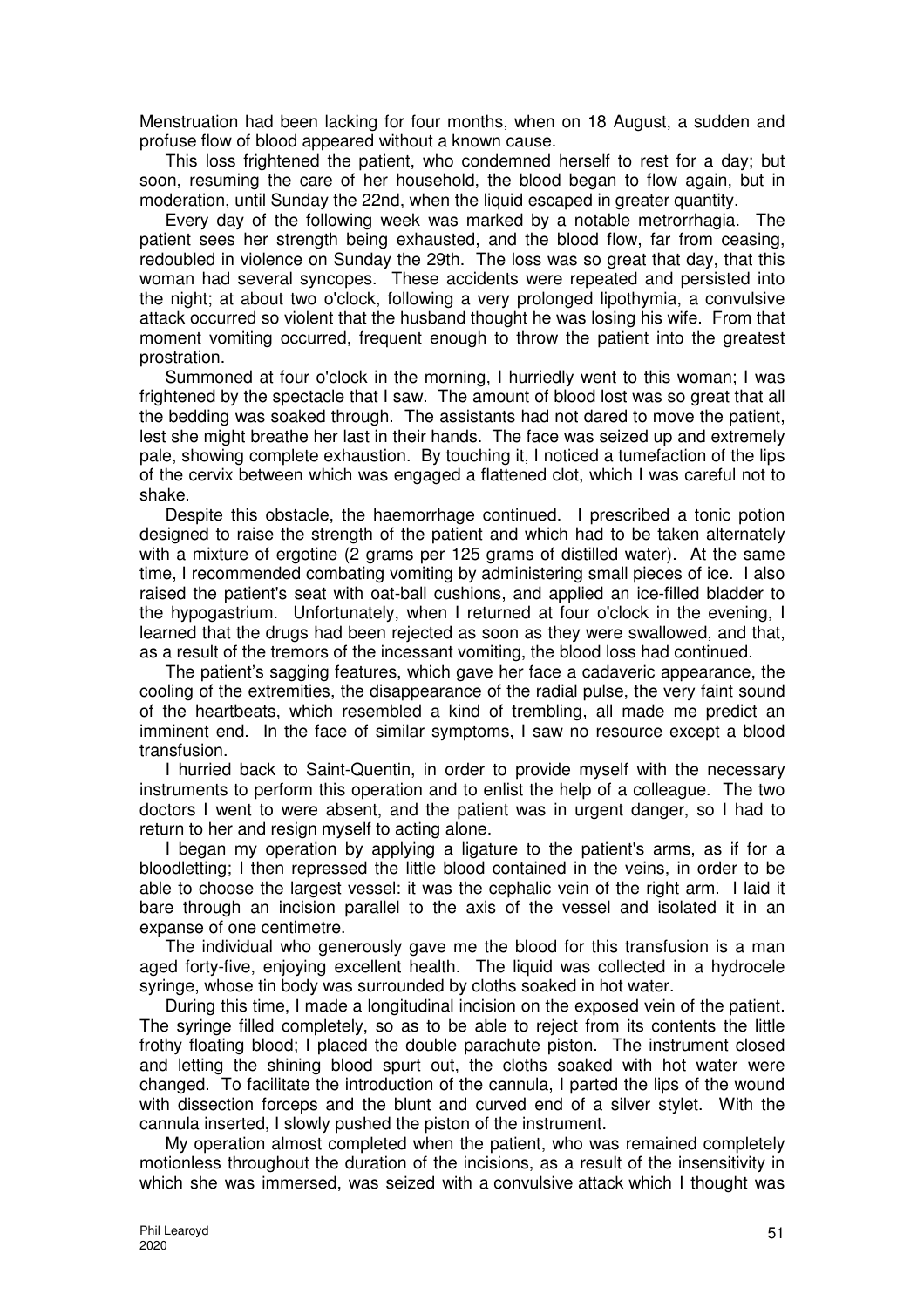fatal, as it was so violent. The crisis lasted only a minute, and caused me a moment of cruel anguish. But finally the inhalation of vinegar vapours and vigorous rubbing of the limbs soothed these frightening symptoms. The patient gradually regained her senses, cast astonished glances, and was soon able to express how she was feeling; it was a feeling of well-being. She appeared to be coming back to life after a longlasting syncope.

The seizure I had just witnessed made we want to continue the injection: twothirds of the blood in the syringe had penetrated<sup> $(1)$ </sup>, and although the patient's voice was still very weak, the improvement was so noticeable that I did not think it was prudent to expose her to another chance of an accident.

In a few moments, moreover, there was an unexpected reaction; the pulse, which had ceased to be appreciable, reappeared and marked 124 beats; the heartbeats, which resembled a kind of trepidation, regained their strength and sharpness, without being accompanied by any abnormal noise.

Reassured about the fate of my patient, I made her take two spoonfuls of her tonic potion: they were well tolerated. The strength gradually recovered under the influence of an analeptic regime, and on the fourth day the patient could be lifted to have her bed made; at the end of the week, I allowed her to walk with the assistance of her husband's arm. On September 11, she was walking alone in her garden, and she soon took care of her household. Ms. Vatin's health is now as robust as it was a year ago. (Bulletin de Thérapeutique, t. LVI, p. 85)

(1) The full syringe contained 180 grams of blood; the amount of liquid left in the instrument after the operation was barely 60 grams, so the patient had therefore received 120 grams.

Reflections: In this case, as in all the preceding ones, Mr. Dutems points out that the amount of blood injected was small (120 grams). But there is a peculiarity that manifested itself during the transfusion; I mean the convulsive attack that the patient experienced. Mr Dutems wondered whether, despite the care had taken to purge the blood of the air it contained, a few bubbles of this gas did enter the vessels; or if, just as the last phenomena that preceded the syncope were convulsive movements could not the first manifestations of return to life have been an attack of eclampsia? I am inclined to think that syncope was determined by the entry of air into the veins; and if death did not happen, it is because this gas only penetrated in small quantities. My experiences, reported in the third part of this work, can leave no doubt in this regard.

# 43rd OBSERVATION

Marie W..., thirty years old, six children, no syphilitic background, gave birth on 4 December 1862, very naturally. Immediately after the expulsion of the child, a flood of blood escapes from the uterus; a stimulating potion is given to the patient; it is recognized that the placenta has contracted numerous adhesions, and Dr. Hicks is called to the patient. Mr. Hicks detaches the placenta with great difficulty, and finds large albuminoid plaques on the inner surface of the uterus. Immediately after the operation, the haemorrhage had ceased and the uterus had become contractile again, but the pulse dropped visibly; it soon became imperceptible, and the patient fell into complete collapse. On three different occasions, Mr. Hicks injected six ounces of blood taken from the patient's husband, who himself fell into syncope, so that the operation was suspended. The operation seems to bring a good result. After a few moments, the pulse seems to go up; however, the patient succumbed two hours after her delivery.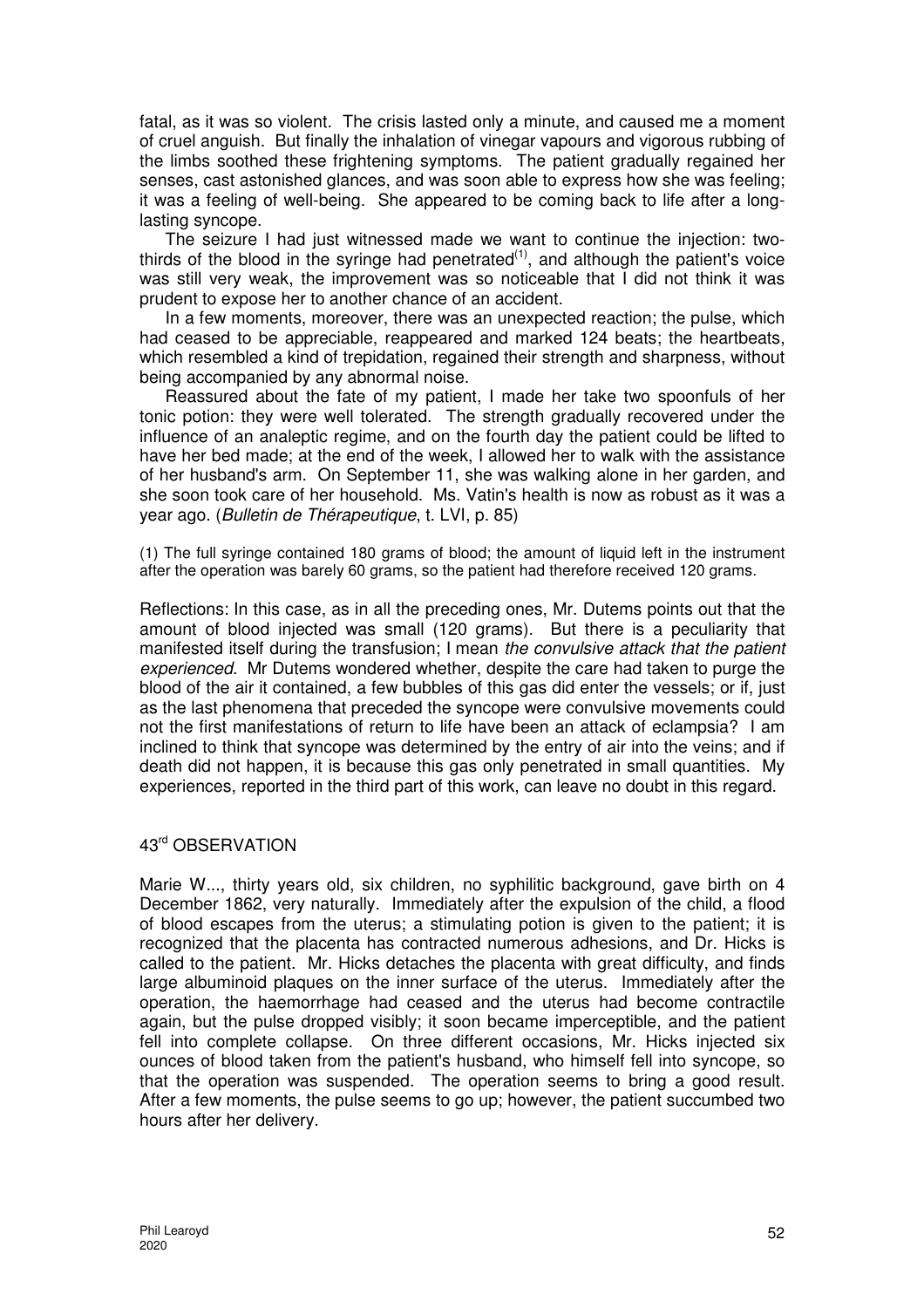#### 44th OBSERVATION

#### Mr. Hicks reports a second transfusion attempt by him on a 38-year-old woman and mother of six children

The haemorrhage had occurred accidentally, and the child was full term. The patient's pulse is barely noticeable. Mr. Hicks performed the transfusion, and in the same condition as before. Six ounces of blood are introduced into the patient's veins; she was given stimulants in high doses: brandy, beef broth with tea. The pulse seems to come back, the patient speaks freely; the irons are applied without success.

Mr. Hicks then performs the reversal; the child is expelled, and it is noted that he has stopped living for a short time. The placenta is completely detached; cold water is injected into the uterus, which no longer contracts. Another transfusion attempt is unsuccessful. Died after a few minutes.

## 45th OBSERVATION

The third attempt at blood transfusion, reported by Mr. Greenholy and undertaken by him in the same circumstances, was successful

He is called to the patient, who has just given birth, after a seven-month pregnancy, to a dead fetus. According to the information she provides, the fetus died six weeks ago. Considerable haemorrhage. Mr. Greenholy detaches the placenta. The patient falls into the collapse. (Injection of brandy into the rectum, stimulating potion.) Mr. Greenholy introduces a few ounces of blood into the cephalic vein; the patient gets up; we feel the pulsations of the temporal artery, which had become imperceptible. During the six hours following the operation, injections of brandy and beef broth with tea into the rectum. Twelve hours later, the patient is better, the pulse is at 112, the tongue saburrale.

From the eleventh day, the patient was able to eat, and anaemia is the only symptom that still persists. (The Lancet, March 7, 1863. – The three previous observations are extracted from the Gazette médicale de Lyon, April 1, 1863, p. 158)

## 'TABLE OF BLOOD TRANSFUSION IN CASES OF METRORRHAGIA' This summary table, included in the original book (pages 85-85) has not been reproduced in this translation - PL

The preceding table contains the largest number of known cases of metrorrhagia treated by blood transfusion; there are 45 of them. Of these 45 incidents, it was performed 9 times for haemorrhages occurring at various times during pregnancy, 36 times to combat this incident, either during labour or after childbirth. The results obtained are as follows: 33 times the success was complete, and death occurred in 12 patients.

Should transfusion be considered the cause of these 12 failures?

Starting from the fact that it has always been used to oppose a fatal immediate termination caused by the considerable loss of blood, it is easy to convince ourselves that in 4 of the patients who died, the transfusion opposed the result.

We see, in fact, that death has happened:

1st on the *seventh day*, following a *uterine phlebitis* (Doctor May) 2nd on the twenty-first day, by a metroperitonitis (Professor Nelaton)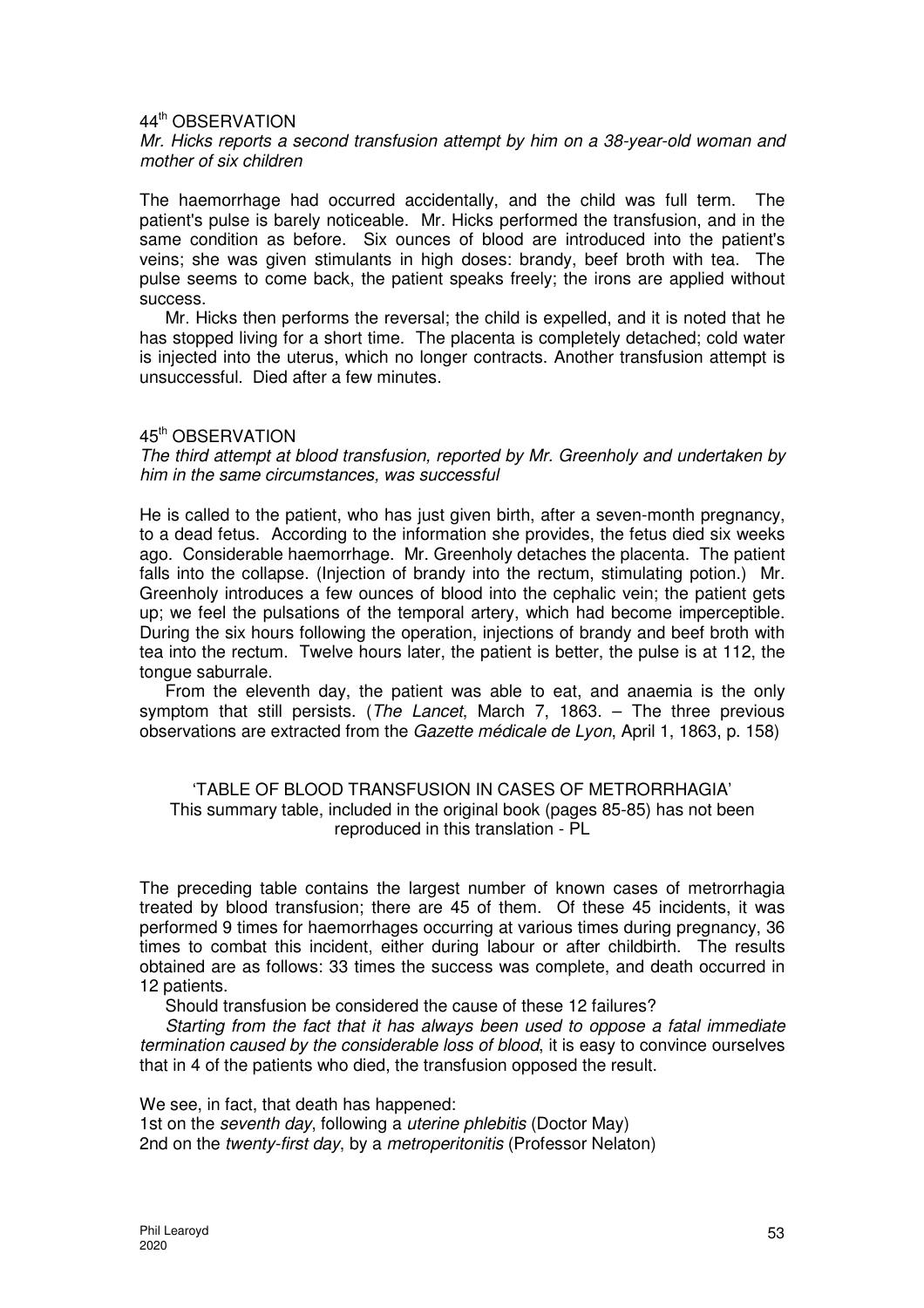3rd on the fifth day, after a noticeable improvement in the patient's condition, as a result of partial peritonitis, suppuration of the bladder, uterus, kidneys and presence of pus in the external iliac vein (Lever and Bryant)

4th on the seventh day, the uterus being full of pus (Higginson)

In these 4 facts, after having escaped the dangers of haemorrhage by the use of this means, the patients succumbed to these accidents which are completely foreign to them, and which unfortunately tend to become too frequent complications of pregnancies.

If we add these 4 facts to the 33 already mentioned, the number of successes is increased to 37.

There are therefore 8 cases of death, coinciding with the use of transfusion; however, in 2, which lack details, the delivery was not finished, the fetus was sill in the *uterine cavity* when death occurred (Higginson).

In another case, the autopsy demonstrated that air penetrated the veins (Jewel and Boyle). Are we entitled to accuse the transfusion of blood as the cause of the final result, and is there not reason to wonder whether it was proper to employ it in the two cases reported by Higginson, and above all whether it was legitimate to expect some advantageous effect?

I am therefore entitled to conclude that it was in only 5 out of 45 cases that it was unable to oppose death. Is there, I ask, a single surgical operation of any importance, performed every day in hospitals, which yields similar results?

And, however, if one consults the writings of most contemporary surgeons, as I said at the beginning of this work, one sees transfusion judged as a useless method, often dangerous, and which has almost always given only failures; the birth attendants themselves do not mention it in their special treaties as a means of combating haemorrhages that occur during or after pregnancy. I have sought in vain for a simple indication of it in the works of Messrs. Chailly (Honoré), Jacquemier, Naegelé.

Cazeaux says: "The transfusion, so much praised by some English authors, in whose hands it seems to have succeeded on a number of occasions, has not had the same success in France. It is an extreme means, however, which could be used in a few desperate cases, but one that should not be relied upon too much; because the severity of the loss, the excessive weakness of the patient, and the slowness of the operation, often make it useless, not to mention the nervous and inflammatory accidents, the phlebitis, which often occur as a result of this operation." (Traité d'accouchements, 1850, 3rd edict., p. 971)

If Cazeaux had taken the care to study the matter before judging it, he would never have written these lines; on the contrary, he could have been convinced that, despite the seriousness of the loss, the excessive weakness of the patients, the slowness of the operation, the transfusion was performed 45 times, when all conventional means had been unnecessarily employed, and that 37 times it saved women condemned to certain death; he could have convinced himself, moreover, that the nervous and inflammatory accidents he is concerned with are purely imaginary, for *phlebitis has been noted once or twice*, and to such a degree that it yielded to the simplest anti-inflammatory medication. From all this, there is a lesson that cannot be avoided: it is that, while respecting men, even considering them for their personal worth, by bowing to the authority of their word which important works often make legitimate, opinions and theories should be accepted only when they are based on accurate facts and have been subjected to serious scrutiny.

I always thought that swearing on the master's word was to sanction the principle of immobility.

The careful reading of the many observations that I have just reported, and in which the result has almost always been successful, leaves no room for an objection that some however will not fail to make. It may be said that all the failures have not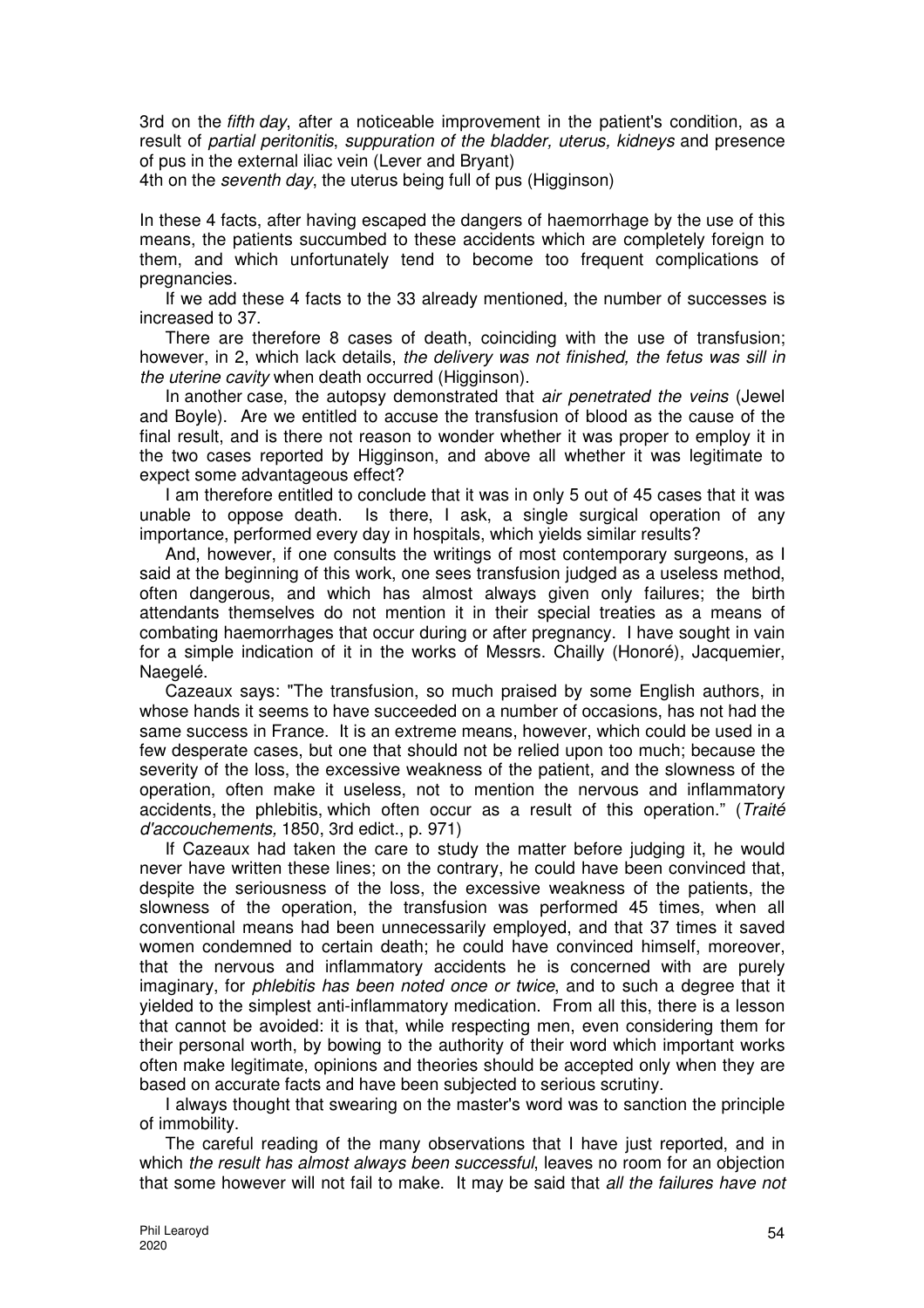been published, if one considers that the transfusion was only used only when all the known means had been unsuccessfully employed, that a few ounces of blood injected into the veins were always consistently sufficient to make reappear after a few moments the beating of the pulse and of the heart ready to die out, respiratory movements, intelligence and life, we will understand that it must have always been so, and that therefore it is impossible to admit that the number of setbacks was greater than that I have just mentioned. Besides, why are they silent? Could it be the feeling of fear that would stop the doctor and prevent him from making them known? But the conditions under which this operation is carried out, legitimizes its use too much for a surgeon to ever think of keeping silent on the unfortunate results it would have brought. Do amputations, resections, disarticulations, tracheotomy used to fight croup, in short, all major surgical operations, give rise only to successes? Do we hesitate to publish them when they have not been successful in their consequences? Why should blood transfusion not enjoy the same privilege?

This objection, if it were formulated, would therefore not be serious, and I believe myself entitled to conclude facts that I have just reported:

That blood transfusion is one of the most powerful and effective means that the surgeon has to combat the serious, hopeless haemorrhages that occur during pregnancy and after childbirth.

#### **SECOND GROUP**

#### **Blood transfusion performed in cases of traumatic haemorrhages**

## 1<sup>st</sup> OBSERVATION

Transfusion performed in a case of complicated fracture of the leg; momentary success; death, by Mr. Ant. Danyau (1829)

In November 1829 a man presented at St. Thomas's Hospital in London, with a broken leg complicated by a wound and a portion of the bone emerging. For ten days, the patient had been fine. At that time, considerable haemorrhage occurred; they decided on amputation; but the patient was so weak that it was feared that he would die during the operation. Eight ounces of blood were slowly and carefully injected; the patient was in a satisfactory state and the amputation was performed. The next day, the patient was well; the day after, the weakness was so great that it was felt necessary to perform a third transfusion; another eight ounces of blood were injected, but the patient was no better and died the next night. The autopsy could not be done, and the surface of the stump was gangrenous. (Revue de Paris, 1851)

This observation is interesting in more ways than one. If the transfusion could not save the patient, far from being harmful to him, it was, on the contrary, useful to him; it first allowed the amputation to be performed that the state of extreme weakness prevented; in addition, a momentary improvement was the result. If the patient has succumbed, it is not attributable to the transfusion, but to the danger of immediate amputations, to suppuration, to gangrene of the stump, to putrid infection perhaps, circumstances that so often compromise the outcome of amputations in hospitals.

2<sup>nd</sup> OBSERVATION Transfusion performed in a case of injury to the subclavian artery; death, by Professor Roux (1830)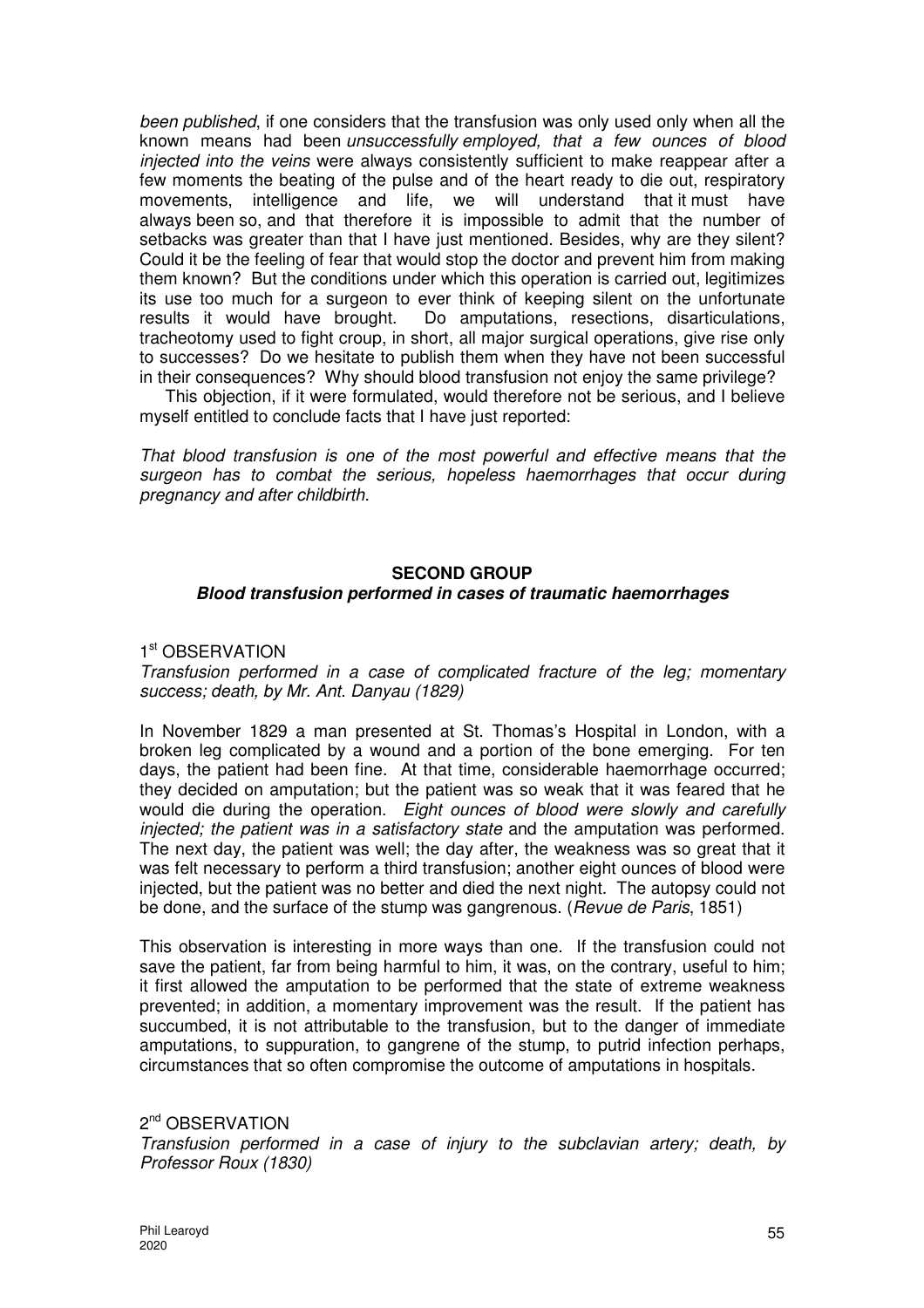A young fighter of the July Revolution received a bullet in the subclavicular region that opened the subclavian artery. Slow and repeated haemorrhages eventually compromised its existence; he was almost dying when Mr. Roux resorted to transfusion. Fourteen ounces of blood were injected in one go; the patient died instantly. The autopsy showed that the heart was in an apoplectic state; it was filled with coagulated blood, as well as the afferent vessels. Everyone at the operation and at the opening of the corpse remained convinced that too large a quantity of blood had been injected. (Rognetta, Bulletin thérapeutique, t. X, p. 214)

I do not think there is any point in adding anything to the foregoing reflection and to the judgment expressed by those who attended the autopsy, to demonstrate that in this case the transfusion is completely unrelated to death.

## 3 rd OBSERVATION

Neck tumour; ablation; haemorrhage; transfusion; death, by Dr. Scott (1833)

In 1833, a fourteen-year-old girl entered the London Hospital, with a large tumour on her neck, occupying the entire subclavicular triangle, and even extending under the sternomastoid. During the operation Scott opened the jugular: a considerable haemorrhage set in before he could tie the two ends of the vessel; the patient, almost dead, was carried to a warm bed, and an injection of eight to ten ounces of blood was made into the four veins of the arm; brandy and water were injected into the anus, but the young girl died less than three-quarters of an hour after the operation. (Lancette française, 1833, p. 519)

Are we not entitled to make, in the manner in which the transfusion was carried out in this case, the same reproach that was made to Mr. Roux's observation? Wasn't ten ounces of blood put into the veins of a fourteen-year-old girl at one time an exaggerated dose? Secondly, the tumour was located in the subclavicular region, and the jugular having been opened at the point where the venous pulse is made, are we not entitled to think that air was introduced spontaneously by opening the vein during the aspiration of the chest, and that this accident may have contributed to so rapid fatal termination?

## 4<sup>th</sup> OBSERVATION

Transfusion successfully performed for a constitutional haemorrhage following strabismus surgery, by Dr. Samuel Lane (1839)

Eleven-year-old George Firmin, was brought to Mr. Lane, by his father for surgery for convergent strabismus. The operation was performed by incision of the conjunctiva, according to the procedure indicated by Stromeyer. The internal right muscle was cut, and nothing special was observed except that syncope occurred and the flow of blood through the small wound of the conjunctiva was more abundant than usual. However, this haemorrhage was not immediately follow, and the child was able to walk soon after. On the evening of the same day, the haemorrhage reappeared, and the discharge lasted several hours. However, the surgeon still managed to master it, after having exerted compression for about half an hour. The parents then told Mr. Lane that the child had repeatedly experienced severe haemorrhages after small wounds and that his life had even been compromised. It had been about four years since the avulsion of a tooth had resulted in haemorrhage for four days, and had even necessitated his admission to Guy's Hospital. Three months later, he had been placed in the same facility for another haemorrhage, which had resisted all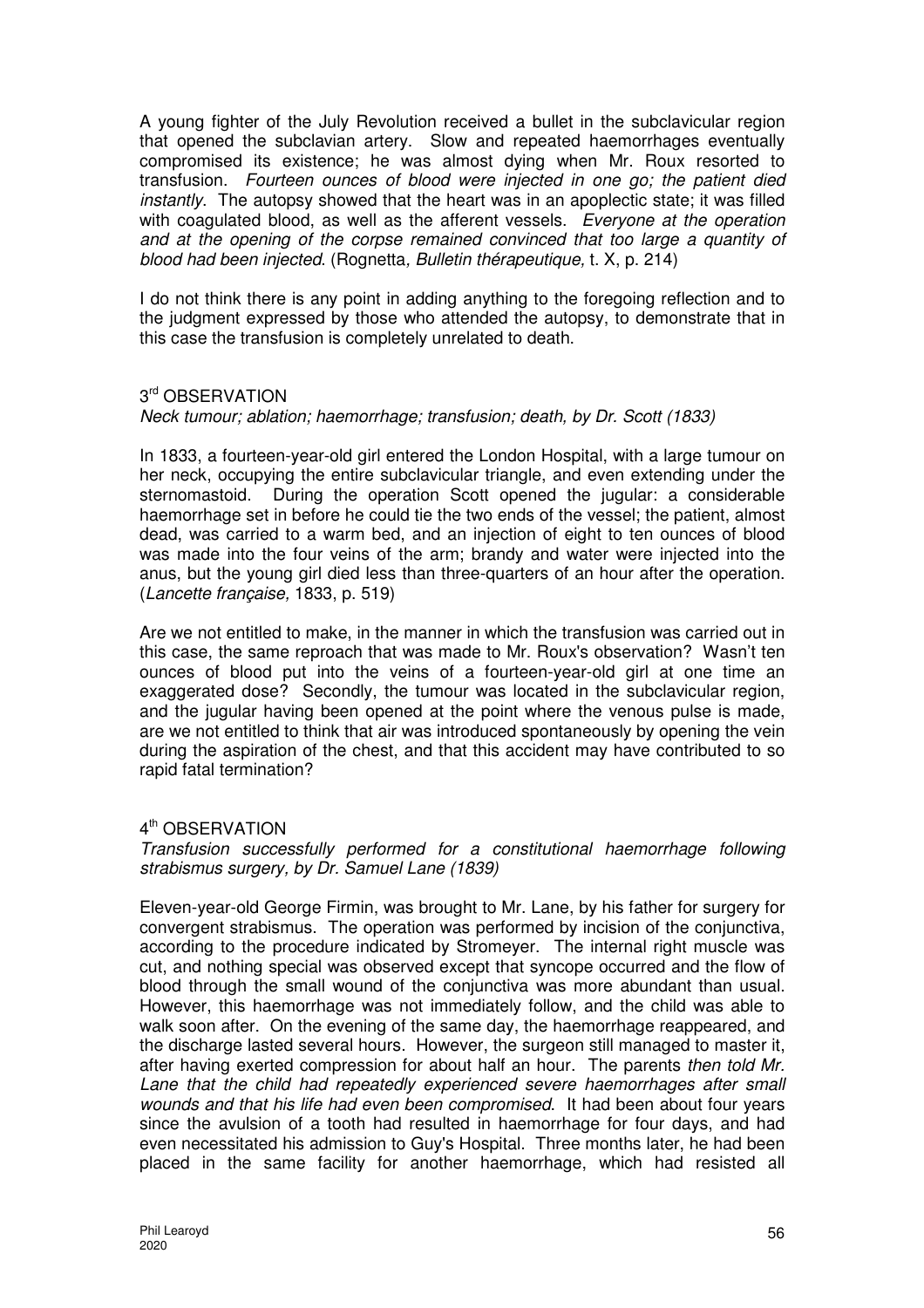haemostatic means for fifteen days. A few months later, a new haemorrhage had appeared after a small cut to the finger; but it had given way to compression.

In September 1839, an application of leaches to the knee had produced a new haemorrhage that resisted all means, and yielded only to the carefully performed suture on each puncture.

To return to the current accident, the blood stopped every time the injured child got up, or when syncope occurred; but as soon as the circulation was revived a little, and the pulsations of the radial artery began to be perceived, the flow reappeared. The blood, carefully examined, appeared liquid, as if it had been diluted with water; it was not very plastic, and difficult to coagulate. By the third day, the haemorrhage was moderated by dabbing the orbit with a little tragacanth powder on which the compression was performed; the child also held the device with his hand. However, the slightest movement in this point caused the flow of blood to reappear.

Day four: The young Firmin vomits everything he is made to take; prostration is extreme, and yet haemorrhage continues with abundance; it is feared that the patient will expire.

Day five: Syncope is more frequent and protracted; the child experiences convulsive movements. Stomach contractions occur; the patient is threatened with suffocation, the skin is cold and discoloured, the pulse is imperceptible to the arteries of the forearm, the prostration is complete. Mr. Lane offers the transfusion.

Day six: The transfusion is performed at seven o'clock in the evening, in the presence of Mr. Philips and several other doctors.

Mr. Lane then dissected one of the veins at the crease of the arm; he passes an Anel stylus under it; the syringe cannula is placed in an opening made in the dissected vessel, and it is ensured that the manoeuvre will be easy. Mr. Ancell bled a robust young woman who offered himself. The funnel received two ounces of blood, and part of it was left to flow into the syringe, and it was ready to be injected into the vein, after have carefully expelled the air; but the blood began to clot; the device was then removed and dipped in hot water, and after having taken this precaution, the blood was gently removed as it fell directly from the funnel into the syringe, being care to watch the state of respiration and brain functions, as well as the movements of the ribs and the coloration of the various regions, at each piston stroke. Five and a half ounces of blood was injected in four times, taking a precaution however, to leave a moment's interval in each injection; we then stopped. The first result was the manifestation of the pulse to the radial artery. Two hours later the improvement was great; the child had regained consciousness; he was able to sit up and drink a glass of water and wine. The haemorrhage did not reappear; in a short time the appetite manifested itself, the strength increased, and the healing was perfect after three weeks. Since then, well-being has persisted, and strabismus has also healed. (*The Lancet*, Oct. 1840 – *Arch. de Méd.*, 3 series, p. 234, t. X, 1841)

Reflections: In his Treatise on Internal Pathology and Therapy, which is and undoubtedly will be one of the finest books in medical literature in the 19th century, Mr. Gintrac devoted a long chapter to the study of haemorrhagic diathesis or haemophilia. After carefully recounting all the observations that legitimize the existence of this diathesis, including that of Samuel Lane which I have just mentioned in detail, Mr. Gintrac deals with issues relating to the pathological causes, general phenomena, diagnosis, pathological anatomy and physiology of haemophilia. When he arrives at the prognosis, he expresses himself as follows:

"The constitutional provision in question is always very unfortunate. It is more so if it is obviously hereditary and if haemorrhages have started early and follow one another frequently; if the subject is very weak, if the flow of the blood seems to be mainly passive, if art is powerless to block it. It is rare that the sick do not succumb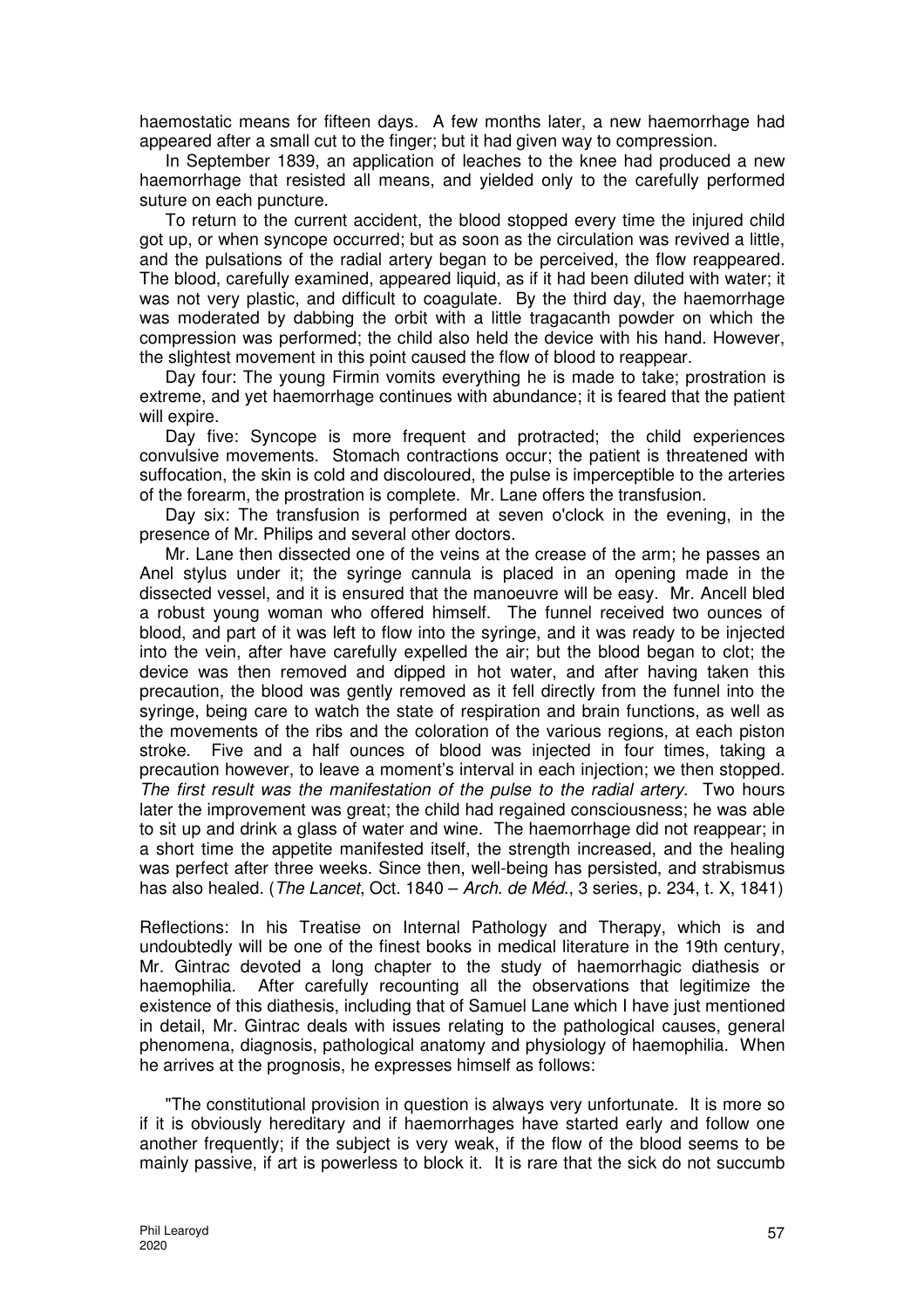while still young. When they resist, the danger seems to recede, haemorrhages become rarer as they advance." (Volume III, p. 127)

The careful reading of Samuel Lane's observation cannot leave any doubt as to the existence of haemorrhagic diathesis in the young child to whom he performed the strabismus operation; but it also demonstrates what indisputable service the transfusion rendered to this patient, since it prevented death, which was imminent, as a result of the abundant losses of blood, repetitive syncope and extreme prostration. Finally, it authorizes me to raise this question, which later observations alone can shed light on: Is not transfusion the most powerful means to oppose haemorrhagic diathesis, and the introduction of foreign blood into the veins of a person subjected to this particular predisposition, brings about changes in the body that result in the removing it from the fatal consequences of this diathesis?

## 5<sup>th</sup> OBSERVATION

Transfusion in a case of haemorrhage occurring as a result of amputation of the thigh; healing, by Dr. Furner (1844)

A thirty-seven year old woman had her thigh amputated for knee cancer. A considerable haemorrhage occurred, the pulse had become imperceptible, the collapse was general, the syncopal state almost complete. Five ounces of blood were transfused; the success of the operation was immediate; the skin became warm again, and the patient recovered. (Th. de Paris, 1844, N° 214, p. 19. Carré)

## 6<sup>th</sup> OBSERVATION

Blood transfusion made for a saphenous haemorrhage following exertion; healing, by Dr Sacristan (1851)

A twenty-six-year-old woman, six and a half months pregnant, affected with varicose veins, made an effort that determined a tear in the saphenous vein; a haemorrhage occurred that soon produced such a syncope that the patient was without a pulse and there was only a few dull beats in the precordial region. After trying to revive her by approaching ammonia in its nostrils and applying repercussions to her stomach, Mr. Sacristan proposed and performed the transfusion; he opened a vein in her arm and injected six ounces of blood. Two minutes later, the patient began to be agitated; she opened her eyes, and felt the urge to vomit. The pulse began to beat. Six hours later, we could count the beats (109 per minute); the patient answered questions, and the heat returned. In the night there was an abortion; the fetus was dead and rotten. A moment later, it was believed that she would not succumb to this serious complication. Nevertheless, she regained her strength; on the seventh day she was taking food; and although recovery was interrupted by a violent fever caused by carelessness, one month after the operation, recovery was complete.

## 7<sup>th</sup> OBSERVATION

Transfusion performed in a patient exhausted by a secondary haemorrhage following a phlegmon of the thigh; primitive success; died of pneumonia, by Dr. Simon

A forty-year-old man entered the wards of Dr. Simon on 6 March 1851 for a contused wound in his thigh, the result of an accident. Although the soft parts were deeply involved, Mr. Simon, finding the patient with appearances of robust health, wanted to try to save the limb. When suppuration was established, he was put on a fortifying diet; nevertheless abscesses formed, which were opened; suppuration occurred in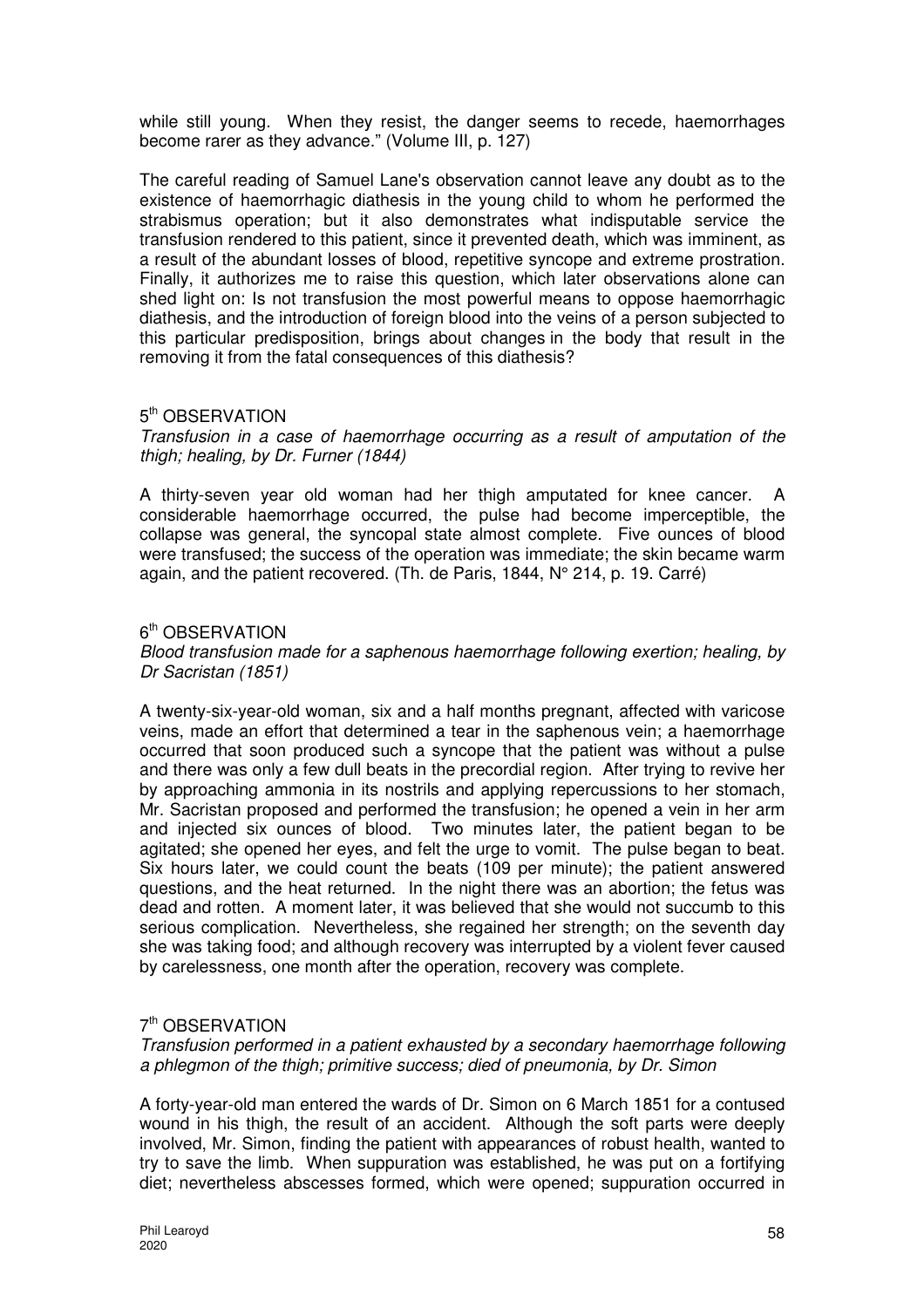the cellular tissue and erysipelas; fistulous paths had opened, through which pus and shreds of mortified cell tissue escaped: one of these paths was located at the inner part of the thigh above the knee, the other outside.

On 9 April, a terrible haemorrhage suddenly occurred, for which femoral compression was immediately performed; this did not prevent Mr. Simon from arriving, he found the patient almost dying. Immediately thinking of the transfusion, he took advantage of the goodwill of a student, Mr. Chaldecotte, who gave his arm for a bloodletting, and sixteen ounces of blood were immediately injected into one of the veins of the arm. The effect of this injection was most remarkable; the patient is reborn. Nevertheless, Mr. Simon tied the femoral artery to the crease of the armpit, until he could perform thigh amputation. Against all odds, the stimulants and transfusion had revived this poor patient, to the point that Mr. Simon could perform amputation two days later. This operation was done after having put the patient to sleep and after having the soft parts compressed by aids, in order to avoid the loss of blood. It was recognized by examination of the limb that the inner wall of the artery had opened and had given out blood.

The patient had endured the operation very well, and everything went perfectly until 13 April, when the weakness became such, that Mr. Simon, who had already foreseen this eventuality, performed a new transfusion of the blood, but without success; death occurred on the same day, fourteen hours after the second transfusion.

The autopsy showed that the lungs were inflamed in a large area, and their tissue softened and crumbly. (*Union médicale*, 26 April 1851)

The good immediate effects of transfusion are indisputable in Mr. Simon's observation; death did not in fact happen until the fifth day, and while the introduction of blood into the vessels had revived life and allowed amputation. The patient succumbed to extensive pneumonia that caused the softening and friability of the lung tissue. One might perhaps be entitled to wonder whether the injection of sixteen ounces of blood at once could not, to some extent, have contributed to the production of this lesion of the respiratory system! It should be noted, moreover, that the beneficial effects of transfusion are lasting only when the amounts of blood introduced at the same time are small; it is better to do several injections at fairly close intervals than to make a single one with too high a dose. The operation usually succeeds in these circumstances. In any event, in Mr. Simon's patient the transfusion was not without benefit.

## 8<sup>th</sup> OBSERVATION

Cancerous tumour of the maxillary region; surgery; transfusion; unsuccessful, by Dr. **Maisonneuve** 

In May 1854, Mr. Maisonneuve was engaged to remove a tumour of the maxillary region, the right carotid, in a man. Some time later, a severe haemorrhage occurred, putting the patient's life in danger. Transfusion was used with the device of Mr. Mathieu, who was present, and in the presence of Messrs. Lucien, Boyer, Marc Sée. Mr. Maisonneuve took blood from a young and vigorous subject, and began the operation. The patient felt better at first, but he succumbed to the disease soon after. The amount of blood injected is not indicated, but it was considerable, since at the autopsy general symptoms of congestion were found.

## 9<sup>th</sup> OBSERVATION

Severe haemorrhage following excision of a nasopharyngeal polyp; prolonged syncope; use of blood transfusion and wine enemas; healing, by Dr. Michaux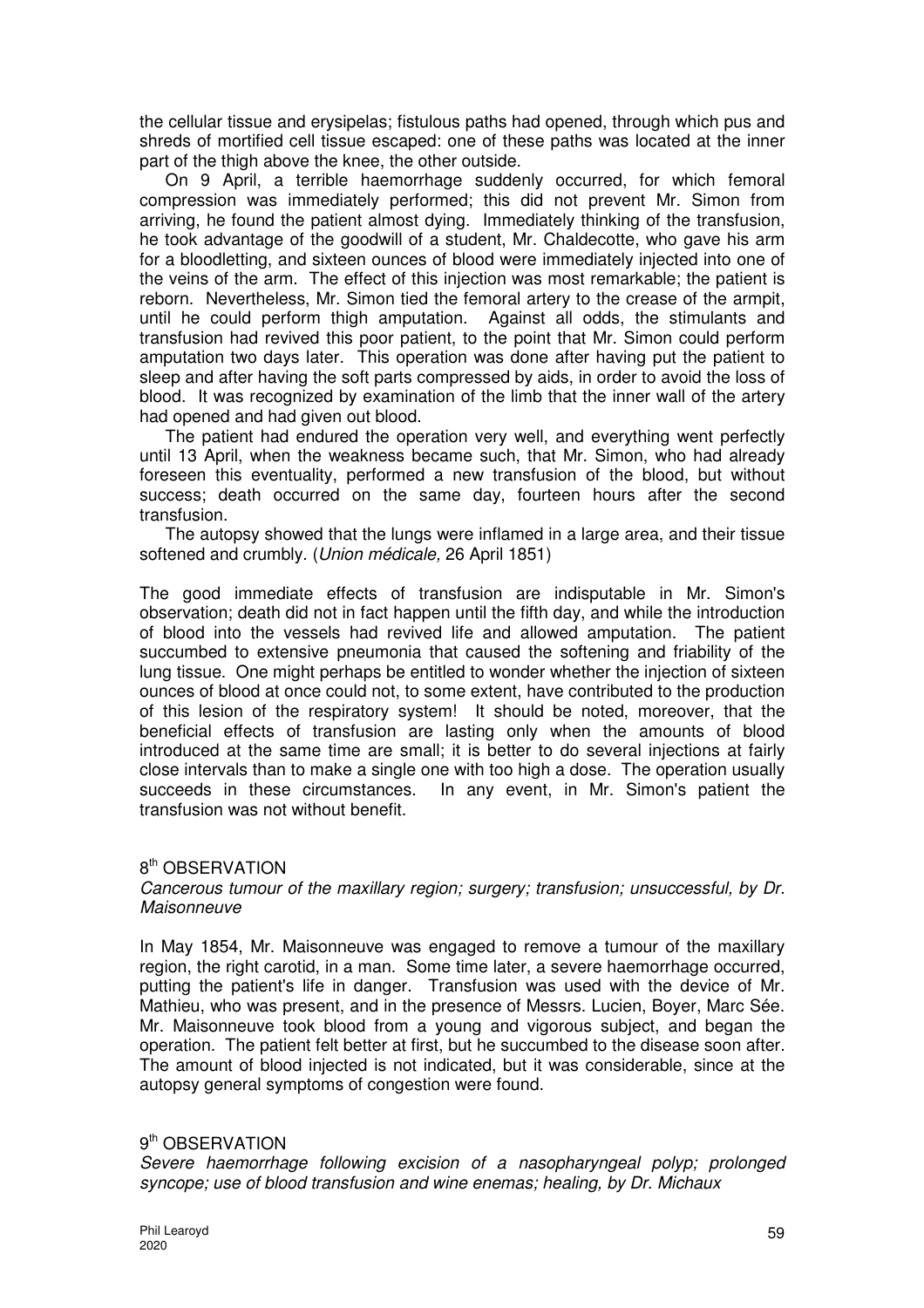A seventeen-year-old man had been carrying a nasopharyngeal fibrous polyp for three years. Often repeated and sometimes profuse haemorrhages, difficulty in breathing and swallowing, and some intercurrent illnesses, had greatly weakened our patient. He was very anaemic. I first tried the ligation of the polyp that was unsuccessful. After several explorations, I felt that this incident should be attacked by excision combined with a moderate tearing, having previously created a pathway through the moving veil and the vault of the palace (Mr. Nélaton's process). Every precaution had to be taken to prevent significant blood loss; the operation had to be done quickly; also, it was completed in three minutes.

The excision and tearing of the polyp were followed by a devastating haemorrhage; a stream of blood came out of the mouth. A white-hot cautery was extinguished on the insertion of the polyp. When I wanted to use a second cautery, I noticed the eyes were spinning in their orbit, and that my patient was sagging. Everyone present thought he was dying. I immediately inserted two fingers into the back of the mouth to compress the point from which the blood came out. I turned my head forward, and laid the patient on his stomach, his head on the slope. This position was to prevent blood from falling into the airways. Pellets soaked in ironperchloride were successively placed and held with the fingers on the source of the haemorrhage. At the same time, I opened the windows of my amphitheatre; I threw cold water on the face, while my helpers breathed in ammonia and performed rubs with cinnamon dye, quinquina, and even with ammonia.

After using these means for a few minutes (12 to 15), the haemorrhage stopped completely, and the young man awoke a little. I took advantage of this moment to make him swallow three spoonfuls of wine in which we had placed cinnamon tincture. However, the pulse was barely noticeable and very irregular, the skin remained cold, eyes closed. The storm was far from over. I had him transported to the sloped bed that had been prepared for him in a private room to continue his care. Jugs filled with hot water were placed around the patient; sinapisms covered the surface of the body, Gondret's ointment applied to the precordial region, friction on the points not covered with sinapisms, were the exciting means to which we resorted. I had 30 drops of laudanum taken in cinnamon dye, a medium I saw used with great success by my colleague and friend Mr. Hubert in severe metrorrhagia.

Despite all these means, the young man remained cold, his pulse very small, his eyes closed, and the death rattle began. Transfusion was suggested. I immediately accepted this idea. A healthy nurse willingly donated blood. I uncovered the right median basilic vein, in which the veins of the fold of the arm were little developed. The nurse was bled; the blood was collected in a vessel immersed in hot water, and was taken by means of a small glass syringe to be gently injected into the vein of the patient, which I had opened longitudinally. Every precaution was taken to ensure that air was not introduced into the vein, either by injection or during the intervals of the injection; about 4 ounces of blood were injected. The patient appeared a little better after the transfusion, but the better was not marked. Finally, we ran three enemas of 4 to 5 ounces of regular wine and one ounce of alcohol. The stimulants on the skin surface were continued. I inserted a probe into the pharynx to swallow some wine and cinnamon tincture. The patient was often awakened to encourage him, to revive him and somehow warn him against death. Imperceptibly, life returned, and around three o'clock relief, we hoped to save the patient.

The operation had been performed around ten o'clock in the morning. The best continued; a gentle reaction set in; broth was given by the mouth and in enemas, etc.

It is now four days since the operation was carried out; no accident other than syncope has occurred.

The young man remained in hospital until 20 March. By that time, he had regained his strength, but he was still too weak to bear the surgery necessary to destroy the rest of the nasopharyngeal polyp. I sent my patient back to the country where he had to find good air to breathe and a good diet, for he did not belong to the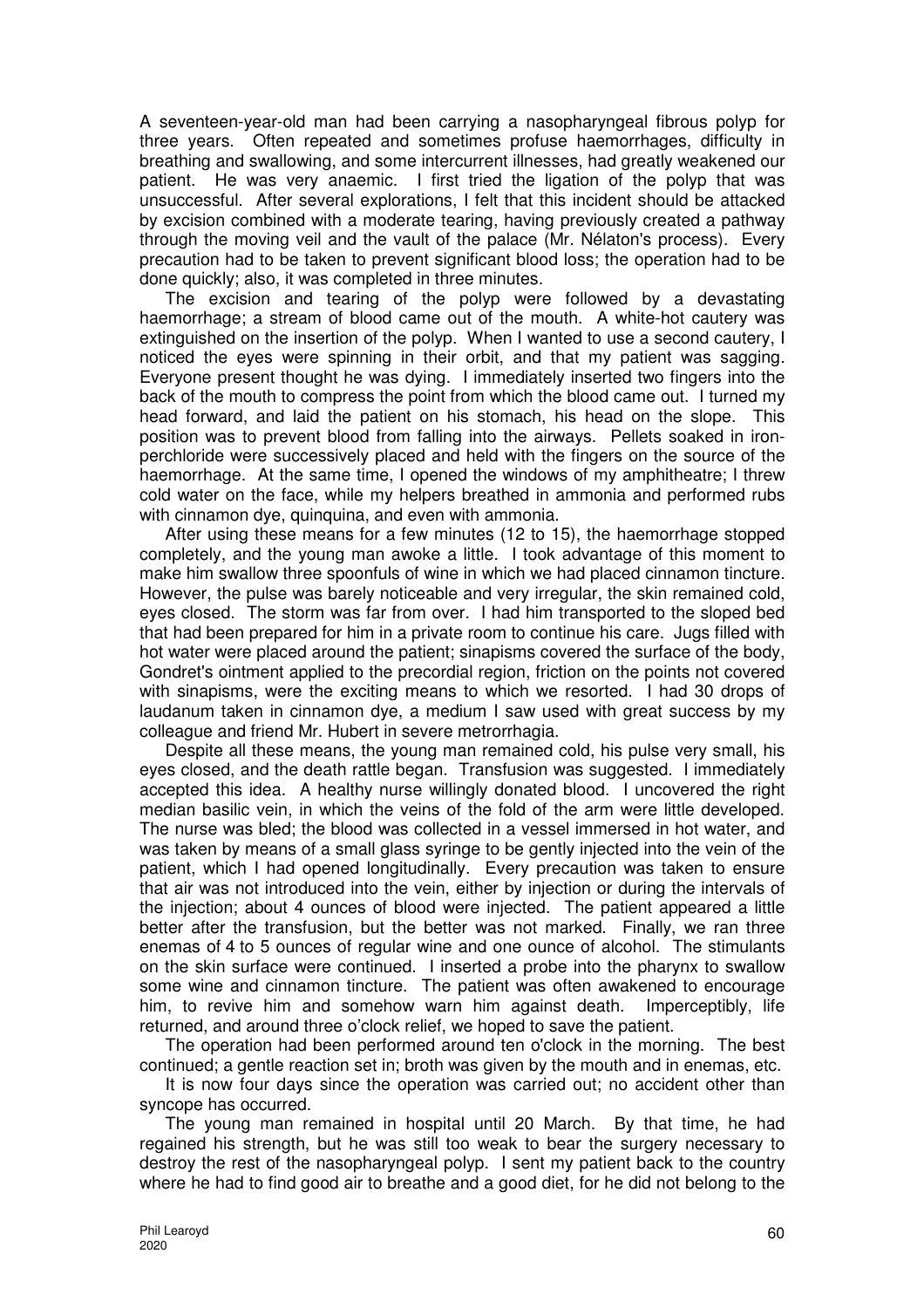poor class of our land. I urged him to come back to us as soon as he had fully repaired the blood loss he had suffered.

The patient returned to the hospital on 20 October, and after several unsuccessful attempts, on 5 December I managed to completely remove the polyp by combining excision, tearing, roaring and cauterization. No accidents occurred as a result of this last operation, which I hope will result in a permanent cure. Over the past year, this patient has developed a lot. On 4 February 1860, after having explored the area occupied by the polyp and having found no appearance of morbid reproduction, I sent this young man back to his parents. (Bulletin de Thérapeutique, t. LVIII, p. 162. 1860)

10<sup>th</sup> OBSERVATION Blood transfusion; healing

Dr. Higginson reports, in the midst of a discussion on the treatment of arterial wounds, the following fact:

J. C..., fifty-one years old, shipwright, entered the South Liverpool hospital (May 1860). Inflammation of the anterior face of the left forearm.

On the 15th, incision of infiltrated tissues; suppuration is established, mortification of the parts. Beforehand, there had been two haemorrhages; later, a third. Ligature of the humeral at the crease of the arm; haemorrhage stops, but the condition of the limb becomes severe and requires amputation. However, general weakness is at odds with this operation. Transfusion decided. Higginson injects three hundred and sixty grams of blood into the veins of the healthy forearms. Immediate improvement. The next day, June 18, amputation. On the 24th, legs and left aisle swell, purple colour. The circulation of blood appeared to be intercepted, but this condition dissipated under the influence of greasy frictions and a milky and alcoholic diet. The cured patient leaves the hospital three months after admission. (Liverpool Medical Institution, February 6, 1863 – Gazette, Lyon, March 16, 1863)

#### 'TABLE OF BLOOD TRANSFUSION IN CASES OF TRAUMATIC HAEMORRHAGE' This summary table, included in the original book (page 100) has not been reproduced in this translation - PL

It follows from the examination of this table that, in 10 cases of blood transfusion for traumatic haemorrhage, complete success was achieved 5 times: twice it remedied the haemorrhage accidents by bringing back to life patients who later died, one from amputation (suppuration and gangrene of the stump), and the other from very extensive pneumonia.

The autopsy of two patients, among the 3 who died, proved that death was the result, not of the transfusion, but of the manner in which it had been performed and of the too great amount of blood injected into the veins at once. The cadaveric examination of the little girl treated by Scott was not done, but all indications suggest that there was an introduction of air into the vessels.

As can be seen, in traumatic haemorrhages as in metrorrhagia, the transfusion of blood has truly rendered service to the patients.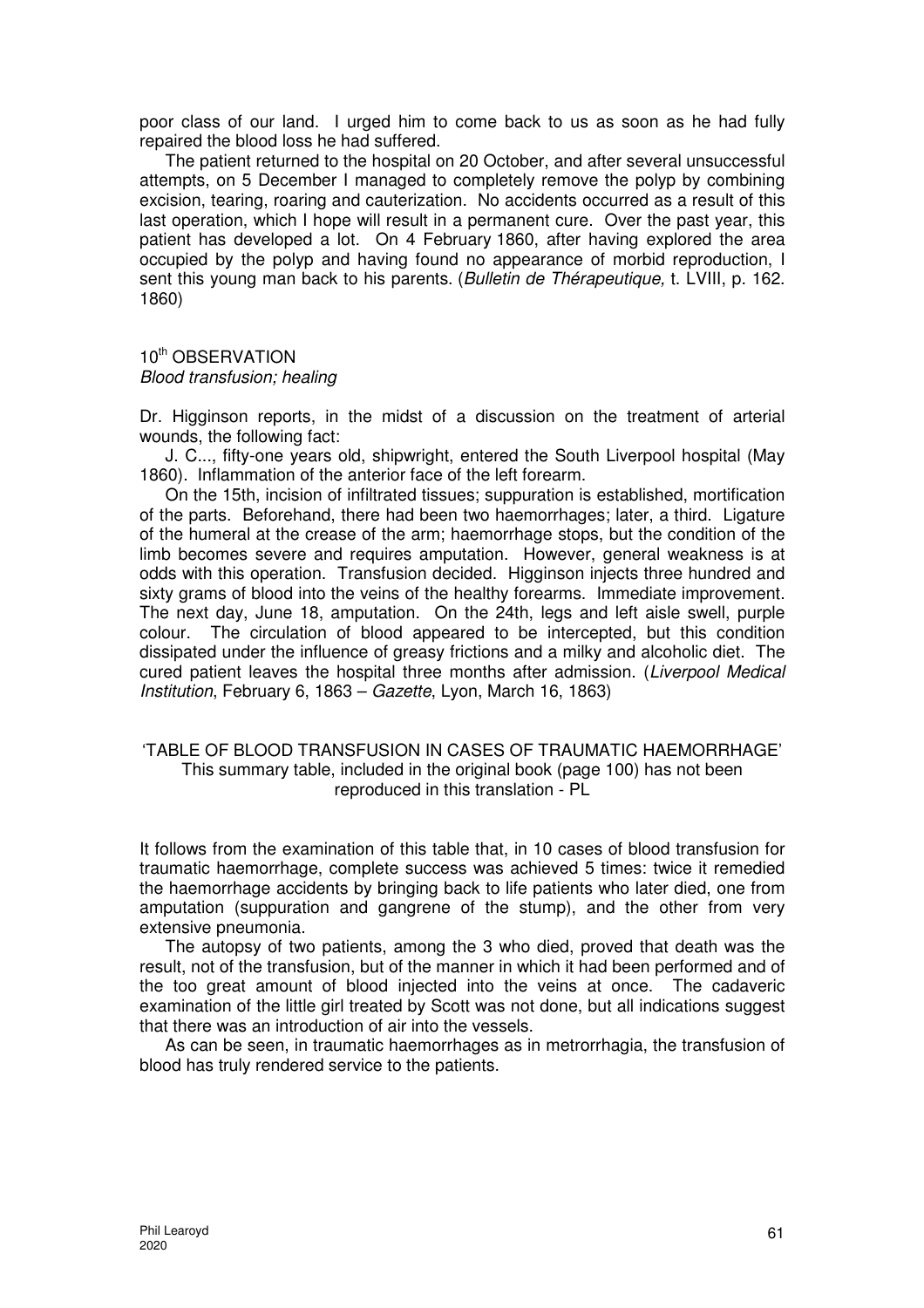#### **THIRD GROUP**

## **Blood transfusion performed in cases of anaemia by various causes**

## 1<sup>st</sup> OBSERVATION

## Blood transfusion in a case of emaciation; success, by Dr. Clark (1843)

The subject of this observation is a trader who used to travel for the business of his trade; he had been vigorous and active, and had led the life of the people of his profession, however with a little more sobriety. When Dr. Clark first saw him on 11 January 1843, he had grown weak and sick for two years; he had begun to experience symptoms of dyspepsia, which were soon followed by debility and emaciation, and had reached the last degree of decline. His pulse was trembling and barely sensitive; the slightest movement caused palpitations that went as far as syncope. However, the chest organs showed no physically appreciable pain. At the bottom of the vessel was abundant whitish sediment, which reddened slightly and disappeared with the addition of an alkali diluted with water. It was agreed, in a consultation with doctors, to resort to a fortifying diet.

Unfortunately, the stomach only supported food in small amounts, and even ended up not supporting it at all; we feared at every moment a fatal syncope. In this extremity, it was resolved to try the effects of blood transfusion.

Sixteen ounces of blood were provided by a healthy and vigorous young man, the patient's domestic servant, and were injected into the patient's veins by Mr. Clark, with all desirable skill. Life reappeared instantly on the patient's features. The next day he was much stronger; he even complained of a feeling of heaviness in his head. A few drops of blood escaped from his nostrils from time to time. These minor incidents soon dissipated; appetite soon returned, strength gradually reappeared, the urine acquired a better appearance under the influence of alkaline drinks, iron water and a few bottles of an iron citrate solution. After two or three months of treatment, the patient was able to return to his usual profession, which he still practices today. (Annales de la Chirurgie française, February 1844. – Bulletin de Thérapeutique, t. XXVI, p. 239. 1844)

## 2<sup>nd</sup> OBSERVATION

Weakening occurring as a result of successive bleedings; transfusion with lamb's blood, healing, by Denis (1665)

A young man of sixteen, who, following a fever that lasted two months in which he had been bled twenty times, had remained in a stupor and drowsiness. Denis drew three ounces of blood and transfused nine ounces of arterial lamb's blood into him. The young boy lost three or four drops of blood from his nose, and then became calm again. His sleep ceased to be restless; he gained more strength and acquired more strength agility in the limbs, became overweight, and always got better and better until complete recovery. (Journal des Savants, already quoted)

# 3<sup>rd</sup> OBSERVATION

In a book entitled 'De Nova et inaudita medico chirurgico operatione', Rome 1668, Manfredi de Lucca recounts the observation of a very weak old man, to which he successfully performed transfusion with lamb's blood, through an intermediate cannula placed in the vein of the arm.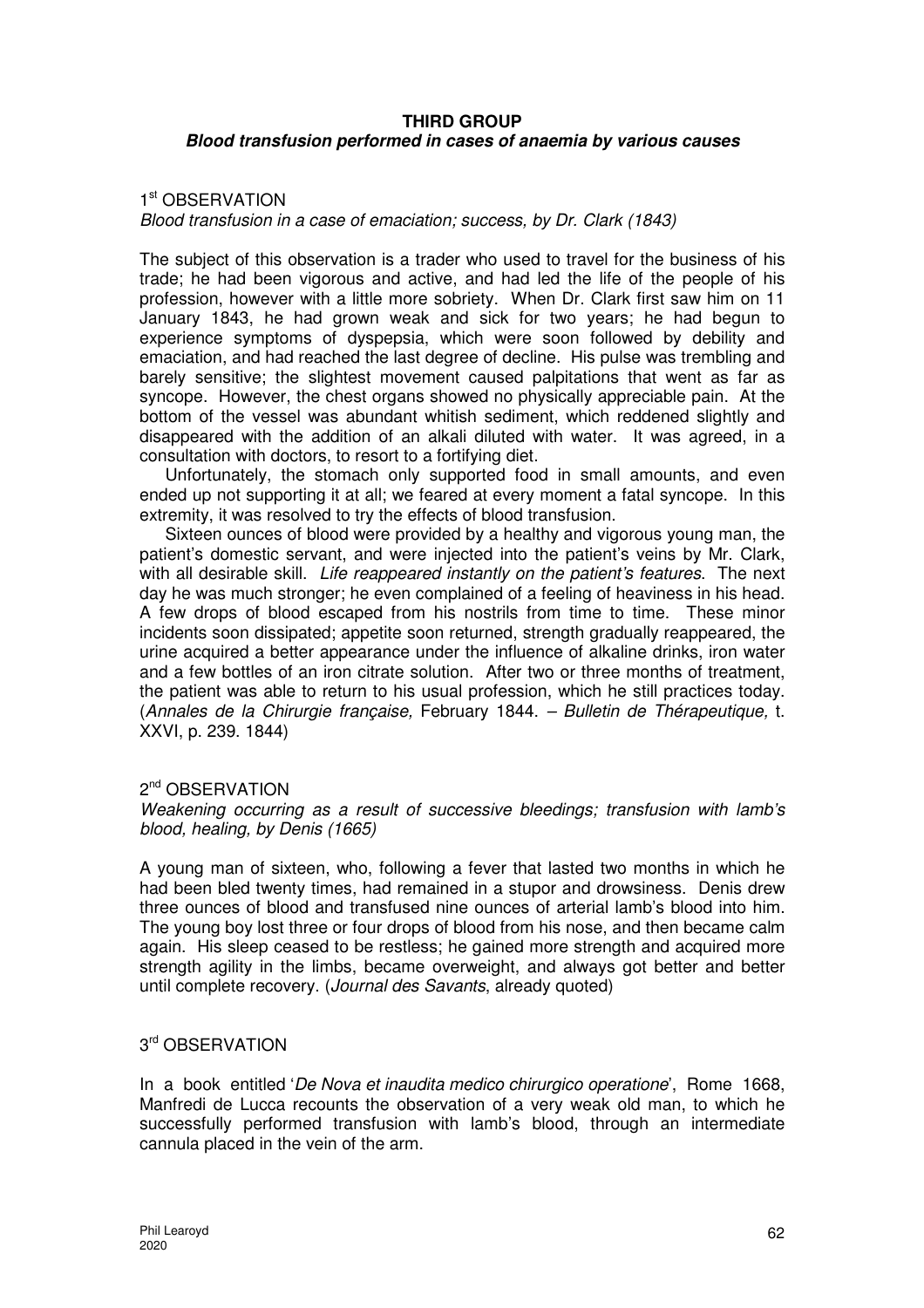## 4<sup>th</sup> OBSERVATION

#### Multiple haemorrhages from the eyes, nose, mouth and stomach; transfusion; healing, by Drs. Uyterroheven and Bougard (1848)

A thirty-year-old woman, affected for four years with continuous haemorrhages by the eyes, nose, mouth, stomach, bronchi and genitals, the ear canal and breasts, who even had a kind of blood sweat, and who had been treated without success by an infinite number of means and by a considerable number of doctors, was subjected to transfusion by Messrs. Uyterroheven and Bougard; they first injected two and a half ounces of blood into the cephalic, which produced a feeling of warmth from the upper arm to the chest, dropped the pulse from 108 to 88, and brought great relief. Another injection of two ounces of blood. Gradual improvement. A third injection was even given, which was followed by a satisfactory condition. The patient was getting up, and she was already about to leave the hospital, when she was seized with a sever metrorrhagia following peritoneal suppuration, to which she succumbed four months after transfusion. (Journal de Bruxelles, 1848. – Gazette médicale, p. 132. 1850)

## 5<sup>th</sup> OBSERVATION

## Blood transfusion in a case of anaemia; death, by Professor Monneret (1843)

A twenty-eight-year-old woman, who has been plagued since childhood by frequent and abundant haemorrhages that had recently been reduced to a simple vaginal oozing of blood, alternating with petechiae, was reduced to the most extreme state of anaemia when she entered hospital.

The patient's condition worsened day by the day, despite the use of tonic treatment, Mr. Monneret, after ensuring the integrity of the viscera, decided to perform the transfusion.

The operation was performed on 7 October; 120 grams of defibrinated blood was injected. The patient endured this operation well; she did not experience any particular sensation for the duration of the injection; the pulse had even risen. Nevertheless, a few hours later, there occurred a great restlessness with a burning thirst, soon followed by cooling of the extremities, gradual weakening, and the patient succumbed.

At the autopsy, various lesions were found, such as flaccidity, softness and pallor of almost all the mucous membranes, many petechiae on the surface of most organs, all of which belonged exclusively, according to Mr. Monneret, to the anaemia; he found no alteration that could be attributed to the transfusion. No internal haemorrhage had occurred, no fibrinous concretion had formed during life, neither in the heart nor in the large vessels. The blood, examined under a microscope during life and death, exhibited no special alteration, either in its blood cells or in the fibrin. (Acad. des Sciences, meeting 14 October 1851. – Gazette médicale, p. 644, 1851)

Mr. Monneret's reflections on the observation, which I have just reported, can be summarised as follows:

- 1. No cadaveric phenomenon could lead one to believe, on the first examination, that the transfusion had been the cause of death
- 2. He does not admit that the procedure used by him was defective, for he had been careful, and he insists very much on this point, to defibrinate the blood as Muller advises, as well as modern physiologists, Dieffenbach, Bischoff, Brown
- 3. In addition, he had injected 120 grams of blood.

Despite all this, the patient succumbed. He concludes with this reflection: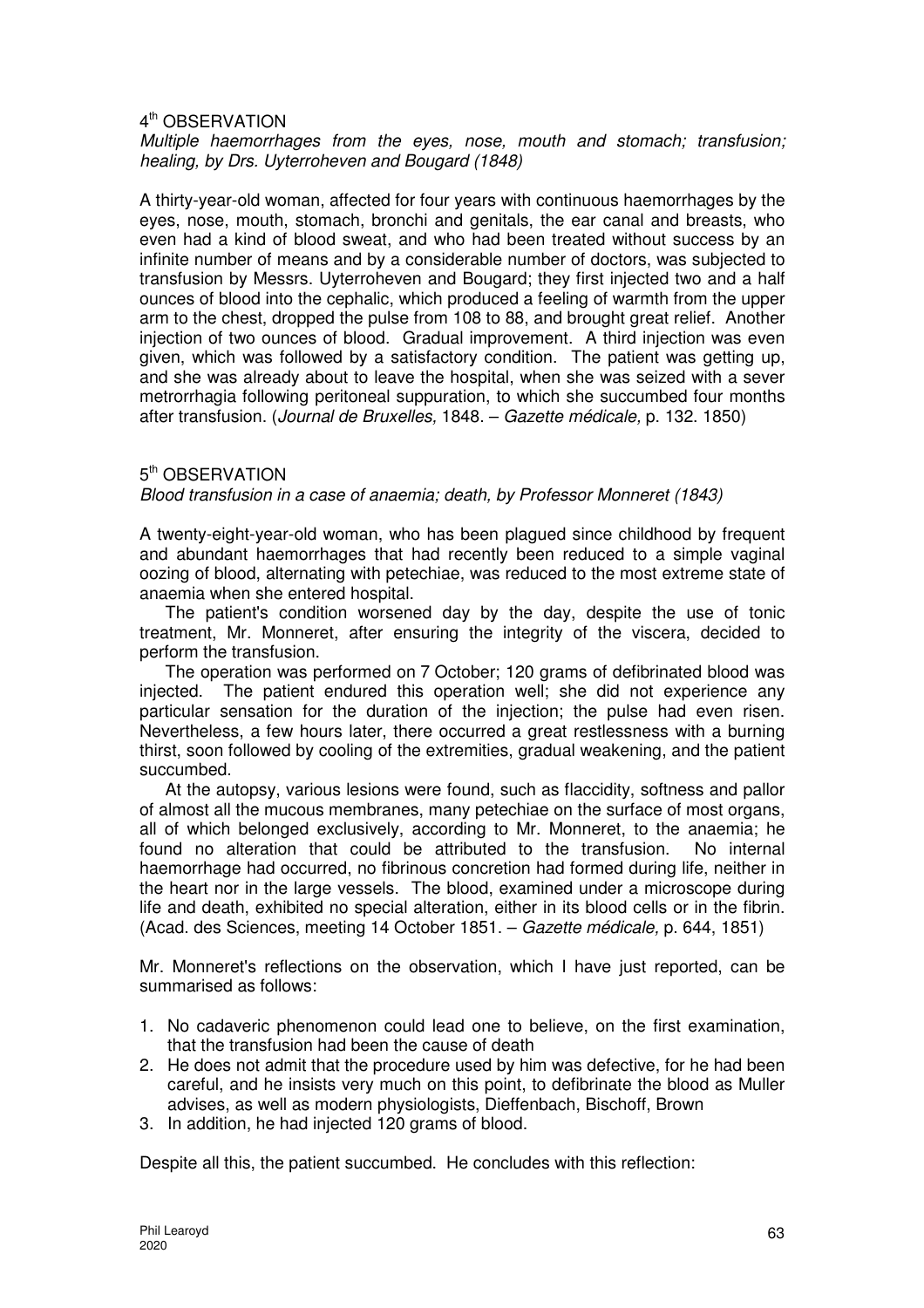"What will always make blood transfusion an anti-physiological operation is not only because we introduce blood that has blood cells, fibrin, and probably other immediate principles are different, but because we add an elaborate, modified liquid prepared by an organism to another organism that does not resemble the other."

The answer to all these objections is very easy.

The details provided by Mr. Monneret demonstrate that the cadaveric examination did not reveal any lesions that could be attributed to the transfusion, while there were ones that the author himself regarded as the consequence of anaemia.

This is enough for us to free the transfusion from the fatal termination. When an alteration has occurred gradually through repeated successive haemorrhages, and for many years, and anaemia has reached the extreme, is it possible, is it rational to think that 120 grams of blood will quickly make such a disease disappear? How far is it from anaemia that results from an immediate loss of blood, although very considerable, to that which occurs slowly as a result of repeated small losses? Transfusion, done at the last limits of life, cannot be more successful than the other means used. Would it have been the same if, instead of waiting, multiple transfusions had been performed for a long time? I like to think not. What is important in a case like this is to find, at the autopsy, that if the transfusion did not prevent death, it did not at least cause it.

I will not seek to demonstrate that if there is a physiological operation, it is certainly transfusion; I will merely content myself with opposing this opinion of Mr. Monneret with the numerous facts of healing, of real resurrections carried out by it, and which are mentioned in the first part of this Memoir. Mr. Monneret replies, it is true, that it is not certain that, in all the cases where it took place, the healing was produced by the transfusion. If the surgeons called in from the patients who were transfused, had performed this operation first, Mr. Monneret might be allowed to express his doubts about the cause of success; but if we note all the Metrorrhagia observations, we will see that it is only after using all the conventional means usually employed that transfusion has been used as an extreme resource. The sick were saved; wasn't it the transfusion that cured them?

## 6<sup>th</sup> OBSERVATION

Chlorosis with cerebrospinal irritation; transfusion; healing, by Dr. Giovanni Polli (1851)

A young lady had been affected for several years by chlorosis with cerebrospinal irritation, for which she had been bled more than three hundred times; she had also been treated with quinquina, ferruginous, tonics, depuratives, narcotics, resolutives; she had been martyred in every way by repellents applied to all points of the body, and all this to no avail, since menstruation had become increasingly rare and difficult, especially in the last two years; languid digestion, imperfect nutrition, pale-yellow skin, almost icteric. The patient thus dragged on a painful existence, abandoned her bed from time to time, but only to be resumed a few days later from congestive irritations of the head or chest, which forced the doctors to deprive her again of what strength she had been able to gather.

For two weeks, the patient had been in bed with a dry and tiring cough, accompanied by fever in the evening. She had already been bled three times without any decrease in symptoms.

Mr. Giovanni Polli proposed the transfusion. Four ounces of blood defibrinated by beating was introduced through the right cephalic median vein. Soon after, three ounces were introduced again.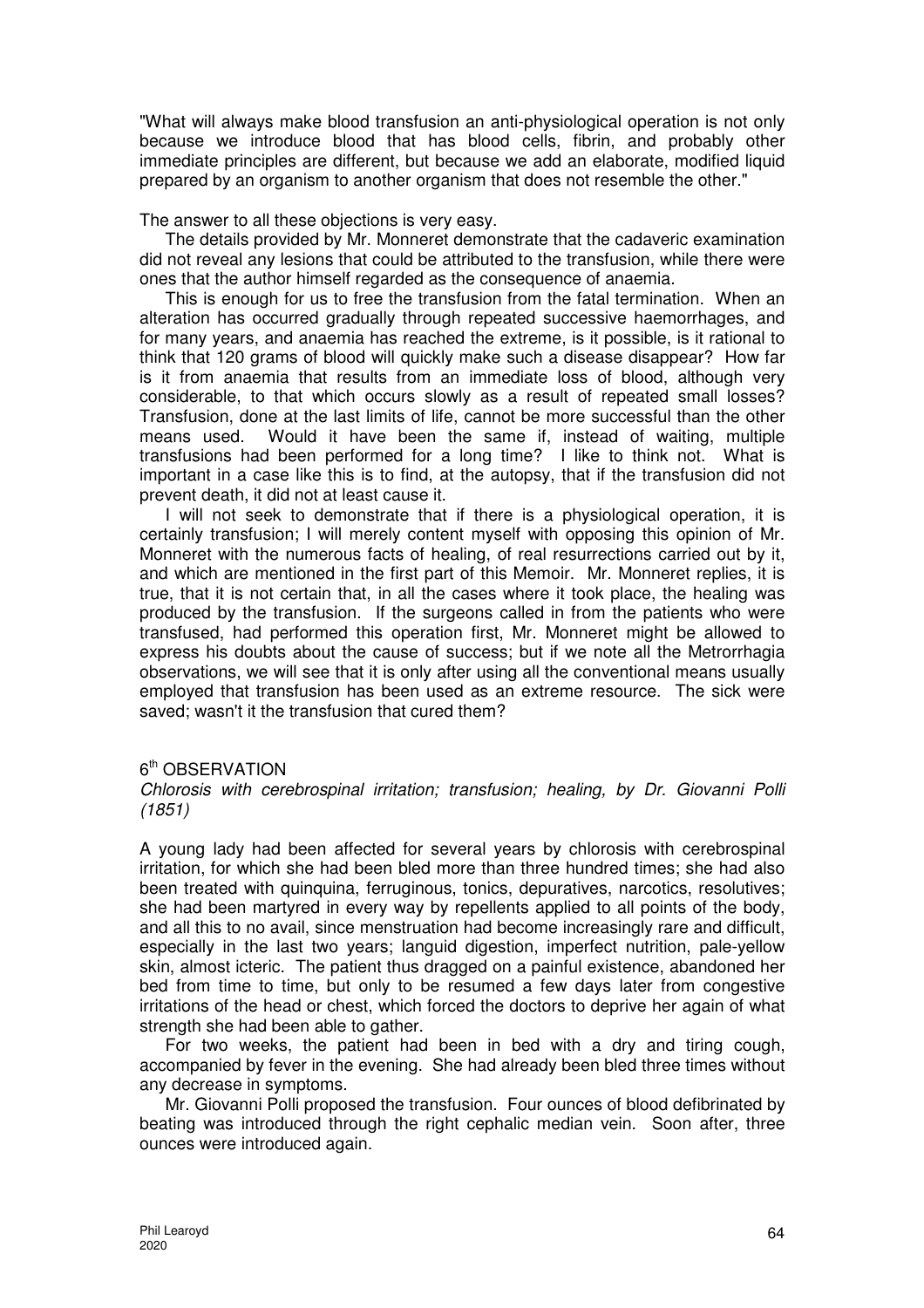The day after the operation, the cough was gone. Three days later, she was able to get up; on the fourth day she left the room to go to a steamboat, on which she embarked on a pleasure trip.

The operation had been carried out on 20 October, and by the end of December Mr. G. Polli received a letter from this young lady, announcing that she was perfectly cured, and that menstruation, long suspended, had been re-establish; she did not hesitate to relate the cure to the transfusion. Mr. G. Polli even heard from her on February 15, 1852, and the cure had not denied. (Archives de Médecine, 1852, p. 342)

Is it possible, after reading this observation, to consider blood transfusion as an antiphysiological operation?

## 7<sup>th</sup> OBSERVATION

Extreme prostration caused by prolonged breastfeeding of two twins; transfusion; healing, by Dr. Higginson (1855)

The exhaustion was extreme; the patient fainted every time she lifted her head from the pillow; she was considered to have died in the night. The author injected twelve ounces of blood taken from a robust person; calm came, the pulse improved; the patient seemed to be sleeping, but a few minutes later there was a great stiffness, which fortunately did not last. The reaction took place, the patient sang a hymn aloud, and made a full recovery.

## 8<sup>th</sup> OBSERVATION

Mania, failure to take food, exhaustion; transfusion; death, by Dr. Higginson (1857)

The pulse had disappeared from the radial arteries; a woman provides a sufficient amount of blood; the pulse returned at intervals, breathing was better, and the physiognomy was better. Twenty ounces of blood at the most was injected. The next day, the patient looked better; but soon the symptoms worsened, and she died. The heart contained black blood. (The two previous observations can be found in the Archives de Médecine, 5th series, t. X, p. 346, 1857)

Mr. Neudefer has just performed new blood transfusion experiments at the San Spirito Hospital in Verona on the wounded of the Austrian army: the subjects were all in extremely desperate conditions; they were reduced to the last degree of collapse by endless suppurations as a result of gunshot wounds. Complete loss of appetite and sleep made recovery by ordinary dietary resources impossible.

The transfusion was attempted with all the necessary precautions; the blood was injected, defibrinated, and maintained at a suitable temperature; the quantity was no more than three or four ounces; the five subjects who underwent this operation showed a pleasant feeling of warmth, extending from the arm where the injection was being given to the chest. There was a clear improvement in their general condition; pulse was growing in size and strength; the patients enjoyed a restful sleep that the narcotic preparations had not been able to give them until then; the appetite was awakening. The improvement in the general condition persisted in all for five to eight days; it even lasted ten days, following the second transfusion, in a subject on whom this operation was repeated. But there the beneficent effect of the transfusion ended. From that moment on, the patients fell back into the desperate state that had motivated the therapeutic trial. Of the five operated on, four died after four weeks: the one who received two transfusions lived five weeks. With the lives of these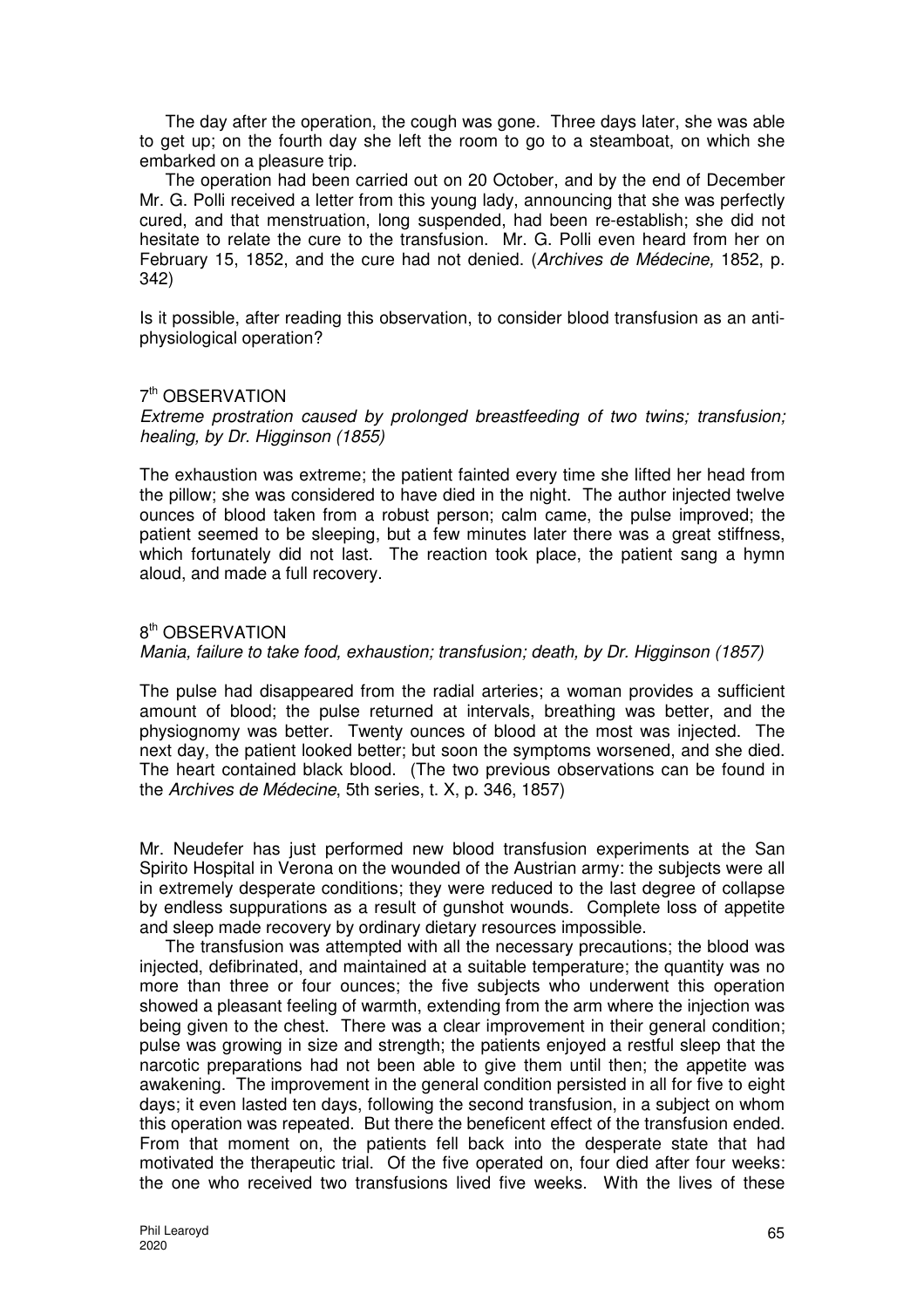patients appearing to have been prolonged by at least a few days, Mr. Neudefer proposed to continue his experiments when a sixth patient died shortly after the operation.

This fatal result is reported by the author to the nature of the blood taken from a subject who was in the early stages of an attack of gout. Mr. Neudefer believes that the blood tainted by the diathesis of uric acid must have acted like a poison. (Bulletin de Thérapeutique, t. LIX, p. 578. 1860)

Of the five facts reported by Mr. Neudefer, there follows a great lesson: the patients had reached a state of extreme weakness, exhausted by abundant suppurations and reduced to the last degree of collapse; appetite was completely zero, and loss of sleep absolute. Under the influence of transfusion, sleep reappeared along with appetite, and the general condition improved significantly. This improvement was only temporary, it is true; but although transient, it was unquestionably the result of the transfusion. Therefore, is it not right to think that if it had been practiced earlier, at a time when life was less ready to die out, the improvement brought by it in the patient's condition, instead of being momentary, would have become definitive? Will it be necessary to wait until death is ready to arrive before resorting to use this operation in similar cases?

# 'TABLE OF BLOOD TRANSFUSION IN CASES OF ANAEMIA BY VARIOUS CAUSES' This summary table, included in the original book (page 100) has not been reproduced in this translation - PL

# **FOURTH GROUP Blood transfusion performed in cases of madness**

The first observation of madness treated by the transfusion of blood is already known: it is that of Mauroy, whom Denys submitted to the use of this means. I have reported it in enough detail at the beginning of this Memoir to need only to recall it here. It is known that it was as a result of this operation that the Châtelet edict prohibited transfusion, despite the improvement produced by it, in the patient.

2<sup>nd</sup> OBSERVATION Six-year-old madness following a violent moral emotion; transfusion; improvement, by Dr. Giovanni Polli

Mr. Giovanni Polli reports this observation in these terms:

On October 17, a young girl who was insane as a result of the deep pain caused by the loss of her mother, who also showed epileptic seizures, was subjected to transfusion. A bloodletting was performed on a forty-year-old woman, robust and affected by the onset of rheumatism. The blood, defibrinated by beating, was kept ready for injection. Giovanni Polli cut the middle vein of the *left arm* to an extent of about 5 to 6 millimetres, let out a few ounces of blood, filled a small syringe with defibrinated blood, and began the injection. He repeated this operation three times, leaving four minutes between each injection. Much of the blood flowed back, and no more than 7 to 8 grams of fluid entered the vessel. The patient showed no signs of sharp pain; she simply complained of a simple burning sensation, which went up the vein a few centimetres, and which lasted a few hours, a sensation that was to be related to the introduction of the cannula and the formation of a thrombus. The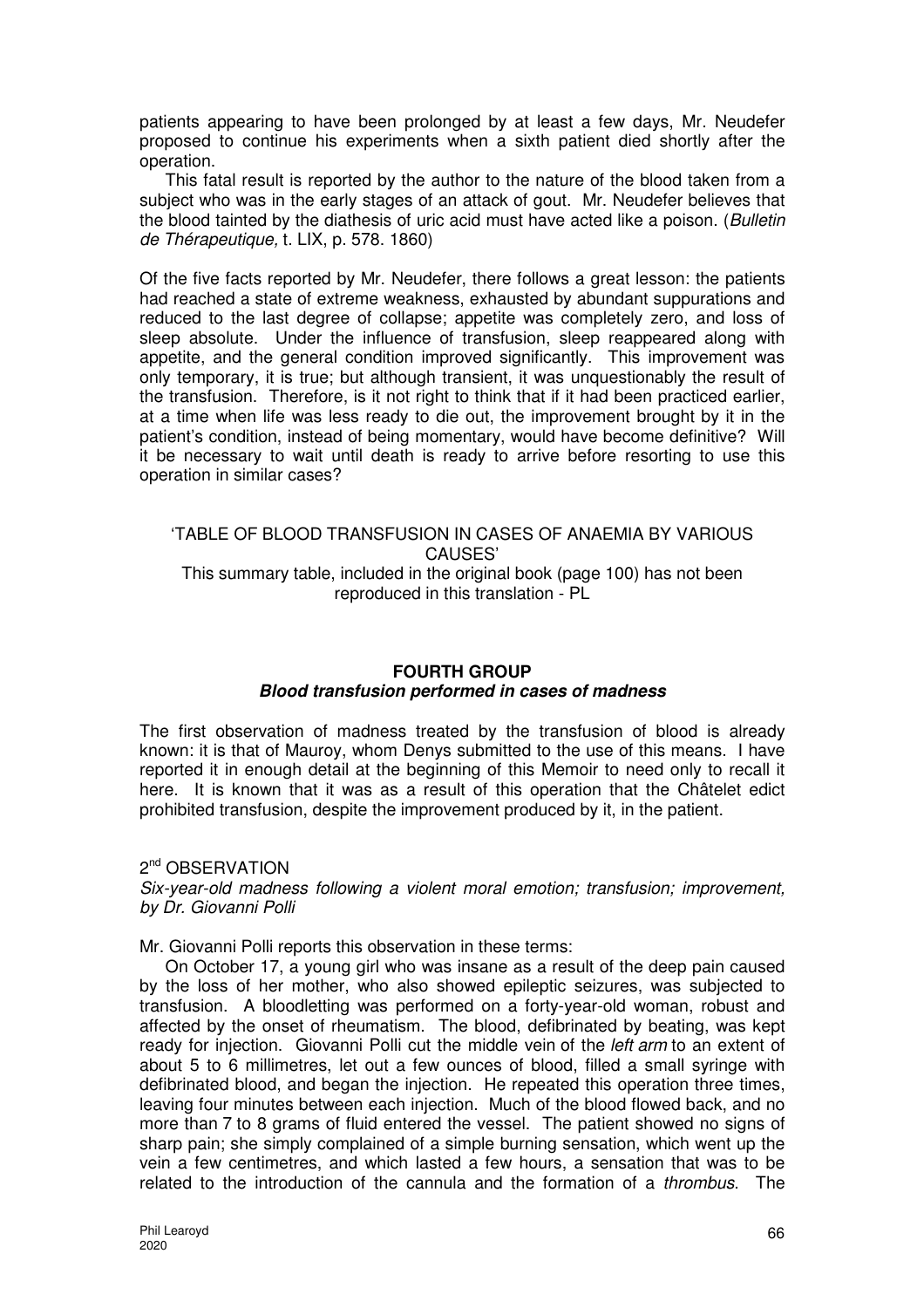wound was treated like any ordinary wound; and two days later, the patient was fully recovered from the local lesion.

On October 19, Mr. Polli uncovered the left median cephalic vein, and injected defibrinated blood at a temperature of  $12^{\circ}$  centigrade; he managed to get 12 grams of blood in. A notable improvement resulted from the operation. (Arch. de Médec., 1852, p. 342 and follow)

# **FIFTH GROUP Blood transfusion performed in cases of cancer**

#### Transfusion in a case of pylorus cancer; death, by Blundell

In a man with *squirrhe* of the pylorus, and reduced by continuous vomiting to such an emaciation that he had the appearance of a skeleton, Blundell, after having resisted the patient's urges for a long time, eventually performed the transfusion. He introduced through the cephalic vein, and in an interval of forty minutes, 12 or 14 ounces of blood. A few hours later, the patient regained a better coloration, was able to move his limbs, and said that he felt much better and much less weak. The next day, prostration reappeared, vomiting and evacuations recurred, and death occurred fifty-six hours after the operation. The pylorus and the upper part of the duodenum were squinty, the small intestine was indurated. (Medico. Chirurg, Transact., t. X, 1819. – Archives de Médec., 1852, p. 335)

The Blundell observation is the only one in which transfusion was used to fight cancer. The result of the operation will not be surprising; if it was permissible to believe that this means could have advantageously altered the state of a patient suffering with a similar condition, it could not have been when life was about to die out as a result of the development of cancer. Would it have been the same if the transfusion had been performed as soon as the first symptoms of cancer appeared?

## **SIXTH GROUP**

## **Blood transfusion performed in cases of diarrhoea, vomiting, severe dysentery**

#### Bilious diarrhoea; transfusion; death, by Denys

A patient, who had been suffering from vomiting and hepatic flow for three weeks, had been purged in vain, bled and treated with various remedies. His condition seemed hopeless when he was determined, as an extreme attempt, to perform the transfusion. Denys did this while the patient being in lethargy had convulsions. After the first injection of 8 ounces, the convulsions stopped, the pulse rose, awareness returned, the patient was able to recognize the assistants and talk to them. He took broth without vomiting, and held on for twenty-four hours. There was a relapse for which a new transfusion was performed which led to a momentary return of strength: but the diarrhoea did not disappear, the patient succumbed to exhaustion fifteen hours after the last transfusion. At the autopsy, a very extensive volvulus was found and the livid intestines were ulcerated. (Archives de Médec., 1852, p. 335)

The lesions observed at autopsy provide sufficient motivation for the termination of the disease and the failure of the transfusion. But from this observation, like all those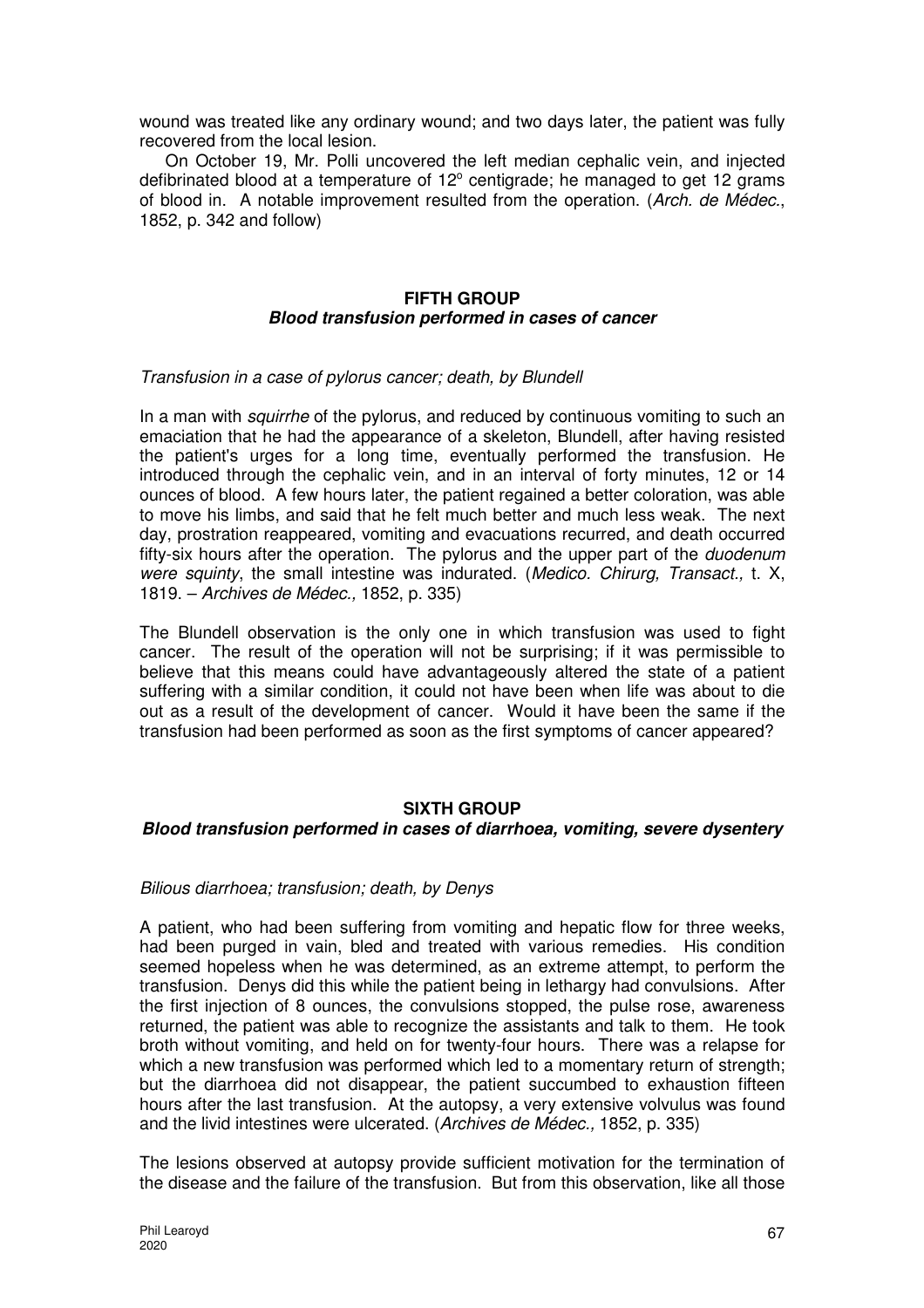I have just reported, follow a very important fact: It is the absolute harmlessness of transfusion in all circumstances where it was insufficient to save the patients.

2<sup>nd</sup> OBSERVATION Dysentery; intestinal haemorrhage; transfusion; died twenty hours later, by Dr. Thouvenet. (Gaz. des Hôpitaux, 1853, p. 236)

#### **SEVENTH GROUP**

## **Blood transfusion performed in cases of pulmonary phthisis**

Blood transfusion in a case of pulmonary phthisis; improvement, by Dr. Blieding of Kischbarkan. (Gazette des Hôpitaux, 1842, p. 366)

This observation does not offer much interest. This is a young man to whom goat blood was transfused, and whose condition appeared to improve under the influence of this operation. The details are too incomplete for it to be necessary to make a more detailed mention of this fact.

In the eighth and final group are cases of transfusions performed for ill-defined conditions. These are the facts reported in the first part of this Memoir, and published by Denys, Richard Lower, Ed. King, Manfred of Lucca. From all these observations, in which the transfusion does not appear sufficiently motivated, stems this important fact: The harmlessness of blood transfusion.

# 'TABLE SUMMARISING ALL THE CASES OF TRANSFUSION REPORTED IN THIS MEMOIR' This summary table, included in the original book (page 111) has not been

reproduced in this translation - PL

The previous table contains all the cases of transfusion that my research has allowed me to collect. Out of 79 cases, blood transfusion was crowned 55 times with complete success. Of the 25 failures, 13 are legitimately explained by the conditions under which the operation was performed and by the lesions revealed by the autopsy. 12 times it failed. It follows that the number of successes is, in proportion to the number of setbacks, 5/6 to 1/6. These figures speak loud enough and clearly prove that the unfavourable judgement against blood transfusion is not based on a careful and reasoned examination of the known facts. They demonstrate, on the contrary, that this method is a powerful weapon, as I have already said, in the hands of the surgeon who will be able to discern the cases where the application must be made and that its place must be henceforth marked among the most useful regular operations in surgery.

This conclusion sums up the purpose of this first Memoir, where I merely made the history of transfusion from the point of view of physiology and pathology, thus seeking to fill a gap that exists in all conventional surgical treatises. But, I do not hide from myself that many new questions arise, the solution of which is essential, so that transfusion can spread in practice and is definitively accepted by surgeons. These questions, relating to the temperature of the blood injected, its quantity, its coagulation, the need for defibrination of this liquid, or the futility of this manoeuvre,